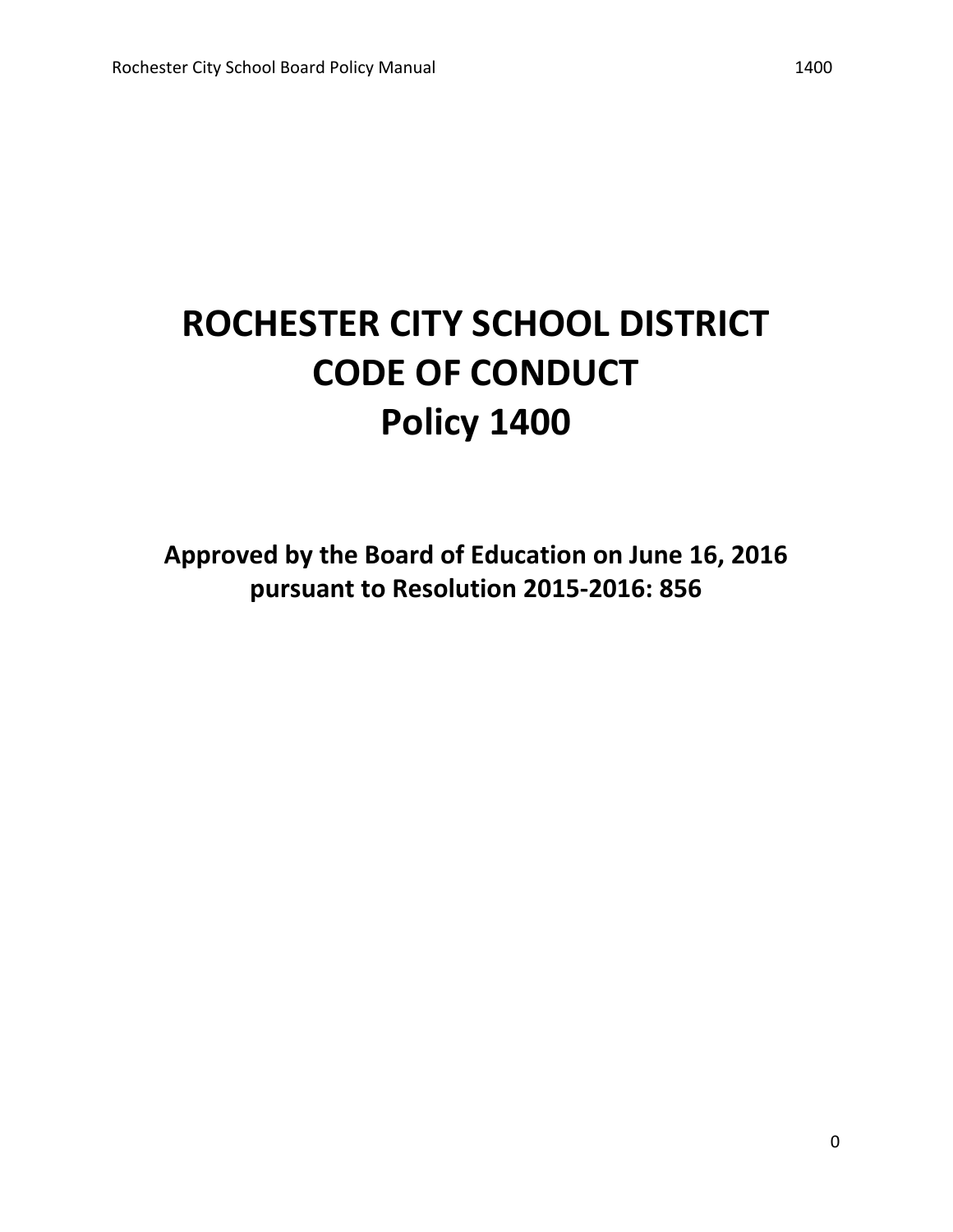## **ACKNOWLEDGMENT**

This Code of Conduct is the product of a collaborative effort by parents, students, teachers, District staff, and community members seeking to make classrooms and schools in the Rochester City School District safe, supportive, and joyful environments for teaching and learning.

This Code is intended to be a living document. We have begun with an initial goal of minimizing the push-out of students through suspensions and arrests, which are shown to contribute to what has been termed the "school-to-prison pipeline." Multiple layers contribute to students' success and well-being, including engaging families as partners and assuring that District personnel and school-level staff have the supports and resources they need to implement the new Code. The focus of all of our collaborative efforts, including this Code and beyond, is a vibrant and supportive school climate across the District.

We will learn as we put this Code into action. We will push toward the aspirations within it, even as we strive to assure the supports needed are in place. We will make changes and develop sections that need further work based upon our learning, and we will assess our progress ongoing in order to achieve the goals of keeping students safe, in school, and flourishing.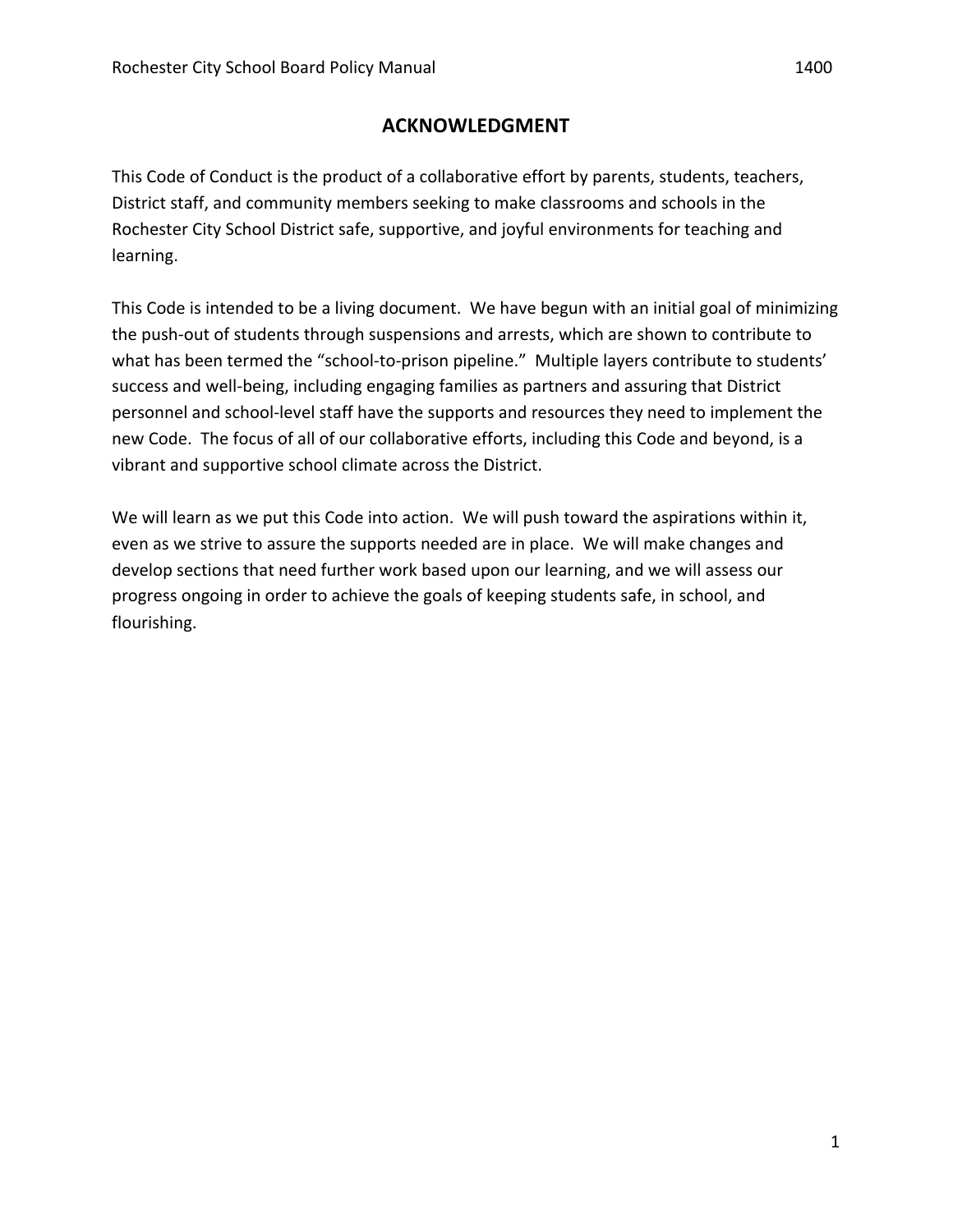## **TABLE OF CONTENTS**

| <b>SCHOOL CULTURE AND CLIMATE</b>                                                                                                                                                                                                                                                                                                                                                                                                                                                                                                                                                                                                                | 4                                                                          |
|--------------------------------------------------------------------------------------------------------------------------------------------------------------------------------------------------------------------------------------------------------------------------------------------------------------------------------------------------------------------------------------------------------------------------------------------------------------------------------------------------------------------------------------------------------------------------------------------------------------------------------------------------|----------------------------------------------------------------------------|
| TO WHOM, WHEN AND WHERE THE CODE APPLIES                                                                                                                                                                                                                                                                                                                                                                                                                                                                                                                                                                                                         | 4                                                                          |
| PROMOTING POSITIVE STUDENT BEHAVIOR                                                                                                                                                                                                                                                                                                                                                                                                                                                                                                                                                                                                              | 5                                                                          |
| <b>GUIDING PRINCIPLES</b>                                                                                                                                                                                                                                                                                                                                                                                                                                                                                                                                                                                                                        | 6                                                                          |
| <b>FAMILIES AS PARTNERS</b>                                                                                                                                                                                                                                                                                                                                                                                                                                                                                                                                                                                                                      | 9                                                                          |
| DEVELOPMENTAL SUPPORTS FOR SCHOOL PERSONNEL, COMMUNITY MEMBERS,<br><b>PARENTS AND STUDENTS</b>                                                                                                                                                                                                                                                                                                                                                                                                                                                                                                                                                   | 11                                                                         |
| SHARED ACCOUNTABILITY                                                                                                                                                                                                                                                                                                                                                                                                                                                                                                                                                                                                                            | 12                                                                         |
| RIGHTS, RESPONSIBILITIES AND EXPECTATIONS<br>Students' Rights & Responsibilities<br>Parents' Rights & Responsibilities<br>Principals' & Staff Expectations<br><b>Dignity Act Coordinator Expectations</b><br><b>Superintendent Expectations</b><br><b>School Board Expectations</b><br>PREVENTION, INTERVENTION & PROGRESSIVE DISCIPLINE<br><b>Universal Prevention</b><br>Guidance Interventions Contrasted with Disciplinary Responses<br>Progressive Discipline<br><b>Restorative Approaches</b>                                                                                                                                              | 15<br>16<br>18<br>19<br>20<br>21<br>21<br>22<br>22<br>22<br>22<br>23       |
| LEVELS OF INTERVENTION AND DISCIPLINARY RESPONSES<br><b>Factors to Consider in Determining Disciplinary Responses</b><br><b>Guidance for Disciplinary Responses</b><br>Range of Disciplinary Responses and Delineation of Authority<br>Matrix for Guidance Intervention and Disciplinary Responses<br>How to Use the Behaviors and Responses Matrix<br>Tables of Levels of Interventions and Disciplinary Reponses<br><b>School Based Safety Codes</b><br>Arrests and Referrals to Law Enforcement<br><b>Student Removals &amp; Due Process</b><br>Alternative Instruction<br>Prohibited and Permitted Physical Force<br><b>Student Searches</b> | 23<br>23<br>24<br>24<br>25<br>26<br>28<br>40<br>40<br>41<br>41<br>42<br>42 |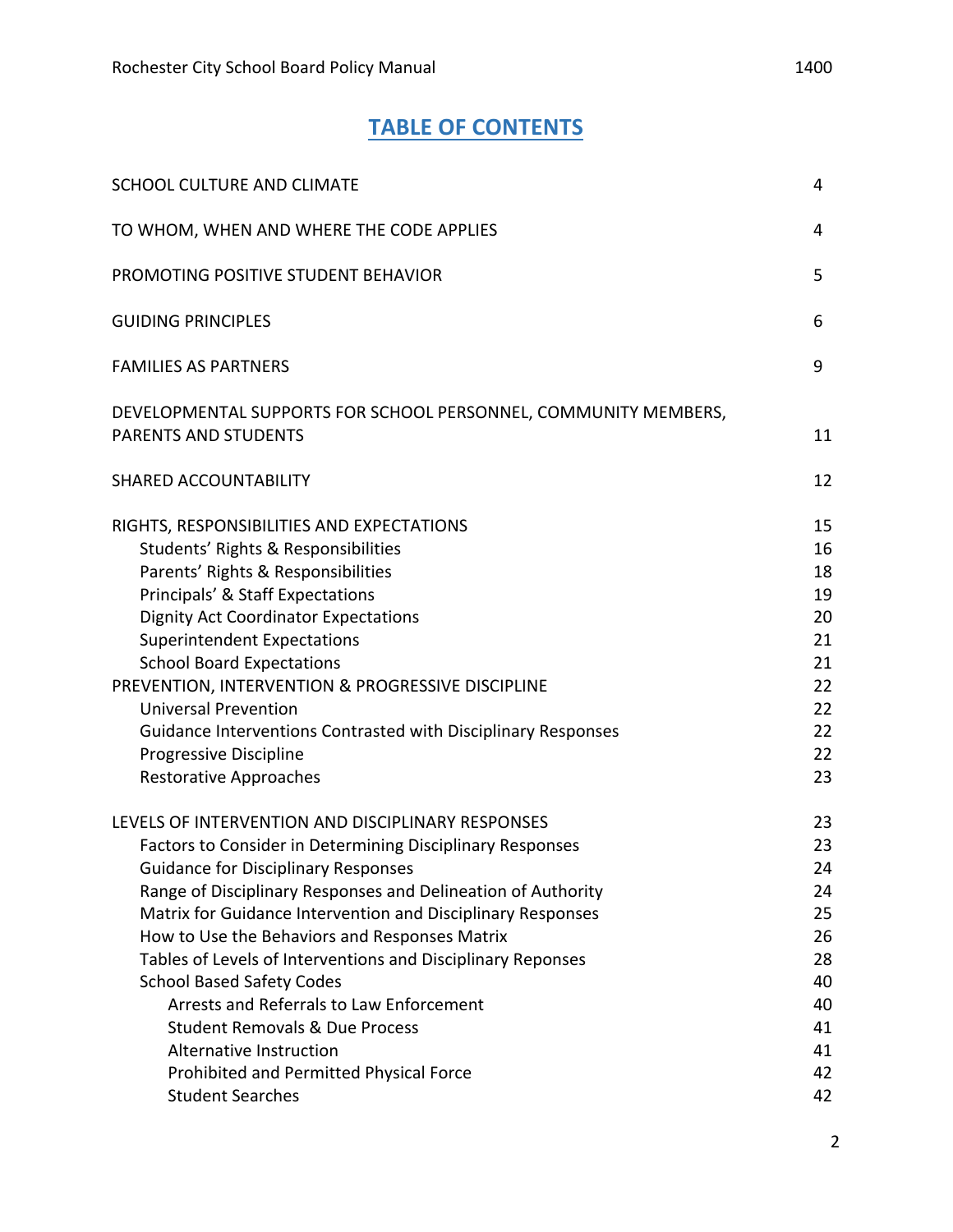| Computer Identification Systems & Random Metal Detection       | 44 |
|----------------------------------------------------------------|----|
| <b>Students' Electronic Devices</b>                            | 45 |
| District Computer Equipment/Websites/E-mail Used by Any Person | 45 |
| <b>Public Conduct on School Property</b>                       | 46 |
| Prohibited Conduct on School Property                          | 46 |
| <b>Visitors to Schools</b>                                     | 48 |
| <b>Reporting Violations</b>                                    | 49 |
| Weapons, Alcohol & Illegal Substances                          | 49 |
| Enforcement                                                    | 50 |
| <b>DATA COLLECTION</b>                                         | 51 |
| <b>Annual Data Collection &amp; Review</b>                     | 51 |
| School Climate and Discipline Oversight                        | 52 |
| ANNUAL REVIEW, DISSEMINATION, AND REGULATION                   | 52 |
| Dissemination                                                  | 52 |
| Promulgation of Administrative Regulations                     | 53 |
| Resolving Incompatibility with Other Policies or Regulations   | 53 |
| Severability                                                   | 53 |
| <b>APPENDIX A - DRESS CODE</b>                                 | 54 |
| APPENDIX B - RESTORATIVE APPROACHES                            | 58 |
| <b>APPENDIX C - DUE PROCESS</b>                                | 61 |
| <b>APPENDIX D - STUDENTS WITH DISABILITIES</b>                 | 71 |
| APPENDIX E - LAW ENFORCEMENT                                   | 74 |
| APPENDIX F - GLOSSARY                                          | 79 |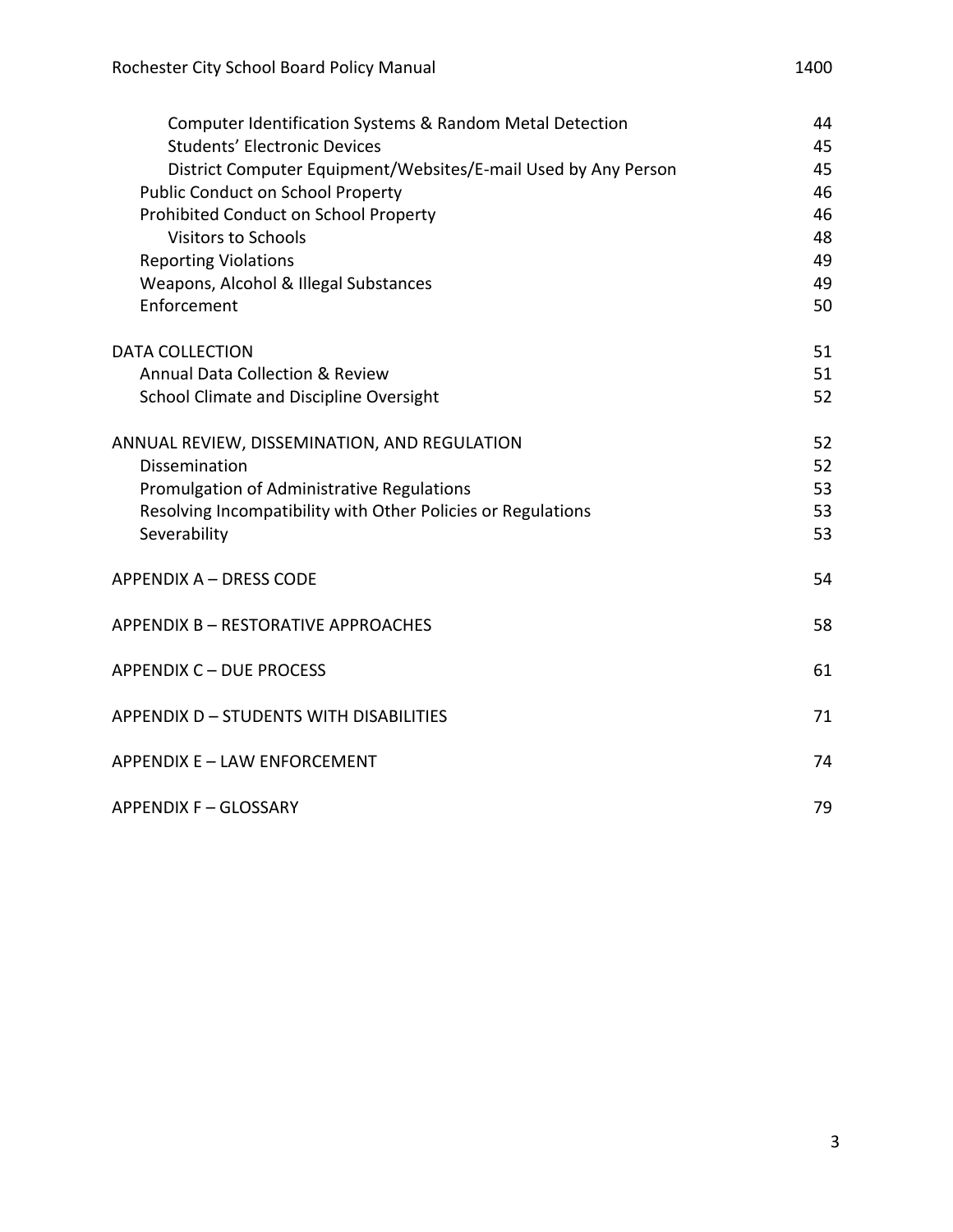School culture and climate affect everyone in a school community. By creating supportive and welcoming communities, we ground the lives of every community member in the values we all care about, a quality education for all students and a supportive and positive school environment for students, parents, teachers, support staff or administrators. Such grounding for all creates a profound impact upon students, both in their academic progress and their relationships with peers and adults. It deeply enhances the quality of life and the work environment for all staff in the school building. It makes a school welcoming to families and our wider community. For schooling to be successful, each school must establish and maintain a positive school culture that supports all its members—students, families, and staff—as they work together to grow, both socially and academically.

Building positive school culture entails a great deal of active work by all members of a school community. Members must come together to determine the values by which they wish to live, ensuring in doing so that the voices of all are heard. They must explore with each other types of behaviors that they believe will support their shared values, as well as behaviors that they believe will undermine them. They must have--and take advantage of--frequent opportunities to reflect on behaviors they actually participate in or observe, and to consider how to use more supportive behaviors. They must engage in frequent dialogue with other community members regarding issues of community behavior, climate, and culture. Such matters need to be a major part of study and curriculum at the school, making social, moral and ethical growth a key component of education.

## **TO WHOM, WHEN AND WHERE THIS CODE APPLIES**

Unless otherwise indicated, this Code applies to all students, District personnel, parents, visitors and other persons on school property or attending any school function, and applies to behavior:

- 1. In school during school hours;
- 2. Before and after school, while on school property;
- 3. While traveling in vehicles funded by RCSD;
- 4. At all school-sponsored events; and
- 5. Off school grounds or outside regular school hours that has the potential to result in a disruption to the educational process or endanger the health, safety or welfare of those in the school community.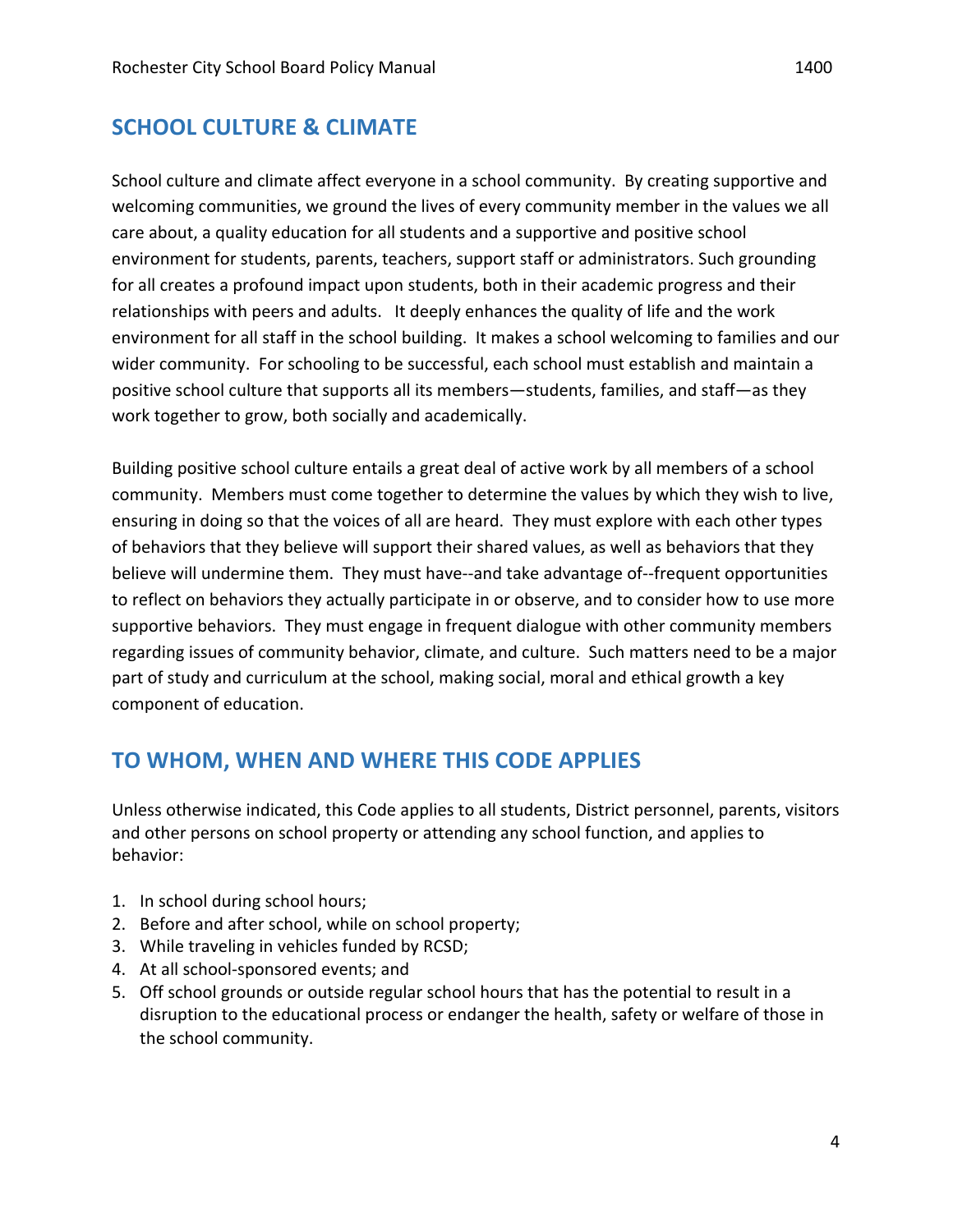## **PROMOTING POSITIVE STUDENT BEHAVIOR**

The primary goal of student discipline is to engage and re-engage students in their educational work. Student discipline should encourage students to reflect on behavior that enables them to structure behavior productively and to support moral and ethical growth. Discipline should be governed by a desire for, and commitment to, a strong educational community based on deep and caring relationships and engagement in high-quality work.

### STUDENT ENGAGEMENT

Student engagement is integral to creating a positive school culture and climate that fosters students' social/emotional growth and academic achievement. Providing students with multiple opportunities to participate in a wide range of pro-social activities, to take agency and leadership in setting the tone for their school, and, at the same time, to bond with caring, supportive adults can help prevent negative behaviors and create vibrant learning opportunities for all.

Examples can include:

- providing students with meaningful opportunities to share ideas and concerns and to take an active role in school-wide initiatives and decision-making;
- student leadership development that engages a wide variety of students with different interests, personalities and cultural backgrounds (i.e., not just academically excelling, civically engaged or so-called "popular" students) who put their creativity, talents, and peer influence into action to help set the tone of a vibrant school climate;
- regular recognition of students' achievements in a range of academic and co-curricular areas;
- practice sharing constructive feedback;
- school-wide systems that promote hope, aspirations, and positive, pro-social behavior.

Such opportunities, coupled with a comprehensive guidance program of prevention and intervention, provide students with the experiences, strategies, skills, and supports they need to thrive.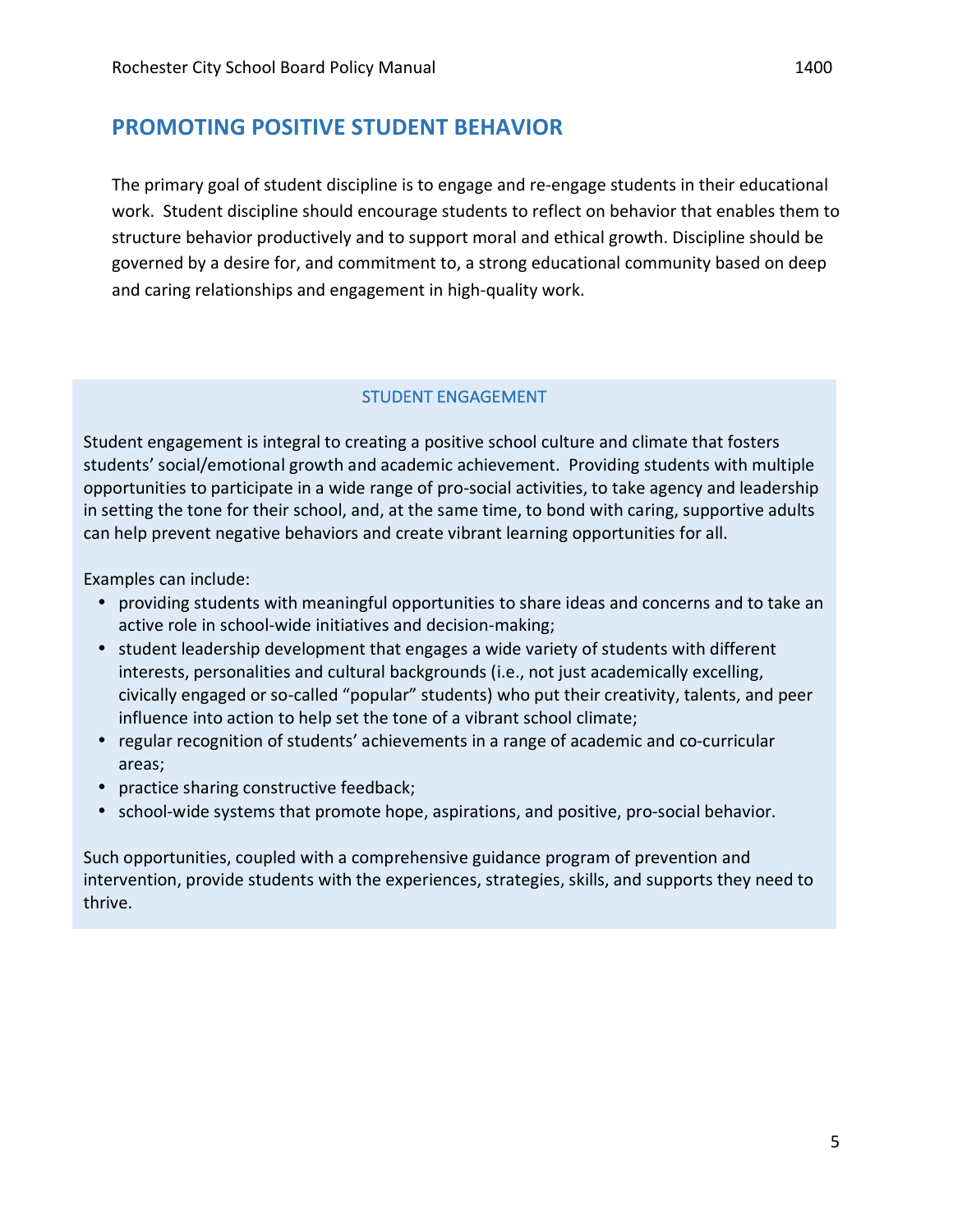### **Right to High-Quality Education**

All students have a right to a high-quality education. As such, school disciplinary measures should be used to help them engage in and realize that right, not to exclude students from school or otherwise deprive them of such an education. The District will strive to reserve suspensions solely for those cases in which graduated disciplinary efforts have been employed without success, or circumstances in which the safety of students or staff or the continuance of the educational process is at risk.

### **General Principles**

School discipline policies shall be aimed at creating a positive school climate, supporting the social and emotional development of students, and teaching non-violence and respect for all members of the school community. By viewing social development as a critical aspect of discipline, RCSD schools shall anticipate and respond to school disciplinary matters in a manner that is consistent with students' sense of dignity and self-worth.

The purpose of discipline must be to understand and address the causes of behavior, resolve conflicts, repair the harm done, restore relationships and reintegrate students into the school community. In addition, particular attention and intervention support shall be provided to vulnerable families and youth at risk of being pushed out. School staff must be supported both to develop these skills and to practice them in conjunction with students, families and their own colleagues. In order for this effort to be successful, students and their families must be valued and empowered to work together with District staff to achieve these goals.

RCSD schools shall abide by the following general principles for the implementation of school discipline:

### **-** Principle  $#1$  – Positive Relationships

School safety and academic success are formed and strengthened when all school staff and personnel build positive relationships with students and are actively engaged in their lives and learning.

- Principle  $#2$  Fairness and Consistency School staff should promote high standards of behavior by teaching, modeling, and monitoring behavior, and by fairly and consistently promoting positive behavior.
- Principle #3 Engaging Instruction and Effective Classroom Management Effective and engaging instruction and classroom management are the foundation of effective discipline.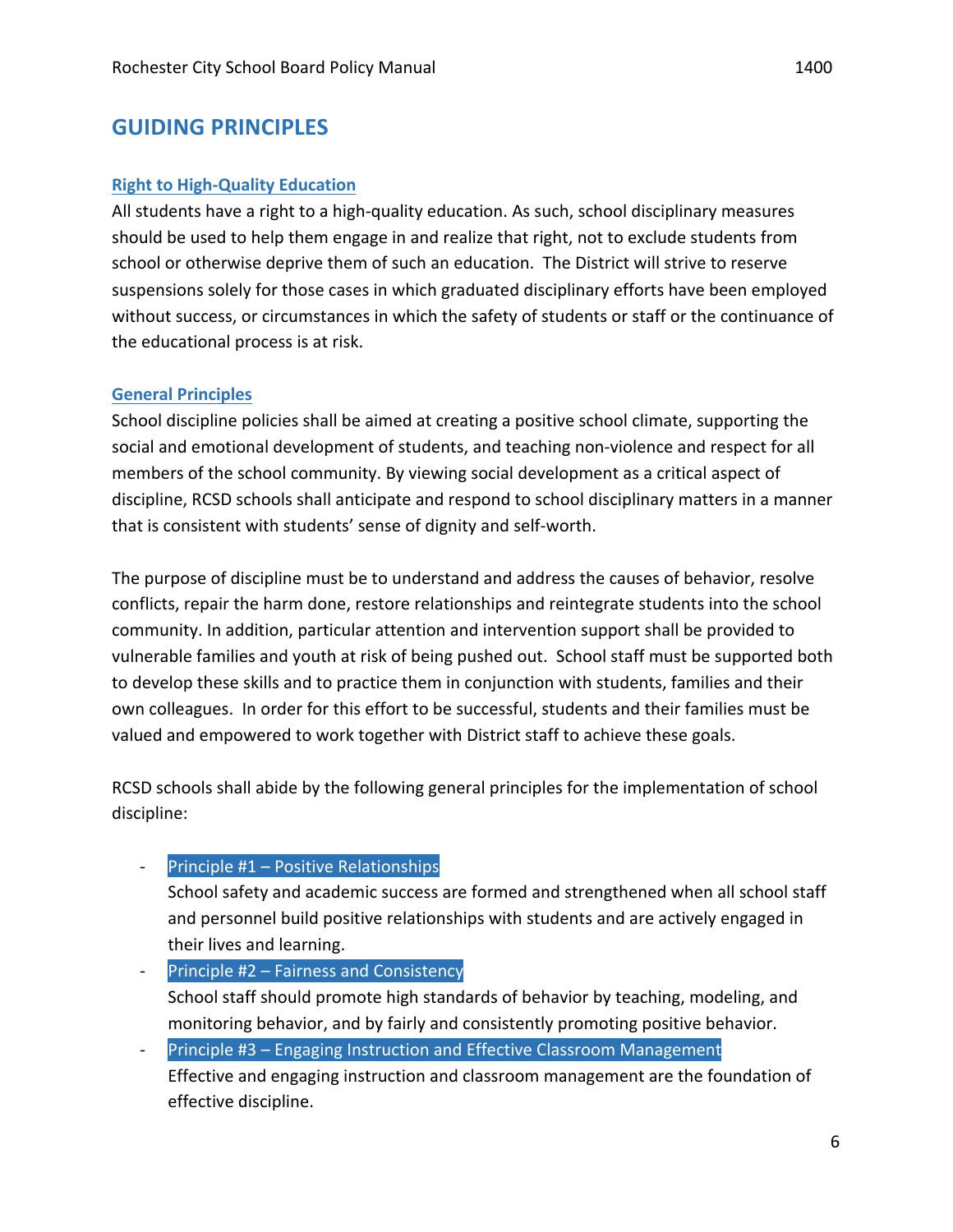School discipline is best accomplished by preventing misbehavior before it occurs, and using effective interventions after it occurs.

- Principle  $#5$  Discipline with Guidance School discipline that is paired with meaningful instruction and guidance offers students an opportunity to learn from their mistakes and contribute to the school community, and is more likely to result in getting the student re-engaged in learning.
- **-** Principle  $#6$  Maximize Learning and Minimize Removal

Effective school discipline maximizes the amount of time students spend learning and minimizes the amount of time students are removed from their classrooms while protecting the safety of the school community and the educational process.

Principle  $#7$  – Exclusionary Discipline as a Last Resort

- Use of In-School Suspensions, Out-of-School Suspensions, Expulsion, and Referrals to Alternative Schools should be minimized and used on a graduated basis wherever possible. The priority shall be to keep students in class whenever school safety and continuance of the educational process allow.
- Principle  $#8 -$  Student Supports

Schools must utilize guidance interventions and other appropriate support services to provide effective discipline and guidance to students, including and especially those returning from exclusionary discipline, to maximize their ability to meet social and academic standards within the school community.

Principle  $#9$  – Student Responsibilities

All students have the responsibility to work to the best of their abilities, attend school daily unless they are legally excused, contribute to maintaining a safe and supportive school environment, treat peers and school staff in a respectful manner, accept responsibility for their actions, hold themselves to the highest standards of conduct and demeanor, and promote a climate of mutual respect and dignity toward all in the school community.

### Principle  $#10$  – Limited Role of Law Enforcement

School Resource Officers (SROs), School Safety Officers (SSOs) and other school safety personnel are important resources in supporting school communities to prevent and resolve conflict in positive ways. The District will support or provide training to SROs and SSOs in restorative practices, youth development, and how to respond to the special needs of young persons. All law enforcement personnel shall use, to the maximum extent possible, techniques to de-escalate conflict and repair harm and that minimize the use of arrests; and shall defer to school personnel on all issues considered to be school disciplinary matters. Every effort shall be made to identify alternatives to arrest when applicable.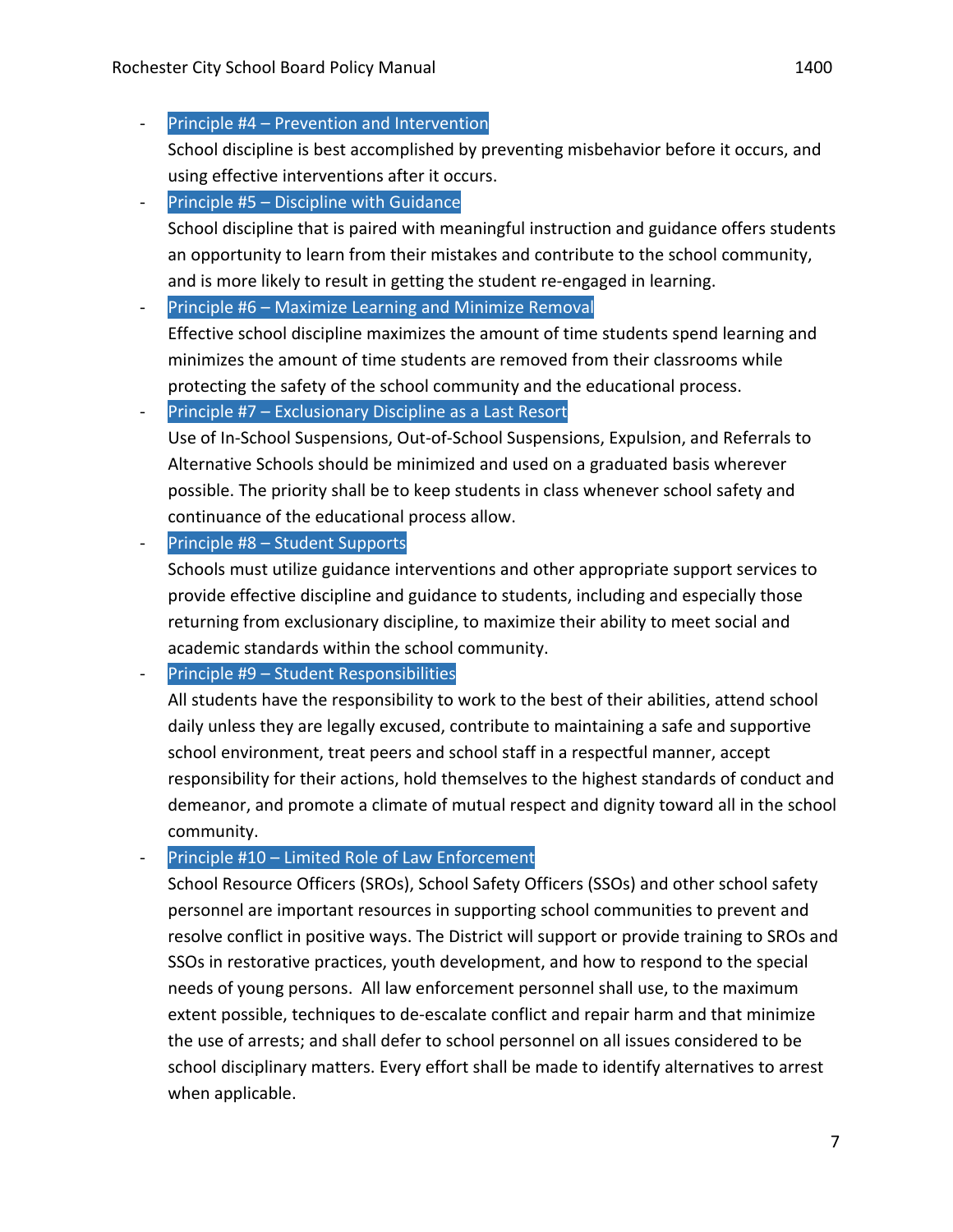The District must address and respond to racial inequities, institutional racism and other forms of discrimination or bias that present barriers to student success. To do so, a process must be provided whereby members throughout the school community can engage with issues honestly with the goal of healing and strengthening relationships and of uniting resolve to change how we do things and rectify the damage done by institutional racism and implicit bias.

 $-$  Principle #12 – Non-Discrimination

School discipline must be implemented without discrimination based on ethnicity, race, color, religion, religious practice, national origin, ancestry, sex, gender or gender identity, sexual orientation, age, weight/appearance or disability.

Principle #13 – Due Process

Effective discipline can only be implemented with profound respect for the due process rights of students' and parents,' consistent with New York State Education Law § 3214 and the U.S. Constitution, and including, but not limited to, the right to notice of the penalty to be imposed and an opportunity to present a student's version of the facts and circumstances that led up to the event.

**-** Principle  $#14 -$ Training

Teachers, administrators and school staff shall receive training on classroom/school management, conflict resolution, and non-punitive approaches to discipline.

**-** Principle  $#15 -$  School-Level Policy

Schools-level rules and codes of conduct must be consistent with this Policy, approved by the Superintendent or designee and distributed to students and parents in a manner consistent with this Policy. Schools are also expected to develop plans for improving school climate.

### Principle #16 – Distribution of Policy

Students, parents, teachers and other school personnel must be well-informed of school discipline policies. The District shall distribute a summary of this Policy to all students and their parents and post the Policy on the District website and in an accessible place within each school.

- Principle  $#17$  – Family Engagement

Schools exist to support families in the education of their children and all staff should embrace reciprocity and meaningful engagement. School staff will keep parents informed of their children's behavior—both positive and negative, enlist them as partners in addressing areas of concern, and always inform them directly when exclusionary discipline is called for.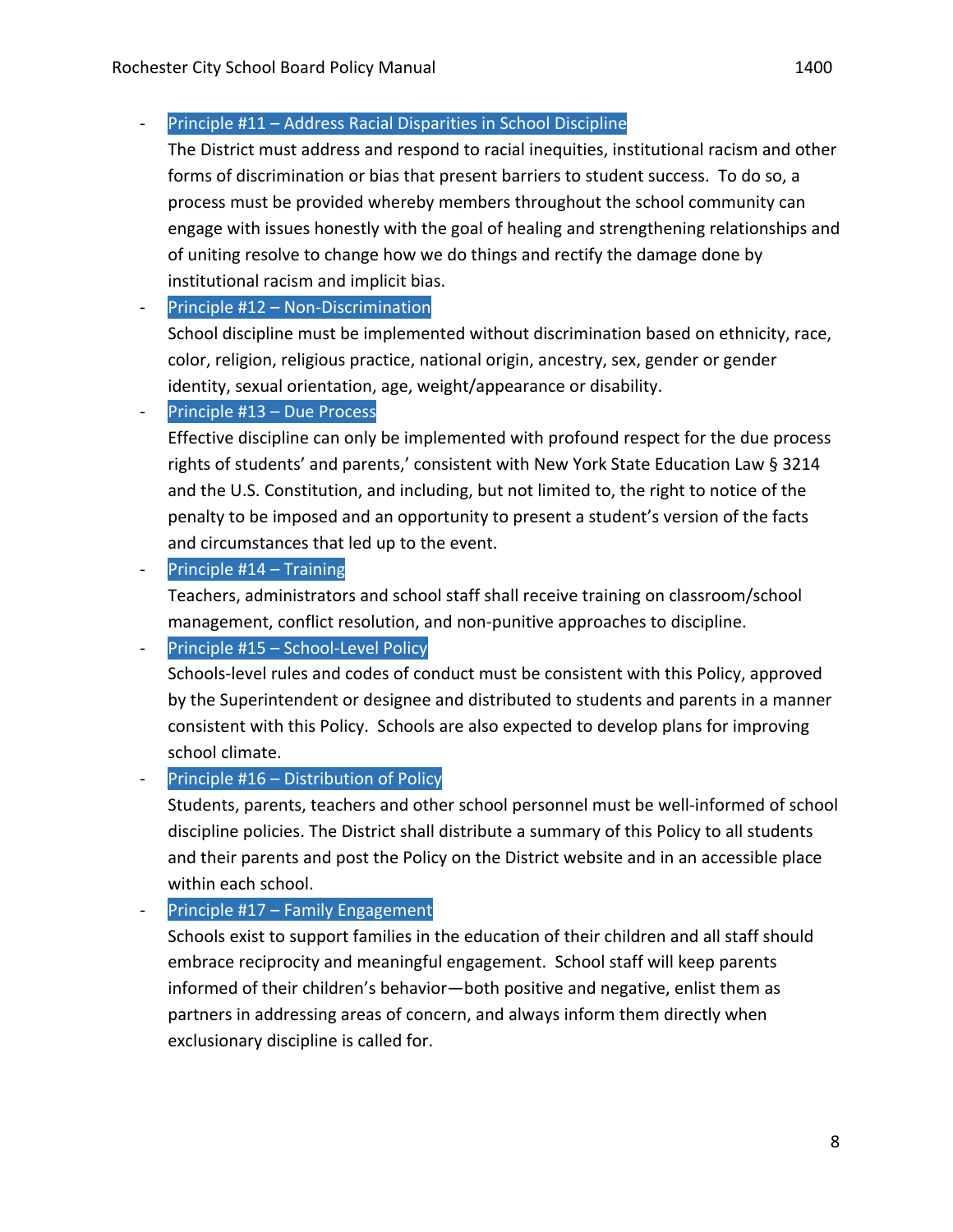Principle  $#18$  – Shared Accountability

Schools should collaborate with union, community and agency partners in order that school staff are made aware of resources and supports that will aid in their personal development and maximize their abilities to meet the academic and social needs of students in the Rochester community.

## **FAMILIES AS PARTNERS**

Students, parents, and school personnel all have a role in making schools safe and must cooperate with one another to achieve this goal. Routine outreach to parents can include, but is not limited to, a phone call and/or a written communication. As role models, parents and school staff should exhibit the behaviors that they would like to see students emulate. 

To ensure that parents become active and involved partners in promoting safe and supportive school environments, they must be familiar with the Code of Conduct. School officials are responsible for sharing the information in this document with students, parents, and staff. Schools are encouraged to provide workshops for parents on understanding the Code and how best to work

### **ATTENDANCE**

Attendance at school is vital to a student's academic progress and success. School personnel must ensure that appropriate outreach, intervention, and support are provided for students who exhibit attendance problems that may manifest themselves as truancy or patterns of unexcused absence or educational neglect. In cases of truancy, school personnel must meet with the student and parent in order to determine needed supports and an appropriate course of action, which may include, but is not limited to: guidance intervention, referral for counseling, and/or referral to after-school programs. 

Each school should review cases of chronic absenteeism, classroom removals, and/or truancy and should involve attendance teachers, administrators, school counselors, teachers, social workers, and other school staff in facilitating a resolution.

with the school to support their children's social-emotional growth. Educators are responsible for informing parents about their children's behavior and for nurturing the skills students need to succeed in school and in society. Parents are encouraged to discuss with their children's teacher and other school staff issues that may affect student behavior and strategies that might be effective in working with the student.

It is important that there be robust consultation and communication between the school and the home. Guidance conferences attended by the principal or his/her designee, a school counselor, the student's parent(s), and one or more of the student's teachers are an effective means of encouraging parental input and should be held with students when appropriate. Parents who want to discuss interventions in response to student behavior should contact their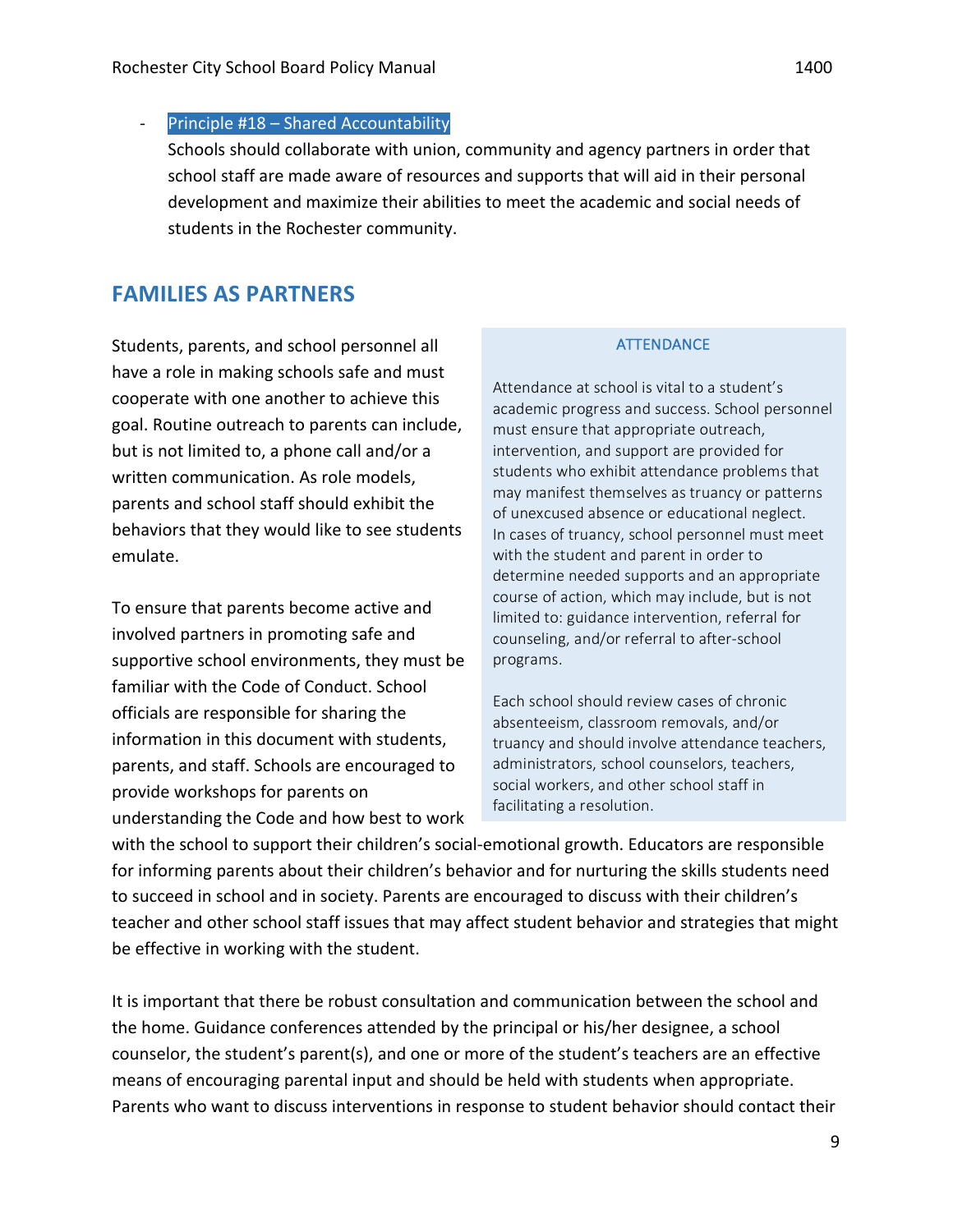children's school, including the Parent Liaison/Homeschool Assistant, or, if necessary, the Office of Parent Engagement.

In the event a student engages in significant inappropriate behavior, the principal or principal's designee must report the behavior to the student's parent. If a student is believed to have committed a crime and the police are called, the parent must be contacted.

Cross Ref.:

Policy #0100 District Policy Prohibiting Discrimination or Harassment of Students or Employees Policy #1000 Community Relations Goals Policy #1200 Community Involvement Policy #1240 Visitors to the Schools Policy #1500 Public Use of School Facilities Policy #1520 Public Conduct on School Property Policy #1530 Smoking on School Premises Policy #1950 Acceptable Use of the District Network Policy #2120.1 Electioneering in Schools Policy #4311.2 Civic Education Policy #4526 Internet Acceptable Use Policy #5100 Student Attendance and Withdrawal Policy #5305 Eligibility for Extracurricular Activities Policy #5310 Student Discipline Policy #5311 Student Rights & Responsibilities Policy #5312.1 Drug and Alcohol Abuse Policy #5312.1a Drug Free Schools Policy 5312.2 Dangerous Weapons in School Policy #7050 Community Use of Schools Policy #8100 Health & Safety Program Policy #8135 Safe Schools Policy #8414.4 Video Cameras on School Buses Policy #9320 Drug Free Workplace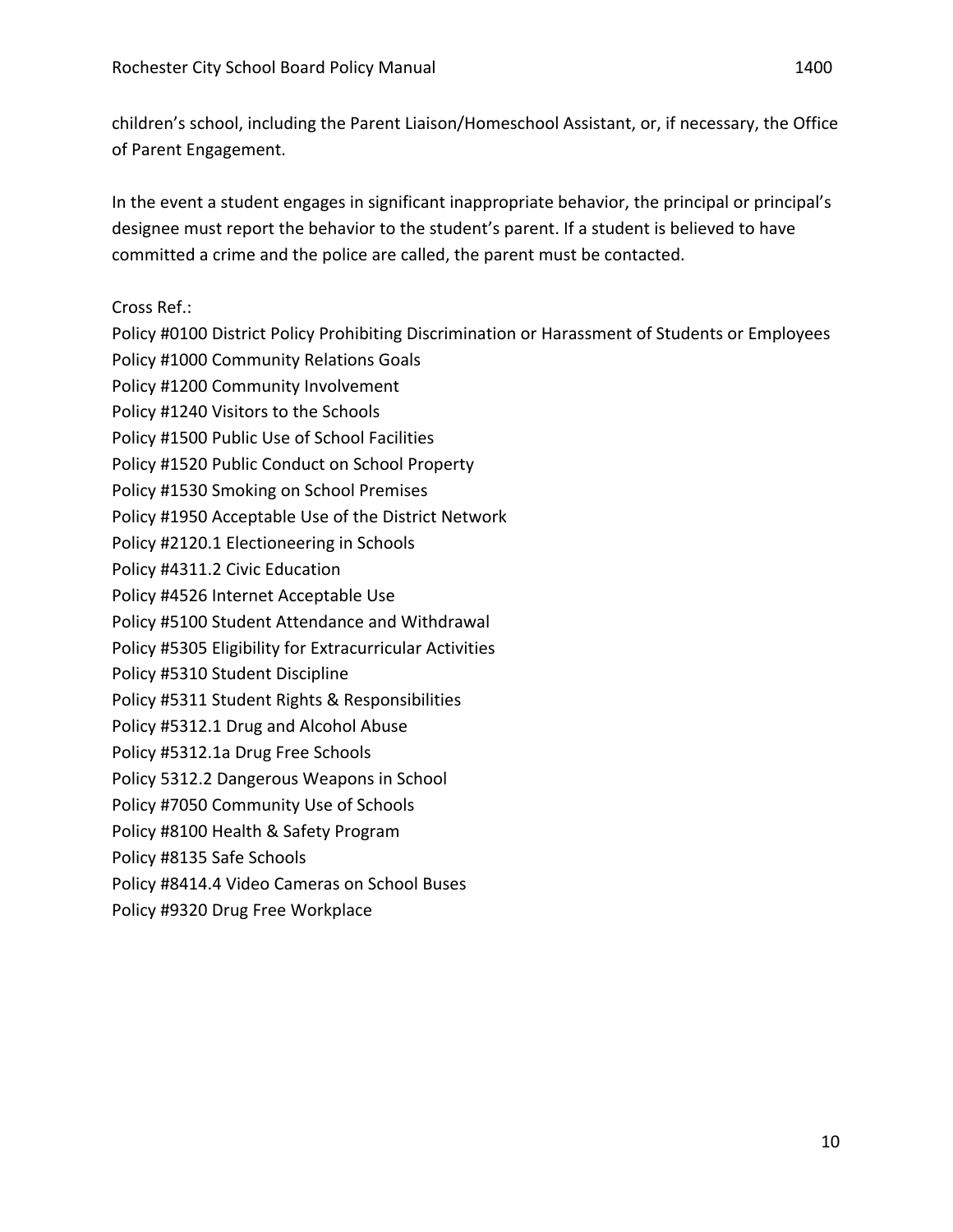## DEVELOPMENTAL SUPPORTS FOR SCHOOL PERSONNEL, COMMUNITY **MEMBERS, PARENTS, AND STUDENTS**

A transformed, intentional school climate and culture must emphasize support for all members of the school community to maintain its vitality. Specifically, school leadership and personnel who hold positions throughout the building must be supported with a variety of resources and approaches that enable them to learn and to foster the changes and growth needed. In addition, students, families, and community members need these supports as well. Among these, everyone involved in our schools needs to be able to count on the following:

- More opportunity to work in groups, which reinforces interdependent, collaborative thinking.
- **Professional growth opportunities** (including trainings, professional development, shadowing colleagues or in model schools, etc.) that are aimed at the purposes and goals of transformed school climate. Vital trainings include: how to implement restorative practices; examining multiple layers of internalized, interpersonal and institutional racism that contribute to racial disparities in discipline and achievement; trauma-informed responses; and others identified by educators.
- **Community growth opportunities** that will enable families, students, and other community members to understand--and participate in--the transformation of school climate that is the central aim of this effort.
- Even as we learn from people who are deeply, theoretically grounded in this work, growth and shifting culture must be done *WITH*, not *TO* people. Engagement comes from invitation to do with as co-creators of the new path forward.
- **Avoid "one and done."** Opportunities and time to design and practice within the context of their group of co-creators, as well as across stakeholders, along with ongoing mentoring and peer support.
- Specific tools that everyone understands with common language (i.e., restorative practices, anti-racism, trauma-informed practices, internal motivation).
- Simultaneously, the **recognition that there are multiple approaches** to achieving our goals and encouragement to see one another as resources rather than threats, opportunities to learn from one another for expanded knowledge, skills and tools.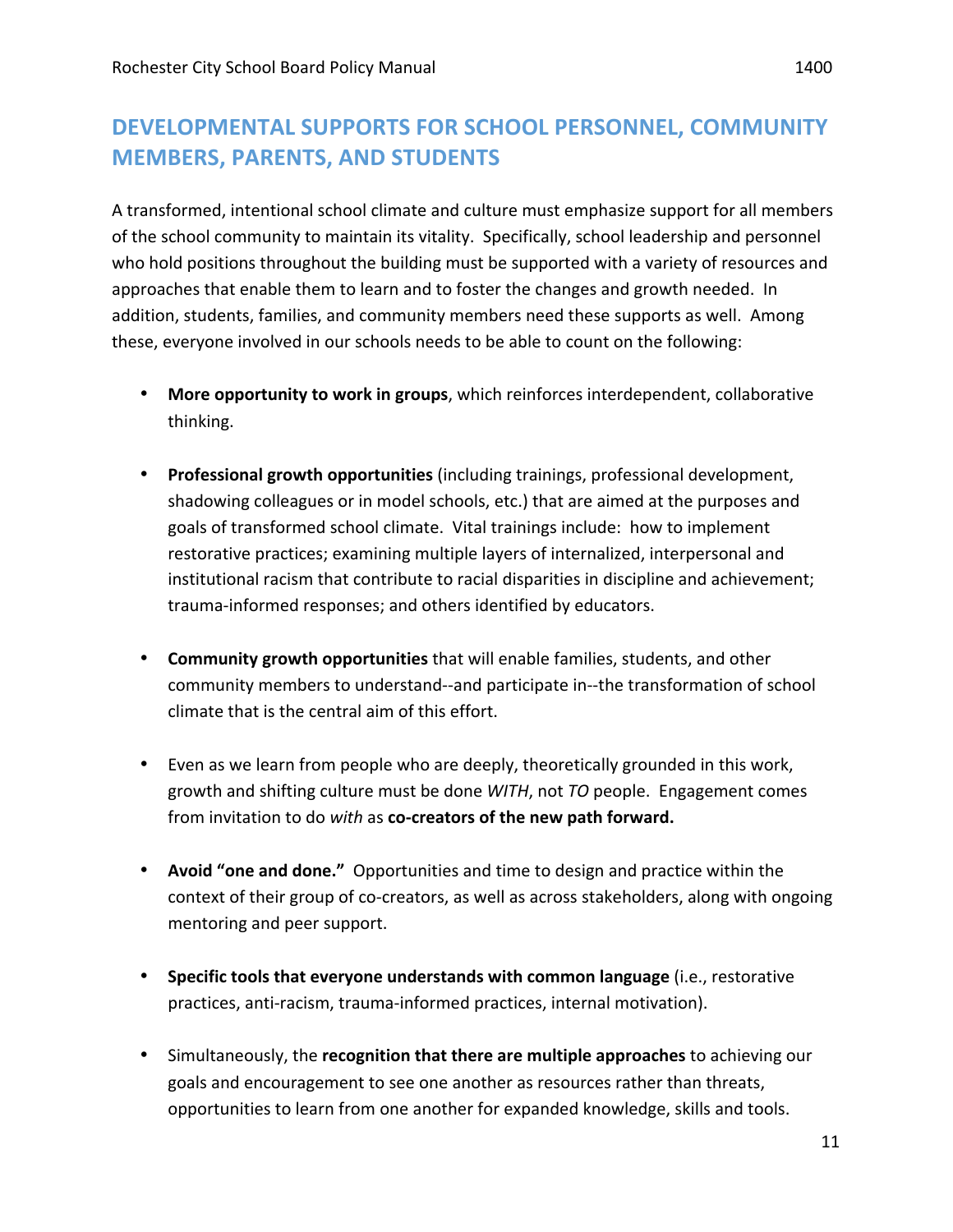- **Space with equipped support staff**, like a Student Help Zone or other area, where trained staff and/or counselors can help students work through their difficulties with the goal of getting back to the classroom as soon as possible and better able to engage with their peers and school staff.
- A shared conviction that moral, ethical, and social development are fundamental **purposes** of education, along with recognition that current educational constructs and testing regimens are pushing out the ability to focus on building blocks of personal development.
- Time and incentives to support students' interests, such as advising, coaching, and developing clubs and activities that boost connectedness and pride in their school.
- **Regular signals that the District is investing in supports** to transform school climate with benefits for everyone. The vision for school climate must be emphasized at all levels of the District's communications, brand, resources, and supports with the frequent message that this humane and powerful approach is worth the ongoing investment of time and effort.
- Minimize turnover at all levels as we find ways to institutionalize this commitment.
- **Tools for measuring the impact** of restorative and other practices teachers, schools and families are putting into place.

RCSD commits to working in a collaborative spirit across the district to phase in these supports as we work together to fundamentally transform our schools to become more restorative, problem-solving and welcoming.

## **SHARED ACCOUNTABILITY**

### *Rationale*

The climate of a school—the degree to which people feel safe and valued, experience communication as open, honest and caring, and feel a sense of ownership and also responsibility for one another's well-being-has a profound effect on people's ability to take creative risks, learn, grow and nurture others.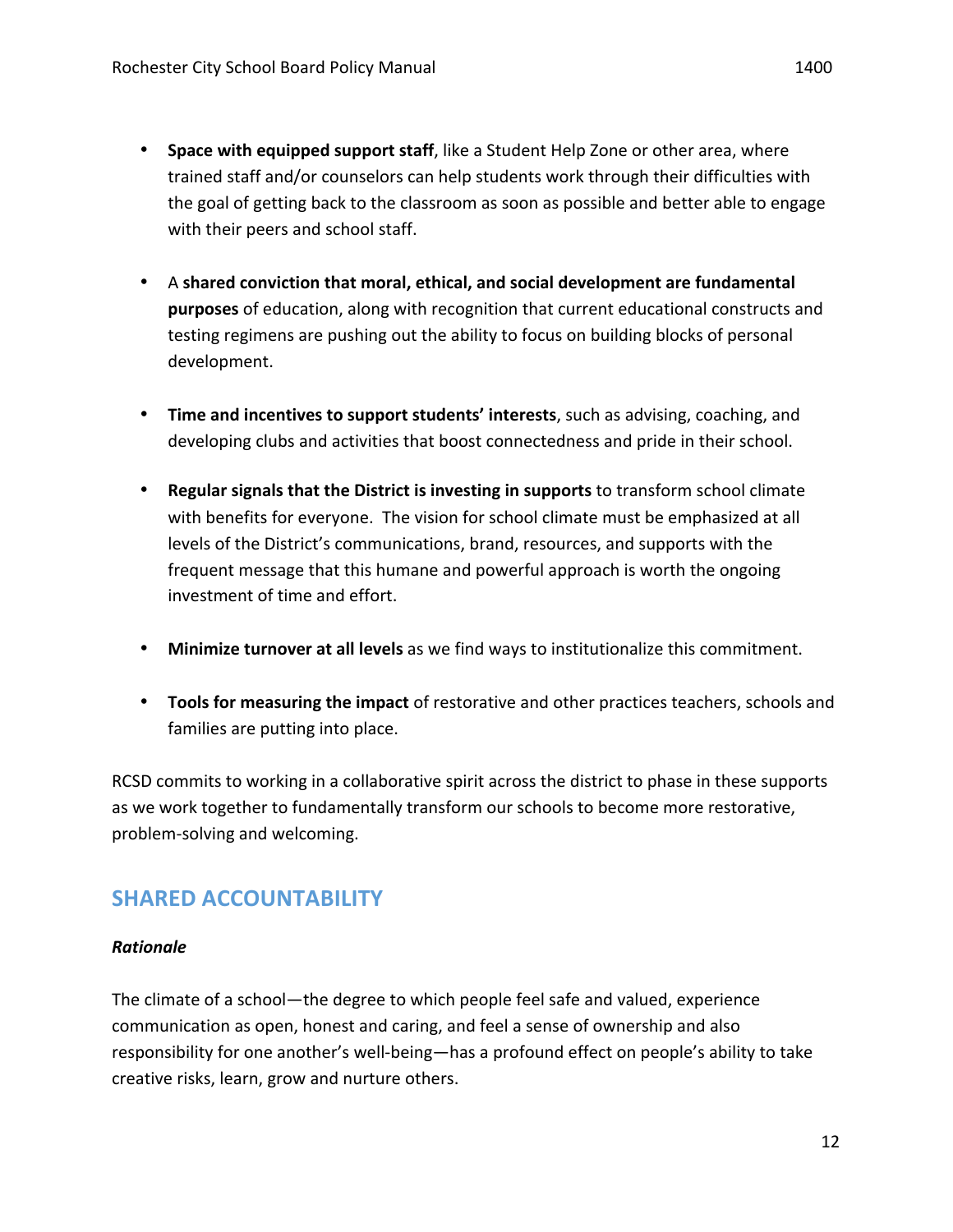Adults are also capable of making mistakes or poor choices, saying or doing things that can have a hurtful impact, even when that is not the intent. This becomes pronounced within systems where people are placed in oppositional positions, with unreasonable pressures or scarce resources, and within the context of a society that continues to struggle with inequality, racism, sexism, ableism, ageism, heterosexism and other divisive structures.

There are learning opportunities for everyone. We all can learn much when we stop to listen, take stock of what is important to us, give attention to relationships and healing, understand the impact of our actions, and practice effective communication while owning and taking responsibility for our actions. Adults are role models for young people and teach also by the way they respond to being taken to account. Within a supportive, non-punitive, problemsolving environment with a shared vision, everyone benefits from shared accountability.

### *What is meant by "shared accountability?"*

In all school communities, accountability must be equitably shared and reciprocal, rather than hierarchical. All community members should hold themselves, and each other, accountable both to their community and to their shared vision for their community. Members are encouraged to reflect frequently on how their behaviors either support the shared values of the community or fail to do so, and to consider behaviors that would be more supportive of the community's values.

People in the group can look at one another's actions and behaviors against shared values and communicate with others when actions undermine those shared values.

- Optimally, we establish our shared values together for how we want to operate and support one another as a community.
- Our values should be assertive toward changing the conditions that have been damaging or have been holding us back from all of us reaching our full potential as individuals, as a community, and as an institution.
- Members of the school community have an agreement with each other that we need to acknowledge and show appreciation when people are going above the shared standard, and to acknowledge and call upon people to listen, own and address their actions that have had a harmful impact.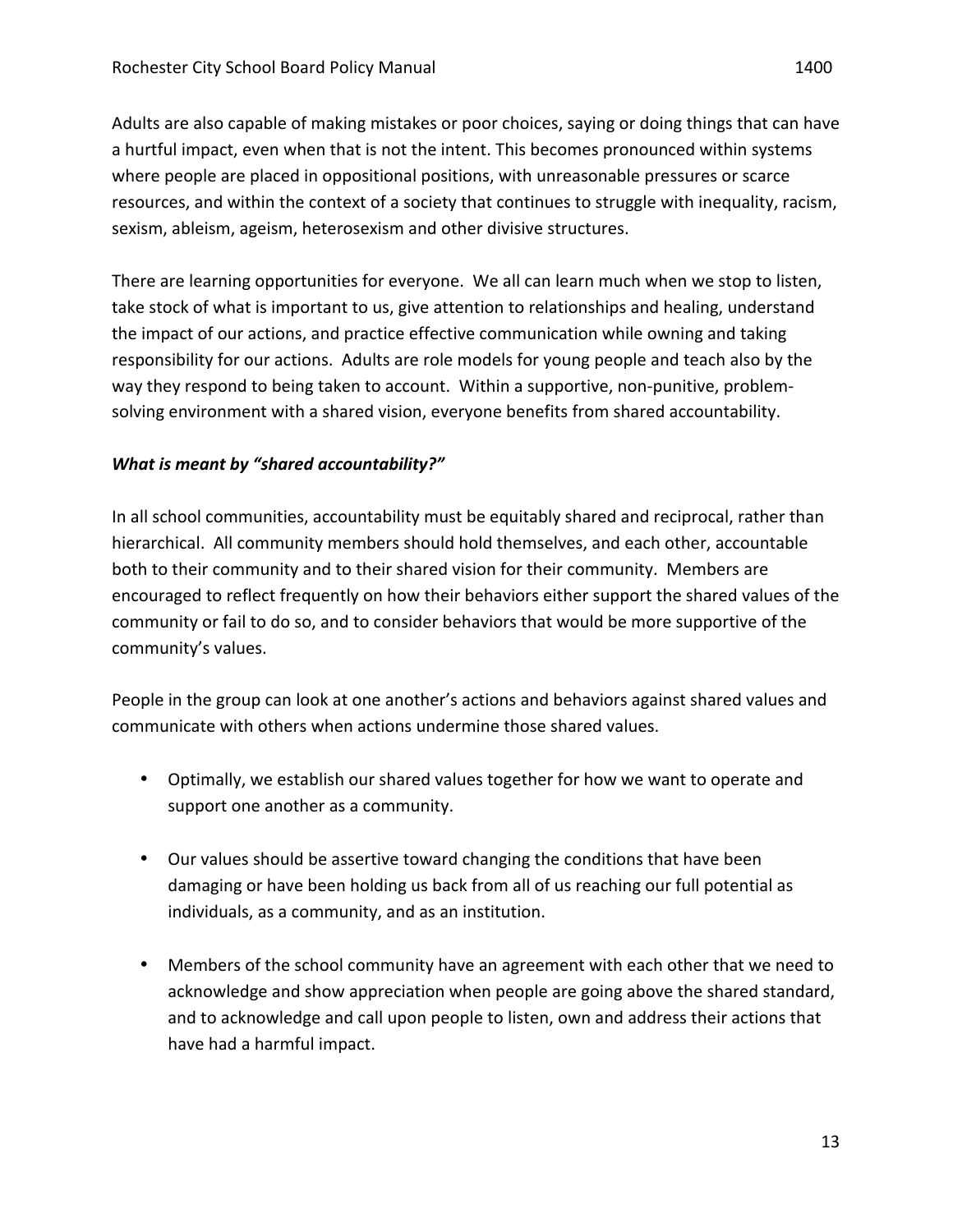- Everyone should know they are safe to RAISE issues, that they will be HEARD, and that something will HAPPEN in response, particularly with a focus on restoring relationships, healing, and problem-solving.
- While recognizing that formal and informal hierarchies are actively in play, shared accountability requires equity in voice even where there is disparate positional power. People must consciously resist leaning into our positional power to deflect or to not acknowledge when we have done harm. Shared accountability is first and foremost horizontal, not vertical or hierarchical.
- Shared accountability requires a supportive, non-punitive, problem-solving environment that is actively co-created and nurtured ongoing. As part of this environment, safe spaces allow for transparency and equitable voice among members of the community. The maintenance of the safe space is paramount for this to be effective.
- Accountability is typically not comfortable. Thus, shared accountability requires trust that we are going somewhere real together. School communities are encouraged to establish structures and processes through which such accountability can support community values and the ongoing moral and ethical development of all its members.

Rochester and RCSD have a lot of building blocks that will help pave the road toward shared accountability:

- Educators go into the profession to have an impact and are fed by feeling that impact. Thus, we have win-win reciprocity: when everyone in the school community feels nourished by good communication and the liveliness of being with students who are excited to be there:
	- $\rightarrow$  quality of life and work environment is enhanced,
	- $\rightarrow$  learning is improved, and
	- $\rightarrow$  everyone gains more respect for one another, and thus, the ability to work together as a team for students' well-being and success.
- There is a solid community of people who *want* things to be better in Rochester and RCSD, and are working toward this.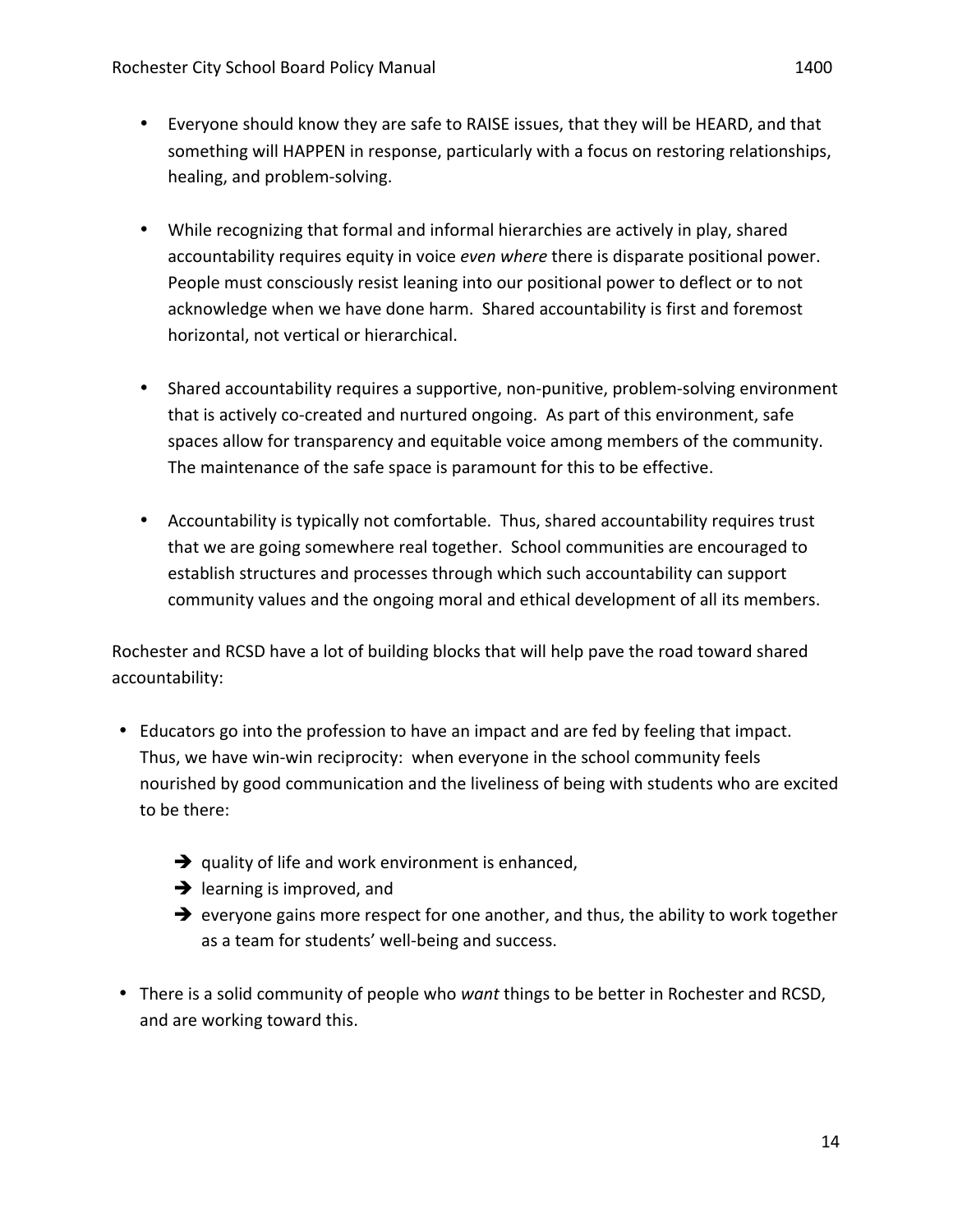- More efforts are happening to be sure that opportunities are at the other end of school when students graduate (i.e., jobs, college access, etc.) so that they feel purpose, hope and investment in their education.
- The WHOLE school experience provides opportunity for learning and growth for all members of the school community.

We aspire to sharing accountability within our District and school communities. We know that significant shifts must be made culturally and structurally to achieve this. Thus, we commit to practicing and stretching ourselves beyond what feels familiar and comfortable to help usher in the school climate that supports continual growth and joy in teaching and learning.

## **RIGHTS, RESPONSIBILITIES AND EXPECTATIONS**

The District commits to creating learning communities in which all members are understood to be growing, caring, respectful people. To that end, all members should have the right to expect:

- 1. An environment that deeply supports teaching and learning.
- 2. Fair and respectful treatment throughout the community, with full opportunity to be heard.
- 3. Non-discrimination and equal treatment with respect to all school activities.
- 4. Open and transparent communication and explanation of school procedures, rules, and policies.
- 5. Commitment throughout the school to policies aimed at growth as a learning community and at growth of each individual member of the community.

The Dignity for All Students Act (Dignity Act) requires that no student is subject to discrimination or harassment, based on a person's actual or perceived race, color, weight/appearance, national origin, ethnic group, religion, religious practice, disability, sexual orientation, gender/gender identity or sex by school employees or students on school property, on a school bus, at a school function or that is initiated off school grounds and has the potential to adversely affect another student's ability to participate in or benefit from a school's education or extracurricular program.

Harassment may include, among other things, the use, both on and off school property, of information technology, including, but not limited to email, instant messaging, blogs, chat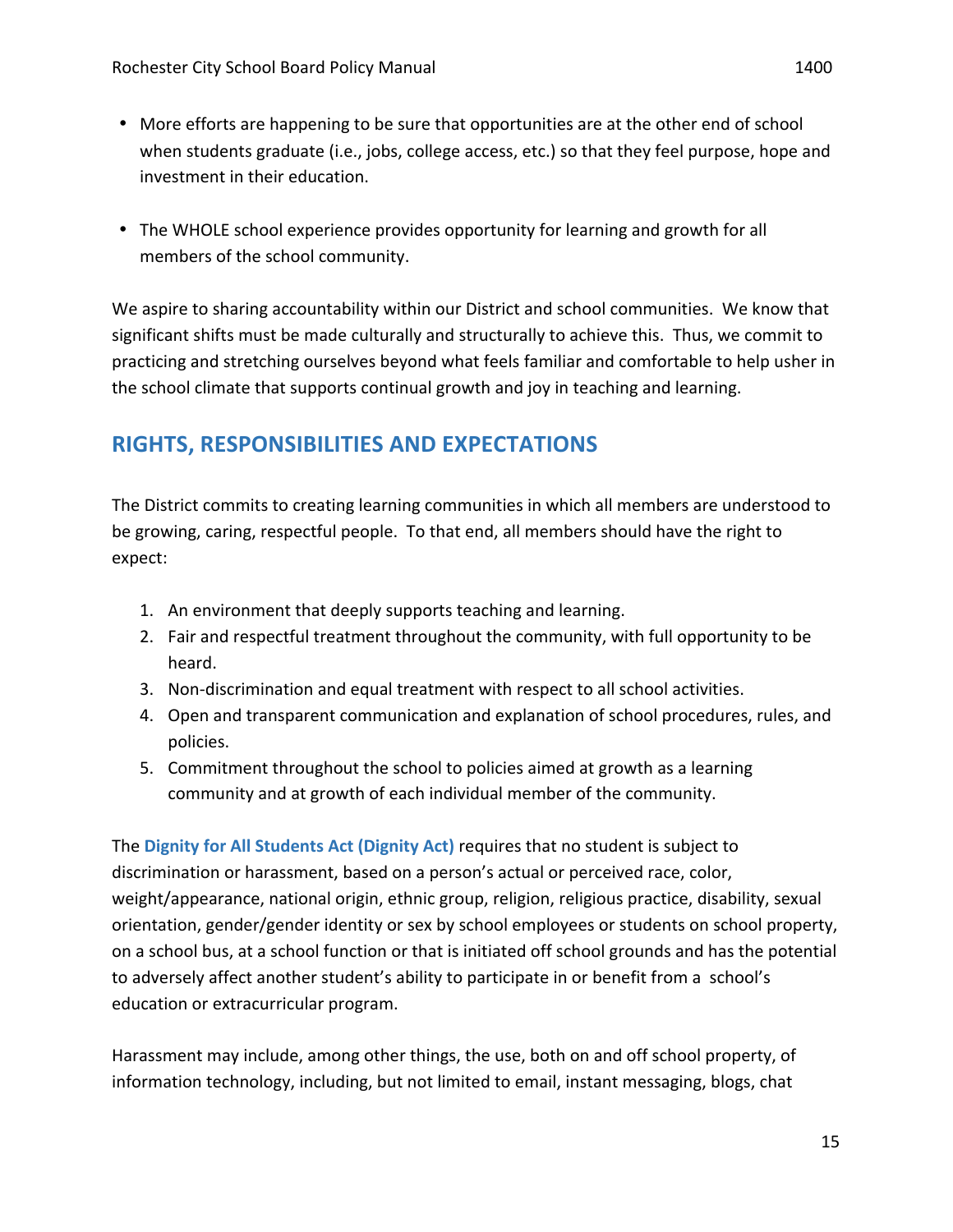rooms, pages, cell phone, gaming systems and social media websites, to deliberately harass or threaten others. This type of harassment is generally referred to as "cyber-bullying."

School employees who witness harassment, bullying or discrimination or receive an oral or written report of such acts shall promptly notify the principal or Dignity Act Coordinator in accordance with Board Policy 0100 and 0100R. SRO's should be notified in order that they may offer support in an advisory capacity and conflict resolution.

Cross ref: Policy 0100 "District Policy Prohibiting Discrimination or Harassment of Students or Employee; Regulation **regarding Reporting Incidents of Discrimination or Harassment"** 

### **Students' Rights & Responsibilities**

The District is committed to upholding students' rights in accordance with the following. Students are also expected to fulfill their responsibilities to fully participate in their education as outlined below.

|    | <b>RIGHTS</b>                                                                                                                                                                                |    | <b>RESPONSIBILITIES</b>                                                                                                                                                                                           |
|----|----------------------------------------------------------------------------------------------------------------------------------------------------------------------------------------------|----|-------------------------------------------------------------------------------------------------------------------------------------------------------------------------------------------------------------------|
| 1. | To attend school in the District in which one's<br>legal parent or legal guardian resides and<br>receive a free and appropriate public<br>education from age 5 to 21, as provided by<br>law. | 1. | To attend school daily, regularly and on<br>time, perform assignments, strive to do the<br>highest quality work possible, be prepared<br>to learn, and be granted the opportunity to<br>receive a good education. |
| 2. | To expect that school will be a safe, orderly<br>and purposeful place for all students to gain<br>an education and to be treated fairly.                                                     | 2. | To be aware of all rules and expectations<br>regulating students' behavior and conduct<br>themselves in accordance with these<br>guidelines.                                                                      |
| 3. | To be respected as an individual and treated<br>courteously, fairly and respectfully by other<br>students and school staff.                                                                  |    | To respect everyone in the school community<br>and to treat others courteously, fairly and<br>respectfully.                                                                                                       |
| 4. | To express one's opinion verbally or in<br>writing.                                                                                                                                          | 3. | To express opinions and ideas in a respectful<br>manner so as not to offend, slander, or<br>restrict the right and privileges of others.                                                                          |
| 5. | To dress in such a way as to express one's<br>identity and personality.                                                                                                                      |    | 4. To dress appropriately in accordance with<br>the dress code.                                                                                                                                                   |
| 6. | To be afforded equal and appropriate<br>educational opportunities, including access to<br>extracurricular and afterschool programs.                                                          | 5. | To be aware of available educational<br>programs in order to use and develop one's<br>capabilities to their maximum.                                                                                              |
| 7. | To take part in all school activities on an<br>equal basis regardless of race, color, creed,<br>religion, religious practices, sex, sexual<br>orientation, gender/gender identity, national  | 6. | To work to the best of one's ability in all<br>academic and extracurricular activities, as<br>well as being fair and supportive of others.                                                                        |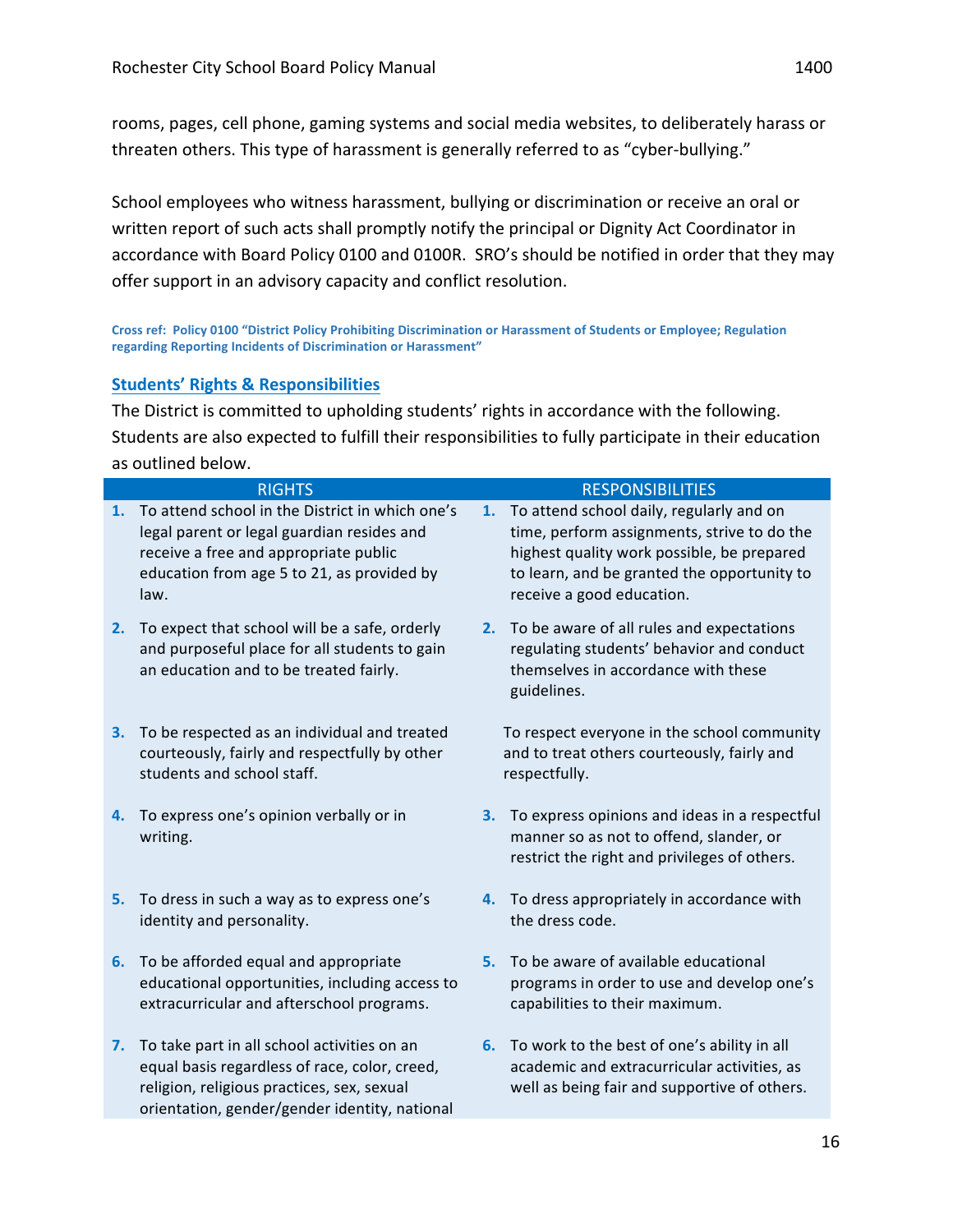origin, ethnic group, political affiliation, age, marital status, or disability.

- **8.** To have access to relevant and objective information concerning drug and alcohol abuse, as well as access to individuals or agencies capable of providing direct assistance to students with serious personal problems.
- **9.** To be protected from intimidation, harassment, or discrimination based on actual or perceived race, color, weight, national origin, ethnic group, religion, or religious practice, sex, gender/gender identity, sexual orientation, or disability, by employees or students on school property or at a school sponsored event, function or activity.
- **10.** To freedom of speech and of the press and the right to petition and peacefully organize with other students with the purpose of improving the school, classroom, and/or learning environment.
- 11. To due process, to be considered innocent until proven guilty, and to a fair and impartial grievance process to resolve student concerns.
- 12. To organize with other students and selfrepresent in important school decisionmaking processes.
- **13.** To affordable and nutritious food in the school environment.
- **7.** To be aware of the information and services and to seek assistance in dealing with personal problems, when appropriate.
- **8.** To respect one another and treat others fairly in accordance with the District Code of Conduct and the provisions of the Dignity Act. To conduct oneself in a manner that fosters an environment that is free from intimidation, harassment or discrimination. To report and encourage others to report any incidents of intimidation, harassment or discrimination.
- **9.** To work together with classmates and school staff to maintain a positive school climate.
- **10.** To complete school work abiding by school rules on academic honesty.

### **Ref: 8 NYCRR 100.2(1)(2)(ii)(o)**

**Policy #0100 District Policy Prohibiting Discrimination or Harassment of Students or Employees**

**Policy #5311 "Student Rights and Responsibilities"** 

17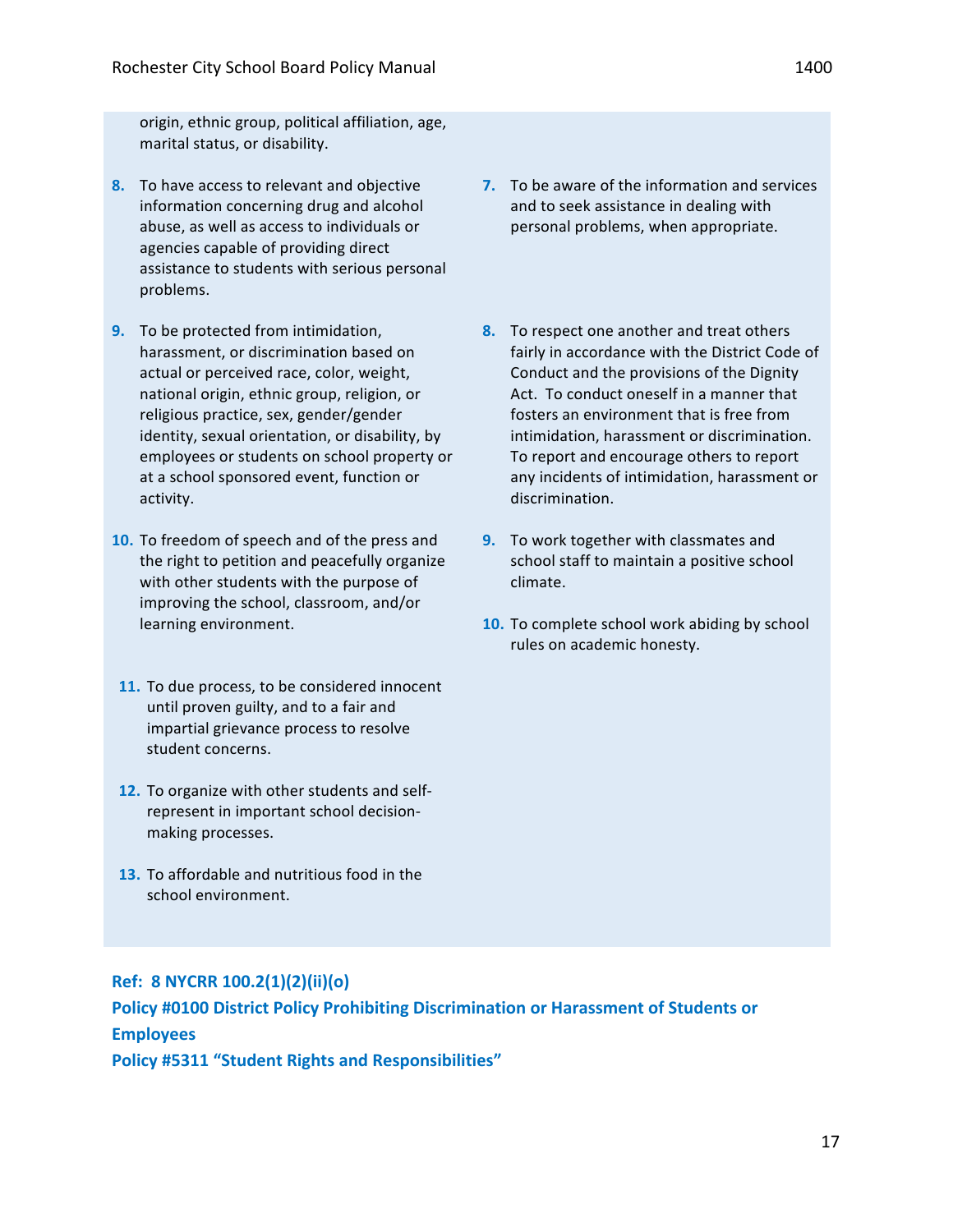### **Parents' Rights & Responsibilities**

The District is committed to working with parents as partners in the education of their children.

|    | <b>RIGHTS</b>                                                                                                                                                                                                                                                                                                        |    | <b>RESPONSIBILITIES</b>                                                                                                                                                                                |
|----|----------------------------------------------------------------------------------------------------------------------------------------------------------------------------------------------------------------------------------------------------------------------------------------------------------------------|----|--------------------------------------------------------------------------------------------------------------------------------------------------------------------------------------------------------|
| 1. | Be actively involved in their children's<br>education.                                                                                                                                                                                                                                                               | 1. | Make sure their children attend school<br>regularly and on time and, when children are<br>absent, let schools know why.                                                                                |
| 2. | Be treated courteously, fairly and respectfully<br>by all school staff and principal.                                                                                                                                                                                                                                | 2. | Be respectful and courteous to staff, other<br>parents, guardians and students while on<br>school premises or at school functions, or<br>when communicating with staff regarding<br>District business. |
| 3. | Get information about the policies of the<br>Rochester Board of Education and<br>procedures that relate to their children's<br>education.                                                                                                                                                                            |    | 3. Read and become familiar with the policies of<br>the Board of Education, administrative<br>regulations and the Code of Conduct.                                                                     |
| 4. | Get regular reports, written or oral, from<br>school staff regarding their children's<br>academic progress or behavior, including but<br>not limited to report cards, behavior progress<br>reports and conferences.                                                                                                  |    | 4. Tell school officials about any concerns or<br>complaints in a respectful and timely<br>manner.                                                                                                     |
| 5. | Receive information and prompt notification<br>of inappropriate or disruptive behaviors by<br>their children and any disciplinary actions<br>taken by principals or school staff.                                                                                                                                    | 5. | Work with principals and school staff to<br>address any academic or behavioral problems<br>their children may experience.                                                                              |
| 6. | Receive information about due process<br>procedures for disciplinary matters<br>concerning their children, including<br>information on conferences and appeals.                                                                                                                                                      |    | 6. Give updated contact information to the<br>Rochester City School District and their<br>children's individual schools.                                                                               |
| 7. | Receive information from school staff about<br>ways to improve their children's academic<br>or behavioral progress, including but not<br>limited to counseling, tutoring, after school<br>programs, academic programs, and mental<br>health services within the Rochester City<br>School District and the community. | 7. | Give their children a space to complete<br>their homework or allow participation in<br>after-school programs that permit the<br>completion of homework.                                                |
| 8. | Receive information about services for<br>students with disabilities and English<br>language learners, when applicable.                                                                                                                                                                                              | 8. | Support the Rochester City School District by<br>talking with their children about school and<br>expected behavior.                                                                                    |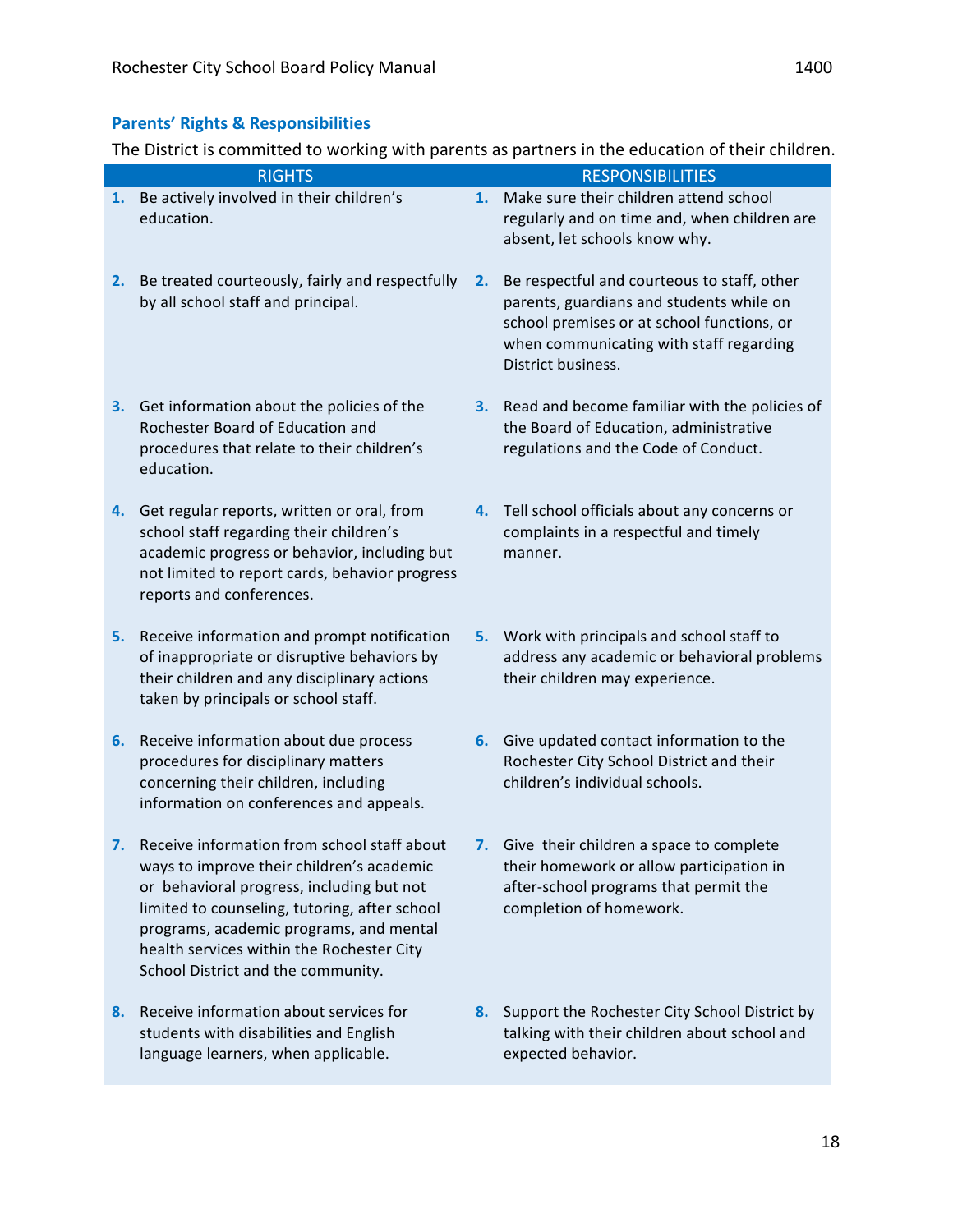**9.** Receive communication, both orally and in writing, in their native language. **9.** Teach their children respect and dignity for themselves, and other students regardless or actual or perceived race, color, weight/appearance, national origin, ethnic group, religion, religious practice, disability, sexual orientation, gender/gender identity, or sex, which will strengthen the child's confidence and promote learning in

Act.

### **Principals' & Staff Expectations**

Principals and school staff have unique obligations to students and parents in the educational setting.

- **1.** Maintain safe and orderly schools by using prevention and intervention strategies, and by following the Rochester City School District Code of Conduct.
- **2.** Be respectful, fair and courteous to students, parents and guardians; serve as role models for students.
- **3.** Attend work daily, be punctual and use well-planned, creative and engaging instructional plans every day.
- **4.** Participate in professional development opportunities.
- **5.** Be knowledgeable about the policies of the Board of Education and administrative regulations and rules, and enforce them fairly and consistently.
- **6.** Be knowledgeable about federal and state laws and regulations about the disciplinary process for students with disabilities.
- **7.** Communicate policies, expectations and concerns, and respond to complaints or concerns from students and parents or guardians in a timely manner and in a language they understand.
- **8.** Make sure that students are referred to the appropriate committees, departments, offices, divisions, agencies or organizations when outside support is necessary.
- **9.** Keep parents and guardians informed of student academic progress and behavior, create meaningful opportunities for their participation, and provide regular communication in a language they understand.
- **10.** Provide makeup work for students with lawful absences, including those students who are absent for disciplinary reasons.

accordance with the Dignity for All Students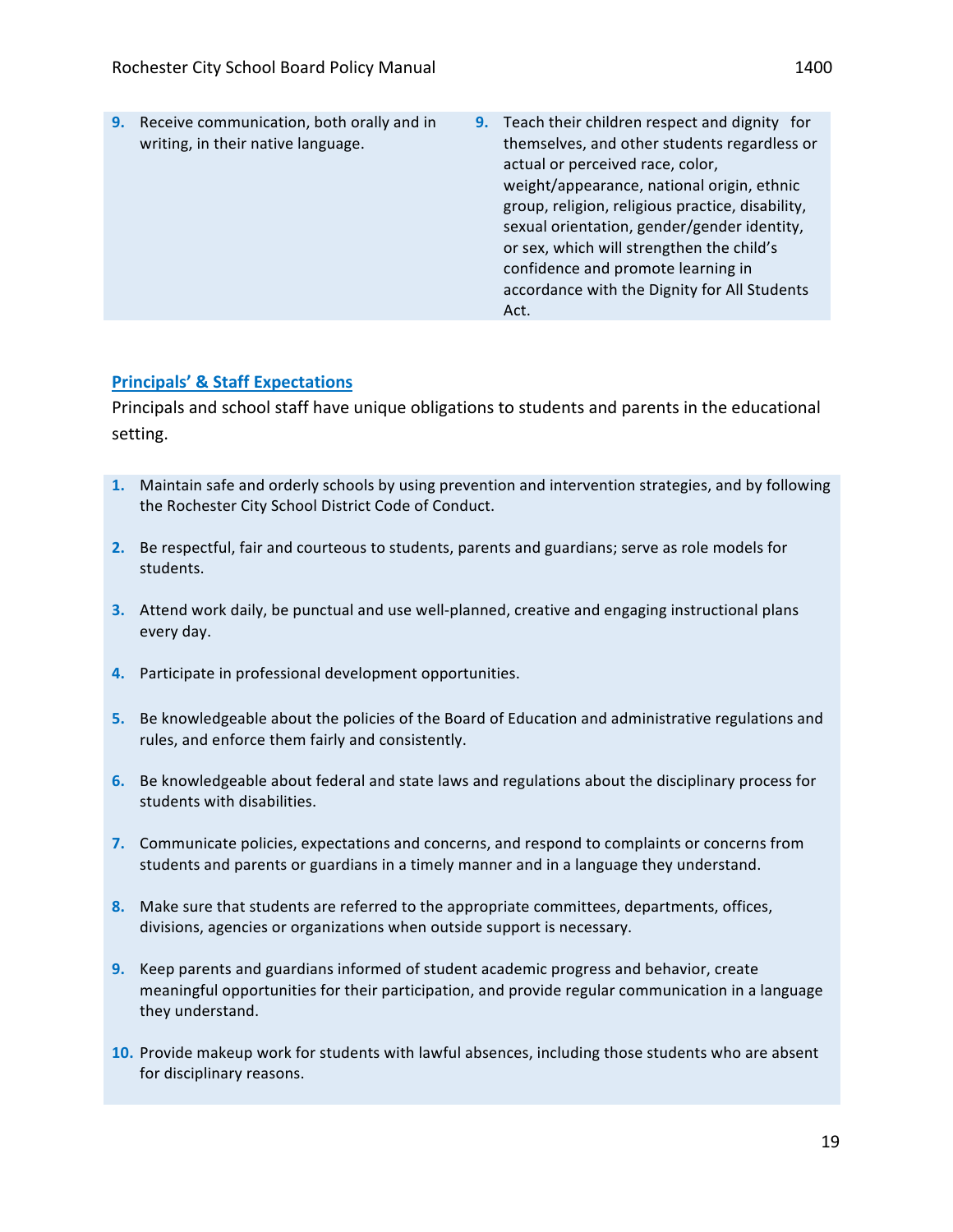- **11.** Maintain and encourage a climate of mutual respect and dignity for all students regardless of actual or perceived race, color, weight/appearance, national origin, ethnic group, religion, religious practice, disability, sexual orientation, gender/gender identity, or sex, with an understanding of appropriate appearance, language, and behavior in a school setting, which will strengthen students' self-image and promote confidence to learn.
- **12.** Confront issues of discrimination and harassment in any situation that threatens the emotional or physical health or safety of any students, school employee or any person who is lawfully on school property or at a school function.
- **13.** Address personal biases that may prevent equal treatment of all students in the school or classroom setting
- **14.** Report incidents of discrimination and harassment that are witnessed or otherwise brought to the attention of the teacher, school counselor, student support services personnel or other staff to the building administrator and/or Dignity Act Coordinator (DAC) and/or the Chief of Human Capital Initiatives in a timely manner.
- **15.** Work together with students and parents to maintain a positive school climate.
- **16.** Principal: Meaningfully address in a timely manner any incidents of discrimination and harassment that are witnessed or otherwise brought to the Principal's attention in collaboration with the Dignity Act Coordinator (DAC) or the Chief of Human Capital Initiatives, as applicable.

### **Dignity Act Coordinator Expectations**

### **Expectations**

- **1.** Oversee and coordinate the work of building-level bullying prevention activities.
- **2.** Be thoroughly trained to handle human relations in the areas of race, color, weight/appearance, national origin, ethnic group, religion or religious practice, disability, sexual orientation, gender/gender identity and sex.
- **3.** Identify curricular resources that support infusing civility in classroom instruction and classroom management; and provide guidance to staff as to how to access and implement those resources.
- **4.** Be responsible for monitoring and reporting the effectiveness of the school's bullying prevention practices.
- **5.** Meaningfully address issues of harassment or situations that threaten the emotional or physical health and safety of any student lawfully on school property or at a school function.
- **6.** Be accessible to students, parents and staff members.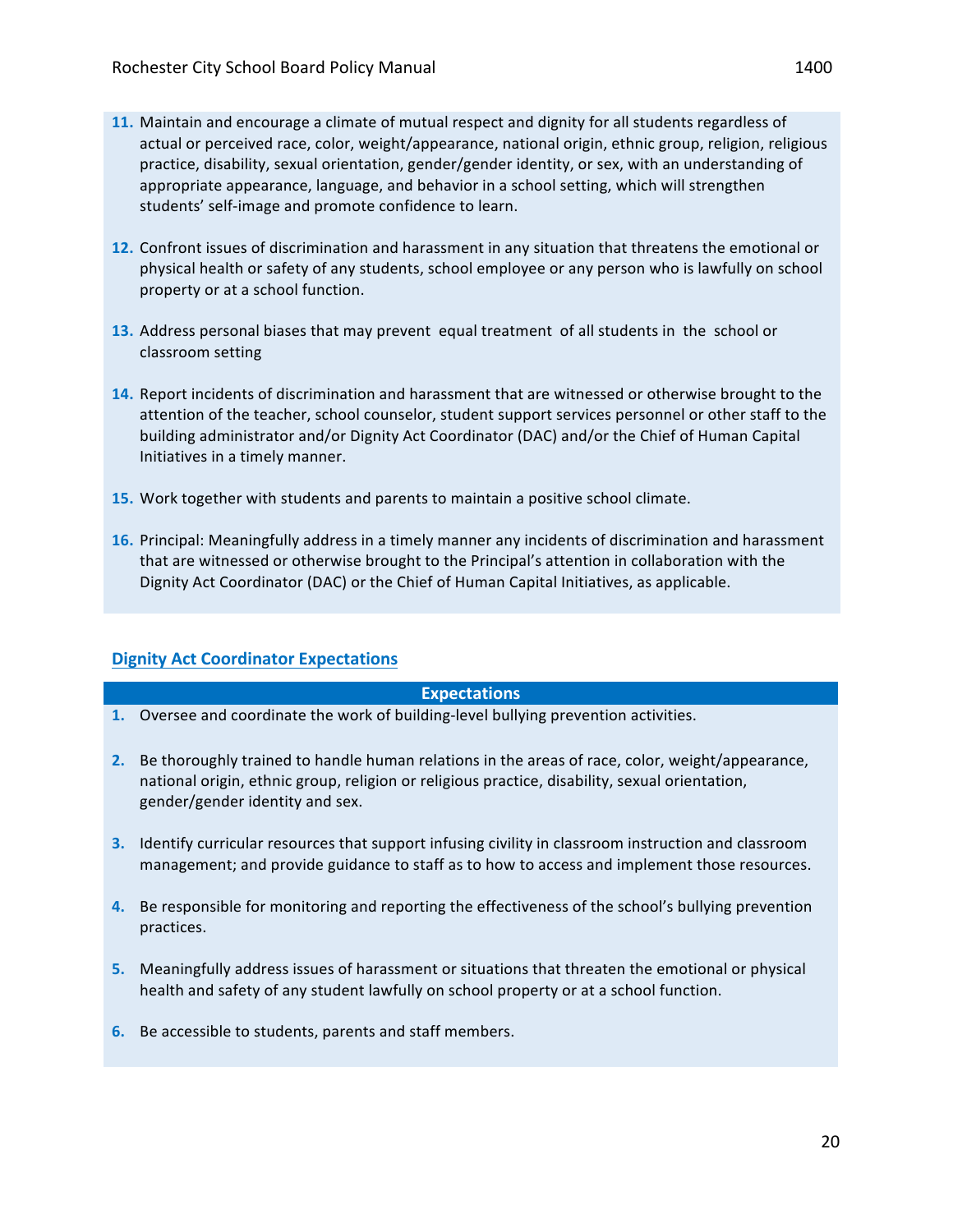### **Superintendent Expectations**

Superintendents play a lead role in supporting school leaders as they strive to establish positive school climates.

## **Expectations 1.** Promote a safe, positive, orderly, respectful and stimulating environment, free from intimidation, discrimination and harassment, supporting active teaching and learning. **2.** Provide building level staff with appropriate administrative support. **3.** Review with District administrators the policies of the Board of Education and state and federal laws relating to school operations and management. **4.** Inform the School Board about educational trends, including student discipline.

- **5.** Work to create instructional programs that reduce instances of misconduct and are sensitive to student and teacher needs.
- **6.** Work with District administrators in enforcing the Code of Conduct and ensuring that all cases are resolved promptly and fairly.
- **7.** Address all areas of school-related safety concerns.

### **School Board Expectations**

The School Board is obligated to ensure that the District has a Code of Conduct that effectively supports positive school climates.

- **1.** Collaborate with students, teachers, administrator and parent organizations, school safety personnel, other school personnel and the community to develop a Code of Conduct that clearly defines expectations for the conduct of students, District personnel and other persons on school property and at school functions.
- **2.** Adopt and review at least annually the Code of Conduct to evaluate its effectiveness and the fairness and consistency of its implementation.
- **3.** Adopt an annual budget that supports effective implementation of the Code of Conduct.
- **4.** Appoint one staff member in each school building who is thoroughly trained to handle human relations in the areas of race, color, weight/appearance, national origin, ethnic group, religion, religious practice, disability, sexual orientation, gender/gender identity, and sex (Education Law §13[3]) as the Dignity Act Coordinator (DAC).
- **5.** Lead by example by conducting Board meetings in a professional, respectful, courteous manner.
- **6.** Take appropriate measures where violations of the Code of Conduct occur.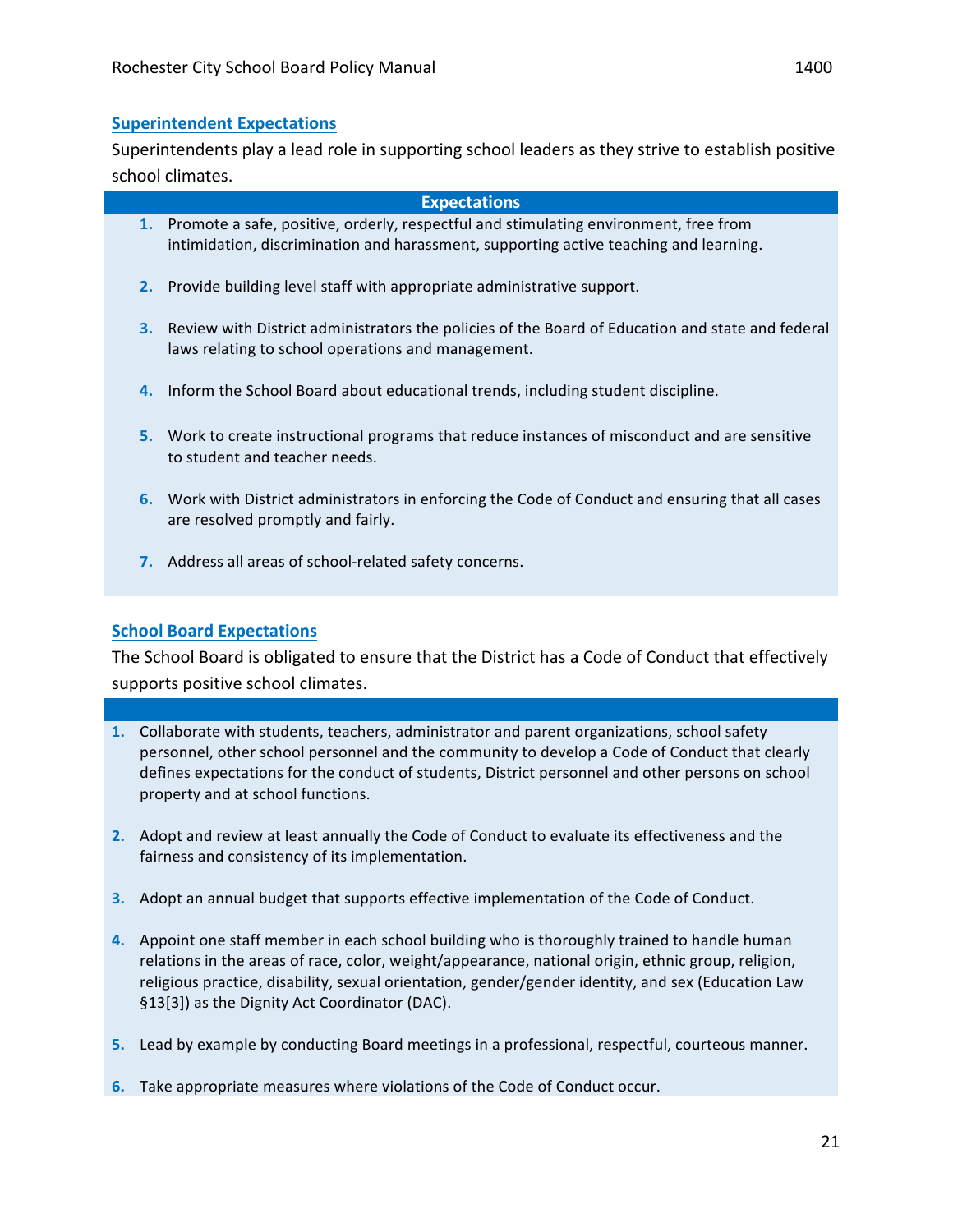## **PREVENTION, INTERVENTION & PROGRESSIVE DISCIPLINE**

### **Universal Prevention**

A district-wide, whole school approach to promoting positive behavior is the foundation to building and maintaining a positive culture within each school. A universal youth development prevention framework that is consistent, pro-active and builds on the strengths of all students, adopted district-wide and implemented within each school and classroom provides prevention supports to all students. Prevention strategies incorporated into classroom daily activities and integrated into curriculum reinforces and supports relationship-building, strengthening social and emotional skills, developing positive mindsets and self-regulation strategies and forms the foundation for a discipline framework.

### **Guidance Interventions Contrasted with Disciplinary Responses**

Responding to problem behaviors through early, systematic interventions when problems are first identified can prevent escalation and repeat occurrence of problem behaviors. Smaller interventions are attempted and, if unsuccessful, more intensive interventions are brought to bear. All interventions should connect to the norms, principles, expectations and strategies that the district and school-wide prevention framework focuses on so children can reflect on their actions and link back to the universal prevention strategies being developed and taught.

Supportive and guidance interventions are preferred over punitive and exclusionary approaches, yet there will continue to be situations in which students will receive disciplinary and exclusionary consequences. The Code of Conduct uses the term "disciplinary response" to describe warnings, loss of privileges, detentions, suspensions and other disciplines, in contrast to "guidance intervention" which denotes more individualized and supportive responses to problem behaviors.

### **Progressive Discipline**

Understanding discipline as a "teachable moment" is fundamental to RCSD's approach to discipline. Progressive discipline uses incremental interventions to address inappropriate behavior with the ultimate goal of teaching pro-social behavior. Progressive discipline seeks concurrent accountability, learning, and behavioral change.

Progressive discipline aims at creating recurring learning opportunities around behavioral, moral, and ethical issues. By so doing, it can prevent recurring negative behaviors by helping students learn from their mistakes. Implementing progressive discipline requires that school staff help students who have engaged in misconduct: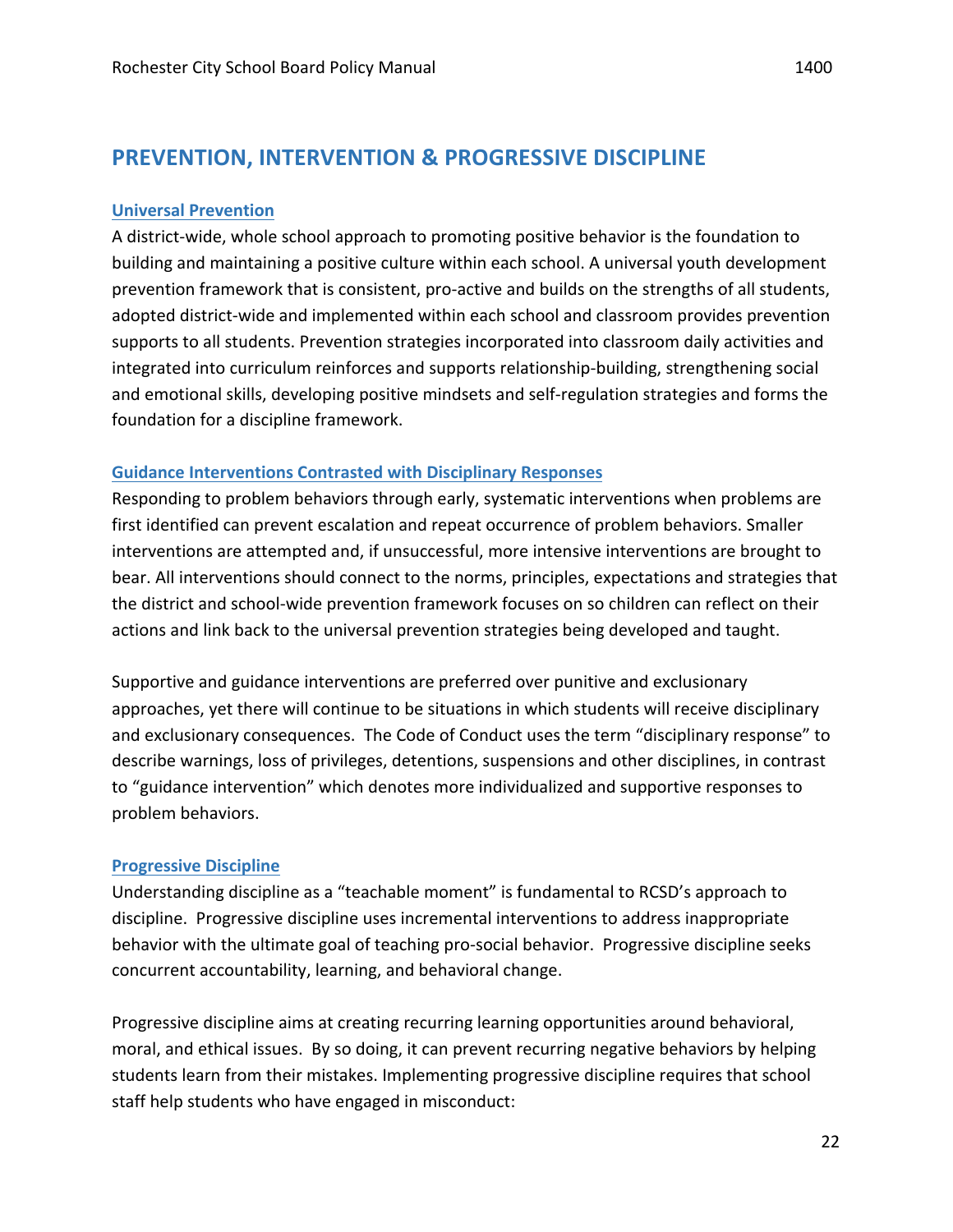- Understand the harm the behavior caused.
- Understand why the behavior occurred and what they could have done differently in the same situation
- Take responsibility for their actions
- Use the opportunity to repair the harm, to rebuild relationships, and to learn strategies and skills to use in the future
- Understand the progression of more stringent consequences if the behavior reoccurs.

This Code of Conduct outlines interventions and consequences that are appropriate to respond to student behaviors.

### **Restorative Approaches**

Restorative practices foster healthy relationships within the school community and promote positive discipline in schools by resolving conflicts, holding individuals and groups accountable, repairing harm, reducing and preventing student misbehavior, and addressing the needs of all parties involved. Restorative practices can precede student misbehavior and be used proactively to prevent conflict and student misbehavior, as well as after conflict or misbehavior has occurred. School staff and partners in the building should take a restorative approach to addressing student misconduct.

Restorative approaches can take many forms, but at their core, restorative approaches seek to find out what happened, who was harmed by the behavior, what needs to be done to make things right or repair the harm, and how people can behave differently in the future. Examples of restorative practices include but are not limited to talking to students about their actions, facilitated circles, and peer mediation.

For more detail, see Appendix B (Restorative Practices).

## LEVELS OF INTERVENTION AND DISCIPLINARY RESPONSES

### **Factors to Consider in Determining Disciplinary Responses**

School staff must consider what factors contributed to the problem behavior and whether such behavior could be alleviated by helping the student understand and deal with the factors causing the behavior.

- 1. Age, health, and disability or special education status of the student.
- 2. Appropriateness of student's academic placement.
- 3. Student's prior conduct and record of behavior.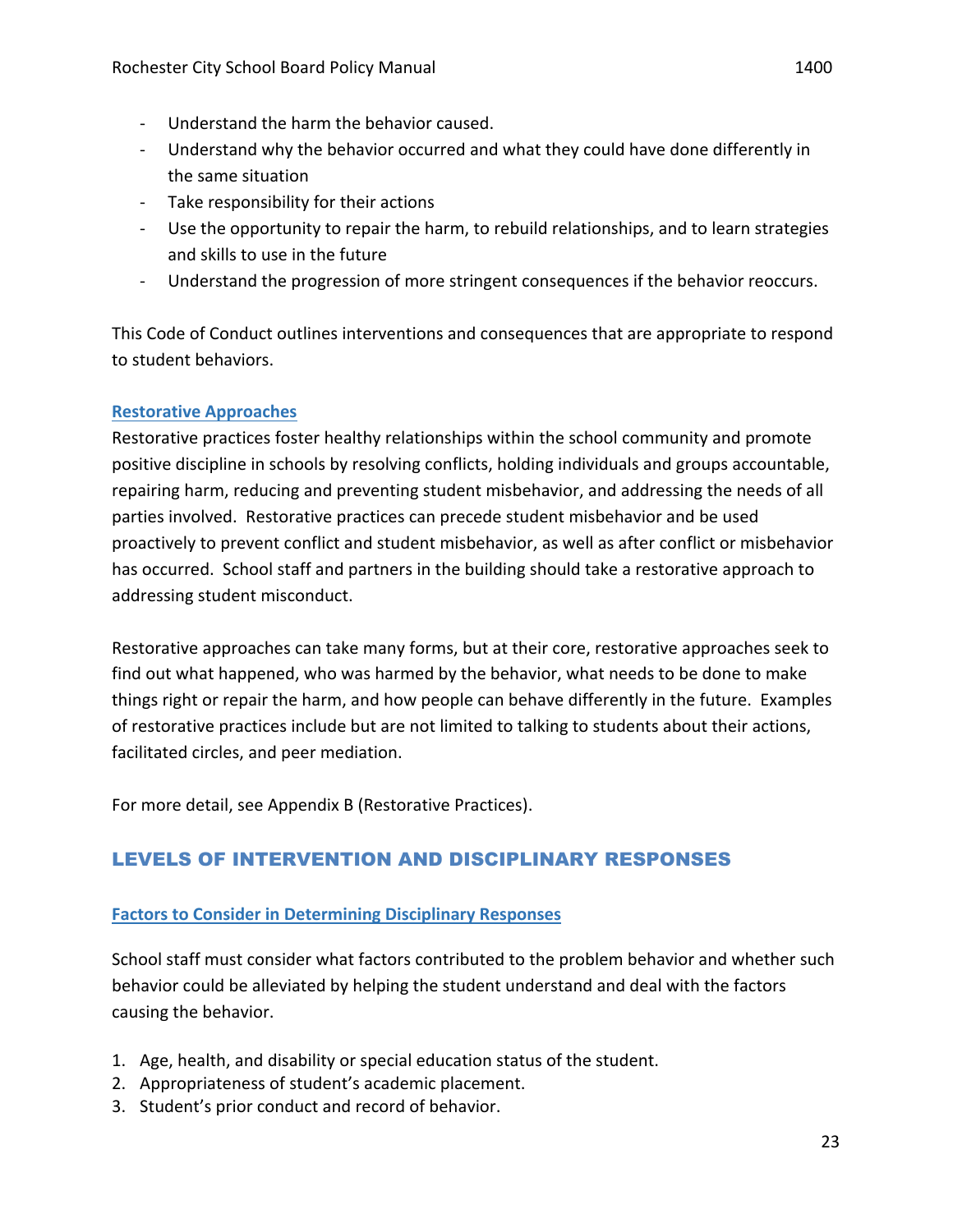- 4. Student's understanding of the impact of their behavior.
- 5. Student's willingness to repair the harm caused by their behavior.
- 6. Seriousness of the behavioral offense and the degree of harm caused.
- 7. Whether the behavior constitutes a DASA violation, and if so, what response is required to satisfy the District's obligations under DASA.
- 8. The circumstances/context in which the conduct occurred.
- 9. Whether the student was acting in self-defense.
- 10. Whether the student's offense threatened the safety of any student or staff member.
- 11. Impact of the incident on overall school community.
- 12. The likelihood that a lesser intervention would adequately address the violation.
- 13. Whether the school made any effort to address the student's behavior using positive, preventive methods prior to the incident at issue.
- 14. Any other mitigating or aggravating circumstances that may be relevant.
- 15. In the event that a court issues an order of protection for the benefit of a District student or employee, the student against whom the order is issued may be transferred to another school if necessary to comply with the order.

### **Guidance for Disciplinary Responses**

School staff have discretion in choosing which interventions and consequences within the level are appropriate, but their discretion is guided by the following:

- Whenever possible and appropriate, the response to misconduct should begin with the lowest level of disciplinary response and should include appropriate guidance intervention(s).
- Whenever possible and appropriate, prior to imposing exclusionary discipline, school officials should exhaust less severe disciplinary responses and use guidance interventions.
- More severe accountability measures and intensive guidance interventions will be used with students who engage in a pattern of persistent misconduct.

### **Range of Disciplinary Responses and Delineation of Authority**

- 1. Oral warning  $-$  any member of the District staff.
- 2. Written warning bus drivers, hall and lunch monitors, coaches, guidance counselors, teachers and other certificated staff, Principal, Assistant Principal, Superintendent.
- 3. Written notification to parent bus driver, hall and lunch monitors, coaches, guidance counselors, teachers and other certificated staff, Principal, Assistant Principal, Superintendent or designee.
- 4. Detention teachers and other certificated staff, Principal, Superintendent or designee.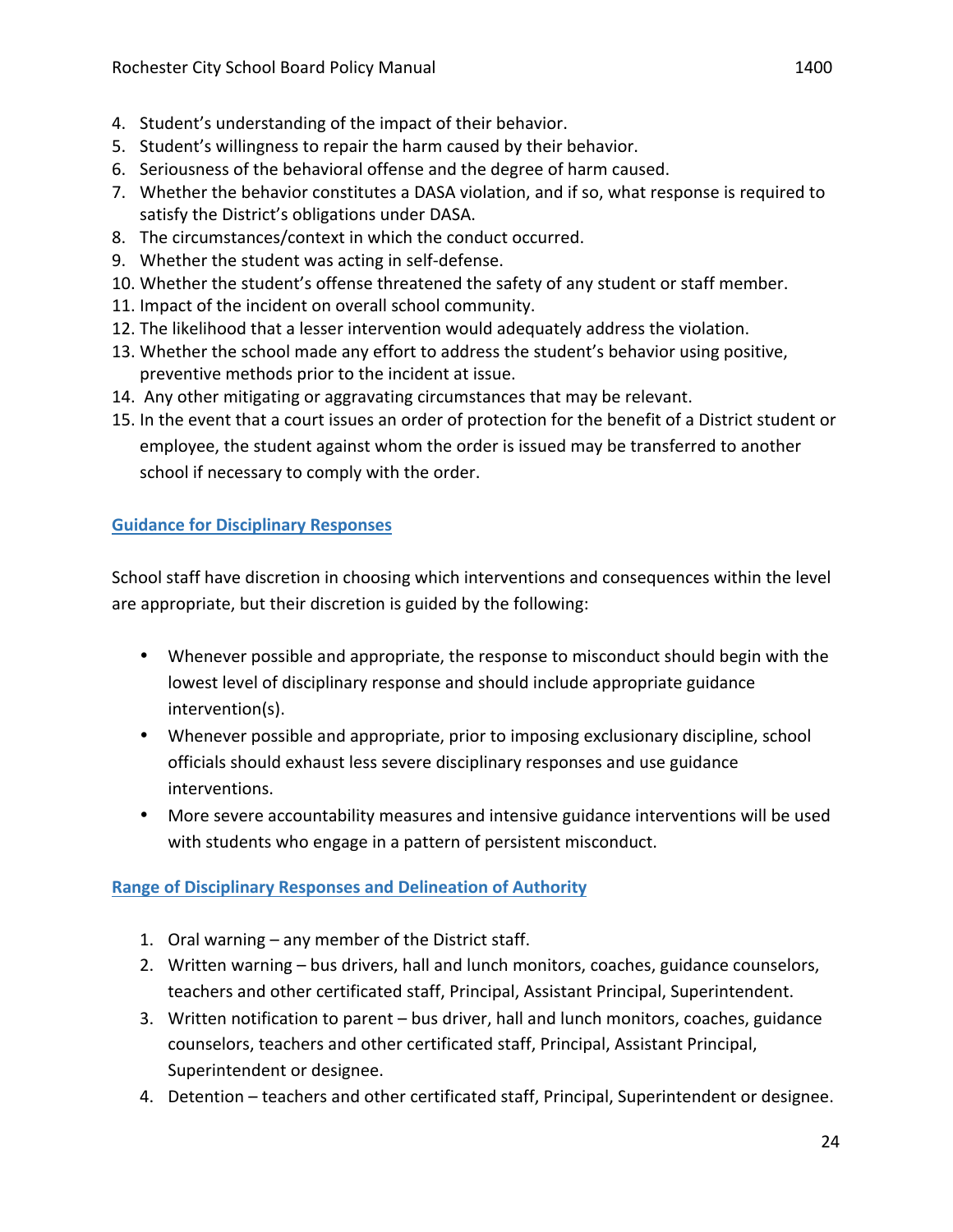- 5. Suspension from transportation Director of Transportation, Principal, Superintendent or designee.
- 6. Suspension from athletic participation coaches, Principal, Superintendent or designee.
- 7. Suspension from social or extra-curricular activities activity director, Principal, Superintendent or designee. Teachers may suspend students from social or extracurricular events or activities which the particular teacher organizes and supervises.
- 8. Suspension of other privileges Principal, Superintendent or designee.
- 9. Suspension or revocation of student's access to District computers and Internet connections-Principal, Superintendent or designee.
- 10. In-school suspension Principal, Superintendent or designee.
- 11. Removal from classroom by teacher  $-$  teachers.
- 12. Short-term (five days or less) suspension from school Principal, Superintendent or designee, Board.
- 13. Long-term (more than five days) suspension from school Principal (may recommend), Superintendent or designee or Board (may impose long-term suspension).
- 14. Removal from a regular school program—Superintendent or designee, Board.
- 15. Permanent suspension from school Superintendent or designee, Board.
- 16. Other remedies authorized by law—official designated by applicable statute or regulation.

### **Matrix for Guidance Interventions and Disciplinary Responses**

The Code of Conduct holds students accountable for their behavior. Misconduct is grouped into four levels based on the seriousness of the behavior. Each level contains a variety of interventions and consequences for school staff to use in response to the student behavior. The Code of Conduct provides graduated accountability measures for students who engage in repeated behaviors despite prior interventions or consequences.

Under this Matrix, school staff respond to student behaviors with guidance interventions and, depending on the circumstances, disciplinary responses. School staff can choose one of many guidance interventions to help students improve their behavior. At all levels, students may receive a non-disciplinary referral to support staff in the school building.

The Matrix intentionally limits the behaviors for which a student can receive a disciplinary exclusion, such as classroom removal, short or long term suspension, or expulsion. Except for prolonged or repeated behaviors, students are not suspended for Level 1 or 2 behaviors or removed from a classroom for Level 1 behaviors. Students may be given a classroom removal for Level 2, 3, or 4 behaviors. Students may be given suspension for Level 3 or 4 behaviors. Students who engage in misconduct that is not included in the Matrix are subject to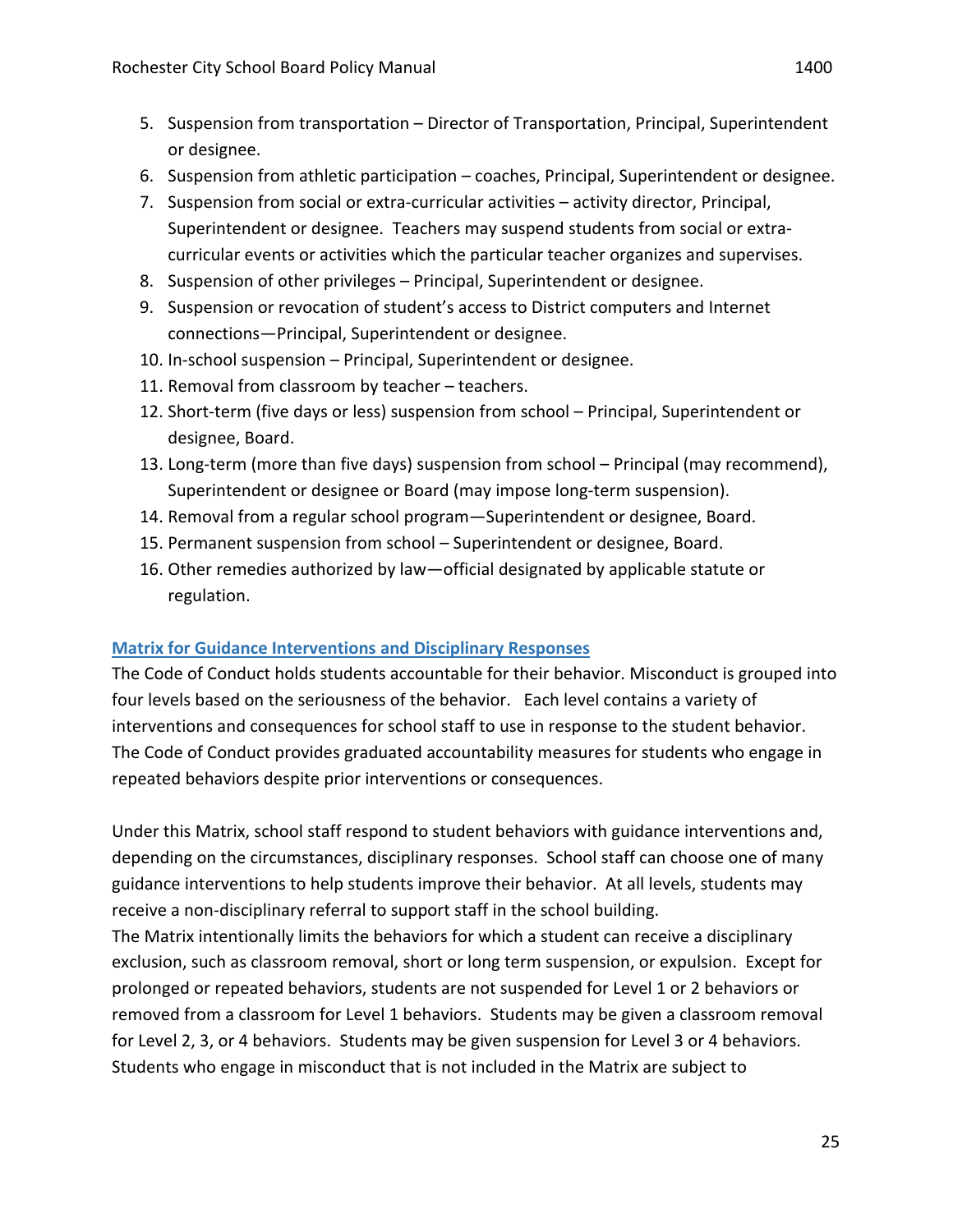appropriate disciplinary measures as determined by school administration consistent with the disciplinary levels for similar behaviors set forth in the matrix.

| Level 1 | Uncooperative / Noncompliant Behavior          | <b>Classroom Interventions; Student Support</b><br><b>Team Interventions</b>        |
|---------|------------------------------------------------|-------------------------------------------------------------------------------------|
| Level 2 | Disorderly / Disruptive Behavior               | <b>Intensive Support Staff; Administrator</b><br><b>Interventions and Responses</b> |
| Level 3 | Aggressive or Injurious / Harmful Behavior     | <b>Referral Interventions; Suspension</b><br><b>Responses</b>                       |
| Level 4 | <b>Seriously Dangerous or Violent Behavior</b> | <b>Referral Interventions; Extended</b><br><b>Suspension Responses</b>              |

### **How to Use the Behaviors and Responses Matrix**

In responding to misconduct, school staff should use the matrix below, in conjunction with the table above, as follows:

- 1. School staff should locate the behavior on the Matrix.
- 2. On the first instance of any inappropriate or disruptive behavior, school staff shall utilize one or more guidance interventions, and disciplinary responses, if appropriate, from the lowest level indicated (bulleted) on the Matrix for that behavior (or one or more interventions or disciplinary responses from any lower level). (See table above for interventions and responses.)
- 3. If the same behavior is repeated during the same school year, school staff may utilize one or more interventions or disciplinary responses from the next higher level on the Matrix for that behavior, or any lower level. If there is only one level indicated for that offense, then any interventions or disciplinary responses utilized must be from that same level or a lower level. Except in cases of **repeated and persistent** violations of the **same or similar nature**, the Matrix's response levels shown for a particular behavior may not be exceeded.
- 4. Except in cases of repeated and persistent violations of the same or similar nature, school staff may not utilize interventions and disciplinary responses from those boxes that are shaded. In those cases in which the disciplinary response from the shaded boxes are used, restorative practices should still be considered as a component of the response.

Staff is encouraged to use guidance interventions whenever possible.

### **EXAMPLE**

> If a student displays disrespectful behavior and it is determined that an intervention or disciplinary response is needed, the teacher should utilize one or more interventions from Level One.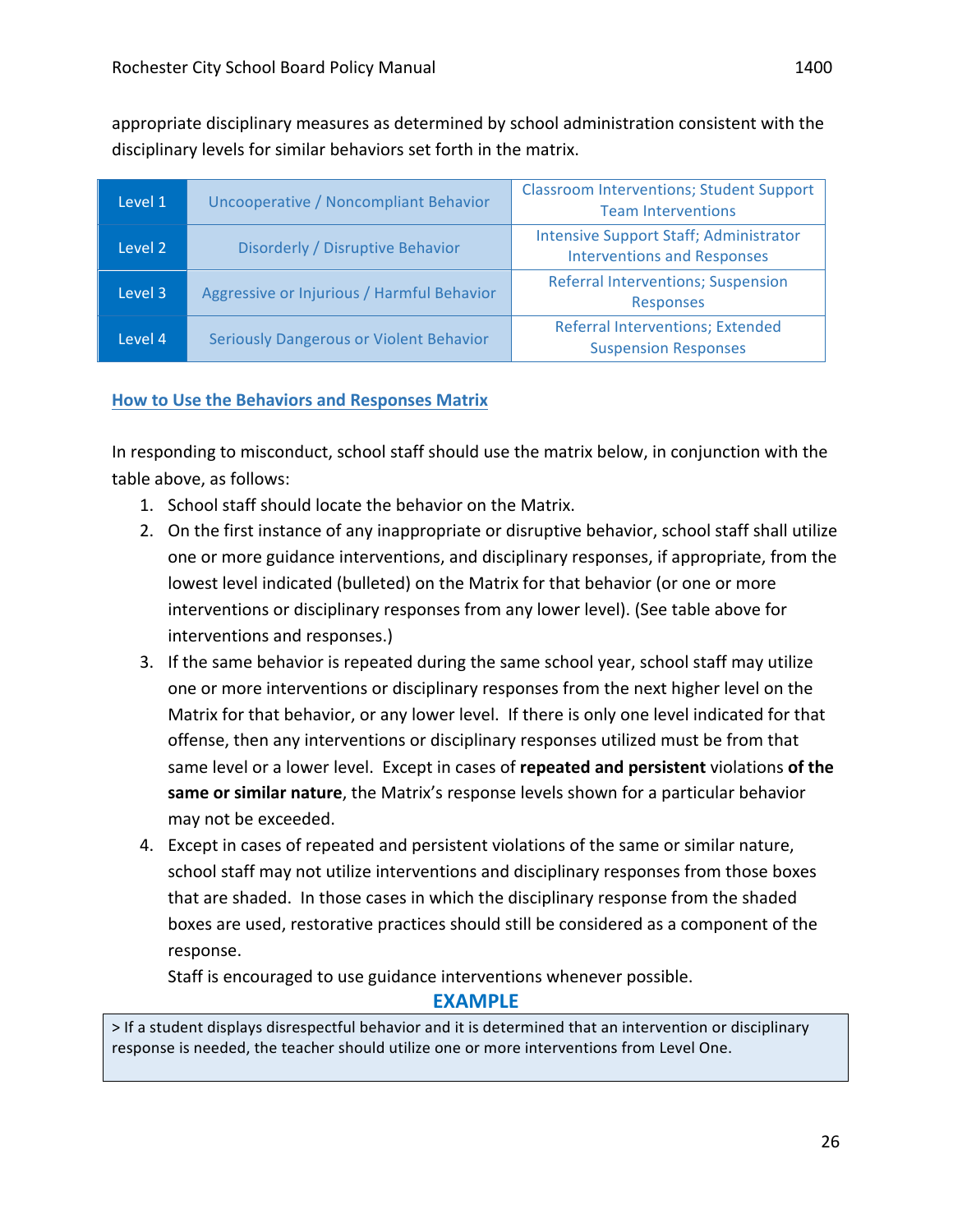> If that student is again disruptive during the same school year, the teacher may utilize one or more interventions from Levels One or Two.

> If the interventions are unsuccessful and the student commits the same infraction a third time, then the teacher may utilize one or more interventions from Levels One and Two.

> In circumstances in which the student has repeatedly and persistently engaged in violations of the same or similar nature, interventions from Levels Three or Four (shaded in gray) may be utilized.

\*The list of guidance interventions is not all-inclusive. Other options that support students in the classroom and in the school without removing them from the school environment may be considered and used.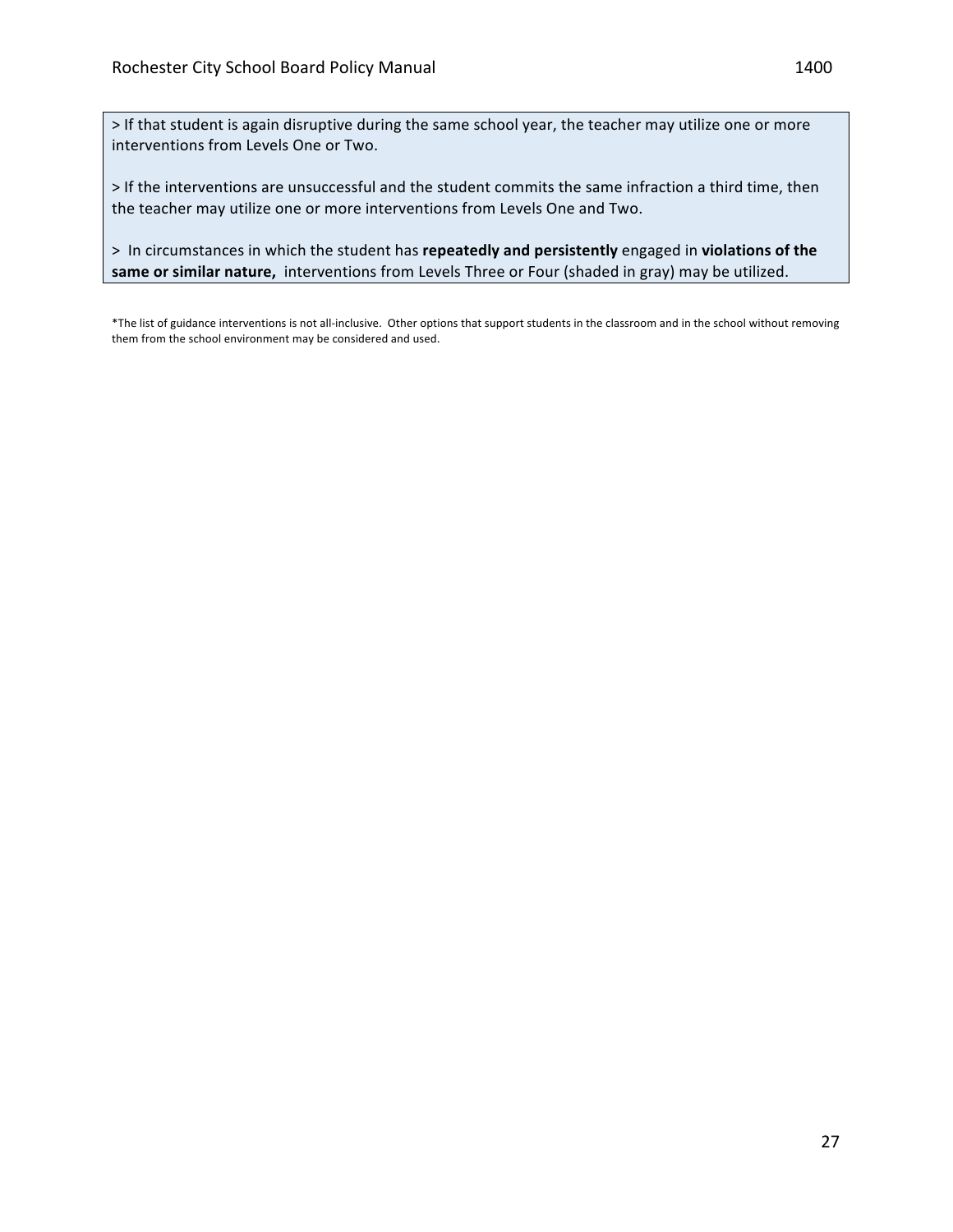## LEVELS OF INTERVENTIONS AND DISCIPLINARY RESPONSES

#### **Universal Prevention for All Students**

The District takes a whole school approach to promoting positive behavior. Social-emotional learning is infused into a culturally responsive curriculum that engages students. Staff meets regularly to ensure that there is a comprehensive student support program in place that includes guidance services, opportunities for social-emotional learning, student engagement opportunities and prevention and intervention behavioral supports to encourage and motivate pro-social student behavior and positive connection to the school community. Restorative circles and other restorative practices are used regularly to build relationships, establish understanding and trust and create community. The school has a system in place for early identification of students in need of intervention and/or support services

|                   | <b>Type of</b>                                                                                                                                                                                                                                                                                                                                                                                                                                                                                                                           | The sendor has a system in place for early faction cation or staachts in need or intervention and/or support services                                                                                                                                                                                                        | <b>Disciplinary</b>                                                                                                                                                |  |  |
|-------------------|------------------------------------------------------------------------------------------------------------------------------------------------------------------------------------------------------------------------------------------------------------------------------------------------------------------------------------------------------------------------------------------------------------------------------------------------------------------------------------------------------------------------------------------|------------------------------------------------------------------------------------------------------------------------------------------------------------------------------------------------------------------------------------------------------------------------------------------------------------------------------|--------------------------------------------------------------------------------------------------------------------------------------------------------------------|--|--|
|                   | <b>Intervention</b>                                                                                                                                                                                                                                                                                                                                                                                                                                                                                                                      | <b>Guidance Interventions</b>                                                                                                                                                                                                                                                                                                | <b>Responses</b>                                                                                                                                                   |  |  |
|                   | <b>Classroom Interventions and</b><br><b>Responses.</b> These interventions aim to<br>teach correct and alternative behavior so<br>students can learn and demonstrate safe<br>and respectful behavior. Teachers are<br>encouraged to try a variety of teaching and<br>classroom management strategies.<br>Teachers should use these responses in a<br>graduated fashion.                                                                                                                                                                 | • Reminders and redirection<br>• Verbal correction<br>٠<br>Role play<br>• Parent or guardian contact<br>Written reflection<br>Written apology<br>٠<br>• Seat change<br>Daily progress sheet on behavior<br>Teacher/student conference<br>Buddy teacher system<br>٠<br>Teacher/parent conference                              | In-class time out<br>Loss of classroom privileges<br>Detention                                                                                                     |  |  |
|                   | <b>Student Support Team Interventions.</b><br>These interventions often involve support<br>staff, both school based and within the<br>broader community, and aim to engage the<br>student's support system to ensure<br>successful learning and consistency of<br>interventions, and change the conditions<br>that contribute to the student's<br>inappropriate or disruptive behavior. Staff<br>should use these responses in a graduated<br>fashion.                                                                                   | • Any of the above interventions<br>• Parent accompanies student to school if parent<br>agrees and as part of contractual requirements<br>• Referral to building-wide support location<br>Referral to after-school program<br>Referral to Student Support Team                                                               |                                                                                                                                                                    |  |  |
| N                 | <b>Intensive Support Staff and</b><br>Administrative Interventions and<br><b>Responses.</b> These interventions can<br>involve the school administration and aim<br>to correct behavior by stressing the<br>seriousness of the behavior while keeping<br>the student in school. Staff should use<br>these responses in a graduated fashion.                                                                                                                                                                                              | Referral to mentoring program<br>Referral to school-based health or mental health<br>clinic<br>Referral to community-based organization<br>Referral to substance abuse treatment services<br>Change in schedule or class if applicable<br>• Functional Behavioral Assessment and creation of<br>a Behavior Intervention Plan | • Any of the above<br>consequences<br>• Reprimand by appropriate<br>administrator<br>Loss of school privilege<br>Detention<br>Classroom removal (up to 1/2<br>day) |  |  |
| M                 | <b>Suspension and Referral</b><br>Interventions and Responses. These<br>interventions may involve the short-term<br>removal of a student from the school<br>environment because of the severity of the<br>behavior. The duration of the short-term<br>suspension, if issued, is to be limited as<br>much as practicable while adequately<br>addressing the behavior. Staff should use<br>these responses in a graduated fashion.                                                                                                         | Referral to CSE or 504 team.<br>Peer mediation<br>Restorative approaches, including community<br>service or restitution<br>• Conflict resolution<br>Community mediation<br>Community conferencing                                                                                                                            | • Any of the above<br>consequences<br>• Short-term suspension (one<br>to five days)                                                                                |  |  |
| 4<br><b>Level</b> | <b>Extended Suspension and Referral</b><br><b>Responses.</b> These interventions involve<br>the removal of a student from the school<br>environment because of the severity of the<br>behavior. They may involve the placement<br>of the student in a safe environment that<br>provides additional structure to address<br>behavior. These interventions focus on<br>monitoring the safety of the school<br>community and ending self-destructive and<br>dangerous behavior. Staff should use these<br>responses in a graduated fashion. |                                                                                                                                                                                                                                                                                                                              | • Any of the above<br>consequences<br>Long term suspension<br>• Expulsion                                                                                          |  |  |

### KEY: USE LOWEST LEVEL INDICATED FIRST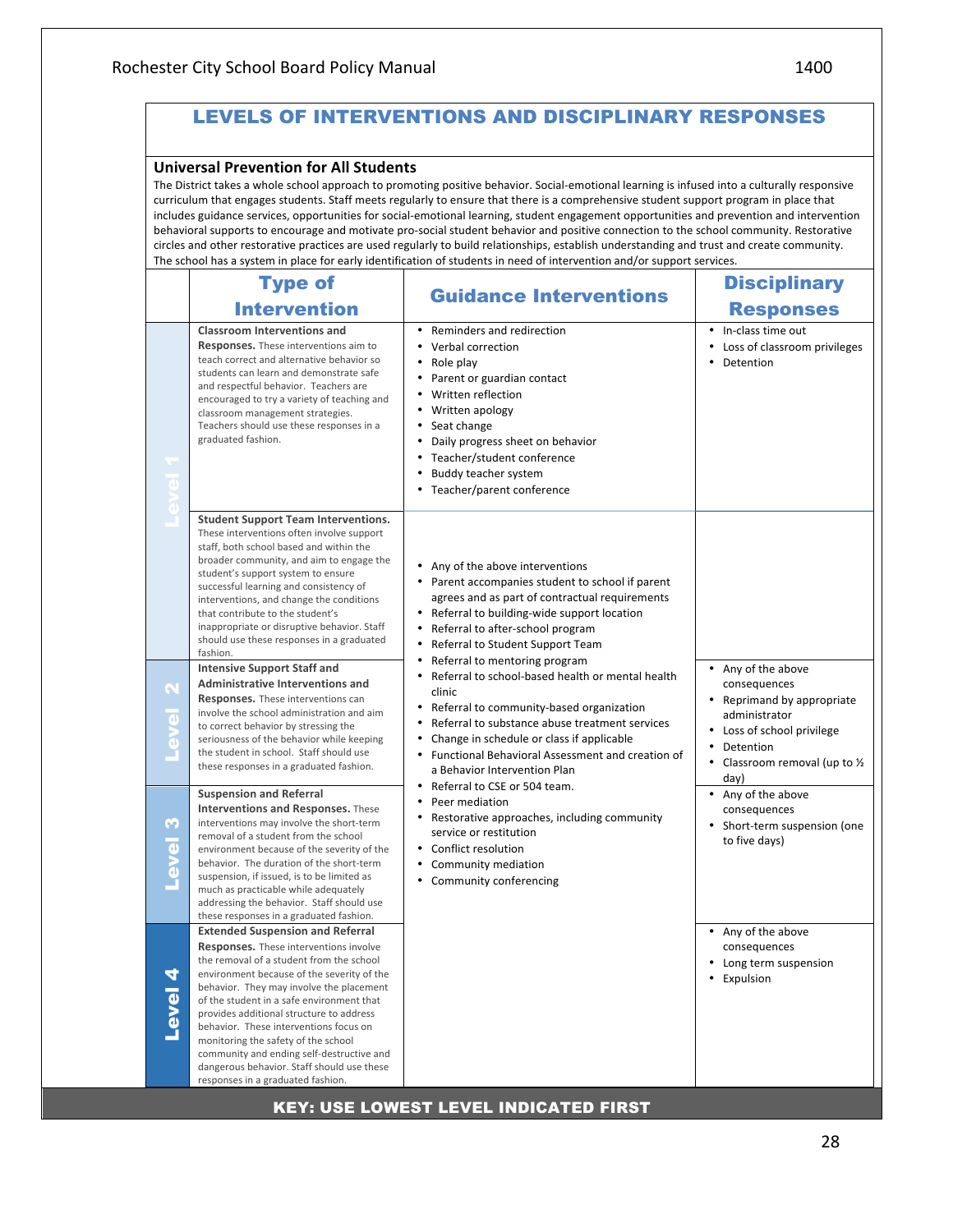| Level 1: Classroom Support and<br>Student Support Team - may be<br>appropriate when student has no<br>prior incidents and interventions<br>have not been put in place. | Level 2: Intensive Support Staff and<br>Appropriate Administration - may be<br>appropriate when supports have<br>been put in place in the classroom to<br>address behavior but the behavior<br>has continued to negatively affect the<br>learning of the students and others. | <b>Level 3:</b> Short Term Suspension - may<br>be appropriate when interventions and<br>supports have been put in place but the<br>behavior is escalating (repeated<br>offenses). |  |                                                     |                   |              | Level 4: Request for Long Term<br>Suspension - may be appropriate<br>when student's behavior seriously<br>affects the safety of others in the<br>school. |                                                                                                           |  |
|------------------------------------------------------------------------------------------------------------------------------------------------------------------------|-------------------------------------------------------------------------------------------------------------------------------------------------------------------------------------------------------------------------------------------------------------------------------|-----------------------------------------------------------------------------------------------------------------------------------------------------------------------------------|--|-----------------------------------------------------|-------------------|--------------|----------------------------------------------------------------------------------------------------------------------------------------------------------|-----------------------------------------------------------------------------------------------------------|--|
| <b>INAPPROPRIATE OR DISRUPTIVE</b><br><b>BEHAVIOR</b>                                                                                                                  |                                                                                                                                                                                                                                                                               | <b>LEVEL</b><br>1                                                                                                                                                                 |  | <b>LEVEL</b><br>2                                   | <b>LEVEL</b><br>3 | <b>LEVEL</b> | 4                                                                                                                                                        | <b>MAY REFER TO LAW</b><br><b>ENFORCEMENT FOR ADVICE,</b><br><b>DIVERSION OR FURTHER</b><br><b>ACTION</b> |  |
| <b>Absences</b>                                                                                                                                                        |                                                                                                                                                                                                                                                                               |                                                                                                                                                                                   |  |                                                     |                   |              |                                                                                                                                                          |                                                                                                           |  |
| • Unexcused tardiness or absence from school.                                                                                                                          |                                                                                                                                                                                                                                                                               |                                                                                                                                                                                   |  |                                                     |                   |              |                                                                                                                                                          |                                                                                                           |  |
| • Persistent or excessive absence from school.                                                                                                                         |                                                                                                                                                                                                                                                                               |                                                                                                                                                                                   |  | <b>Guidance</b><br>intervention<br>$_{\text{only}}$ |                   |              |                                                                                                                                                          |                                                                                                           |  |
|                                                                                                                                                                        |                                                                                                                                                                                                                                                                               |                                                                                                                                                                                   |  |                                                     |                   |              |                                                                                                                                                          |                                                                                                           |  |
| Academic Dishonesty (i.e., cheating or plagiarizing)                                                                                                                   |                                                                                                                                                                                                                                                                               |                                                                                                                                                                                   |  |                                                     |                   |              |                                                                                                                                                          |                                                                                                           |  |
| • Cheating or plagiarism.                                                                                                                                              |                                                                                                                                                                                                                                                                               |                                                                                                                                                                                   |  |                                                     |                   |              |                                                                                                                                                          |                                                                                                           |  |
| <b>Alcohol</b>                                                                                                                                                         |                                                                                                                                                                                                                                                                               |                                                                                                                                                                                   |  |                                                     |                   |              |                                                                                                                                                          |                                                                                                           |  |
| • Under the influence* (see special note at end of matrix)                                                                                                             |                                                                                                                                                                                                                                                                               |                                                                                                                                                                                   |  |                                                     |                   |              |                                                                                                                                                          |                                                                                                           |  |
| • Possessing                                                                                                                                                           |                                                                                                                                                                                                                                                                               |                                                                                                                                                                                   |  |                                                     |                   |              |                                                                                                                                                          |                                                                                                           |  |
| • Distributing or selling (includes possession under<br>circumstances evincing intent to sell).                                                                        |                                                                                                                                                                                                                                                                               |                                                                                                                                                                                   |  |                                                     |                   |              |                                                                                                                                                          |                                                                                                           |  |
| <b>Attack on Student</b><br>(i.e., hitting, kicking or punching another student without<br>warning or provocation)                                                     |                                                                                                                                                                                                                                                                               |                                                                                                                                                                                   |  |                                                     |                   |              |                                                                                                                                                          |                                                                                                           |  |
| . No injury (no visual, physical injuries; includes incidents of<br>domestic violence or relationship disputes).                                                       |                                                                                                                                                                                                                                                                               |                                                                                                                                                                                   |  |                                                     |                   |              |                                                                                                                                                          |                                                                                                           |  |
| • Bodily injury K to grade 6.                                                                                                                                          |                                                                                                                                                                                                                                                                               |                                                                                                                                                                                   |  |                                                     |                   |              |                                                                                                                                                          |                                                                                                           |  |
| . Bodily injury grades 7 to 12.                                                                                                                                        |                                                                                                                                                                                                                                                                               |                                                                                                                                                                                   |  |                                                     |                   |              |                                                                                                                                                          |                                                                                                           |  |
| <b>Bomb Threat</b>                                                                                                                                                     |                                                                                                                                                                                                                                                                               |                                                                                                                                                                                   |  |                                                     |                   |              |                                                                                                                                                          |                                                                                                           |  |
| • K to Grade 4.                                                                                                                                                        |                                                                                                                                                                                                                                                                               |                                                                                                                                                                                   |  |                                                     |                   |              |                                                                                                                                                          |                                                                                                           |  |
| $\bullet$ Grades 5 to 12.                                                                                                                                              |                                                                                                                                                                                                                                                                               |                                                                                                                                                                                   |  |                                                     |                   |              |                                                                                                                                                          |                                                                                                           |  |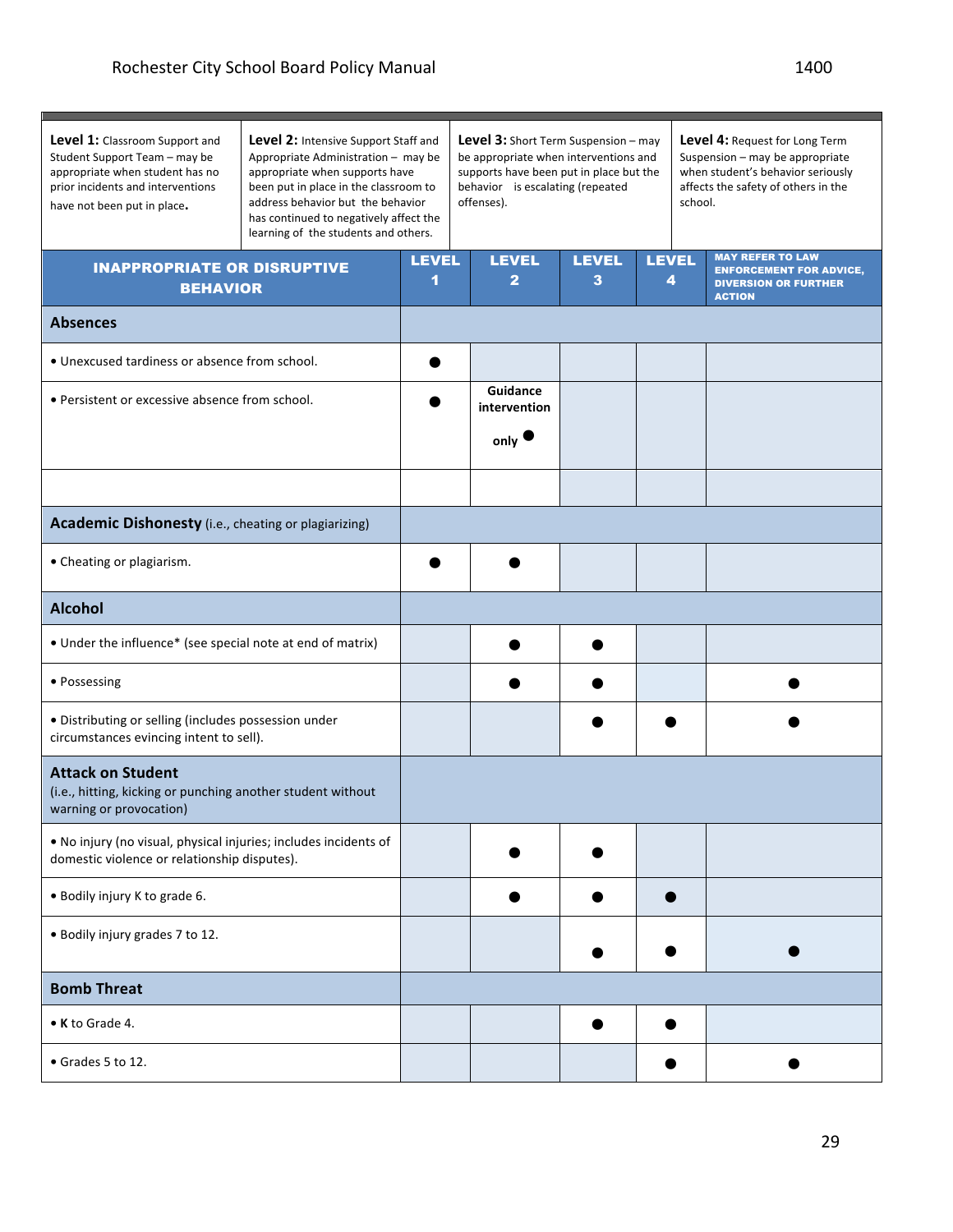### KEY: USE LOWEST LEVEL INDICATED FIRST

Level 1: Classroom Support and Student Support Team – may be appropriate when student has no prior incidents and interventions have not been put in place.

Level 2: Intensive Support Staff and Appropriate Administration - may be appropriate when supports have been put in place in the classroom to address behavior but the behavior has continued to negatively affect the learning of the students and others.

Level 3: Short Term Suspension may be appropriate when interventions and supports have been put in place but the behavior is escalating (repeated offenses).

Level 4: Request for Long Term Suspension  $-$  may be appropriate when student's behavior seriously affects the safety of others in the school.

| <b>INAPPROPRIATE OR DISRUPTIVE BEHAVIOR</b>                                                                                                                                                                                                                                                                                                                                                                                                                            | <b>LEVEL</b><br>1 | <b>LEVEL</b><br>$\overline{2}$ | <b>LEVEL</b><br>3 | <b>LEVEL</b><br>$4*$ | <b>MAY REFER TO LAW</b><br><b>ENFORCEMENT FOR ADVICE,</b><br><b>DIVERSION OR FURTHER</b><br><b>ACTION</b> |
|------------------------------------------------------------------------------------------------------------------------------------------------------------------------------------------------------------------------------------------------------------------------------------------------------------------------------------------------------------------------------------------------------------------------------------------------------------------------|-------------------|--------------------------------|-------------------|----------------------|-----------------------------------------------------------------------------------------------------------|
| <b>Threats, Bullying and Cyber-bullying</b>                                                                                                                                                                                                                                                                                                                                                                                                                            |                   |                                |                   |                      |                                                                                                           |
| • Intentional conduct (including verbal, or written conduct)<br>or electronic communication that is intended to be offensive,<br>threatening or intimidating and may substantially disrupt the<br>orderly operation of a school.                                                                                                                                                                                                                                       |                   |                                |                   |                      |                                                                                                           |
| . Physical contact in a manner intended to be offensive,<br>threatening or intimidating and may substantially disrupt the<br>orderly operation of a school.                                                                                                                                                                                                                                                                                                            |                   |                                |                   |                      |                                                                                                           |
| • Serious bullying (i.e., repeatedly over time engaging in<br>intentional negative behaviors that adversely affect another<br>student's ability to participate in or benefit from a school's<br>education or extra-curricular programs or severe isolated<br>instances of bullying, such as threatening behavior that places<br>a student in fear of death or serious injury or conduct that is<br>intended to cause another student to suffer public<br>humiliation). |                   |                                |                   |                      |                                                                                                           |
| <b>Bus Violation</b>                                                                                                                                                                                                                                                                                                                                                                                                                                                   |                   |                                |                   |                      |                                                                                                           |
| • Minor disruption on the bus (i.e., eating, drinking, being too<br>loud, standing).                                                                                                                                                                                                                                                                                                                                                                                   |                   |                                |                   |                      |                                                                                                           |
| • Serious disruption on the bus.                                                                                                                                                                                                                                                                                                                                                                                                                                       |                   |                                |                   |                      |                                                                                                           |
| <b>Class Cutting</b>                                                                                                                                                                                                                                                                                                                                                                                                                                                   |                   |                                |                   |                      |                                                                                                           |
| • Failure to appear or attend a scheduled class.                                                                                                                                                                                                                                                                                                                                                                                                                       |                   |                                |                   |                      |                                                                                                           |
| <b>Classroom Disruption</b>                                                                                                                                                                                                                                                                                                                                                                                                                                            |                   |                                |                   |                      |                                                                                                           |
| • Talking out in class or talking out of turn; throwing objects;<br>picking on, bothering or teasing other students; and other<br>behavior that distracts from student learning.                                                                                                                                                                                                                                                                                       |                   |                                |                   |                      |                                                                                                           |
| Defiance of Authority and/or Insubordination                                                                                                                                                                                                                                                                                                                                                                                                                           |                   |                                |                   |                      |                                                                                                           |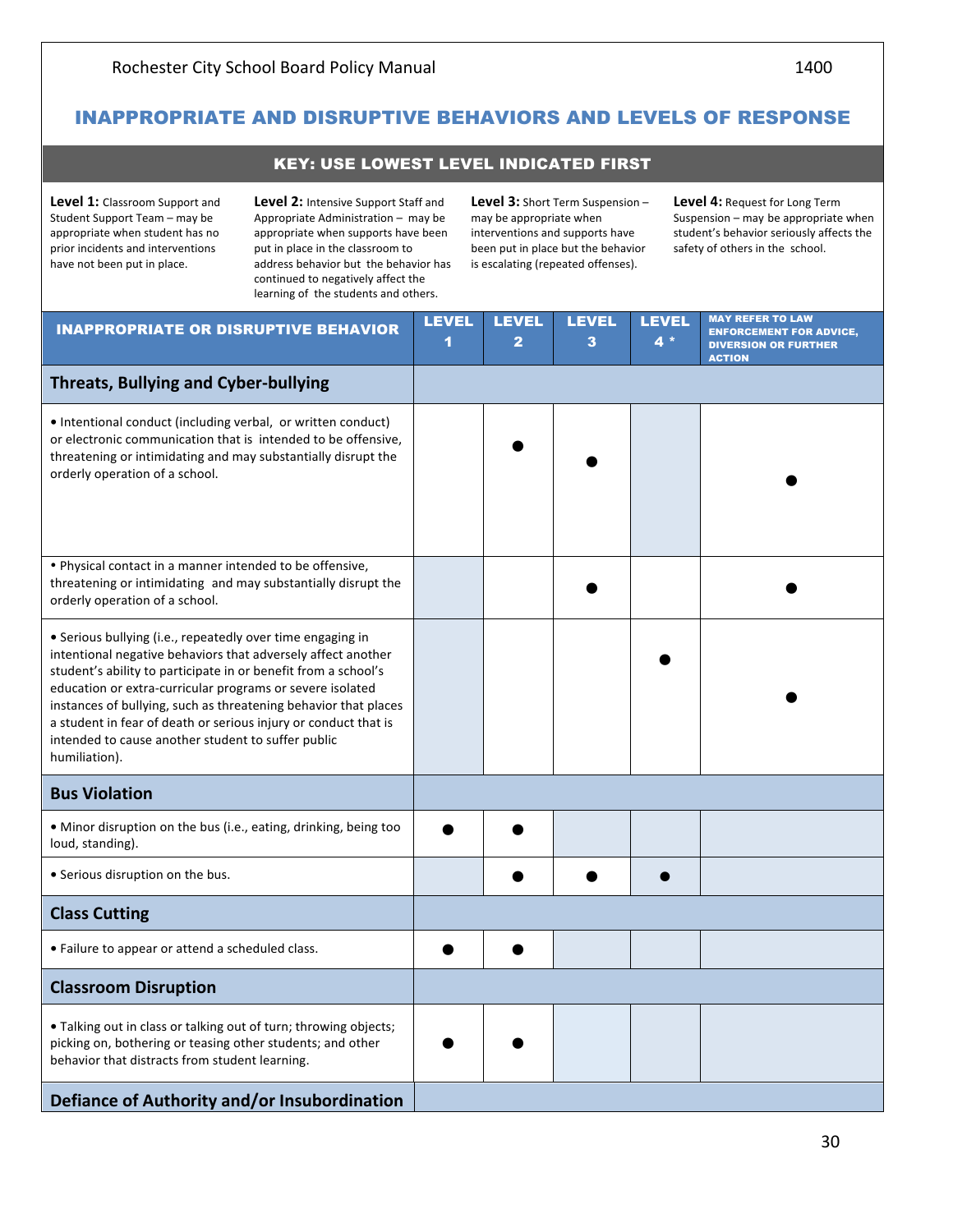| (nonviolent/nonphysical)                                                                    |  |  |  |
|---------------------------------------------------------------------------------------------|--|--|--|
| • Failure to follow directions.                                                             |  |  |  |
| • Failure to respond to school staff questions or requests.                                 |  |  |  |
| • Failure to follow directions, leading to a potential threat of<br>harm to another person. |  |  |  |
| • Failure to follow directions that directly leads to the harm<br>of others.                |  |  |  |
| • Refusal to show identification, to be scanned or lying to<br>school personnel.            |  |  |  |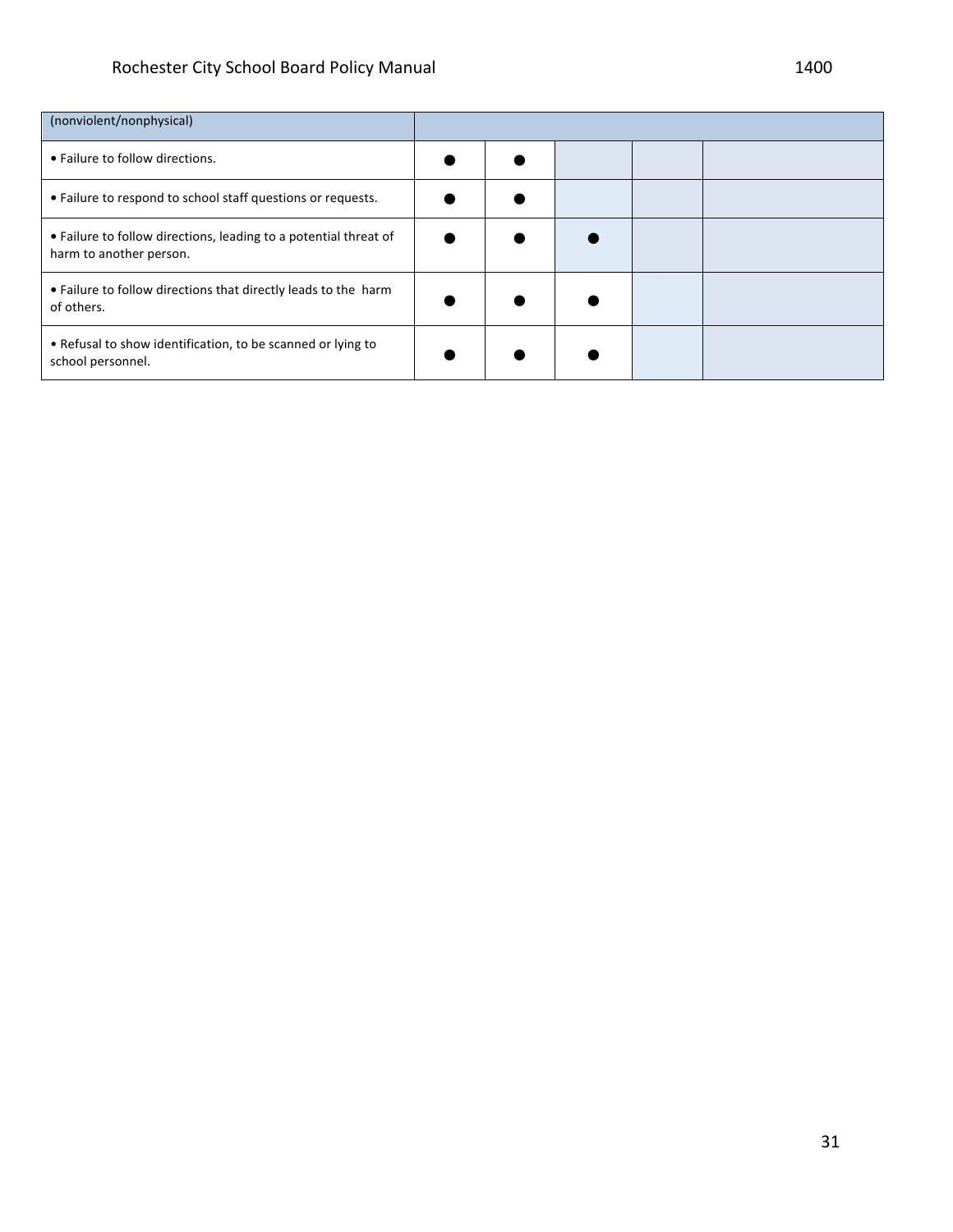| <b>KEY: USE LOWEST LEVEL INDICATED FIRST</b>                                                                                                                                  |                                                                                                                                                                                                                                                                               |                                                                                                                                                                                   |  |                                               |                   |  |                      |                                                                                                                                                                 |  |
|-------------------------------------------------------------------------------------------------------------------------------------------------------------------------------|-------------------------------------------------------------------------------------------------------------------------------------------------------------------------------------------------------------------------------------------------------------------------------|-----------------------------------------------------------------------------------------------------------------------------------------------------------------------------------|--|-----------------------------------------------|-------------------|--|----------------------|-----------------------------------------------------------------------------------------------------------------------------------------------------------------|--|
| <b>Level 1:</b> Classroom Support and<br>Student Support Team - may be<br>appropriate when student has no<br>prior incidents and interventions<br>have not been put in place. | Level 2: Intensive Support Staff and<br>Appropriate Administration - may be<br>appropriate when supports have been<br>put in place in the classroom to<br>address behavior but the behavior<br>has continued to negatively affect the<br>learning of the students and others. | <b>Level 3:</b> Short Term Suspension - may<br>be appropriate when interventions and<br>supports have been put in place but the<br>behavior is escalating (repeated<br>offenses). |  |                                               |                   |  |                      | <b>Level 4: Request for Long Term</b><br>Suspension - may be appropriate<br>when student's behavior seriously<br>affects the safety of others in the<br>school. |  |
| <b>INAPPROPRIATE OR DISRUPTIVE</b><br><b>BEHAVIOR</b>                                                                                                                         |                                                                                                                                                                                                                                                                               | <b>LEVEL</b><br>1                                                                                                                                                                 |  | <b>LEVEL</b><br>$\overline{2}$                | <b>LEVEL</b><br>3 |  | <b>LEVEL</b><br>$4*$ | <b>MAY REFER TO LAW</b><br><b>ENFORCEMENT FOR ADVICE,</b><br><b>DIVERSION OR FURTHER</b><br><b>ACTION</b>                                                       |  |
| <b>Disrespectful Behavior</b>                                                                                                                                                 |                                                                                                                                                                                                                                                                               |                                                                                                                                                                                   |  |                                               |                   |  |                      |                                                                                                                                                                 |  |
| • Making inappropriate gestures, symbols or comments, or<br>using profane or offensive language, or indecent exposure.                                                        |                                                                                                                                                                                                                                                                               |                                                                                                                                                                                   |  |                                               |                   |  |                      |                                                                                                                                                                 |  |
| · Using verbal insults or put-downs, or lying to, misleading<br>or giving false information to school staff.                                                                  |                                                                                                                                                                                                                                                                               |                                                                                                                                                                                   |  |                                               |                   |  |                      |                                                                                                                                                                 |  |
| • Indecent Exposure, K to grade 3.                                                                                                                                            |                                                                                                                                                                                                                                                                               |                                                                                                                                                                                   |  |                                               |                   |  |                      |                                                                                                                                                                 |  |
| • Indecent Exposure, grade 4 to 12.                                                                                                                                           |                                                                                                                                                                                                                                                                               |                                                                                                                                                                                   |  |                                               |                   |  |                      |                                                                                                                                                                 |  |
| <b>Dress Code Violation</b>                                                                                                                                                   |                                                                                                                                                                                                                                                                               |                                                                                                                                                                                   |  |                                               |                   |  |                      |                                                                                                                                                                 |  |
| Refer to dress code standards listed in Appendix A.                                                                                                                           |                                                                                                                                                                                                                                                                               |                                                                                                                                                                                   |  | Guidance<br>interventions<br>$_{\text{only}}$ |                   |  |                      |                                                                                                                                                                 |  |
| <b>Drugs or Controlled Substance</b><br>(at school, school-sponsored activities or when involved in<br>incidents affecting the safety or welfare of the school<br>community)  |                                                                                                                                                                                                                                                                               |                                                                                                                                                                                   |  |                                               |                   |  |                      |                                                                                                                                                                 |  |
| • Under the influence* (see special note at end of matrix).                                                                                                                   |                                                                                                                                                                                                                                                                               |                                                                                                                                                                                   |  |                                               |                   |  |                      |                                                                                                                                                                 |  |
| • Possessing                                                                                                                                                                  |                                                                                                                                                                                                                                                                               |                                                                                                                                                                                   |  |                                               |                   |  |                      |                                                                                                                                                                 |  |
| · Distributing or selling (includes possession under<br>circumstances evincing intent to sell).                                                                               |                                                                                                                                                                                                                                                                               |                                                                                                                                                                                   |  |                                               |                   |  |                      |                                                                                                                                                                 |  |
| <b>False Activation of a Fire Alarm</b>                                                                                                                                       |                                                                                                                                                                                                                                                                               |                                                                                                                                                                                   |  |                                               |                   |  |                      |                                                                                                                                                                 |  |
| • K to grade 4.                                                                                                                                                               |                                                                                                                                                                                                                                                                               |                                                                                                                                                                                   |  |                                               |                   |  |                      | Fire Department must<br>be notified.                                                                                                                            |  |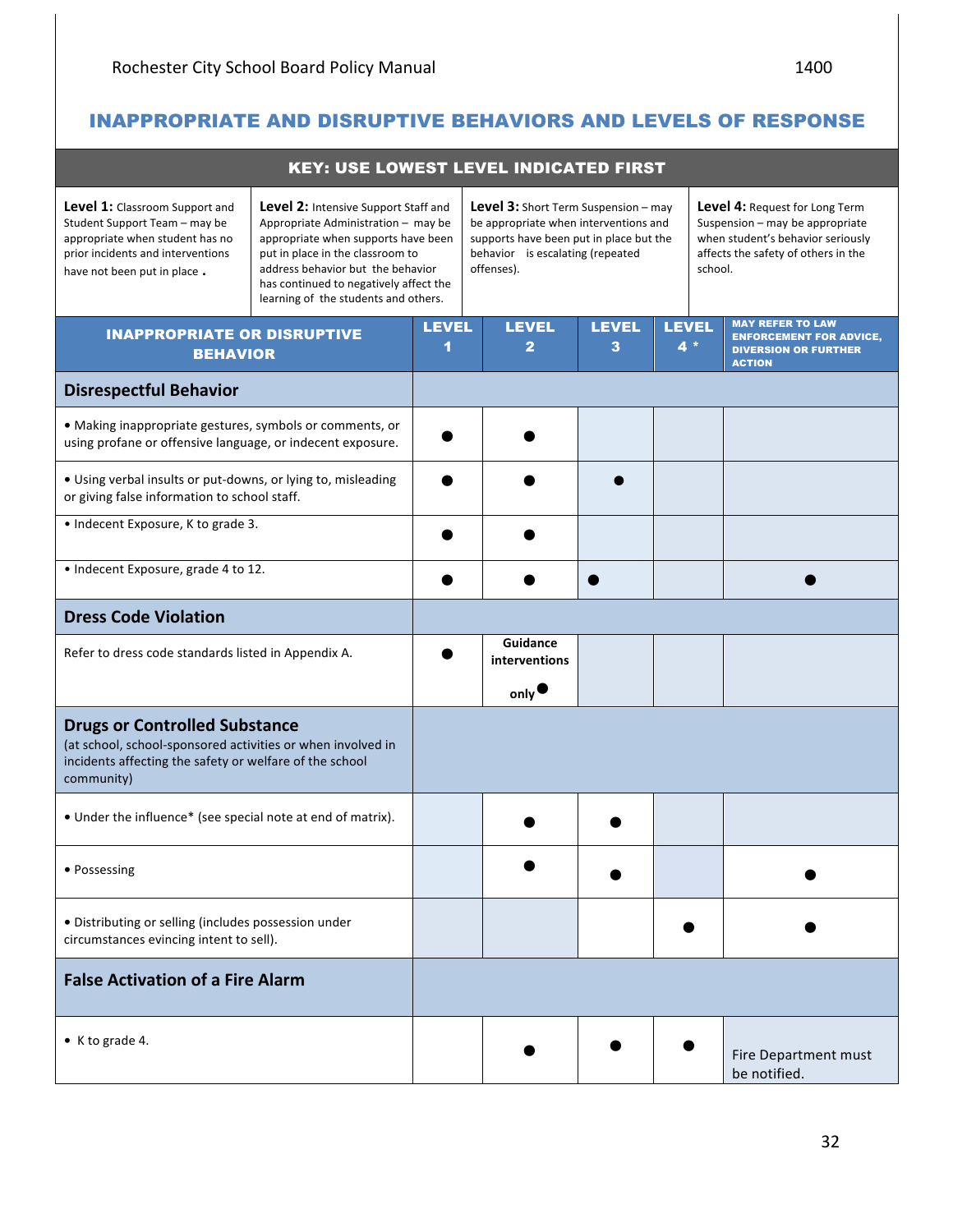| Grades 5 to 12. |  |  |  |  | Fire .<br>: Department must<br>.<br>notified.<br>be |
|-----------------|--|--|--|--|-----------------------------------------------------|
|-----------------|--|--|--|--|-----------------------------------------------------|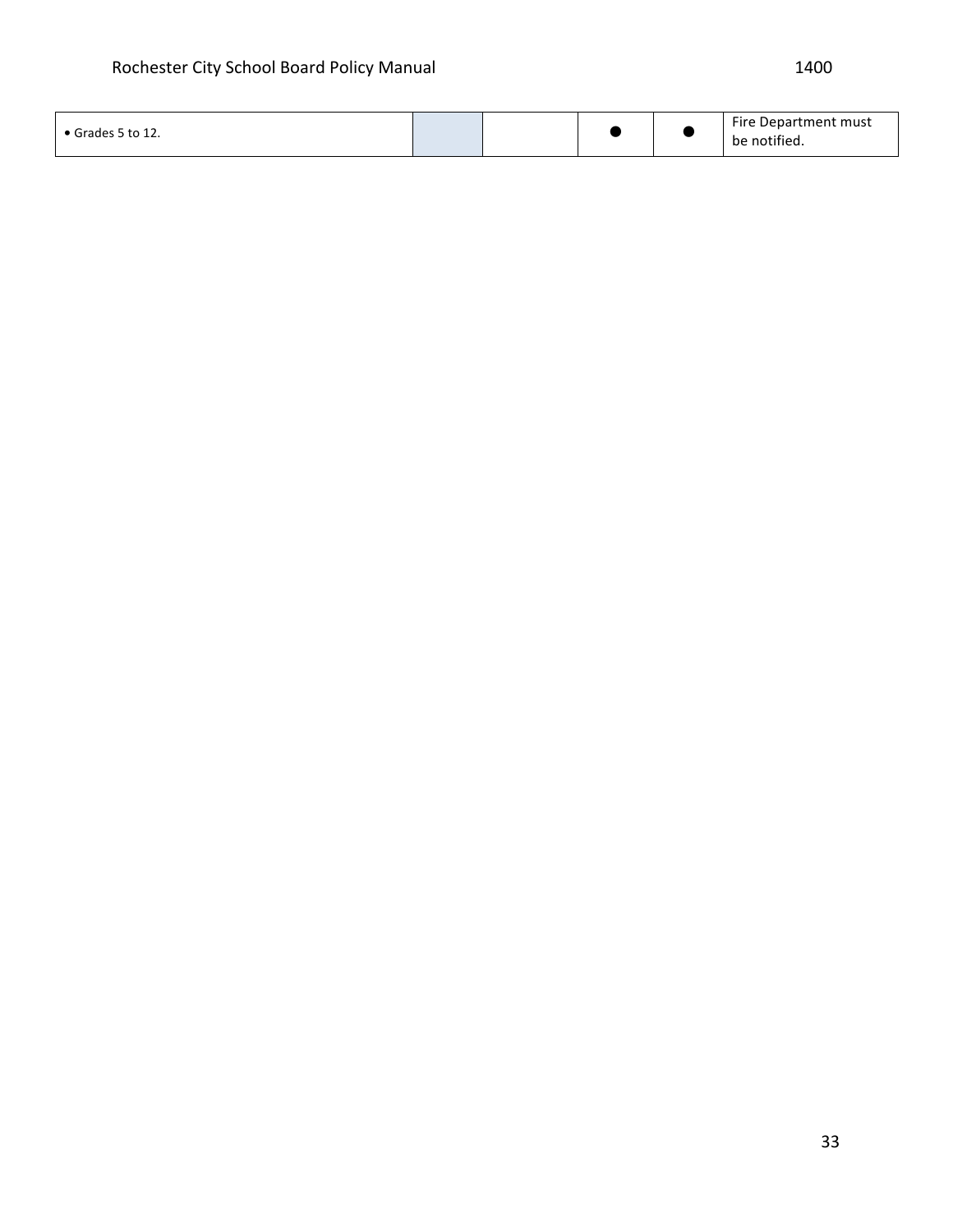|                                                                                                                                                                                                         | <b>KEY: USE LOWEST LEVEL INDICATED FIRST</b>                                                                                                                                                                                                                                  |                   |                                                                                                  |                   |                                                                               |  |                                                                                                                                                                 |
|---------------------------------------------------------------------------------------------------------------------------------------------------------------------------------------------------------|-------------------------------------------------------------------------------------------------------------------------------------------------------------------------------------------------------------------------------------------------------------------------------|-------------------|--------------------------------------------------------------------------------------------------|-------------------|-------------------------------------------------------------------------------|--|-----------------------------------------------------------------------------------------------------------------------------------------------------------------|
| <b>Level 1:</b> Classroom Support and<br>Student Support Team - may be<br>appropriate when student has no<br>prior incidents and interventions<br>have not been put in place.                           | Level 2: Intensive Support Staff and<br>Appropriate Administration - may be<br>appropriate when supports have been<br>put in place in the classroom to address<br>behavior but the behavior has<br>continued to negatively affect the<br>learning of the students and others. |                   | may be appropriate when<br>interventions and supports have<br>is escalating (repeated offenses). |                   | <b>Level 3:</b> Short Term Suspension -<br>been put in place but the behavior |  | <b>Level 4: Request for Long Term</b><br>Suspension - may be appropriate<br>when student's behavior seriously<br>affects the safety of others in the<br>school. |
| <b>INAPPROPRIATE OR DISRUPTIVE BEHAVIOR</b>                                                                                                                                                             |                                                                                                                                                                                                                                                                               | <b>LEVEL</b><br>1 | <b>LEVEL</b><br>2                                                                                | <b>LEVEL</b><br>3 | <b>LEVEL</b><br>$4*$                                                          |  | <b>MAY REFER TO LAW</b><br><b>ENFORCEMENT FOR ADVICE,</b><br><b>DIVERSION OR FURTHER</b><br><b>ACTION</b>                                                       |
| <b>Fighting</b>                                                                                                                                                                                         |                                                                                                                                                                                                                                                                               |                   |                                                                                                  |                   |                                                                               |  |                                                                                                                                                                 |
| . Physical aggression with another student (e.g., shoving or<br>pushing).                                                                                                                               |                                                                                                                                                                                                                                                                               |                   |                                                                                                  |                   |                                                                               |  |                                                                                                                                                                 |
| • Minor fighting (may include incidents resulting in minor<br>injuries)                                                                                                                                 |                                                                                                                                                                                                                                                                               |                   |                                                                                                  |                   |                                                                               |  |                                                                                                                                                                 |
| <b>Fire Setting/Arson</b>                                                                                                                                                                               |                                                                                                                                                                                                                                                                               |                   |                                                                                                  |                   |                                                                               |  |                                                                                                                                                                 |
| • Starting a fire; destruction of property as result of starting a<br>fire.                                                                                                                             |                                                                                                                                                                                                                                                                               |                   |                                                                                                  |                   |                                                                               |  | <b>MUST BE REPORTED TO</b><br><b>FIRE DEPARTMENT</b><br>NYS Fire Code §401.3                                                                                    |
| <b>Gambling</b>                                                                                                                                                                                         |                                                                                                                                                                                                                                                                               |                   |                                                                                                  |                   |                                                                               |  |                                                                                                                                                                 |
| • Requiring the use of money or exchangeable goods.                                                                                                                                                     |                                                                                                                                                                                                                                                                               |                   |                                                                                                  |                   |                                                                               |  |                                                                                                                                                                 |
| <b>Hallway Misbehavior</b>                                                                                                                                                                              |                                                                                                                                                                                                                                                                               |                   |                                                                                                  |                   |                                                                               |  |                                                                                                                                                                 |
| • Running, making excessive noise or loitering.                                                                                                                                                         |                                                                                                                                                                                                                                                                               |                   |                                                                                                  |                   |                                                                               |  |                                                                                                                                                                 |
| Harassment Based on Race, Ethnicity,<br>Gender/Gender Identity, Sexual Orientation,<br><b>Disability or Religion, Including Cyber-</b><br>harassment, Against Members of the School<br><b>Community</b> |                                                                                                                                                                                                                                                                               |                   |                                                                                                  |                   |                                                                               |  |                                                                                                                                                                 |
| · Minor harassment (e.g., verbal discriminatory actions).                                                                                                                                               |                                                                                                                                                                                                                                                                               |                   |                                                                                                  |                   |                                                                               |  |                                                                                                                                                                 |
| • Physical contact in a manner intended to be offensive,<br>threatening or intimidating.                                                                                                                |                                                                                                                                                                                                                                                                               |                   |                                                                                                  |                   |                                                                               |  |                                                                                                                                                                 |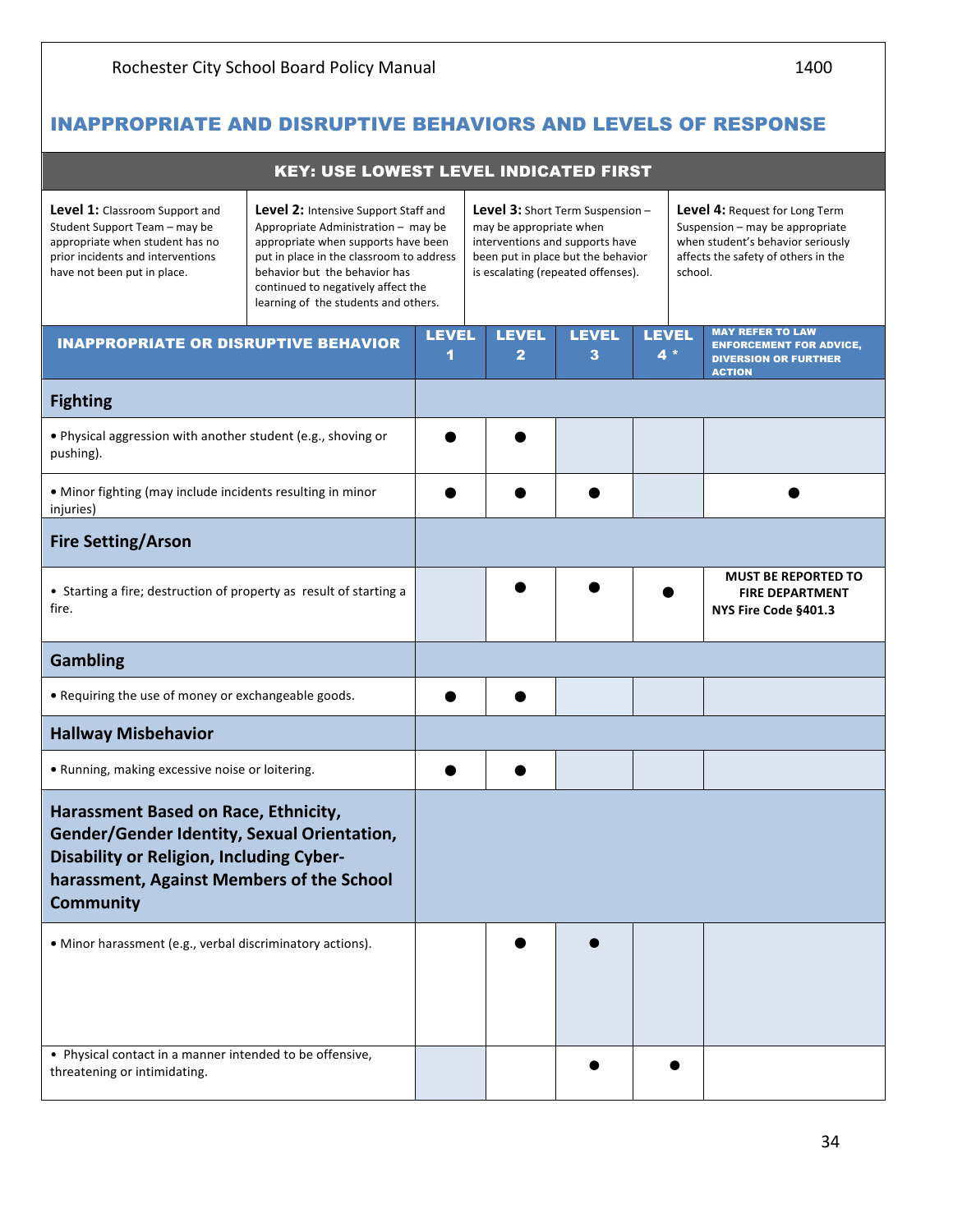| • Serious harassment (i.e., persistent or long-term harassment<br>or harassment involving threatening behavior that places a<br>student in fear of death or serious injury, defamation,<br>discrimination, or conduct that is intended to cause another.<br>student to suffer public humiliation). |  |  |  |
|----------------------------------------------------------------------------------------------------------------------------------------------------------------------------------------------------------------------------------------------------------------------------------------------------|--|--|--|
| <b>Inciting or Participating in Disturbance</b>                                                                                                                                                                                                                                                    |  |  |  |
| • Causing a large disruption to the atmosphere of order and<br>discipline in the school that is necessary for effective learning,<br>outside of general classroom disruption, such as a riot; or<br>obstructing vehicular or pedestrian traffic.                                                   |  |  |  |
| • Using a personal communication device to attract others to<br>participate in or witness a disturbance.                                                                                                                                                                                           |  |  |  |

| <b>KEY: USE LOWEST LEVEL INDICATED FIRST</b>                                                                                                                           |                                                                                                                                                                                                                                                                               |              |                                                                                                                                                                                   |                   |  |                                                                                                                                   |                                                                                                                                                                 |  |  |
|------------------------------------------------------------------------------------------------------------------------------------------------------------------------|-------------------------------------------------------------------------------------------------------------------------------------------------------------------------------------------------------------------------------------------------------------------------------|--------------|-----------------------------------------------------------------------------------------------------------------------------------------------------------------------------------|-------------------|--|-----------------------------------------------------------------------------------------------------------------------------------|-----------------------------------------------------------------------------------------------------------------------------------------------------------------|--|--|
| Level 1: Classroom Support and<br>Student Support Team - may be<br>appropriate when student has no<br>prior incidents and interventions<br>have not been put in place. | Level 2: Intensive Support Staff and<br>Appropriate Administration - may be<br>appropriate when supports have been<br>put in place in the classroom to address<br>behavior but the behavior has<br>continued to negatively affect the<br>learning of the students and others. |              | <b>Level 3:</b> Short Term Suspension -<br>may be appropriate when<br>interventions and supports have<br>been put in place but the behavior<br>is escalating (repeated offenses). |                   |  |                                                                                                                                   | <b>Level 4: Request for Long Term</b><br>Suspension - may be appropriate<br>when student's behavior seriously<br>affects the safety of others in the<br>school. |  |  |
| <b>INAPPROPRIATE OR DISRUPTIVE BEHAVIOR</b>                                                                                                                            |                                                                                                                                                                                                                                                                               | <b>LEVEL</b> | <b>LEVEL</b><br>$\overline{2}$                                                                                                                                                    | <b>LEVEL</b><br>3 |  | <b>MAY REFER TO LAW</b><br><b>LEVEL</b><br><b>ENFORCEMENT FOR ADVICE,</b><br>$4*$<br><b>DIVERSION OR FURTHER</b><br><b>ACTION</b> |                                                                                                                                                                 |  |  |
| <b>Inhalants</b>                                                                                                                                                       |                                                                                                                                                                                                                                                                               |              |                                                                                                                                                                                   |                   |  |                                                                                                                                   |                                                                                                                                                                 |  |  |
| • Under the influence*<br>Medical personnel must be immediately notified if a student is<br>found to be under the influence or using an inhalant.                      |                                                                                                                                                                                                                                                                               |              |                                                                                                                                                                                   |                   |  |                                                                                                                                   |                                                                                                                                                                 |  |  |
| • Possessing                                                                                                                                                           |                                                                                                                                                                                                                                                                               |              |                                                                                                                                                                                   |                   |  |                                                                                                                                   |                                                                                                                                                                 |  |  |
| • Distributing or selling (includes possession under<br>circumstances evincing an intent to sell).                                                                     |                                                                                                                                                                                                                                                                               |              |                                                                                                                                                                                   |                   |  |                                                                                                                                   |                                                                                                                                                                 |  |  |
| <b>Physical Contact with School Personnel</b>                                                                                                                          |                                                                                                                                                                                                                                                                               |              |                                                                                                                                                                                   |                   |  |                                                                                                                                   |                                                                                                                                                                 |  |  |
| • Unintentional, reckless physical contact with school<br>personnel.                                                                                                   |                                                                                                                                                                                                                                                                               |              |                                                                                                                                                                                   |                   |  |                                                                                                                                   |                                                                                                                                                                 |  |  |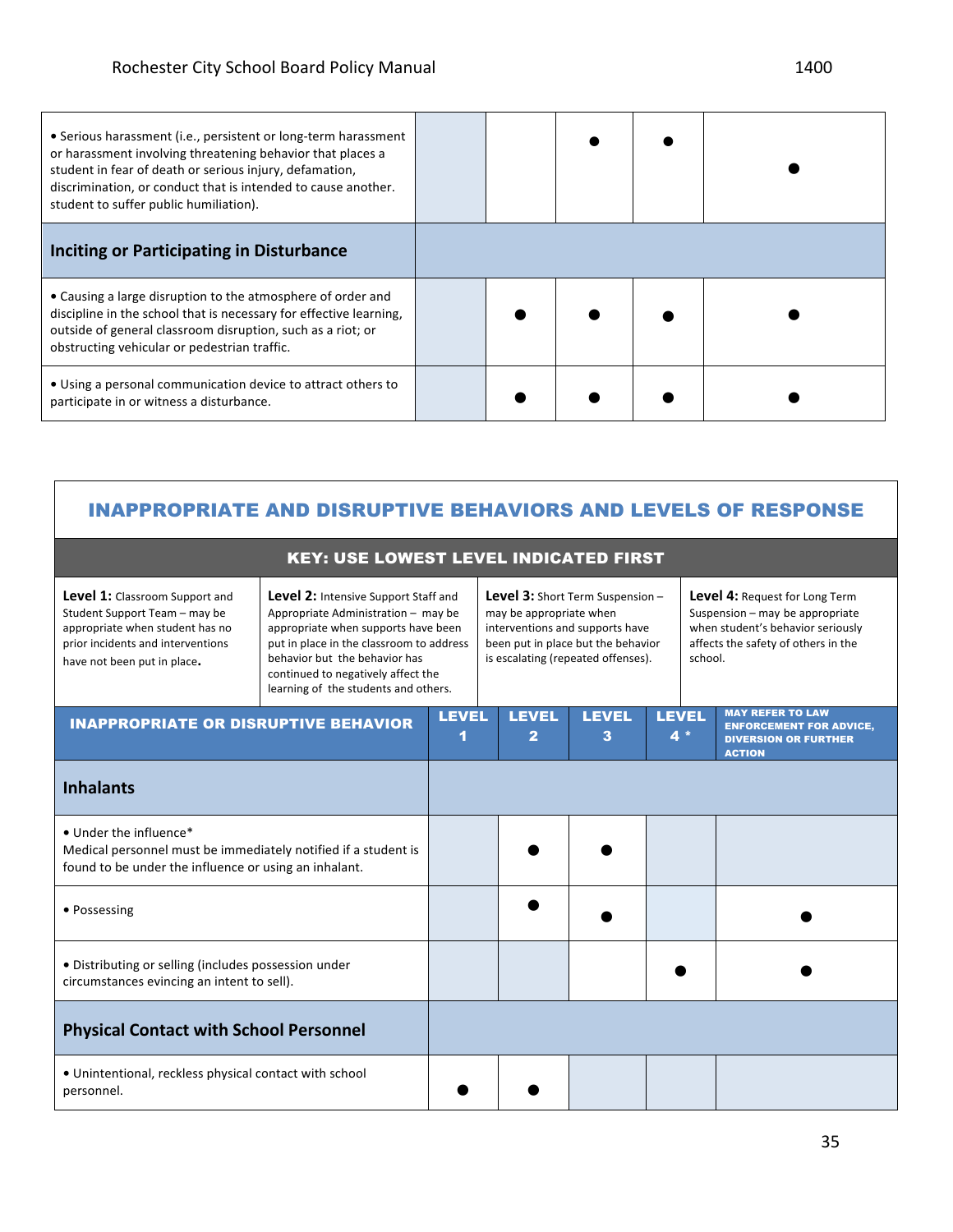| • Attack against school personnel; physically attacking an<br>employee of the Rochester City Schools or other adult,<br>including striking a staff member who is intervening in a fight<br>or other disruptive activity (K to grade 6).                                                                                             |  |  |  |
|-------------------------------------------------------------------------------------------------------------------------------------------------------------------------------------------------------------------------------------------------------------------------------------------------------------------------------------|--|--|--|
| • Attack against school personnel (grades 7 to 12).                                                                                                                                                                                                                                                                                 |  |  |  |
| <b>Portable Electronic Device Use at</b><br><b>Unauthorized Times</b>                                                                                                                                                                                                                                                               |  |  |  |
| • Use of cell phones, PDAs, iPods, electronic games, laser<br>pointers and other portable electronic devices<br>On the first infraction, students must only be given a warning.<br>Only after the first infraction can the student be subject to<br>Level 1 responses. On the second infraction, parent<br>notification must occur. |  |  |  |
| • Gaming and gambling.                                                                                                                                                                                                                                                                                                              |  |  |  |
| • Use of electronic devices that lead to the threat of harm to<br>another person.                                                                                                                                                                                                                                                   |  |  |  |
| • Use of electronic devices that cause harm to another person                                                                                                                                                                                                                                                                       |  |  |  |

Note: \*All students identified with or under the influence of alcohol, drugs, controlled substances or inhalants require an assessment to determine need for prevention, treatment, or medical intervention services and must be connected to appropriate services through identified school support staff such as nurse, social worker, counselor or administrator at the time of the incident.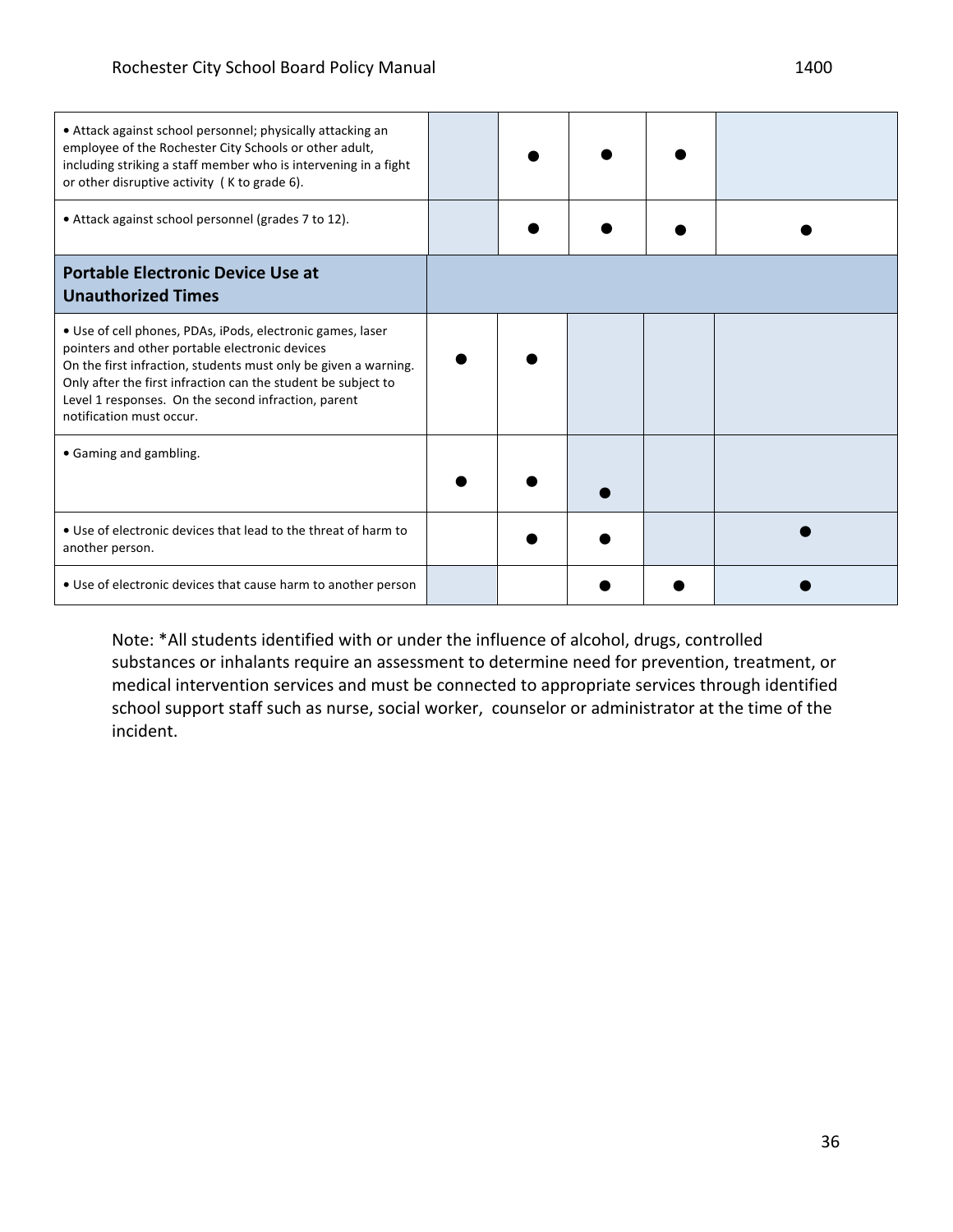# INAPPROPRIATE AND DISRUPTIVE BEHAVIORS AND LEVELS OF RESPONSE

| <b>KEY: USE LOWEST LEVEL INDICATED FIRST</b>                                                                                                                                                                   |                                                                                                                                                                                                                                                                               |                   |                                                                                                                                                                                   |                   |                     |  |                                                                                                                                                              |  |
|----------------------------------------------------------------------------------------------------------------------------------------------------------------------------------------------------------------|-------------------------------------------------------------------------------------------------------------------------------------------------------------------------------------------------------------------------------------------------------------------------------|-------------------|-----------------------------------------------------------------------------------------------------------------------------------------------------------------------------------|-------------------|---------------------|--|--------------------------------------------------------------------------------------------------------------------------------------------------------------|--|
| <b>Level 1:</b> Classroom Support and<br>Student Support Team - may be<br>appropriate when student has no<br>prior incidents and interventions<br>have not been put in place.                                  | Level 2: Intensive Support Staff and<br>Appropriate Administration - may be<br>appropriate when supports have been<br>put in place in the classroom to address<br>behavior but the behavior has<br>continued to negatively affect the<br>learning of the students and others. |                   | <b>Level 3:</b> Short Term Suspension -<br>may be appropriate when<br>interventions and supports have<br>been put in place but the behavior<br>is escalating (repeated offenses). |                   |                     |  | <b>Level 4: Request for Long Term</b><br>Suspension - may be appropriate when<br>student's behavior seriously affects the<br>safety of others in the school. |  |
| <b>INAPPROPRIATE OR DISRUPTIVE BEHAVIOR</b>                                                                                                                                                                    |                                                                                                                                                                                                                                                                               | <b>LEVEL</b><br>1 | <b>LEVEL</b><br>2                                                                                                                                                                 | <b>LEVEL</b><br>3 | <b>LEVEL</b><br>4 * |  | <b>MAY REFER TO LAW</b><br><b>ENFORCEMENT FOR ADVICE,</b><br><b>DIVERSION OR FURTHER</b><br><b>ACTION</b>                                                    |  |
| <b>Property Damage, Including Graffiti</b>                                                                                                                                                                     |                                                                                                                                                                                                                                                                               |                   |                                                                                                                                                                                   |                   |                     |  |                                                                                                                                                              |  |
| • Minor or reckless damage (less than \$50).                                                                                                                                                                   |                                                                                                                                                                                                                                                                               |                   |                                                                                                                                                                                   |                   |                     |  |                                                                                                                                                              |  |
| • Intentional damage to another person's or school property<br>(\$50 to \$250).                                                                                                                                |                                                                                                                                                                                                                                                                               |                   |                                                                                                                                                                                   |                   |                     |  |                                                                                                                                                              |  |
| • Intentional damage to another person's or school property<br>(over \$250).                                                                                                                                   |                                                                                                                                                                                                                                                                               |                   |                                                                                                                                                                                   |                   |                     |  |                                                                                                                                                              |  |
| <b>School Equipment Use without Permission</b>                                                                                                                                                                 |                                                                                                                                                                                                                                                                               |                   |                                                                                                                                                                                   |                   |                     |  |                                                                                                                                                              |  |
| • Use of computers, fax machine, phones, etc.                                                                                                                                                                  |                                                                                                                                                                                                                                                                               |                   |                                                                                                                                                                                   |                   |                     |  |                                                                                                                                                              |  |
| <b>Serious Bodily Injury</b>                                                                                                                                                                                   |                                                                                                                                                                                                                                                                               |                   |                                                                                                                                                                                   |                   |                     |  |                                                                                                                                                              |  |
| • Intentionally causing substantial risk of death or causing<br>permanent or serious disfigurement, loss of function of any<br>part of the body or impairment of the function of any part of<br>the body.      |                                                                                                                                                                                                                                                                               |                   |                                                                                                                                                                                   |                   |                     |  | Serious bodily injury<br>must be reported to<br>law enforcement.                                                                                             |  |
| <b>Sexual Assault or Offense</b>                                                                                                                                                                               |                                                                                                                                                                                                                                                                               |                   |                                                                                                                                                                                   |                   |                     |  |                                                                                                                                                              |  |
| Unwanted sexual contact, including unwanted touching of<br>intimate body parts without use of force<br>• Forced sexual act (use of physical force or express or implied<br>threat of harm to gain compliance). |                                                                                                                                                                                                                                                                               |                   |                                                                                                                                                                                   |                   |                     |  | Sexual assaults must<br>be reported to law<br>enforcement                                                                                                    |  |
| <b>Sexually-Based Infraction</b>                                                                                                                                                                               |                                                                                                                                                                                                                                                                               |                   |                                                                                                                                                                                   |                   |                     |  |                                                                                                                                                              |  |
| · Sexual harassment (i.e., unwelcome sexual advances,<br>requests for sexual favors; other inappropriate verbal, written<br>or physical conduct or gestures of a sexual nature).                               |                                                                                                                                                                                                                                                                               |                   |                                                                                                                                                                                   |                   |                     |  |                                                                                                                                                              |  |
| · Sexual activity or sexual misconduct (i.e., indecent exposure,<br>engaging in sexual activity, etc.) (K to grade 4).                                                                                         |                                                                                                                                                                                                                                                                               |                   |                                                                                                                                                                                   |                   |                     |  |                                                                                                                                                              |  |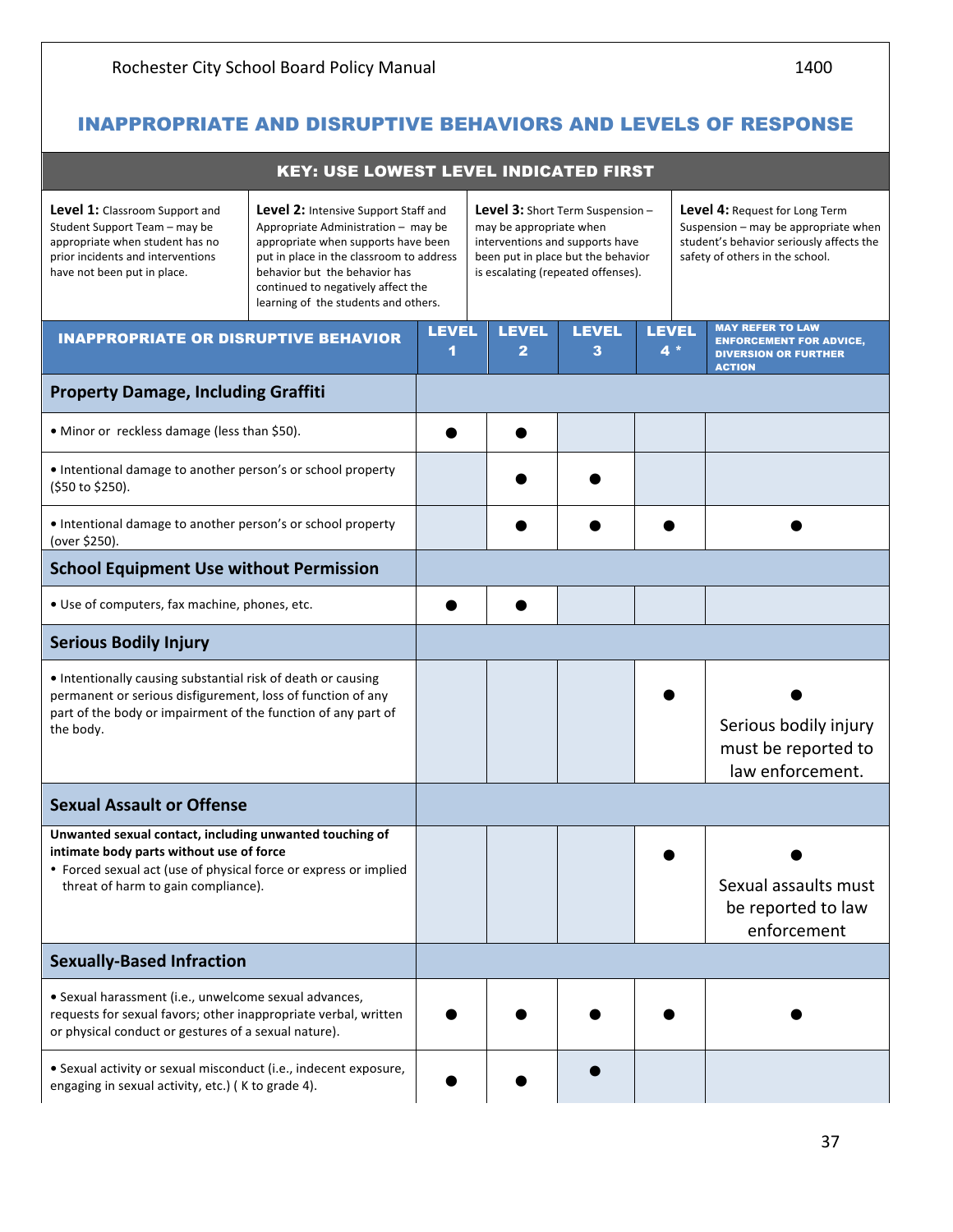$\overline{\phantom{a}}$ 

| • Sexual activity or sexual misconduct (grades 5 to 12). |  |  |  |  |  |
|----------------------------------------------------------|--|--|--|--|--|
|----------------------------------------------------------|--|--|--|--|--|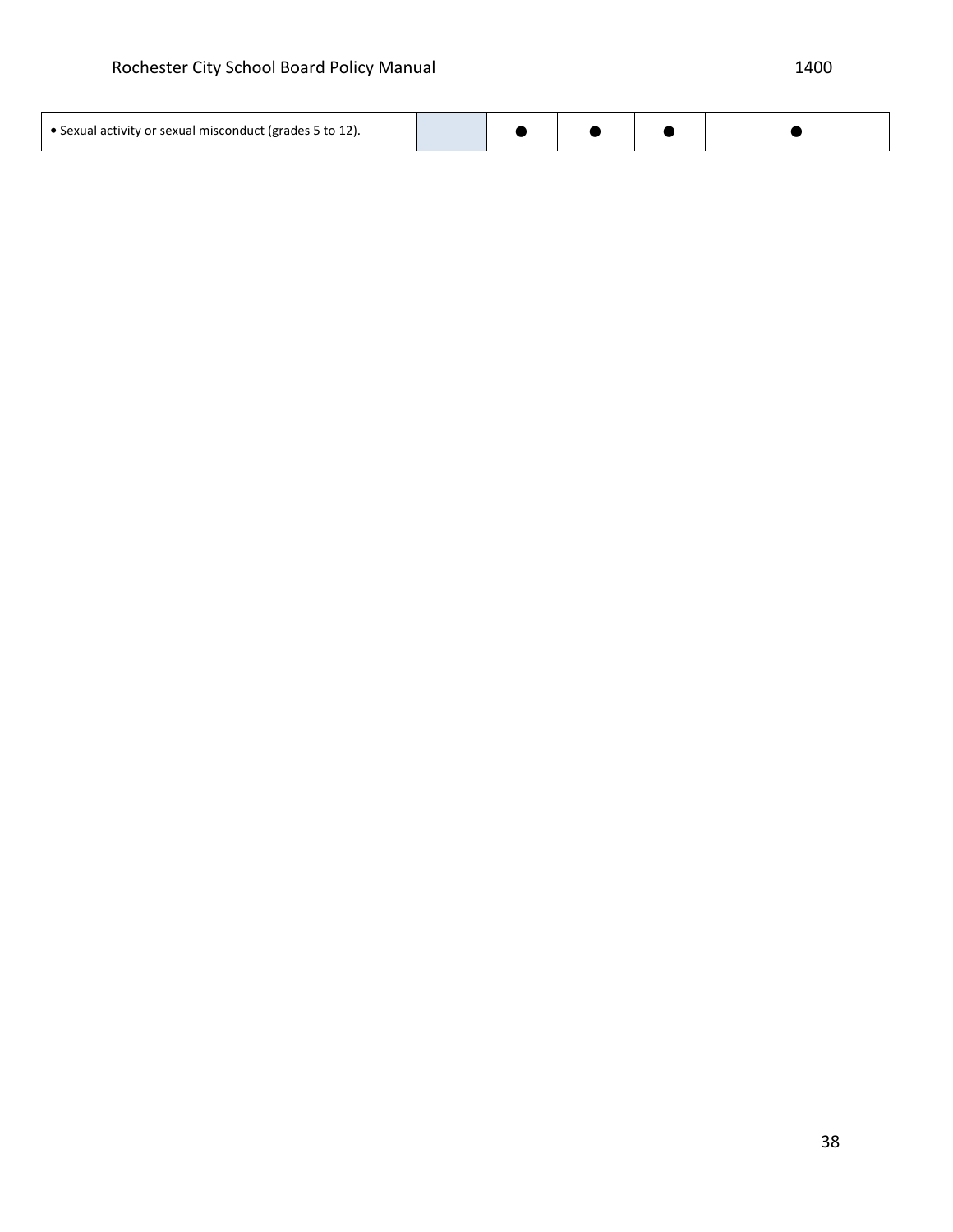## INAPPROPRIATE AND DISRUPTIVE BEHAVIORS AND LEVELS OF RESPONSE

| <b>KEY: USE LOWEST LEVEL INDICATED FIRST</b>                                                                                                                                                                                                                                                                                                                                                                                       |                                                                                                                                                                                                                                                                               |                   |                                                                                                                                                                                   |                   |                       |                                                                                                                                                                 |  |
|------------------------------------------------------------------------------------------------------------------------------------------------------------------------------------------------------------------------------------------------------------------------------------------------------------------------------------------------------------------------------------------------------------------------------------|-------------------------------------------------------------------------------------------------------------------------------------------------------------------------------------------------------------------------------------------------------------------------------|-------------------|-----------------------------------------------------------------------------------------------------------------------------------------------------------------------------------|-------------------|-----------------------|-----------------------------------------------------------------------------------------------------------------------------------------------------------------|--|
| <b>Level 1:</b> Classroom Support and<br>Student Support Team - may be<br>appropriate when student has no prior<br>incidents and interventions have not<br>been put in place.                                                                                                                                                                                                                                                      | Level 2: Intensive Support Staff and<br>Appropriate Administration - may be<br>appropriate when supports have been put<br>in place in the classroom to address<br>behavior but the behavior has continued<br>to negatively affect the learning of the<br>students and others. |                   | <b>Level 3:</b> Short Term Suspension -<br>may be appropriate when<br>interventions and supports have<br>been put in place but the behavior<br>is escalating (repeated offenses). |                   |                       | <b>Level 4: Request for Long Term</b><br>Suspension - may be appropriate<br>when student's behavior<br>seriously affects the safety of<br>others in the school. |  |
| <b>INAPPROPRIATE OR DISRUPTIVE BEHAVIOR</b>                                                                                                                                                                                                                                                                                                                                                                                        |                                                                                                                                                                                                                                                                               | <b>LEVEL</b><br>1 | <b>LEVEL</b><br>$\mathbf{2}$                                                                                                                                                      | <b>LEVEL</b><br>3 | <b>LEVEL</b><br>$4 *$ | <b>MAY REFER TO LAW</b><br><b>ENFORCEMENT FOR</b><br><b>ADVICE, DIVERSION OR</b><br><b>FURTHER ACTION</b>                                                       |  |
| <b>Theft</b>                                                                                                                                                                                                                                                                                                                                                                                                                       |                                                                                                                                                                                                                                                                               |                   |                                                                                                                                                                                   |                   |                       |                                                                                                                                                                 |  |
| • Taking of property that does not belong to that person.                                                                                                                                                                                                                                                                                                                                                                          |                                                                                                                                                                                                                                                                               |                   |                                                                                                                                                                                   |                   |                       |                                                                                                                                                                 |  |
| <b>Trespassing</b>                                                                                                                                                                                                                                                                                                                                                                                                                 |                                                                                                                                                                                                                                                                               |                   |                                                                                                                                                                                   |                   |                       |                                                                                                                                                                 |  |
| • Being on school property without permission.                                                                                                                                                                                                                                                                                                                                                                                     |                                                                                                                                                                                                                                                                               |                   |                                                                                                                                                                                   |                   |                       |                                                                                                                                                                 |  |
| . Being on school property while suspended or expelled.                                                                                                                                                                                                                                                                                                                                                                            |                                                                                                                                                                                                                                                                               |                   |                                                                                                                                                                                   |                   |                       |                                                                                                                                                                 |  |
| • Breaking and entering.                                                                                                                                                                                                                                                                                                                                                                                                           |                                                                                                                                                                                                                                                                               |                   |                                                                                                                                                                                   |                   |                       |                                                                                                                                                                 |  |
| <b>Weapons, Firearms and Explosives</b><br>(at school, school-sponsored activities or when involved in incidents<br>affecting the safety or welfare of the school community)                                                                                                                                                                                                                                                       |                                                                                                                                                                                                                                                                               |                   |                                                                                                                                                                                   |                   |                       |                                                                                                                                                                 |  |
| • Firearms (possession of a firearm as defined in 18 USC 921 of the<br>federal code - i.e., handguns, rifles, shotguns and bombs)<br>Expulsion for no less than one calendar year is mandated by state<br>law for firearms violation, but can be modified on a case-by-case<br>basis by Rochester City School District Superintendent. Education<br>Law §3214(3)(d)<br>• Other guns (possession of any gun, of any kind, loaded or |                                                                                                                                                                                                                                                                               |                   |                                                                                                                                                                                   |                   |                       | <b>MUST BE REPORTED TO</b><br><b>POLICE</b><br><b>Education Law</b><br>\$3214(3)(d)<br><b>MUST BE REPORTED TO</b>                                               |  |
| unloaded, operable or inoperable, including any object that looks<br>like a gun - i.e., BB guns, pellet guns, water guns, etc.).                                                                                                                                                                                                                                                                                                   |                                                                                                                                                                                                                                                                               |                   |                                                                                                                                                                                   |                   |                       | <b>POLICE</b>                                                                                                                                                   |  |
| • Other weapons (possession of any implement which could cause<br>bodily harm, for example, a knife with a blade longer than 21/2,).                                                                                                                                                                                                                                                                                               |                                                                                                                                                                                                                                                                               |                   |                                                                                                                                                                                   |                   |                       | <b>MAY BE REPORTED TO</b><br><b>POLICE</b>                                                                                                                      |  |

\*The list of guidance interventions is not all-inclusive. Other options that support students in the classroom and in the school without removing them from the school environment may be considered and used.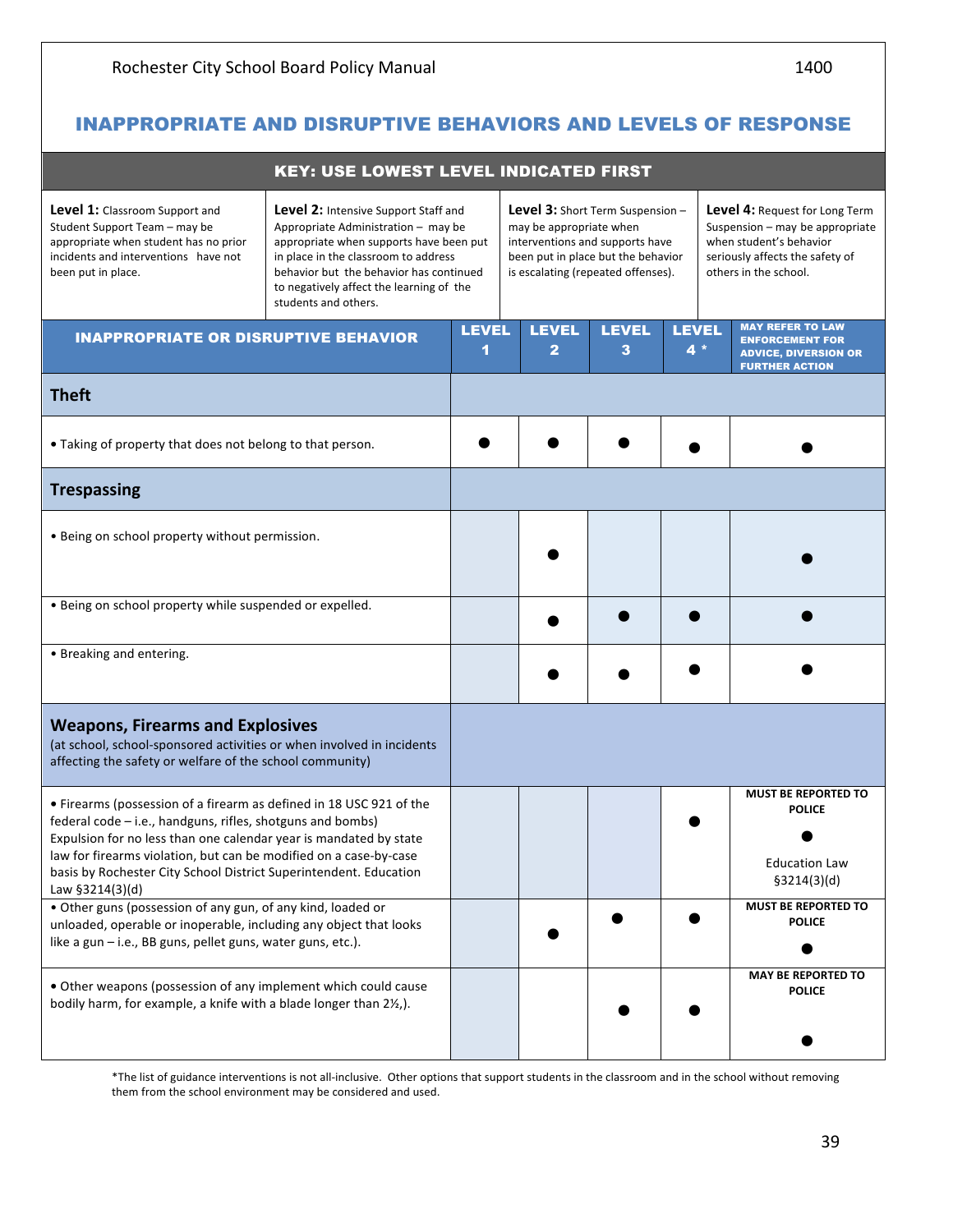#### **SCHOOL BASED SAFETY CODES**

Every District building has a safety code designed to handle issues of building safety and emergency preparedness, and buildings may have conduct codes supplemental to the District Code of Conduct. All students, District personnel and visitors are expected to comply with building rules, and with any additional rules established to meet alerts issued by the U.S. Department of Homeland Security, law enforcement or other authorized public agencies, and to do their part to create safe environments.

#### **Arrests and Referrals to Law Enforcement**

Arrests for school-based behavior should only be used as a last resort when there is a serious, actual threat to safety. Incidents should be resolved without arrests practicable. For actions that could involve a criminal investigation, every effort must be made to contact the student's parent as soon as possible. The matrix notes the circumstances under which reports to law enforcement may be considered or are required.

School officials should use their discretion before notifying law enforcement, and should consider the following factors:

- 1. Age, health, and disability or special education status of the student;
- 2. Appropriateness of student's academic placement;
- 3. Student's prior conduct and record of behavior;
- 4. Student's understanding of the impact of their behavior;
- 5. Student's willingness to repair the harm caused by their behavior;
- 6. Seriousness of the behavioral offense and the degree of harm caused;
- 7. Whether the behavior constitutes a violation of the Dignity for All Students Act (DASA), and if so, what response is required to satisfy the District's obligations under DASA.
- 8. The circumstances / context in which the conduct occurred;
- 9. Whether the student was acting in self-defense;
- 10. Whether the student's offense threatened the safety of any student or staff member;
- 11. Impact of the incident on overall school community;
- 12. The likelihood that a lesser intervention would adequately address the violation.
- 13. Whether the school made any effort to address the student's behavior using positive, preventive methods prior to the incident at issue.
- 14. Any other mitigating or aggravating circumstances that are relevant.

The school principal, or designee, will immediately contact the parent/guardian of any student arrested or involved in a criminal investigation on school grounds in all non-emergency situations, or as soon as practicable in emergency situations.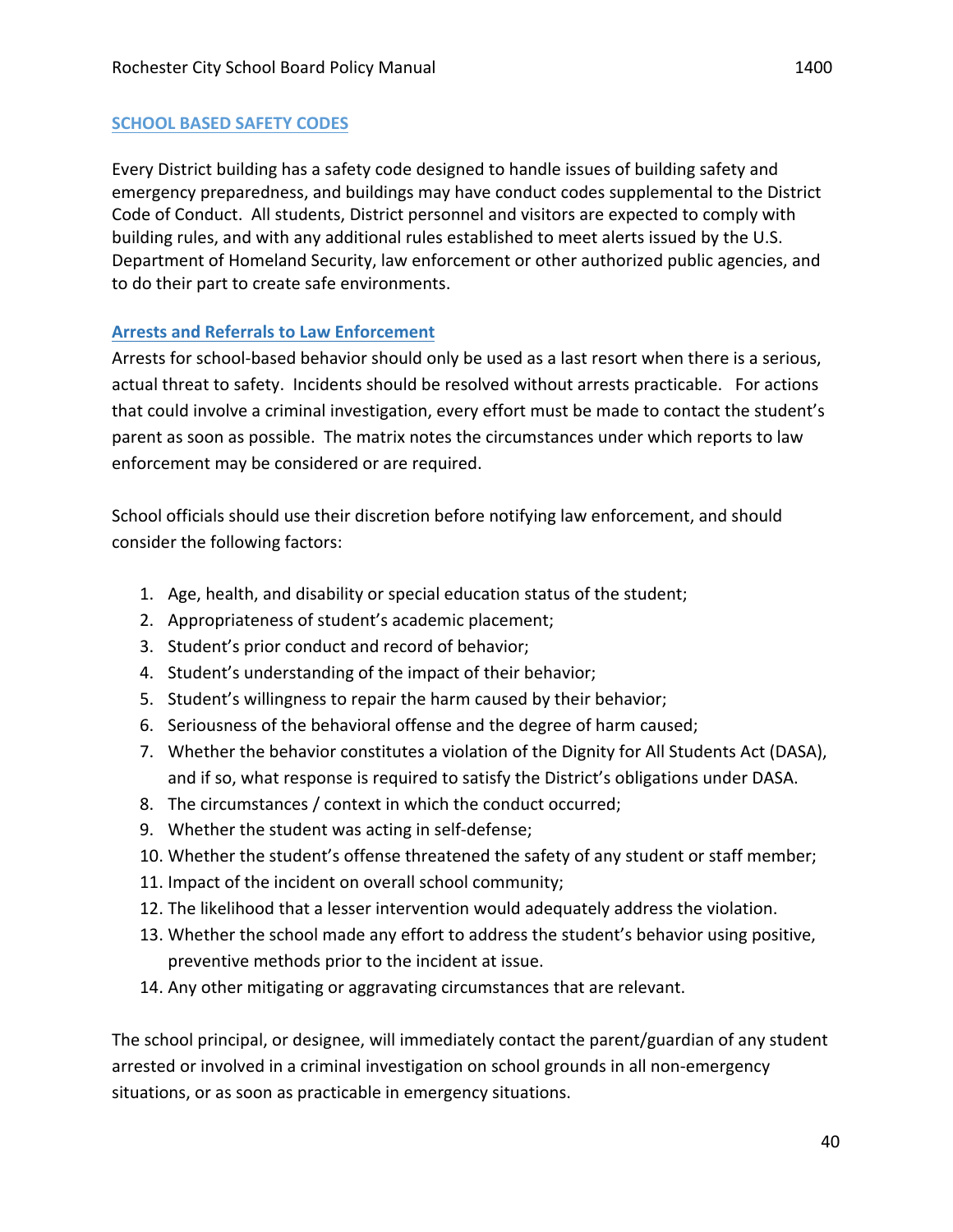Students and their families are not prohibited from contacting the police if they believe that a student has been the victim of a crime.

See Appendix E (Law Enforcement) for more details.

#### **Student Removals & Due Process**

On occasion, a student may engage in behavior that threatens the safety of others in the school community or seriously disrupts the school environment and needs to be removed through a temporary classroom removal, suspension or expulsion. However, written referrals shall not be used to document supports offered to students within the classroom (e.g. timeouts and other informal measures).

There are four ways that schools can remove students for disciplinary reasons:

- 1. Temporary Classroom Removal by Teacher (up to 1/2 day)
- 2. Short Term Suspension by Principal (1-5 days), either in or out of school
- 3. Long Term Suspension by Superintendent (6 days 365 days)
- 4. Expulsion by Superintendent

In these cases, students are entitled to due process, which means that the school staff must take steps to investigate the incident and talk to the student before making the decision to remove the student from school. Due process generally includes the right to receive notice of why a person is being removed from school and an opportunity for that person to tell his/her side of the story before a final decision is made. Parents must receive notice of the behavior and the discipline response. The longer the removal, the more steps the school must take before removing a student. Students with disabilities are entitled to additional due process.

For a full list of what steps are required, see Appendices C (Due Process) and D (Students with Disabilities). 

#### **Alternative Instruction**

The mission of the District is to educate all students to their highest level of performance. The District is committed to meeting or exceeding the performance goals it has established, as well as the performance guidelines established by the State of New York; and to taking all feasible steps to provide that a suspension will not be the reason for any student to fall behind in achieving those goals.

41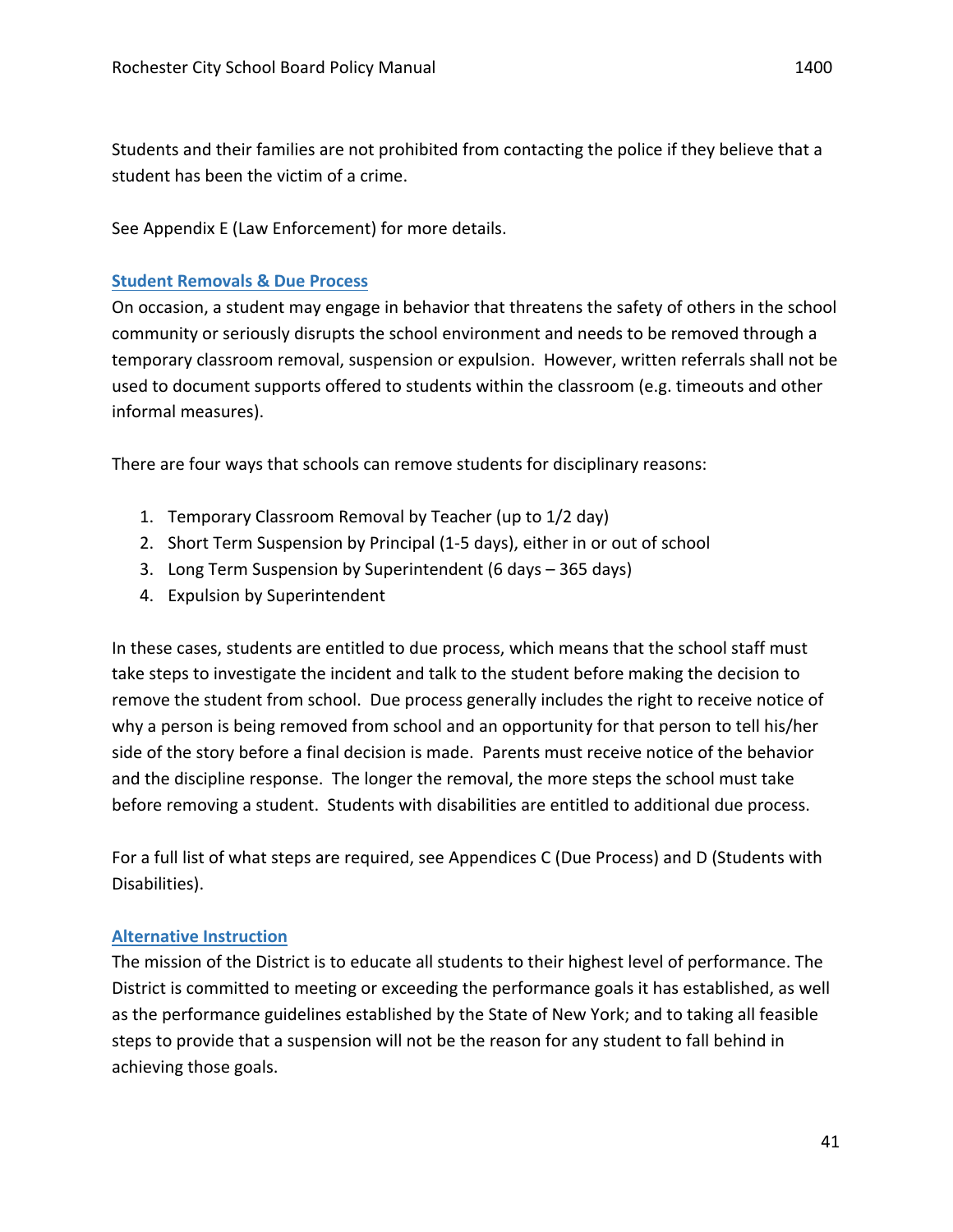When a student is removed from class by a teacher, or a student of compulsory school age is suspended from school pursuant to Education Law  $\S$  3214, the District will take the necessary steps to provide alternative instruction as required by this Code and by applicable law. The method of alternative instruction shall be appropriate to the circumstance (e.g., long-term, short-term, in-school suspension, or removal from class). In all cases, it shall be incumbent upon the building staff to ensure that each student has course assignments available for him or her for the period of removal or suspension; and that upon return to regular classes those assignments are turned in, within the same time frames as provided for make-up opportunities in the case of excused absence. It is the responsibility of each student to complete all such assignments and, where assigned to an alternative site or to a tutor, to attend, and to perform to the best of the student's ability.

#### Ref.: Education Law  $\S 3214(3)(e)$

Cross-ref.: Policy 4000 "Instructional Goals" and **Policy 5100 "Attendance and Withdrawal"** 

#### **Prohibited and Permitted Physical Force**

Corporal punishment is any act of physical force upon a student for the purpose of punishing that student. Corporal punishment of any student by any District employee is strictly forbidden. However, in situations where alternative procedures and methods that do not involve the use of physical force cannot reasonably be used, state regulation provides that reasonable physical force may be used to:

- 1. Protect oneself, another student, teacher or any person from physical injury.
- 2. Protect the property of the school or others.
- 3. Restrain or remove a student whose behavior interferes with the orderly exercise and performance of School District functions, powers and duties, if that student has refused to refrain from further disruptive acts.

The District will file all complaints about the use of corporal punishment with the Commissioner of Education in accordance with Commissioner's regulations.

Ref.: 8 NYCRR §§19.5(a)-(c); 100.2(l)(3)(i).

#### **Student Searches**

The Board of Education is committed to ensuring an atmosphere on school property and at school functions that is safe and orderly. To achieve this kind of environment, any school personnel authorized to impose a disciplinary penalty on a student may question a student about an alleged violation of law or the Code of Conduct.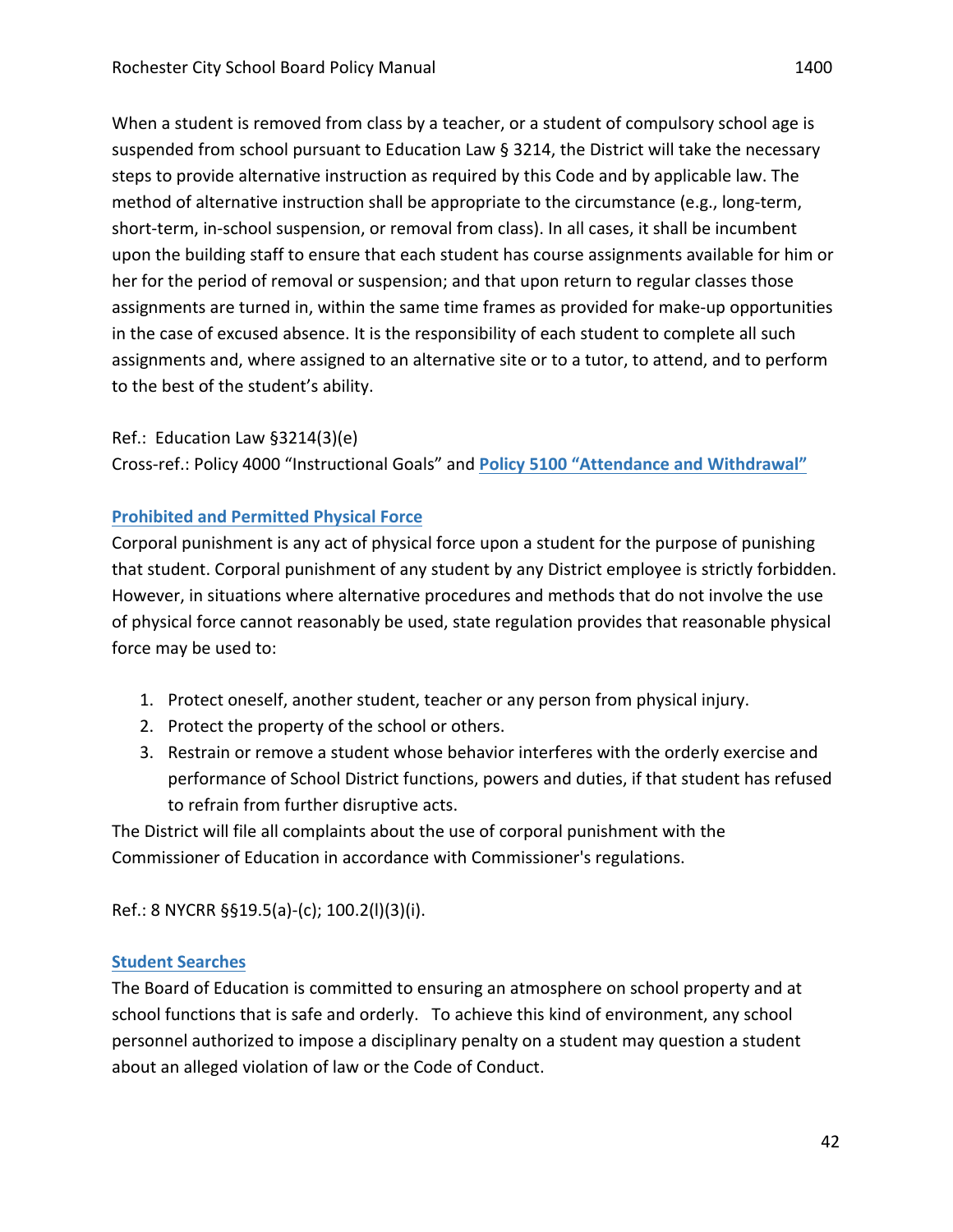In addition, the Board authorizes the Superintendent, building principals and District security officials to conduct searches of students and their belongings if the authorized school official has reasonable suspicion to believe that the search will result in evidence that the student violated the law or the Code of Conduct. An administrator or security personnel acting under the direction and supervision of an administrator may conduct a search of a student's belongings that is minimally intrusive, such as touching the outside of a book bag, without reasonable suspicion, so long as the official has a legitimate reason for the limited search. Other school personnel may conduct a search only in a situation where the circumstances do not allow the calling of the Superintendent, building principal or security official.

If practicable, the school official conducting a search shall consult with the School Chief or Law Department concerning the presence of reasonable suspicion and shall have another adult witness the search. Whenever practicable, before searching a student or the student's belongings, the authorized school official should first ask the student if he or she possesses physical evidence that the student violated the law or the Code of Conduct and/or ask the student to voluntarily surrender the evidence and/or consent to the search.

Searches will be limited to the actions necessary to locate the evidence sought. Whenever practicable, searches will be conducted in a private area and students will be present when their possessions are being searched.

The rules in these Standards regarding searches of students and their belongings do not apply to student lockers, desks and other school storage places. Students have no reasonable expectation of privacy with respect to these places and school officials retain complete control over them. This means that student lockers, desks and other school storage places may be subject to search at any time by school officials, without prior notice to students and without their consent.

Searches may be conducted on school property or at school functions, including searches of lockers, hotel rooms, vehicles or other facilities used by students during school sponsored trips, or athletic or academic events, in which case the staff-member chaperones or coaches involved in such activity shall be deemed to have the same authority to act that applies to a building principal or security official on school property.

In all cases, reports shall be completed regarding the circumstances and results of the search. Any dangerous or illegal items, such as weapons or controlled substances, taken during the course of the search shall be turned over to the Director of Safety and Security or law enforcement authorities.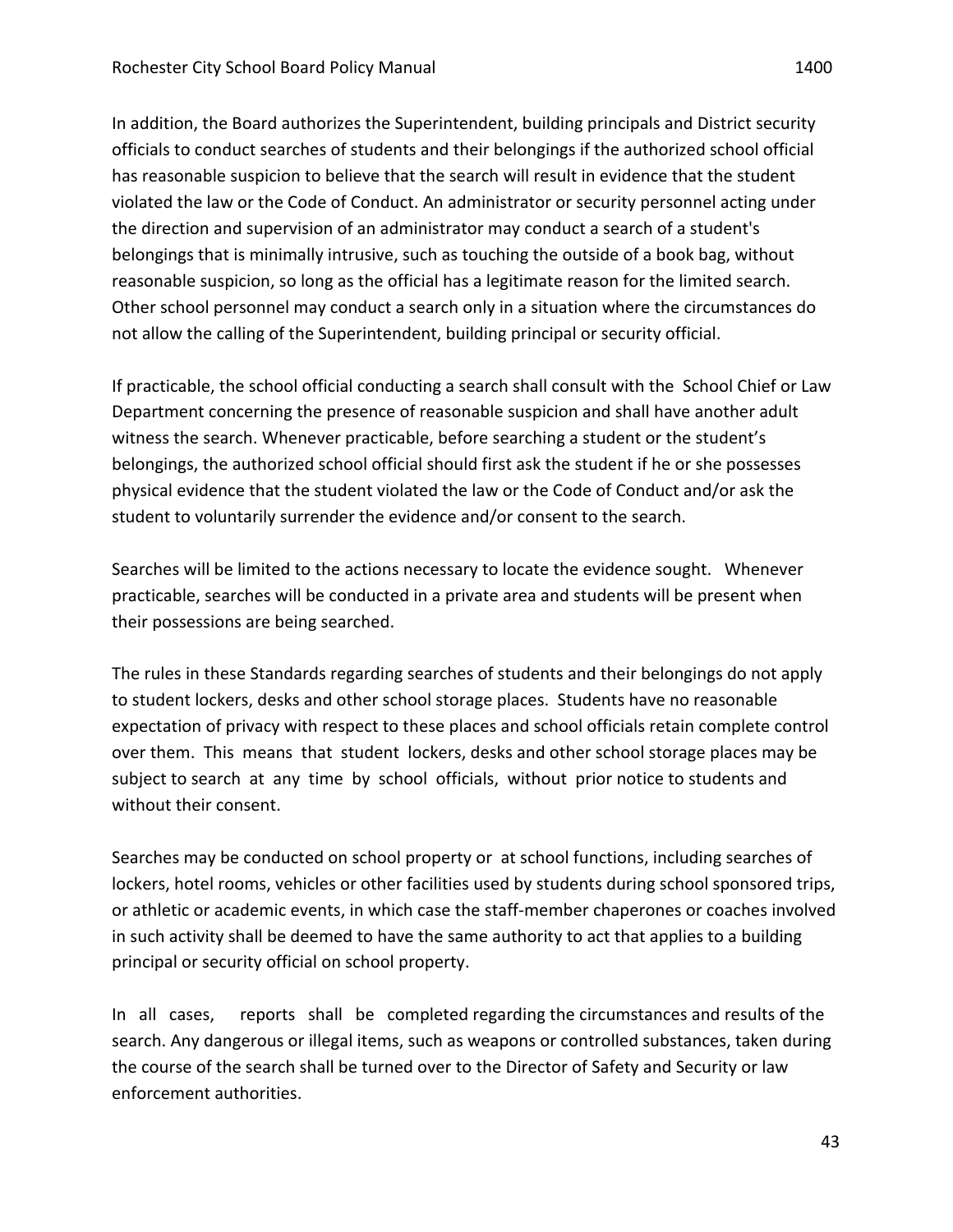The authorized school officials conducting the search shall be responsible for promptly recording the following information about each search:

- 1. Name, age and grade of student searched.
- 2. Detailed reasons for the search.
- 3. Name of any informant(s).
- 4. Purpose of search (that is, what item(s) were being sought).
- 5. Type and scope of search.
- 6. Person conducting search and his or her title and position.
- 7. Witnesses, if any, to the search.
- 8. Time and location of the search.
- 9. Results of the search (that is, what items(s) were found).
- 10. Disposition of items found.
- 11. Time, manner and results of parental notification.

The Principal or the Principal's designee shall be responsible for the custody, control and disposition of any dangerous item taken from a student, and to immediately turn over any illegal item, or item which may constitute evidence of a crime to the Rochester Police Department or other authorized law enforcement agency. The Principal or his or her designee shall clearly label each item taken from the student and retain control of the item(s), until the item is turned over to the police. The Principal or his or her designee shall be responsible for personally delivering dangerous or illegal items to the Director of Safety and Security or to law enforcement. 

## Computer Identification Systems & Random Metal Detection

At all secondary schools, computer identification systems shall be used to supplement other safety initiatives, and to insure to the extent feasible that unauthorized access to the schools is minimized. All students are required to carry their student identification, and to present it upon request to any District official or employee. Metal detection systems, including handheld wands, walk-through and x-ray capacity equipment may be used by trained personnel at any school in a random manner, and may be done on a non-random basis premised upon reasonable suspicion. All students are subject to scanning procedures, and to confiscation of any material prohibited by law or school policy or regulations. If a student refuses to cooperate with the scanning or authorized pat down process, support staff shall be called for intervention and mediation. If the student continues to refuse to comply, the student may be referred for disciplinary action.

Ref.: Policy #8135 Safe Schools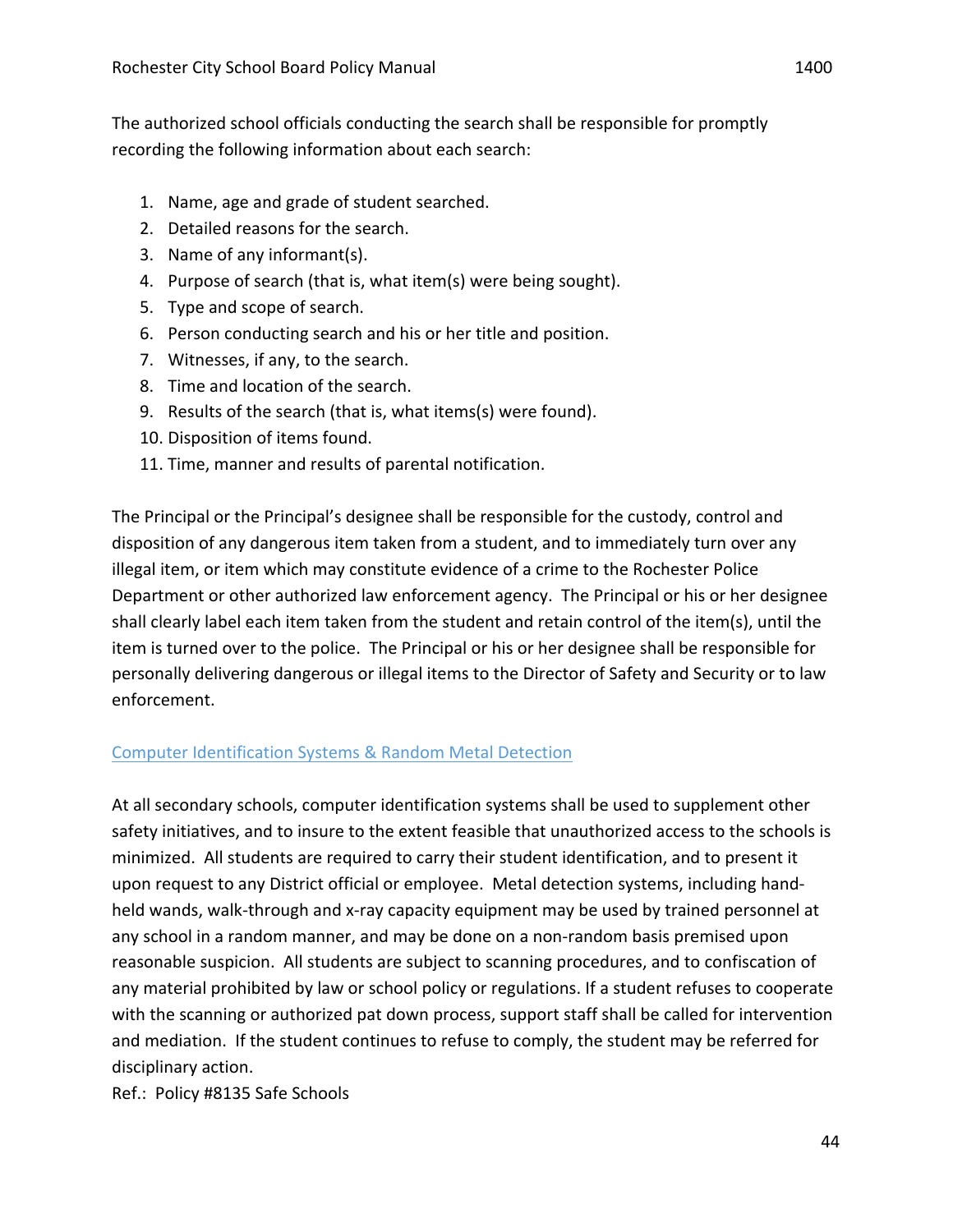#### **Students' Electronic Devices**

A student's electronic device may be confiscated by District personnel pursuant to a school building's procedures if the principal determines that the possession of such a device is disruptive or distracting to the school environment or educational process. For purposes of this policy, electronic devices include, but are not limited to: cell phones, smartphones, mp3 players, Ipods, Ipads, Kindles, Nooks, PDAs, laptops, pagers, recording devices, games and other mobile electronic devices. The confiscated electronic device must be properly identified and placed and stored in a locked container or room. Each school shall create storage and return procedures consistent with this policy. Claims related to the loss of a student's electronic device that result from a school's failure to abide by this policy shall be paid through the school's discretionary fund.

#### District Computer Equipment/Websites/E-mail Used by Any Person

No person using District faxes, computer equipment, software owned, leased or controlled by the District, or websites, e-mail or Internet access provided by the District has a reasonable expectation of privacy with respect to such equipment, software, websites, e-mail or Internet access provided by the District. No person shall knowingly add any program or any hardware attachment (including wireless apparatus) to any such equipment without the express written consent of the District's MIS department; nor shall any person knowingly or intentionally use any proprietary software on District equipment unless a valid license has been issued for such use on such equipment; nor shall any person intentionally expose District equipment to any computer virus, worm or other technological invader. No user shall use District equipment to engage in extensive or abusive non-business or nonacademic projects or Internet searches, since such use tends to slow and/or compromise the system and make it less accessible for District educational and business operations. The District reserves the right to monitor the use of its equipment and software, and to monitor e-mail, websites and Internet access using School District equipment or on school property without prior notice or consent. Any use of District computer equipment or software, or Internet access from District equipment or from school property which violates federal or state law may be reported to appropriate law enforcement officials, and may also result in both disciplinary action and denial of prospective use of such equipment and of Internet access, and in a civil action to recover any judgment, settlement, fine or penalty imposed upon the District because of such statutory violation. Any use of such equipment or facilities which violates provisions of this Code of Conduct may result in both disciplinary action and denial of prospective use of such equipment and of Internet access. 

Ref.: Policy #1950 Acceptable Use of the District Network Policy #4526 Internet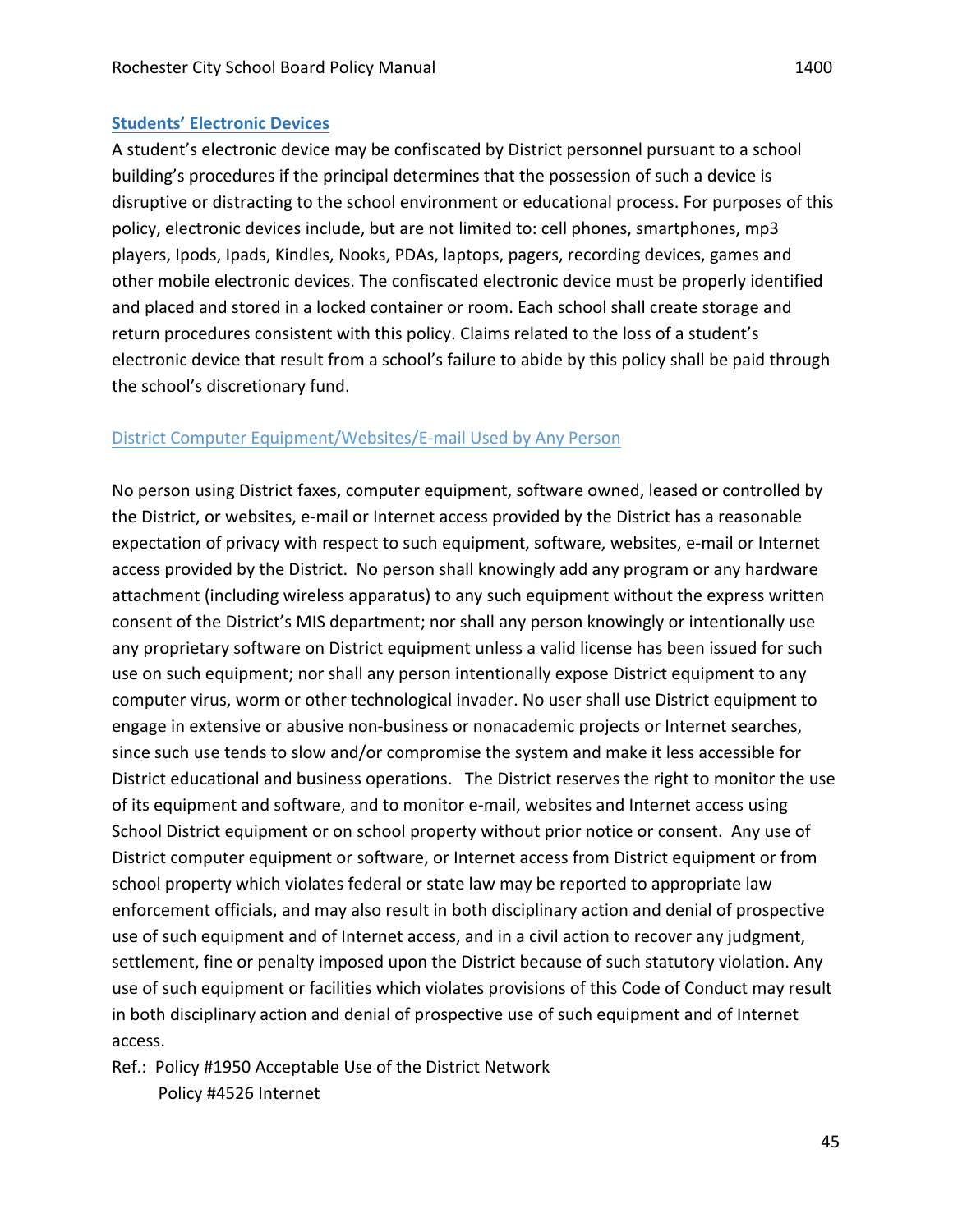#### **PUBLIC CONDUCT ON SCHOOL PROPERTY**

The District is committed to providing an orderly, respectful environment that is conducive to learning. To create and maintain this kind of an environment, it is necessary to regulate public conduct on school property and at school functions, including meetings or hearings conducted by the Board of Education. For purposes of this section of the Code, "public" shall mean all persons when on school property or attending any school function wherever located, including visitors, students, parents, teachers and other District personnel.

The restrictions on public conduct on school property and at school functions contained in this Code are not intended to limit freedom of speech or peaceful assembly. The District recognizes that free inquiry and free expression are indispensable to the objectives of the District. The purpose of this Code is to maintain public order and prevent abuse of the rights of others.

All persons on school property or attending any school function, meeting, conference or hearing shall conduct themselves in a respectful and orderly manner. Just as parents, guardians and other visitors expect the administrators, teachers and staff to treat them with dignity and civility, those visitors are expected to extend the same courtesy and cooperation to the District's employees. Good sportsmanship and civility are expected of all persons participating in, coaching or attending sports events, or attending public assemblies and programs. In addition, all persons on school property or attending a school function are expected to be properly attired for the purpose for which they are on school property.

This provision is supplemental to other policies of the Board of Education relative to the use of School District property by members of the community, and is directed specifically to assuring to the fullest possible extent that all users of School District property, including visitors, comport themselves in a civil, peaceful and lawful manner.

#### **PROHIIBITED CONDUCT ON SCHOOL PROPERTY**

No person, either alone or with others, shall:

- 1. Intentionally or recklessly injure any person or threaten or attempt to do so.
- 2. Intentionally or recklessly damage or destroy, or attempt to damage or destroy District property or the personal property of a teacher, administrator, other District employee or any person lawfully on school property, including graffiti or arson.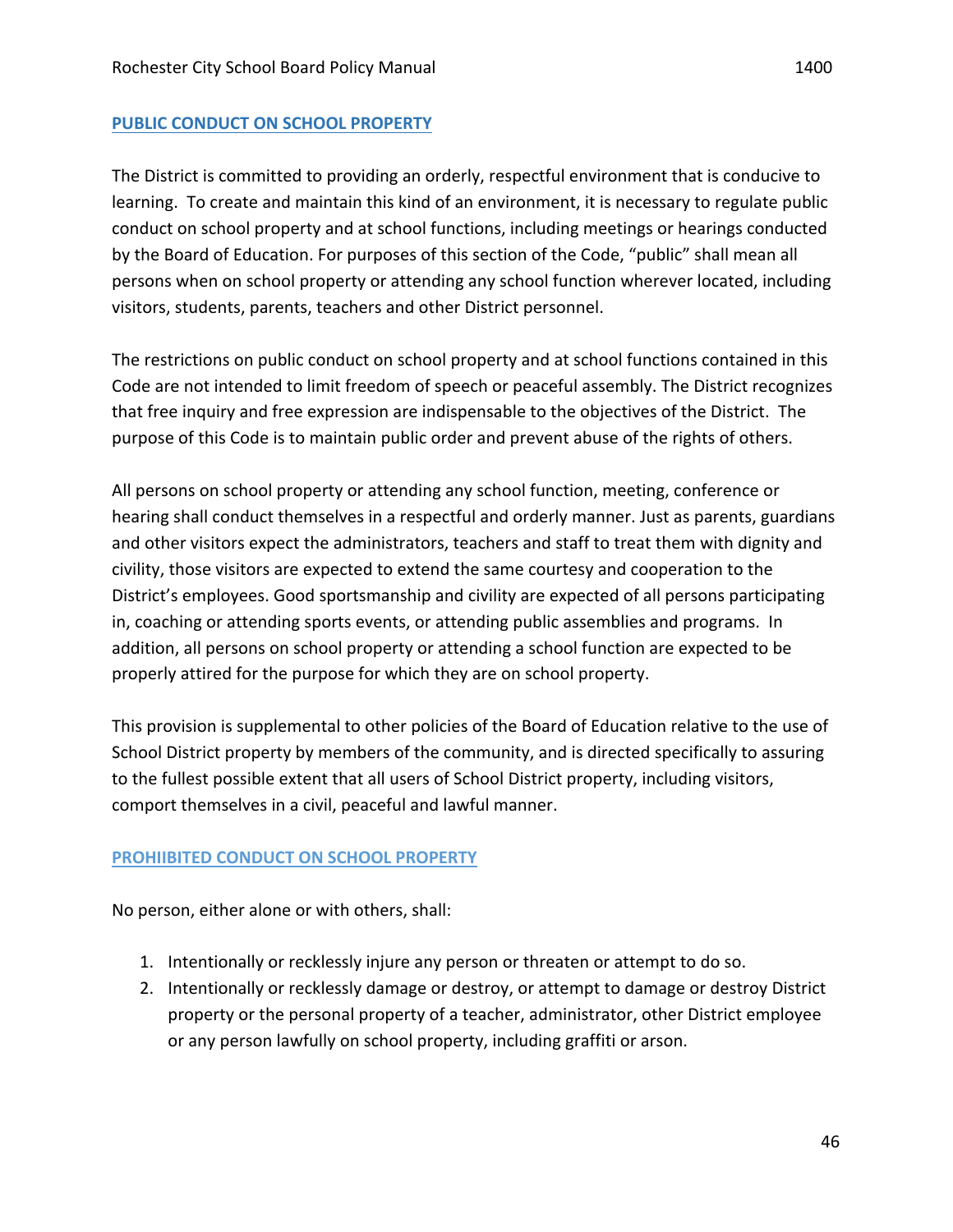- 3. Disrupt the orderly conduct of classes, school programs, sporting events, assemblies,
	- theatrical or musical presentations, meetings, conferences, hearings, Board of Education meetings or other school activities.
- 4. Distribute or wear materials on school property or at school functions that are obscene, advocate illegal action, appear libelous, obstruct the rights of others, or are disruptive to the school program.
- 5. Intimidate, harass or discriminate against any person on the basis of race, color, creed, national origin, religion, age, gender, sexual orientation or disability; or use language or gestures which a reasonable person would find intentionally discriminatory toward any person or group entitled to protection in his or her right to obtain an education under the New York State Executive Law. Such intimidation may be person-to-person, or communicated indirectly by writing, or by any telephonic or electronic means, including use of computers or the Internet.
- 6. Intimidation or "bullying" on school property or at a school function, which includes harassment that interferes with a student's education or threatens a student's wellbeing. Harassment includes engaging in actions or making statements that are intended to place an individual in fear or cause emotional harm; threatening, stalking or seeking to coerce or compel a person to do something; or abusive conduct or use of epithets, threats, or slurs based on actual or perceived race/color, weight/appearance, ethnicity, national origin, religion, religious practices, gender/gender identity, sexual orientation, age or disability. Such harassment may be person-to-person, or communicated indirectly by writing, or by any telephonic or electronic means, including use of computers or the Internet.
- 7. Enter any portion of the school premises without authorization or remain in any building or facility after it is normally closed.
- 8. Obstruct the free movement of any person in any place to which this code applies.
- 9. Violate the traffic laws, parking regulations or other restrictions on vehicles.
- 10. Possess, consume, sell, distribute or exchange alcoholic beverages or controlled substances, or be under the influence of either on school property or at a school function.
- 11. Possess or use weapons in or on school property or at a school function, except in the case of law enforcement officers while on duty as such, or except as specifically authorized by the Board of Education or by statute.
- 12. Loiter on or about school property.
- 13. Gamble on school property or at school functions.
- 14. Refuse to comply with any reasonable order of identifiable School District officials performing their duties.
- 15. Willfully incite others to commit any of the acts prohibited by this Code.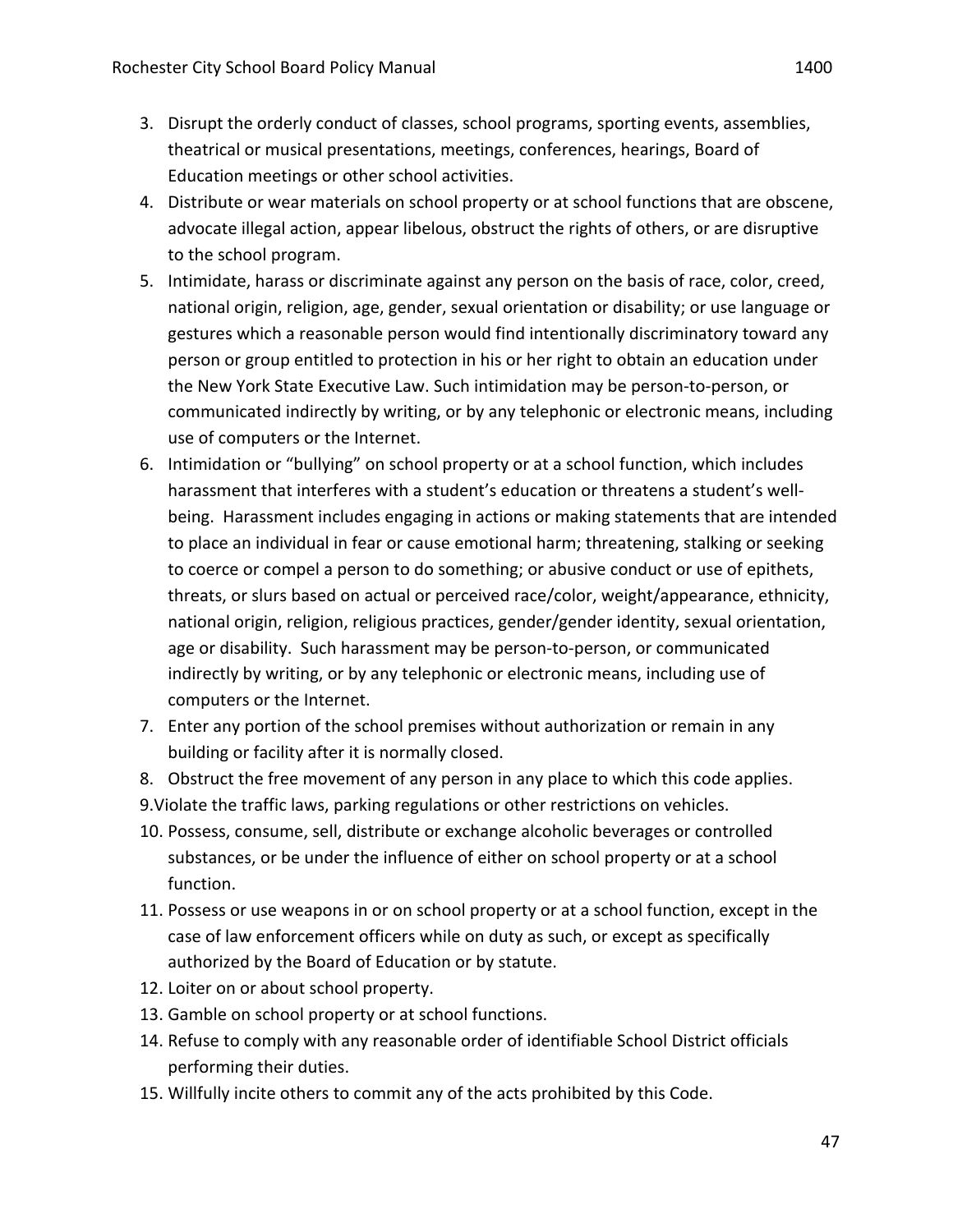- 16. Violate any federal or state statute, local ordinance or Board policy while on school property or while at a school function.
- 17. Comport themselves in a manner which violates District rules, particularly with regard to the limited public forum made available by the Board; or which violates the terms of any use permit.
- 18. Threaten to use any weapon; or brandish or display what appears to be a weapon.
- 19. Attempt to obtain property or favor from another by threat or by force.
- 20. Threaten bodily harm to staff or students. A threat exists whenever a reasonable person would interpret the statement as a serious expression of intent to harm or assault.
- 21. Use language or gestures that are profane, lewd, vulgar or abusive, or uncivil, particularly during meetings, conversation or discussion with any teacher, administrator, staff member or student.
- 22. Place a bomb, explosive, biological or chemical weapon or incendiary device on District property, whether or not active; or make a telephoned, written or electronic message that a bomb, explosive, biological or chemical weapon or incendiary device has been or will be placed on or near District property.
- 23. Commit any other act on District property or at a school function which would be prohibited under this Code if committed by a student of this District

#### **Visitors to Schools**

The Board encourages parents and other citizens to visit the District's schools and classrooms to observe the work of students, teachers and other staff. Since schools are a place of work and learning, however, certain limits must be set for such visits. The building principal or his or her designee is responsible for all persons in the building and on the grounds. For these reasons, the following rules apply to visitors to the schools:

- 1. Anyone who is not a regular staff member or student of the particular school will be considered a visitor (including central office staff).
- 2. All visitors to the school must report to the office of the principal upon arrival at the school. There they will be required to sign the visitor's register. If identification badges are used in the building, they will be issued a visitor's identification badge, which must be worn at all times while in the school or on school grounds. The visitor must return the identification badge to the principal's office before leaving the building.
- 3. Visitors attending school functions that are open to the public, such as parent-teacher organization meetings, athletic competitions or public gatherings, are not required to wear an identification tag.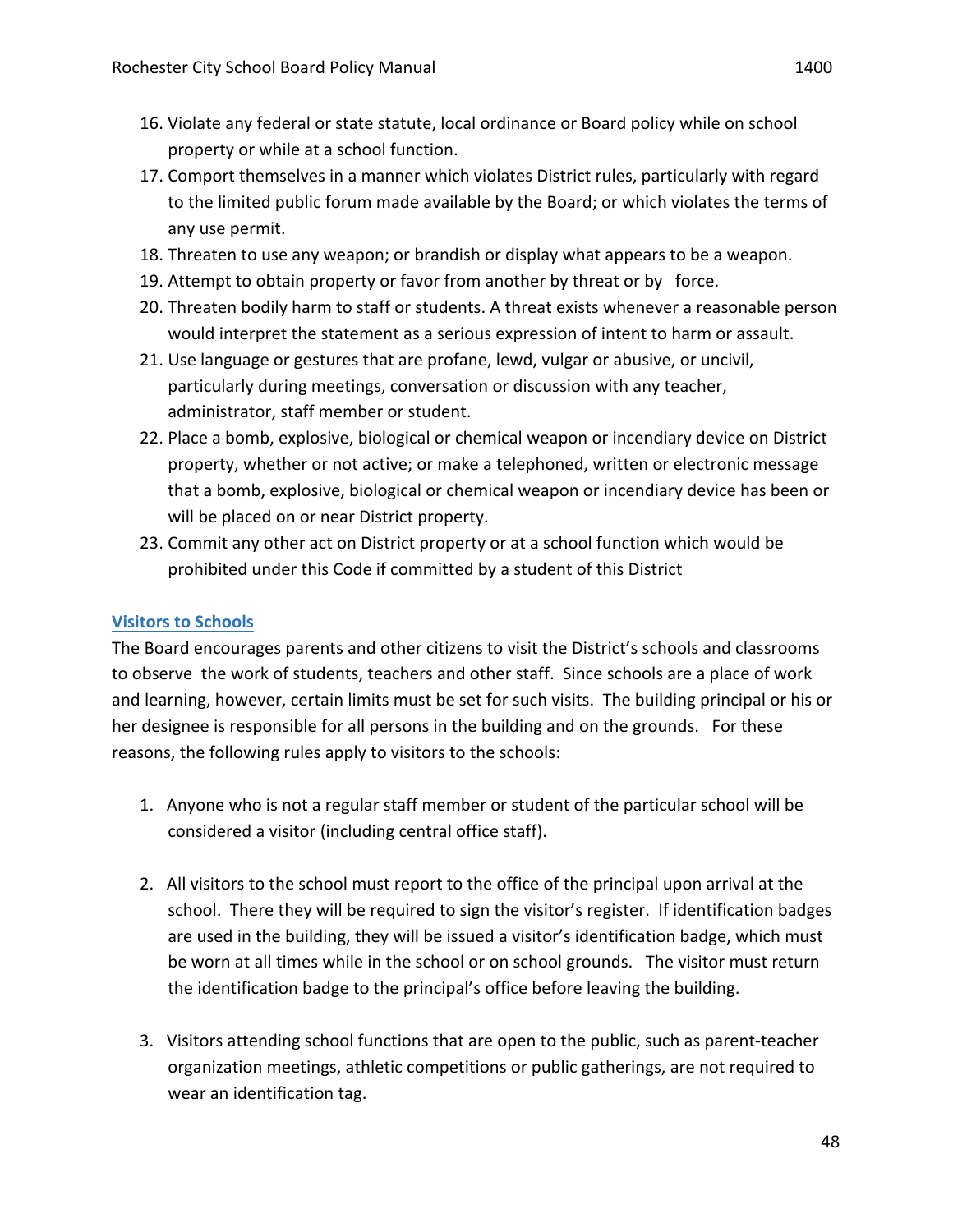- 4. Parents or citizens who wish to observe a classroom while school is in session are required to arrange such visits in advance with the classroom teacher(s), so that class disruption is kept to a minimum.
- 5. Teachers are expected not to take time to discuss individual matters with visitors during class time.
- 6. Any unauthorized person on school property will be reported to the principal or his or her designee. Unauthorized persons will be asked to leave. The police may be called if the situation warrants.
- 7. All visitors must abide by the rules contained in the Code of Conduct.

#### **REPORTING VIOLATIONS**

All students have a duty to promptly report violations of the Code of Conduct to a teacher, guidance counselor, the Building Principal or his or her designee. Any student observing a student possessing a weapon, alcohol or illegal substance on school property or at a school function shall report this information immediately to a teacher, the Principal, the Principal's designee, building/program administrator or the Superintendent of Schools. The identity of any person providing information will be protected to the fullest extent practicable.

All District staff who are authorized to impose disciplinary sanctions are expected to do so in a prompt, fair and lawful manner. District staff who are not authorized to impose disciplinary sanctions have a duty to promptly report violations of the Code of Conduct to their supervisor, who shall in turn impose an appropriate disciplinary sanction, if so authorized, or refer the matter to a staff member who is authorized to impose an appropriate sanction.

#### **WEAPONS, ALCOHOL & ILLEGAL SUBSTANCES**

The only individuals authorized to possess firearms on District property are law enforcement officers on site in the performance of their official duties, and such other individuals who are permitted to possess firearms on a school campus by express statutory authority or the express consent of the Board of Education.

Any weapon, alcohol or illegal substance found on District property or in the possession of any person on District property shall be confiscated immediately, if possible. Where the material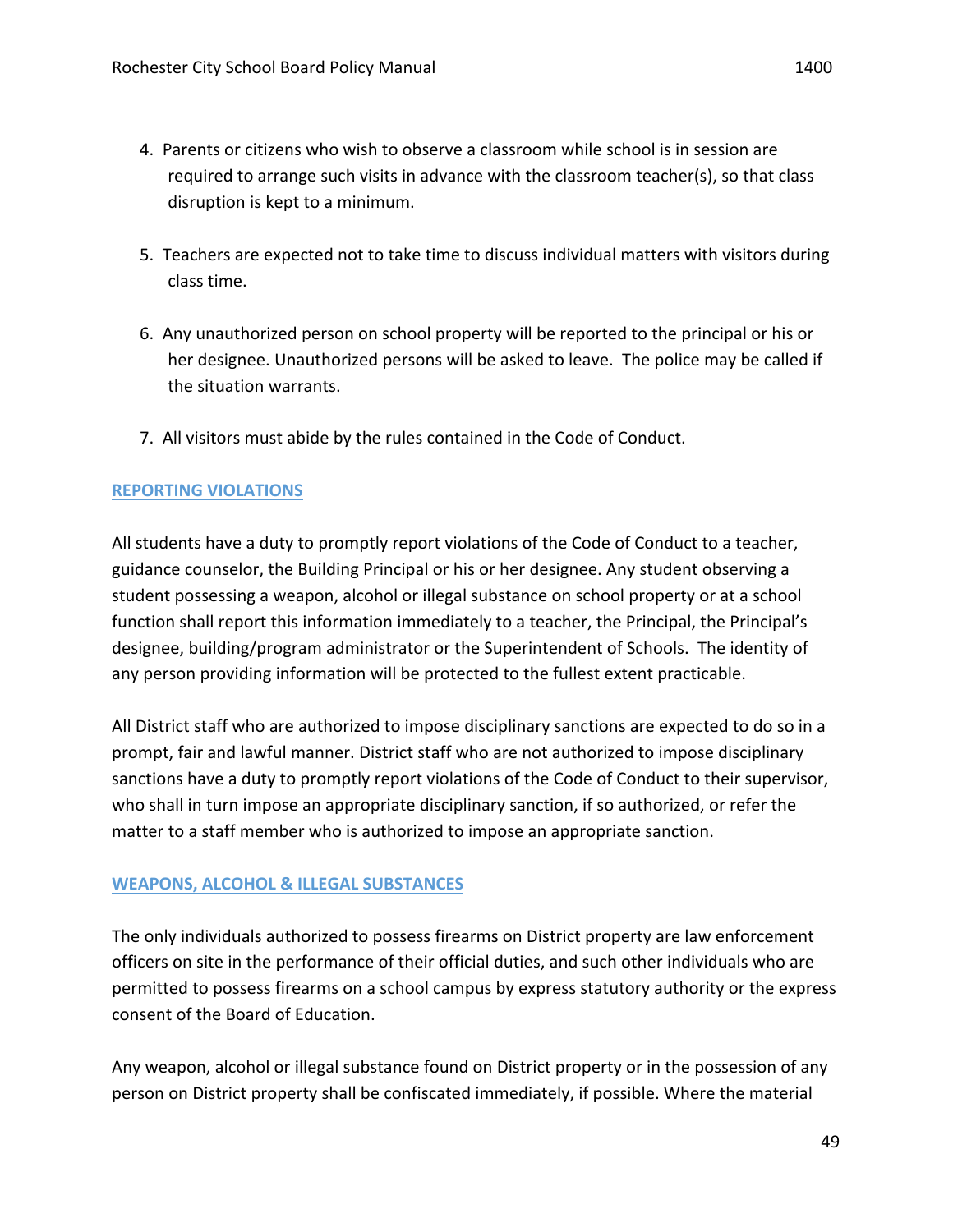was possessed by a student, confiscation shall be followed by notification to the parent of the student involved and the appropriate disciplinary sanction, which may include permanent suspension and referral for prosecution. Possession by an employee subjects that person to discipline in accordance with applicable law and any collective bargaining agreement covering such employee, and referral for prosecution.

#### **ENFORCEMENT**

The Principal or designee shall be responsible for enforcing the conduct required by this Code. When the Principal or designee sees or is advised by others of an individual engaged in prohibited conduct, which in his or her judgment and discretion does not pose any immediate threat of injury to persons or property, the Principal or designee shall tell the individual that the conduct is prohibited and attempt to persuade the individual to stop. The Principal or designee may also warn the individual of the consequences for failing to stop.

If the person refuses to stop engaging in the prohibited conduct, or if the person's conduct, in the judgment and discretion of the Principal or designee poses an immediate threat of injury to persons or property, or to public order, the Principal or designee shall have the individual removed immediately from school property or the school function and may, if he or she believes it necessary, call the police to assist in removing the person.

The District may initiate disciplinary action against any student or staff member, as appropriate, in accordance with law, and with respect to employees, any applicable collective bargaining agreement. In addition, the District reserves its right to pursue legal action, civil and/or criminal, against any person violating the Code of Conduct.

## Cross-ref.: Policy #0100 District Policy Prohibiting Discrimination or Harassment of **Students or Employees**

**Policy 1000 Community Relations Goals Policy 1200 Community Involvement** Policy 1240 and Regulation 1240-R Visitors to the Schools **Policy 1500 Public Use of School Facilities Policy 1520 Public Conduct on School Property Policy 1530 Smoking on School Premises Policy #1950 Acceptable Use of the District Network Policy 2120.1 Electioneering in Schools Policy 4526 Internet Policy 5312.1 Drug & Alcohol Abuse**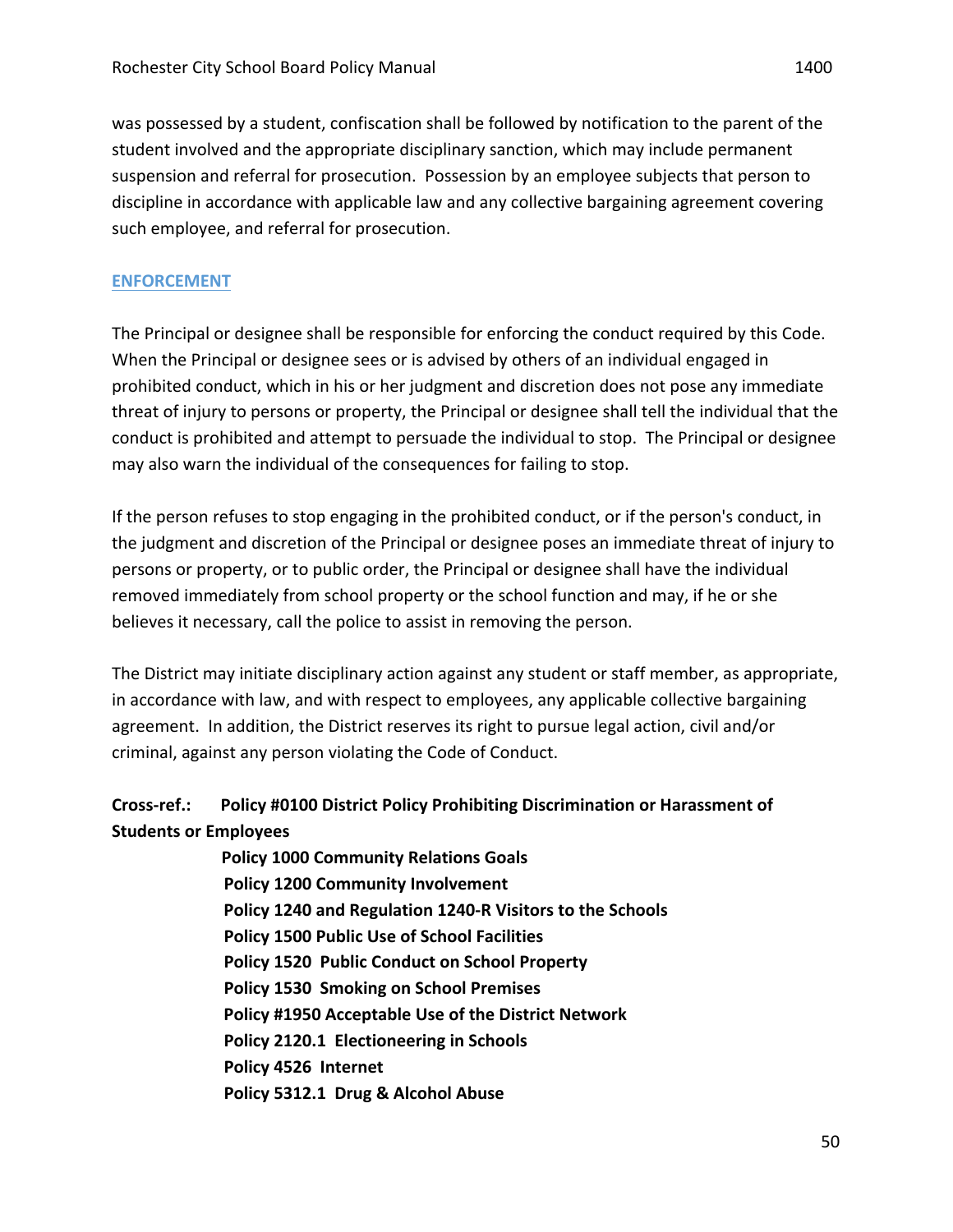Policy 5312.1a Drug Free Schools **Policy 7050 Community Use of Schools Policy 8100 Health & Safety Program Policy 8135 Safe Schools Policy 9320 Drug Free Workplace**

# **DATA COLLECTION**

#### **Annual Data Collection & Review**

Schools will biannually review their discipline data and submit a written report to the District and the School Board. Schools and the District will make the following data and reports publicly available. Based on the review, schools will make changes to their implementation of the Code of Conduct consistent with the intent of this and other policies.

The District, Superintendent, and School Board will review the following:

- The total enrollment for the school
- Average daily attendance rate at the school
- Dropout rates for grades seven through twelve
- The school's bullying prevention and education program
- Intervention and prevention strategies.
- Number of conduct and discipline code violations, broken down according to the nature of the offenses, disaggregated by school, race, ethnicity, age, grade, disability, ELL status, and gender of the students, where available:
	- $\circ$  Possession of a dangerous weapon;
	- o Use or possession of alcohol, drugs or controlled substances;
	- $\circ$  Willful disobedience or open and persistent defiance;
	- $\circ$  Conduct equal to first degree, second degree, third degree, or vehicular assault
	- $\circ$  Behavior that is detrimental to the welfare or safety of other students or of other school personnel;
	- $\circ$  Willful destruction or defacement of school property;
	- $\circ$  Conduct equal to robbery; and
	- $\circ$  Other violations of the code of conduct and discipline that resulted in documentation of the conduct in a student's record.
- The extent to which the policy, including but not limited to disciplinary action, is consistently applied to all students.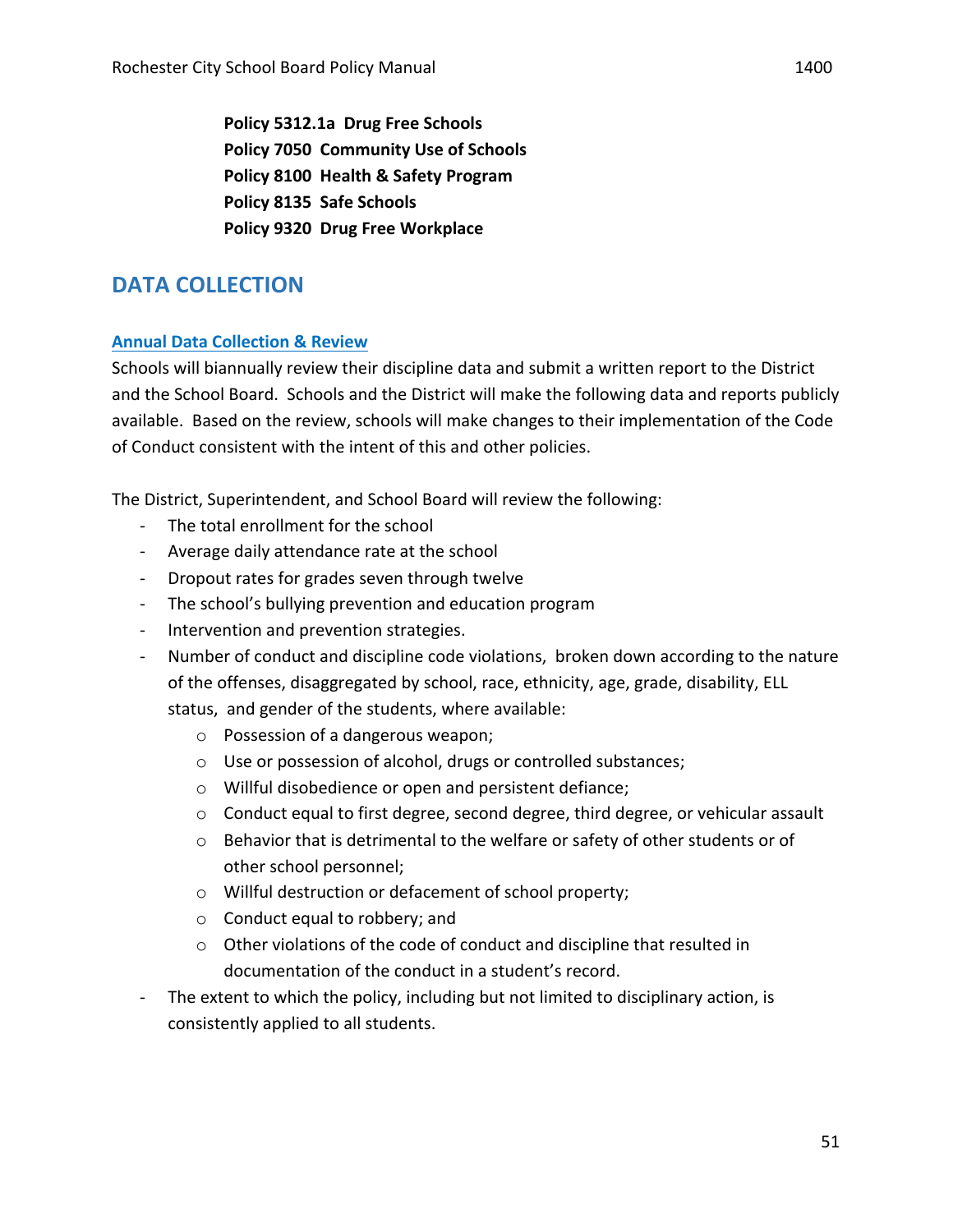The District will monitor school climate District-wide by:

- Conducting annual surveys of students and teachers on school climate and safety;
- Reviewing complaints received by school-based committees regarding discipline practices or the conduct of school staff and school resource officers; and
- Developing, monitoring, and evaluating school discipline policies and practices Districtwide.
- Reviewing complaints and long term suspension appeals received by the Board of Education.

# **ANNUAL REVIEW, DISSEMINATION, & REGULATION**

Through its Policy Development and Review Committee ("Policy Committee") the Board of Education will review the Code of Conduct annually at or following the close of each academic year. 

The President of the Board shall appoint an Advisory Committee to assist the Policy Committee in its review of the Code of Conduct. The Advisory Committee will be comprised of student representatives, teachers, administrators, parents and community-based organizations, school safety personnel and other school staff. The Advisory Committee shall submit its findings and any recommendations to the Board of Education and Superintendent by May  $1<sup>st</sup>$  of each school year and at such additional times as it deems appropriate.

The Policy Committee and Advisory Committee shall consider school-level data including data aggregated to illustrate any trends, and district-level data. In conducting the review, the Policy Committee and full Board will consider the effectiveness of the Code's provisions and whether the standards have been applied fairly and consistently. Revisions to the Code of Conduct will be made only after at least one public hearing, which shall provide for the participation of school personnel, parents, students and any other interested party.

#### **Dissemination**

The District shall post the complete Code of Conduct (with all amendments and annual updates) and a summary of the Code of Conduct on the District website and other applications available to parents when possible; provide a summary of the Code of Conduct to all parents before the beginning of each school year and make copies available thereafter; provide each new teacher with a complete digital or hard copy of the Code; and make complete copies available for review by students, parents, district personnel and community members. The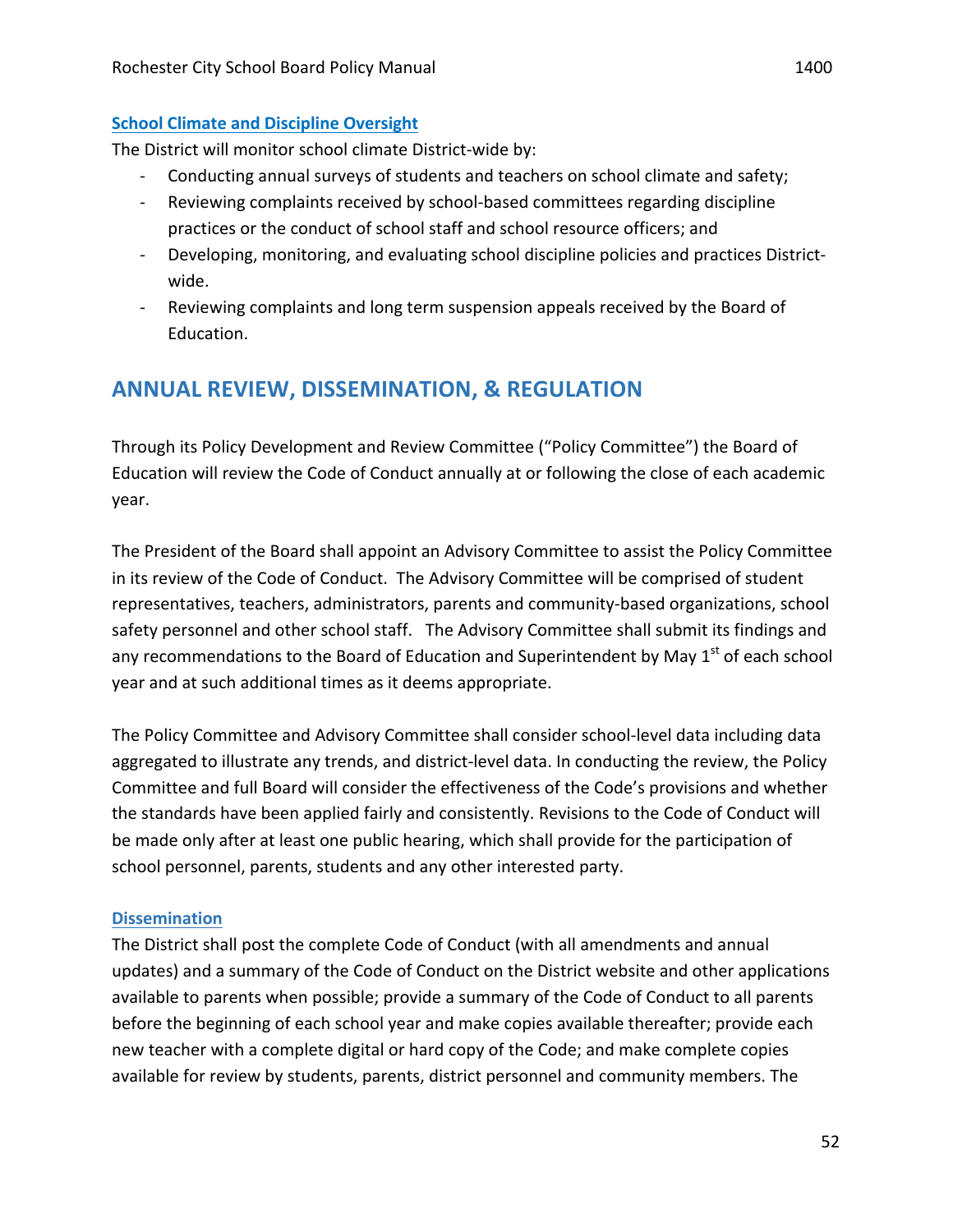District shall file a copy of the Code of Conduct and any amendments with the Commissioner, in a manner prescribed by the Commissioner, no later than thirty (30) days after adoption. **Ref.: Education Law §2801(4)(5); 8 NYCRR 100.2(1)(iii)** 

#### **Promulgation of Administrative Regulations**

Consistent with the policy guidelines set forth above, the Superintendent of Schools is authorized to promulgate, revise, maintain and enforce throughout the District administrative guidelines and regulations consistent with constitutional requirements that address particular issues of administration, interpretation and enforcement of any section of this policy.

#### **Resolving Incompatibility with Other Policies or Regulations**

If any policy or administrative regulation of this District, at any time, is in whole or in part inconsistent or incompatible with this Policy or with the administrative regulations authorized herein, that such inconsistent or incompatible portion of such policy or regulation shall be deemed to be superseded by the Code of Conduct; provided, however, that to the extent that the provisions or purposes of such policy or regulation are not incompatible, or can be enforced without reference to the incompatible portion, then such provisions and purposes shall be deemed to continue in full force and effect.

#### **Severability**

If any provision of this Code or the application of any provision to any person(s) or circumstance(s) is held to be unconstitutional or otherwise unenforceable by any Court, by legislative enactment or amendment or by any Opinion of the Commissioner of Education, it is the intent of the Board of Education that such a ruling shall in no way affect or impair any other provision of this Code or the application of any such provision upon any other person or circumstance.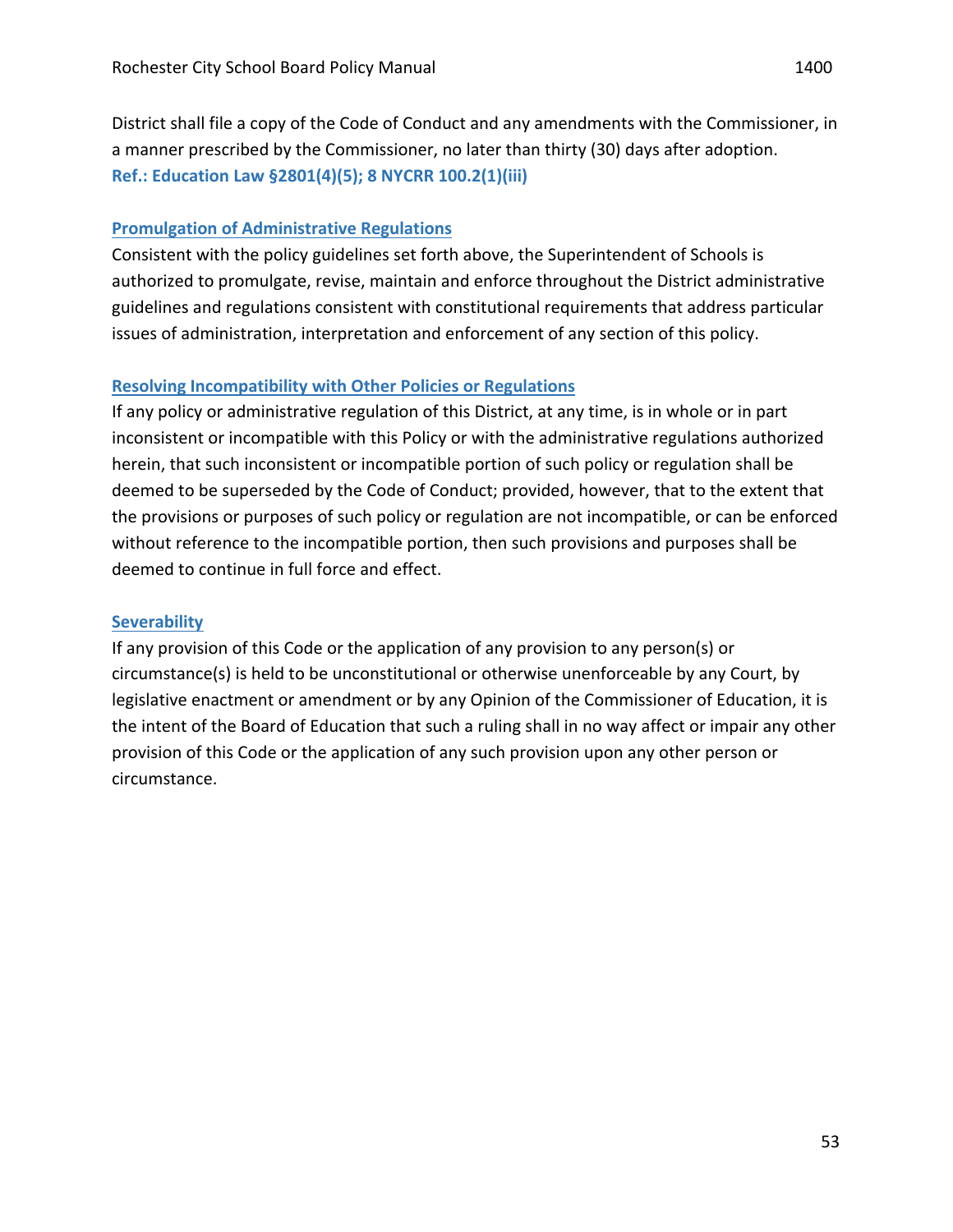# **APPENDIX A Dress Code**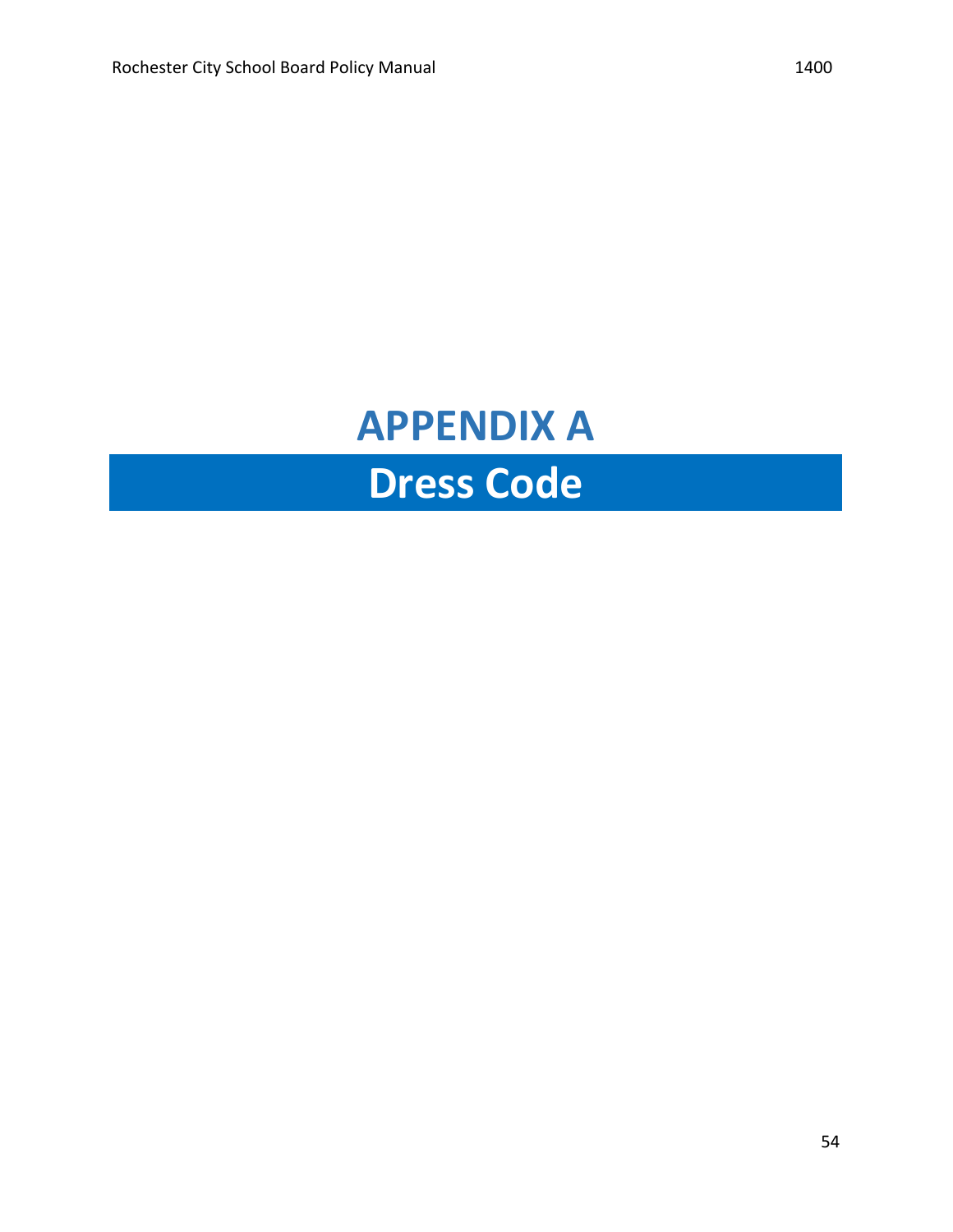# **DRESS CODE**

#### **Rationale**

A dress code and its implementation impact both the constitutional rights of students and the responsibilities of school officials to maintain an environment conducive to learning. As such, the purpose of this dress code is to strike a positive balance between a student's right to free expression and the educational mission of the district.

Students and their parents have the primary responsibility for acceptable student dress and appearance. Teachers and all other District personnel should, at a minimum, adhere to the dress code, as well as exemplify acceptable dress and help students develop an understanding of appropriate appearance in the school setting.

Clothing, accessories or appearance that run contrary to the district's educational mission, cause a material or substantial disruption of the educational process, or infringe upon the rights or safety of others, can be regulated.

It is important to note that mere dislike or offense is not sufficient grounds to restrict speech or expression, including dress or appearance. All such restrictions must stem from something greater than personal preference, beliefs or taste. This means that to be lawfully regulated, the attire or garb must truly be a substantial or material interruption, infringe upon the legitimate rights or safety of others, or be contrary to the school's educational mission.

This dress code applies to both students and adults any time they are on District property, including the school buildings and Central Office, and whenever they are attending any school function, wherever located.

#### **Standards**

All persons are expected to give proper attention to personal hygiene and to dress appropriately for school and school functions. When on school property or at a school function, a person's dress, grooming and appearance, including jewelry, make-up and nails, must:

- Cover buttocks, stomach/midriff and chest.
- Not include clothing, headgear or jewelry that is associated with or identifiable as a symbol of gang membership.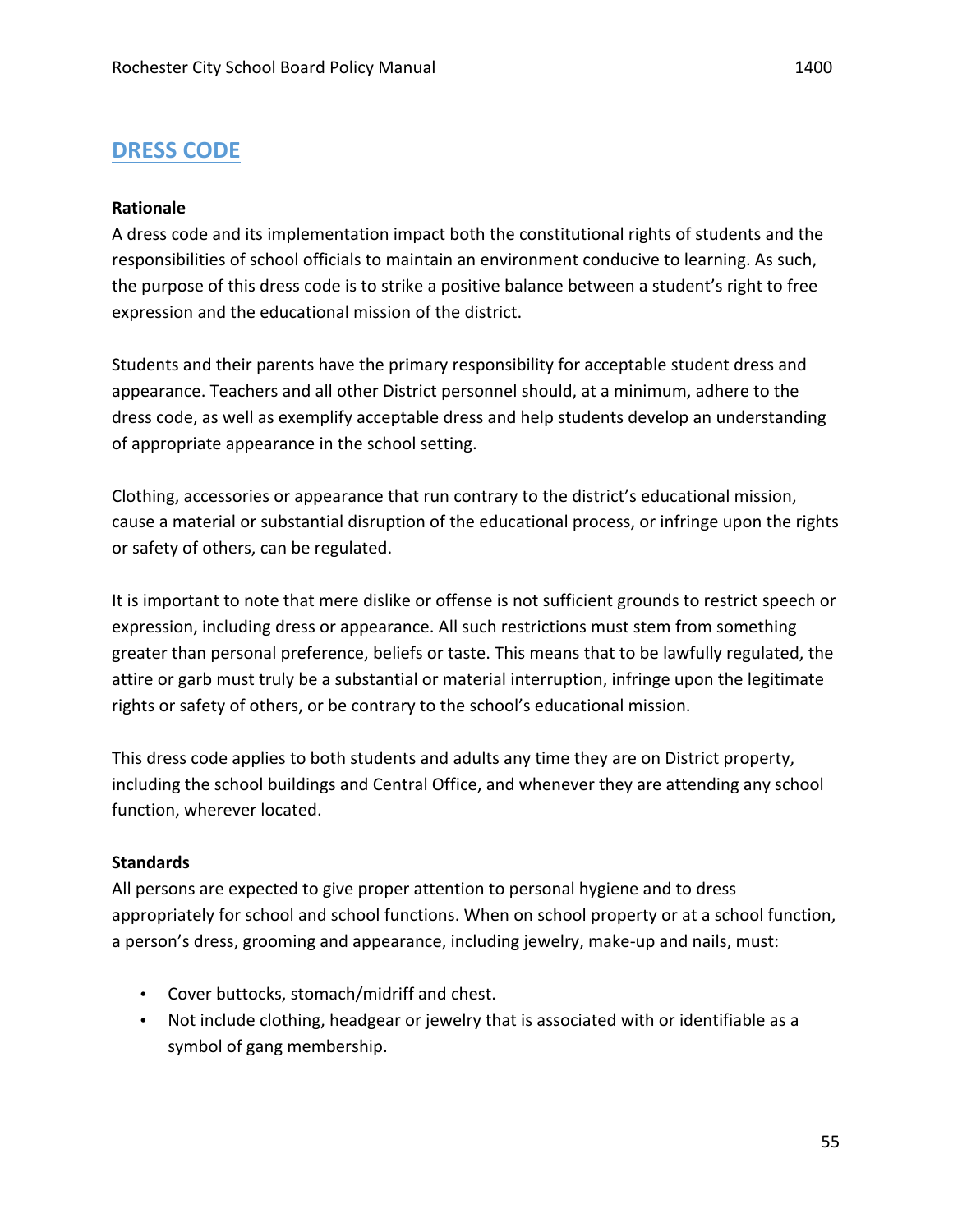- Be void of abusive, suggestive or profane language; symbols of illegal substances; or any other words, symbols or slogans that disrupt the learning environment or deny dignity or respect to others.
- Include shoes, which are to be worn at all times for health and safety reasons.

#### **Guidelines for Further Standards**

In addition to the standards above, schools may prescribe reasonable school-level dress standards provided that such standards are rationally related to legitimate objectives, are sufficiently narrowly tailored, are content-neutral, do not unlawfully infringe upon student's constitutional rights related to speech, liberty, religion or other fundamental right, apply to all members of the school community and have been developed in conjunction with students, parents, teachers and other staff and members of the school community. This collaborative development of school-level dress standards is an opportunity for the school community to discuss issues related to dress and appearance, such as culture, religious identity, gender and gender identity, dignity and respect.

School-level dress standards should be justified by a legitimate concern for health or safety or other material or substantial disruption, promote dignity, respect and cultural and religious sensitivity and keep teachers and students focused on teaching and learning, not policing dress.

Any dress standards that a school develops need to be approved by the Superintendent, be published and communicated to the school community and be consistent with the provisions of this Code of Conduct.

## **Dress Code Violations**

Violations of the dress code should be considered opportunities or "teachable moments" to discuss issues around dress and appearance, such as culture, religious identity, gender and gender identity, dignity and respect.

Students who violate the dress code, including school-level standards, will be required to modify their appearance by covering or removing the offending item, and if necessary and/or practicable, replacing it with an acceptable item. Any student who refuses to do so shall be subject to a Level 1 or Level 2 response. Students should not be suspended or otherwise removed from their educational program because of a dress code violation.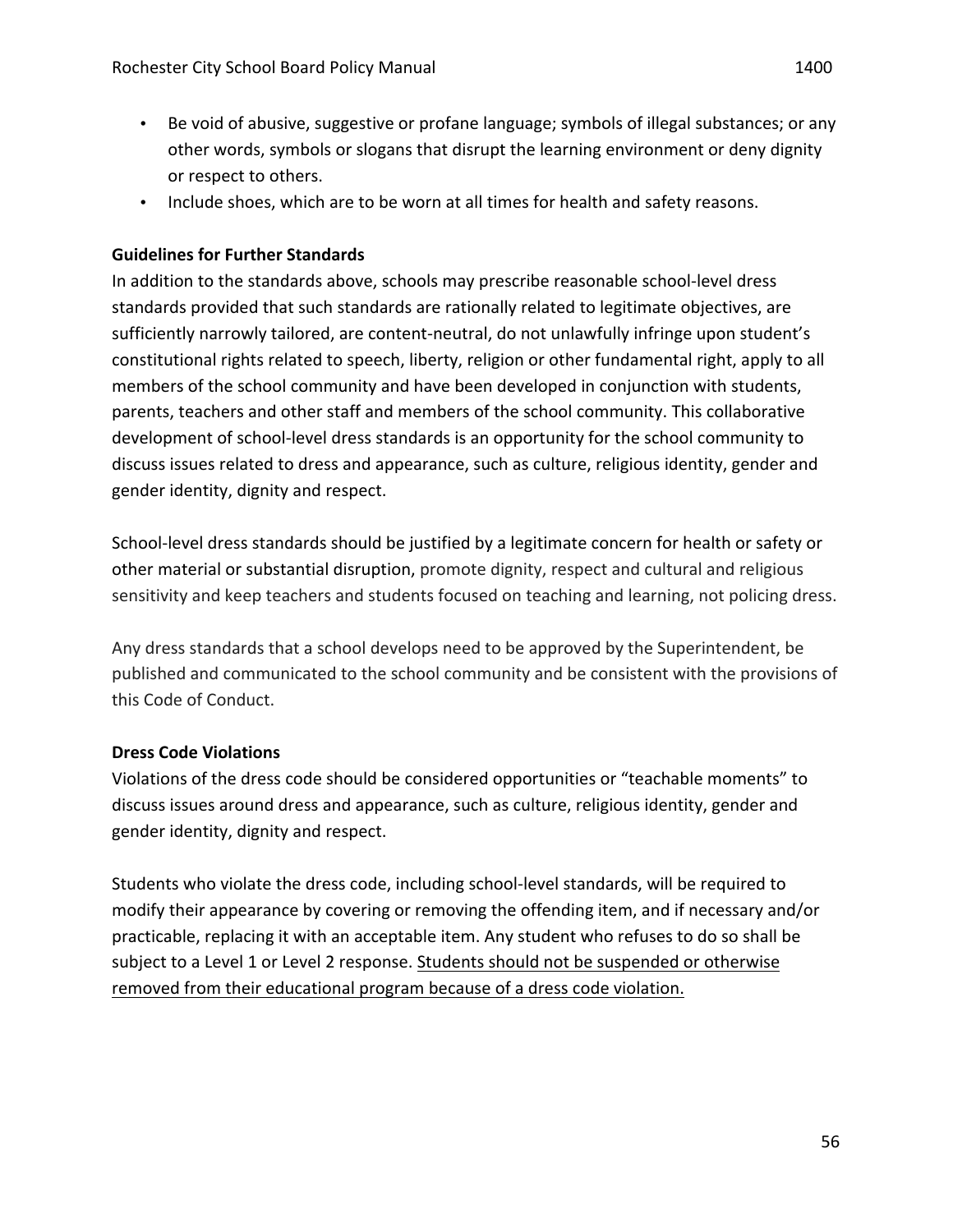#### **Data Collection and Reporting**

As noted elsewhere in this Code of Conduct, schools shall collect and submit the following data elements as part of their semi-annual reports to the District and Board:

- Dress code violations resulting in a Level 1 or Level 2 response.
- Suspensions resulting from escalations of conflict relating to dress code violations.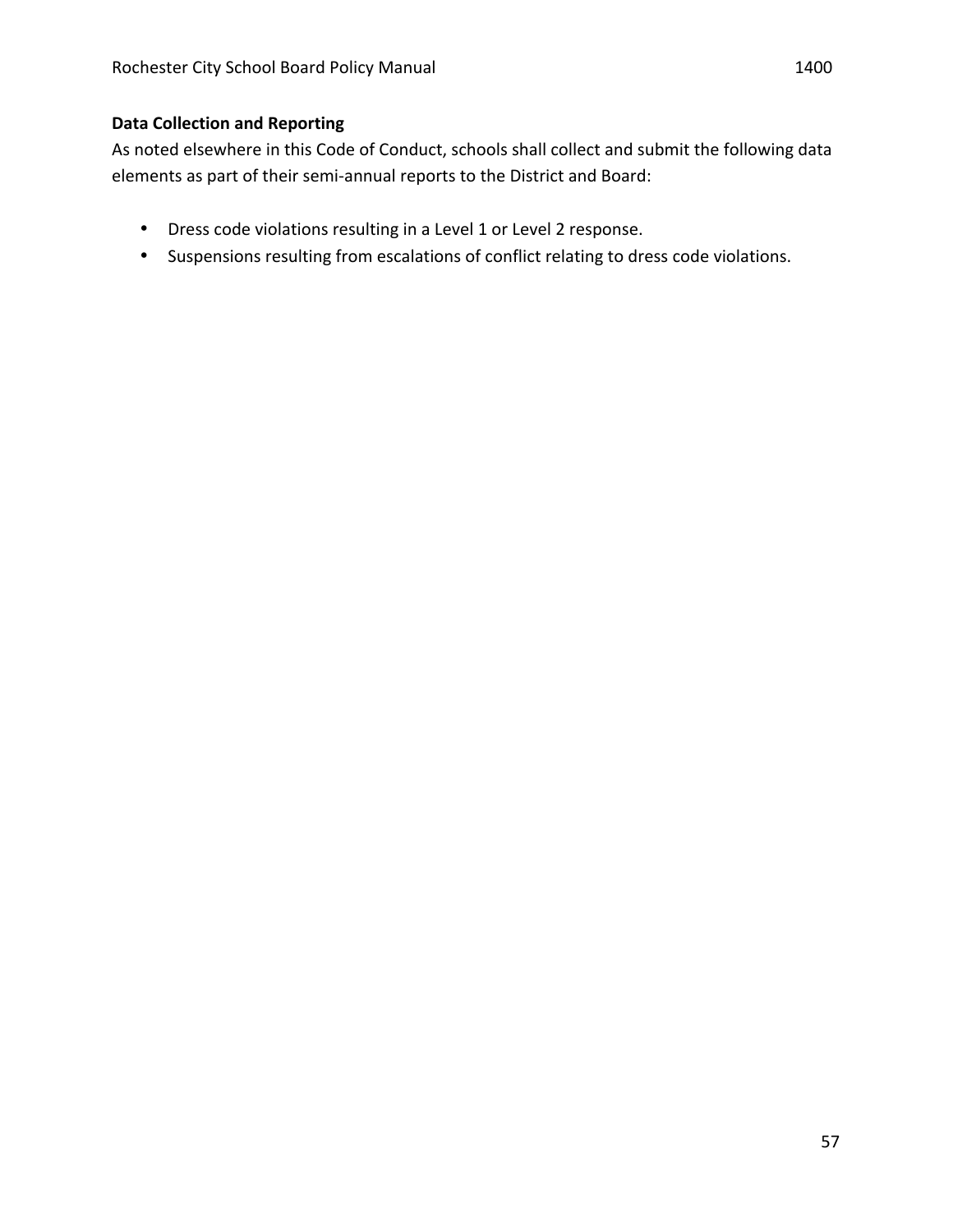# **APPENDIX B Restorative Approaches**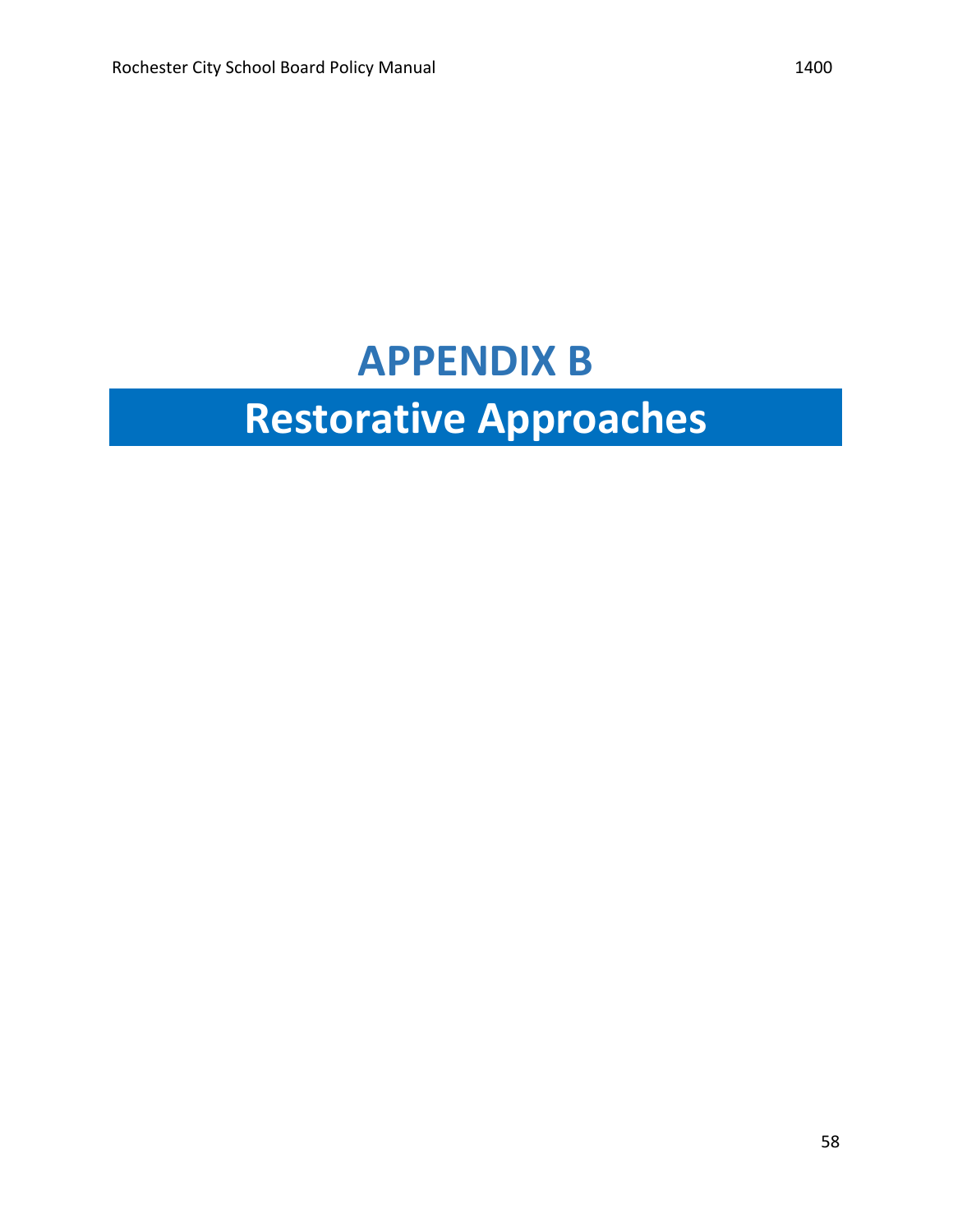#### **Restorative Approaches**

Restorative approaches are an integral component of progressive discipline and the direction in which the District is committed to proceed. Restorative approaches originate from indigenous practices that reflect our shared humanity and commonality. Used proactively, they build positive vibrant culture. In the context of justice, restorative approaches use the foundations of relationships and interconnectedness to repair harm and reestablish harmony.

A restorative approach can be used as both a prevention and intervention measure. Restorative processes can help schools build relationships and empower community members to take responsibility for the well-being of others; prevent or deal with conflict before it escalates; address underlying factors that lead youth to engage in inappropriate behavior and build resiliency; increase the skills of those who have harmed others; and provide wrong doers with the opportunity to be accountable to those they have harmed and enable them to repair the harm to the extent possible.

When used as an intervention measure, taking a restorative approach to discipline changes the fundamental questions that are asked when a behavioral incident occurs. Instead of asking who is to blame and how those engaged in the misbehavior will be punished, a restorative approach asks four key questions:

- What happened?
- Who was harmed or affected by the behavior?
- What needs to be done to make things right?
- How can people behave differently in the future?

All parties are encouraged to take responsibility for their part in the occurrence that led to intervention.

#### **Types of Restorative Practices**

Circle Process: Circles are effective as both a prevention and intervention strategy. Circles may be used as a regular practice in which a group of students (or faculty or students and faculty) participates. A circle can also be used in response to a particular issue that affects the school. The circle process enables a group to build relationships and establish understanding and trust, create a sense of community, learn how to make decisions together, develop agreements for the mutual good, resolve difficult issues, etc.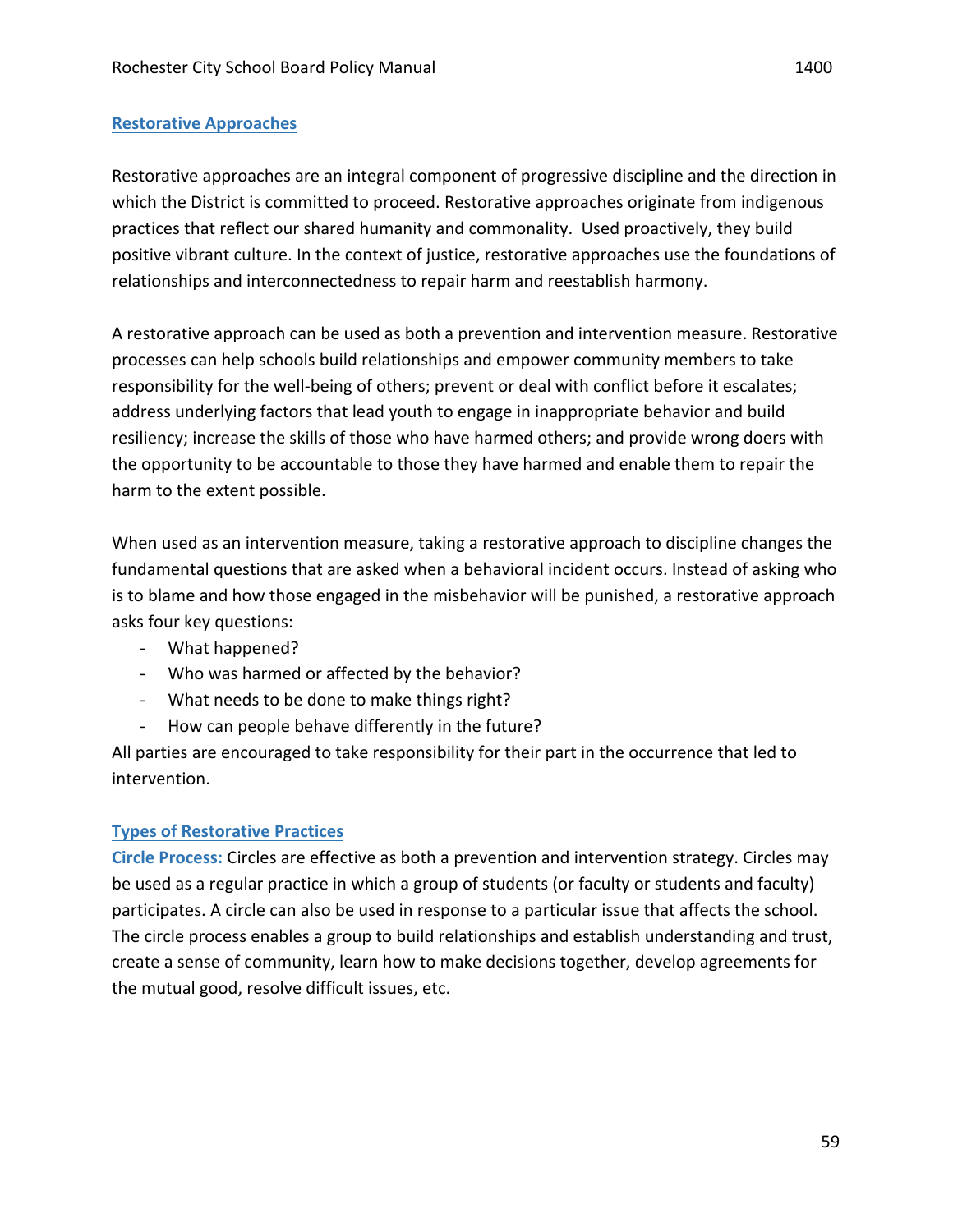**Collaborative Negotiation:** Using the collaborative negotiation process enables an individual to talk through an issue or conflict directly with the person with whom he/she disagrees to arrive at a mutually satisfactory resolution. Training in collaborative negotiation includes learning active listening and other conflict resolution communication skills.

Peer Mediation: An impartial, third party mediator (in a school, a student who has been trained to serve as a peer mediator) facilitates the negotiation process between conflicting parties so they can come to a mutually satisfactory resolution. Mediation recognizes that there is validity to conflicting points of view that disputants bring to the table and helps disputants work out a solution that meets both sets of needs. Disputants must choose to use mediation and must come to the process willingly. Mediation is not used where one individual has been victimized (for example, in cases of harassment or bullying) by another.

Formal Restorative Conference: A conference is facilitated by an individual who has received specific training in bringing together individuals who have acknowledged causing harm with those who have been harmed. Regardless of the circumstances, the mental, physical health, safety, and welfare of the individual who was harmed is of paramount importance when considering this option in a school setting. Both sides may bring supporters to the circle that have also been affected by the incident. The purpose of the conference is for the harm doer and the harmed to understand each other's perspectives and come to a mutual agreement which will repair the harm as much as it is able to be repaired.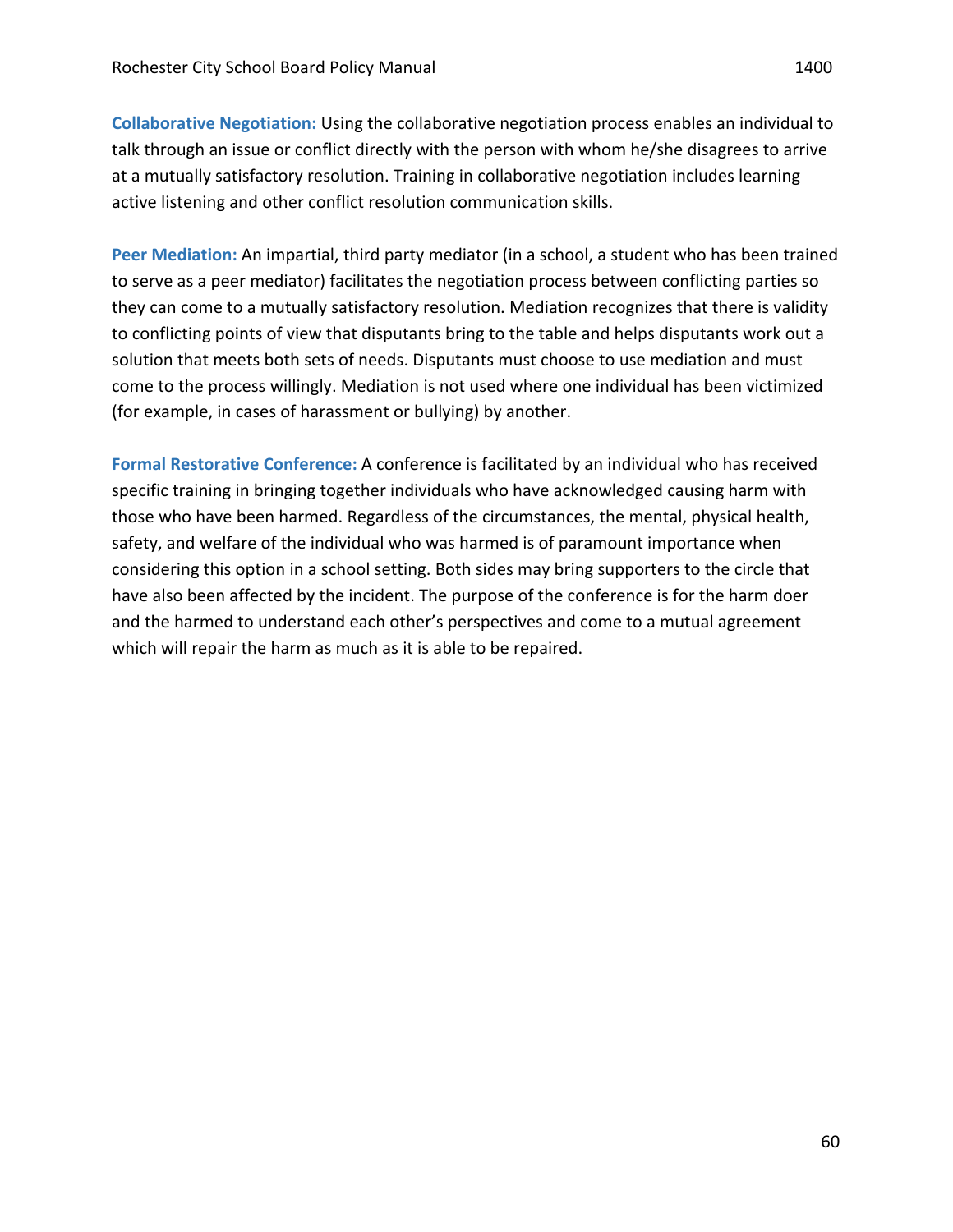# **APPENDIX C Due Process**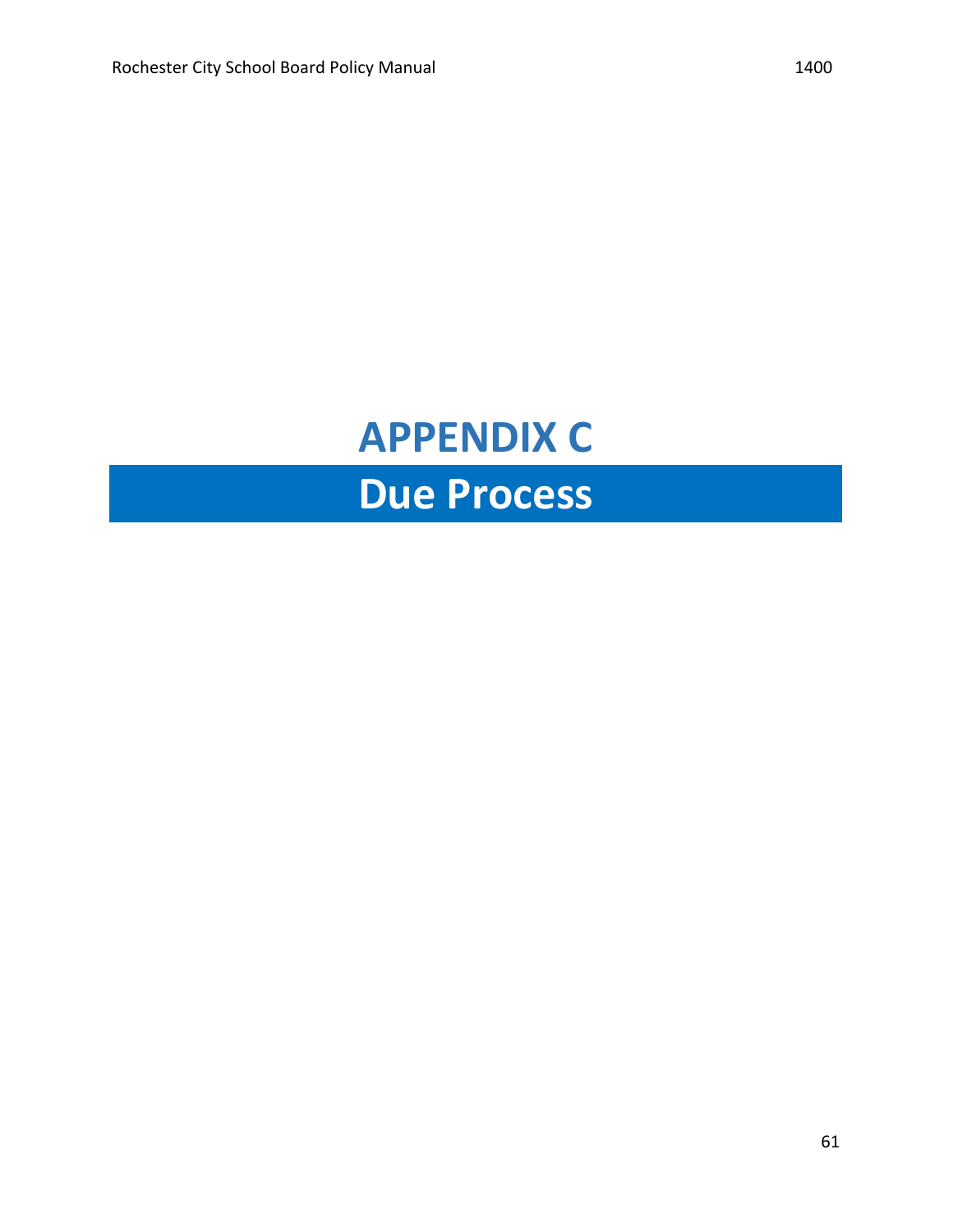## **DUE PROCESS PROTECTIONS**

#### **Referral for Disciplinary Action**

If school staff believe that a student's conduct warrants a disciplinary intervention, staff should complete a referral for disciplinary action to trigger an investigation of the incident. The purpose for a referral is to track and document the facts and interventions used by staff in order to ascertain the best course of action when a serious infraction occurs that necessitates the removal of a student from the class. However, written referrals shall not be used to document supports offered to students within the classroom (e.g. timeouts and other informal measures).

When the student is removed from a classroom for consideration of short term in school or out of school suspension or long term suspension, the teacher must provide a referral form to accompany the student. This referral must be filled out prior to the Principal making a decision and at the earliest convenience of the teacher when he/she has been able to ensure that his/her classroom is in order.

The form filled out by the teacher shall be a District-wide standardized form that will include the teacher's methods of positive intervention approaches already implemented.

The referrals will be input into a digital system. A computerized program should be able to provide a cumulative report that will be able to track the number of referrals per teacher in regular intervals. Administrators will have a meeting with teachers with high referrals or with high rates of racial disparities in order to provide additional supports and uncover challenges.

The information gathered from the tracking process will be used to inform teachers and administrators with respect to students and staff who are in need of support, as well as to inform teachers and administrators as to the effectiveness of strategies and supports that have been implemented.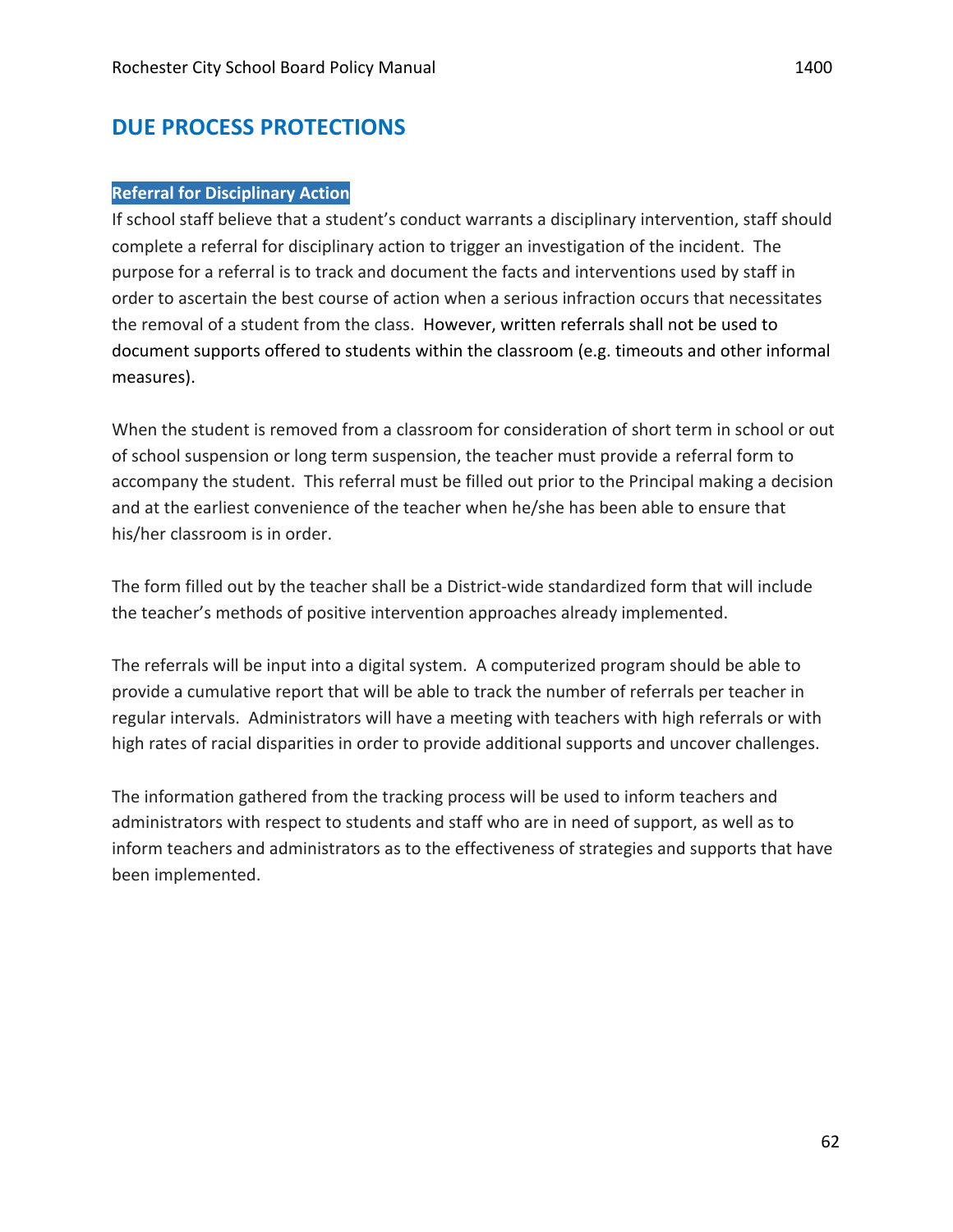#### **INVESTIGATIVE PROCEDURES FOR SCHOOL DISCIPLINE**

It is the responsibility of the principal or his/her designee to take the following investigative steps:

- 1. Question the victim and any other witnesses to the incident and, when possible, obtain their signed written statements.
- 2. Investigative procedures must seek to understand the entire event including precipitating factors.
- 3. Review and retain or a reasonable time any documentary, photographic, or video evidence.
- 4. Whenever practicable, inform the accused student of the misconduct of which he/she is being accused and provide the accused student with an explanation of the evidence.
- 5. Whenever practicable, provide the accused student an opportunity to present his/her side of the event and identify witnesses.
- 6. In circumstances where the student has been arrested, the student should be advised that any statement made by the student may be used against the student in a court of law, and the student's parent should be notified immediately.

#### **Classroom Removal**

#### **Notice Requirement:**

Schools must provide the following notice to parents when a student is removed from the classroom:

- All reasonable efforts must be made to notify the parent of the classroom removal and will occur by telephone, email, or other electronic means on the same day as the classroom removal;
- Written notice will occur within one school day from the classroom removal;
- Written notice will be in writing in the parent's native language if practicable; and will include a description of the incident, length of the classroom removal, and a statement that parents can request a conference to discuss the removal; and
- The school will maintain a record of all classroom removals provided that such record shall not constitute part of the student's cumulative file.

#### **Conference Request:**

At the parent's or student's request, the teacher and/or a school administrator will have a conference with parent and/or student.

- The school shall schedule the conference to occur within five school days of the parent's or student's request, unless the parent or student agrees to a later date; and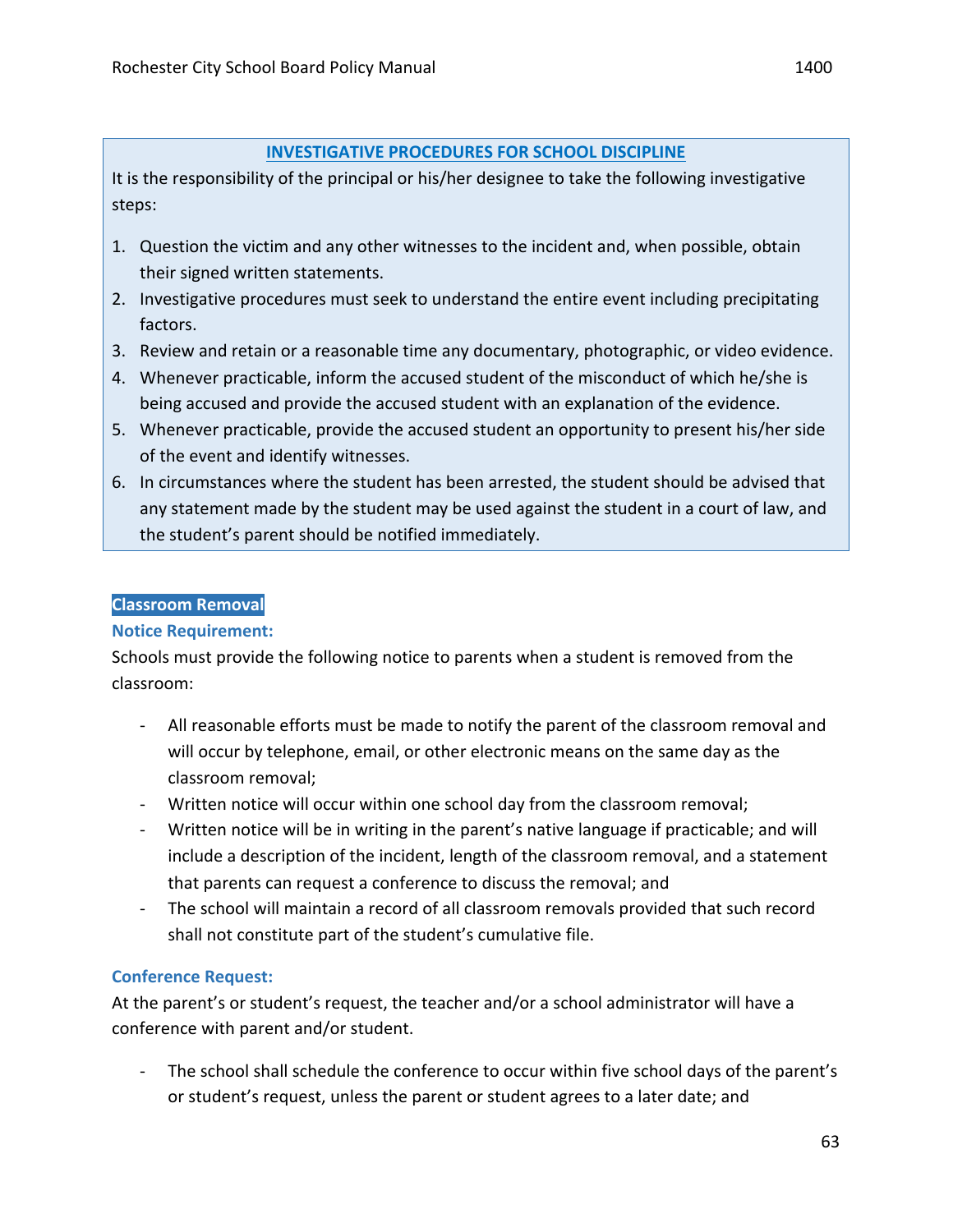- Actual notice of the conference date shall be provided to the parent and the student.

Ref: Education Law §3214(3-a)

#### **Short-Term In School or Out of School Suspension**

Short term suspensions are an extreme disciplinary measure to be used for behavior that cannot be dealt with using standard positive interventions. Short term suspensions shall not take effect until a preliminary interview, notice and conference occur, except when a student's presence in school poses an ongoing danger to persons or property or an ongoing threat to the academic process, the student may be suspended prior to the informal conference provided the conference occurs within 2 school days of the start of the suspension.

1. Preliminary Interviews: Where it is suspected that a student has engaged in conduct for which a suspension may be warranted, it is the responsibility of the principal or his/her designee to take the required investigative steps and make a determination of possible discipline, including short term suspension, if warranted under the circumstances. The principal or acting principal shall take into account all of the factors listed in Section when making a preliminary recommendation about a disciplinary action.

#### 2. Notice to Parent:

- a. Principal (or designee) shall make every effort to reach the parent by telephone, email, or other electronic means to inform the parent of the student's referral for a suspension on the same day as the determination to seek a suspension;
- b. Written notice will be delivered to the parent within one school day from the determination to seek a suspension;
- c. Written notice will be in the parent's dominant language whenever practicable. If not practicable, all reasonable steps shall be taken to provide oral translation to the parent or legal guardian;
- d. That notice shall be on an approved RCSD form and contain the following:
	- i. a description of the incident including the section of the Code of Conduct the student allegedly violated;
	- ii. length of the possible suspension;
	- iii. a statement explaining the standard positive interventions and practices used, or if none was used, why this is the case, and explaining why the use of alternative exclusionary discipline may be justified under the circumstances;
	- iv. a statement informing the parent of his/her right to request an informal conference with the principal.;
	- v. a statement of the student's and parent's rights written in plain language,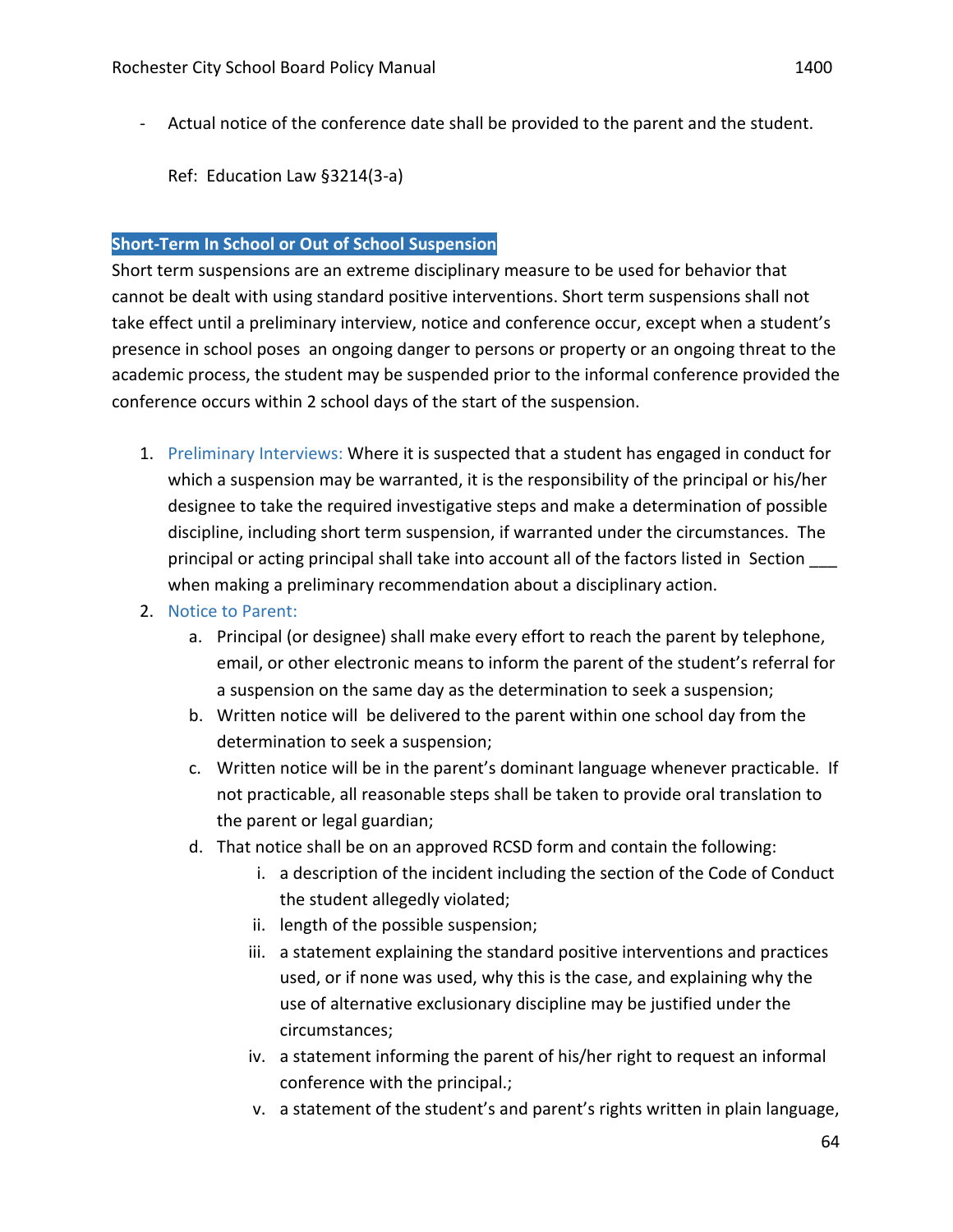including the right to question a complaining witness, to obtain school records, to bring an attorney or advocate, the right to interpretation of the conference by a qualified interpreter or someone of the parent's choosing and the right to appeal;

- vi. a statement of the means by which the student will be provided alternative instruction during the period of suspension;
- vii. a statement that if the child has been arrested or if a criminal investigation is pending, any statement, written or oral, can be used against the student in a court of law;
- viii. a list of free and low-cost attorneys and advocates in the area; and
	- ix. the procedures for appealing the disciplinary decision.

#### 3. Informal Conference:

- a. The informal conference is an opportunity to assess the facts surrounding the incident for which a suspension is possible, to determine whether a suspension is justified, to collaboratively devise satisfactory solutions for the student's return to his or her program and prevent further disruption of the student's education.
- b. The informal conference shall be scheduled as soon as possible but no later than five school days from the date of the written notice unless the delay is at the parent's request.
- c. Informal Conference Provisions:
	- i. Student and parent have the right to call witnesses and present documentary evidence; including audio and video recordings, and question a witness with firsthand knowledge of the incident.
	- ii. Student and parent may be represented by an attorney or an advocate.
	- iii. Upon request of the parent or student, the school shall provide interpretation services in the parent's and student's dominant languages.
	- iv. Student and parent have the right to receive a written decision within one school day of the conference.
	- v. If the principal determines short term suspension is warranted, the written decision shall include the length of suspension, and procedures for appealing the decision, including the date by which the appeal must be submitted.

#### 4. Appeal of Short Term Suspension Decision:

- a. Students and parents can appeal a short term suspension to the New York State Commissioner of Education.
- b. Any appeal must be filed within 30 days of the decision following the suspension conference.
- 5. Exception for emergencies: If a student's presence in school poses an ongoing danger to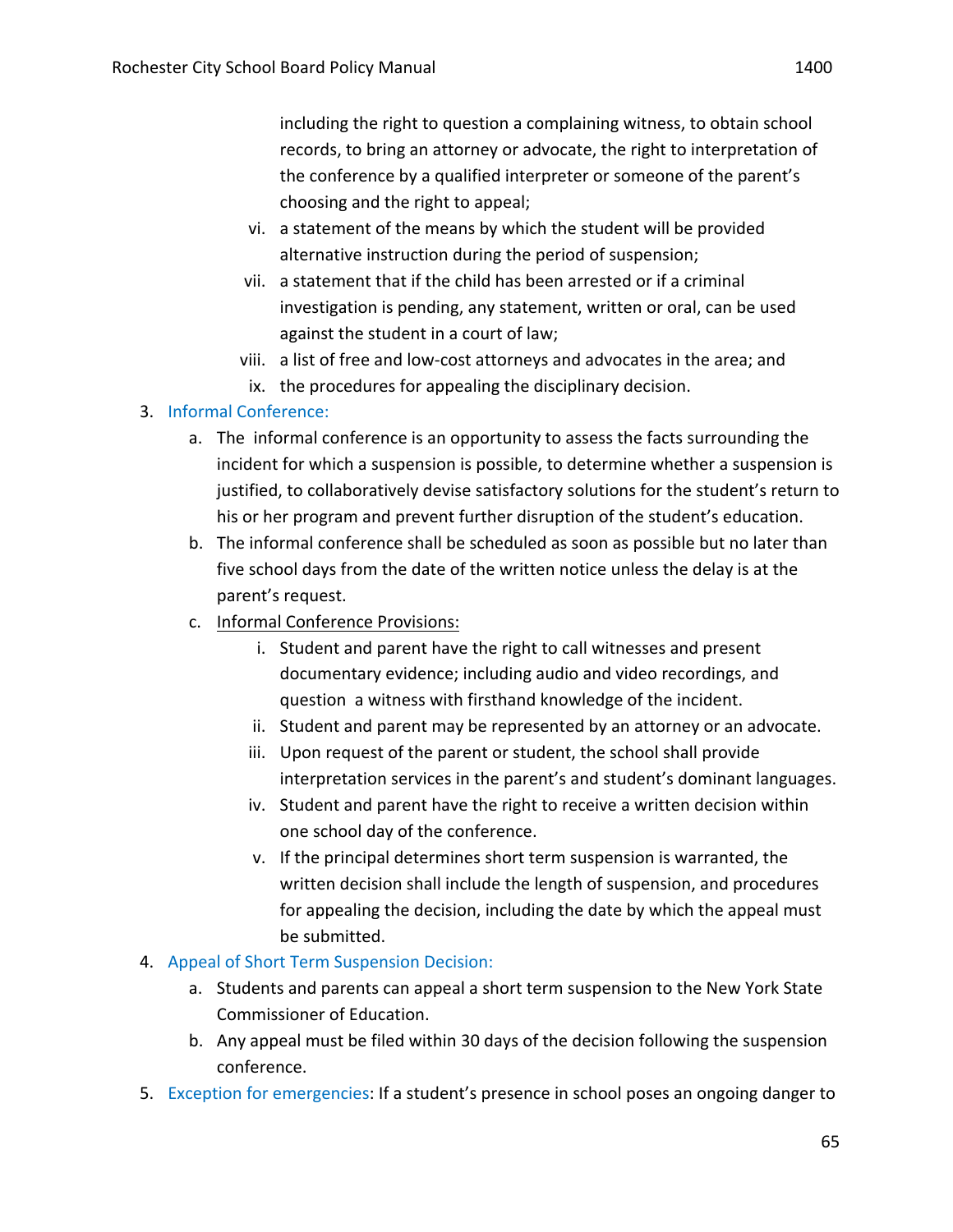student may be removed immediately and the informal conference shall follow as soon after the student's removal as practicable, but in no case more than 48 hours after the removal. If immediate emergency removal from school is necessary, the school shall immediately notify the parent to determine the best way to transfer custody of the student to the parent.

Ref.: Education Law §3214(3)(b)

#### **Long Term Suspension and Expulsion**

Long term suspension and expulsion are extreme disciplinary alternatives to be used for behavior that cannot be resolved appropriately using standard positive interventions, a classroom removal, or a short term suspension. Long term suspensions and expulsions shall not take effect until an investigation, notice and a hearing occur in accordance with the following:

- 1. Investigation: When a student engages in conduct for which a long term suspension or expulsion may be warranted, the principal or his/her designee must investigate consistent with the requirements in #1 of Short term in school or out of school suspension, above. The Principal shall take into account all of the factors identified under Levels of Intervention and Disciplinary Responses when making a preliminary recommendation about a disciplinary action. If the Principal determines that an LTS referral is appropriate, s/he shall inform the student of the referral for LTS and the reason for the referral.
- 2. Notice to Parent:

Schools must provide the following notice when a long term suspension or expulsion is proposed:

- a. Principal (or designee) shall make every effort to reach the parent by telephone, email, or other electronic means to inform the parent of the student's referral for a suspension on the same day as the determination to seek a suspension;
- b. Written notice will be delivered to the parent within one school day from the determination to seek a suspension or expulsion;
- c. Written notice will be in the parent's dominant language if practicable;
- d. That notice shall contain the following:
	- i. a description of the incident including the section of the Code of Conduct the student allegedly violated;
	- ii. length of the proposed suspension;
	- iii. a statement explaining the standard positive interventions and practices used, or if none was used, why this is the case, and explaining why the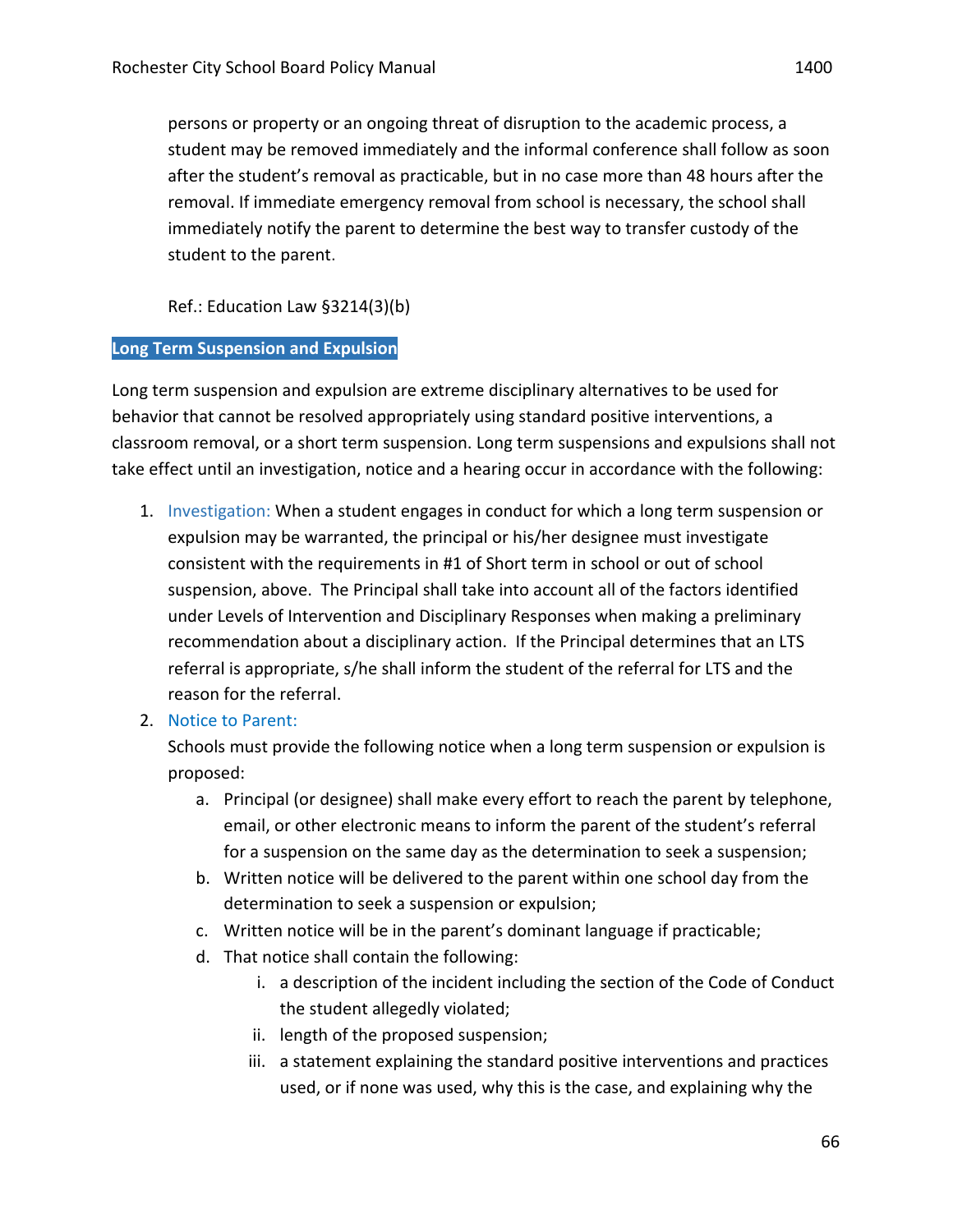use of alternative exclusionary discipline may be justified under the circumstances;

- iv. a statement of the student's and parent's rights written in plain language, including the right to fair hearing, the right to question the district's witnesses and to present testimony and other evidence on behalf of the student, to obtain school records, to bring an attorney or advocate to the hearing, the right to interpretation of the hearing by a qualified interpreter or someone of the parent's choosing, and the right to appeal;
- v. A description of the alternative education that will be provided to the student until such time as a determination has been made with respect to whether or not the student is guilty of the charge, and any applicable penalty has been imposed.
- e. The Long Term Suspension Hearing Office shall send notice to the parent that includes:
	- i. a date, time and location for a fact finding hearing;
	- ii. a statement that if the child has been arrested or if a criminal investigation is pending, any statement, written or oral, can be used against the student in a court of law;
	- iii. a list of free and low-cost attorneys and advocates in the area; and
	- iv. the procedures for appealing the disciplinary decision.

#### 3. Hearing:

- a. The hearing is an opportunity for an impartial and neutral hearing officer to determine if the school can meet its burden of proof to sustain the charge(s), and if the proposed suspension or expulsion is appropriate.
- b. The hearing shall occur within five school days of the date of suspension, unless the parent requests a later date. If the hearing occurs after the fifth day following the suspension without the parent consenting to the delay, the student shall be returned to his/her regular program until such time as the hearing is held and the Superintendent or his/her designee has made a decision regarding the charge $(s)$ .
- c. **Hearing Provisions:** 
	- i. Hearings shall be conducted by a neutral and impartial hearing officer. Upon appointment, all hearing officers are authorized to administer oaths and issue subpoenas in conjunction with the proceedings before him or her.
	- ii. School must prove the alleged student behavior by competent and substantial evidence.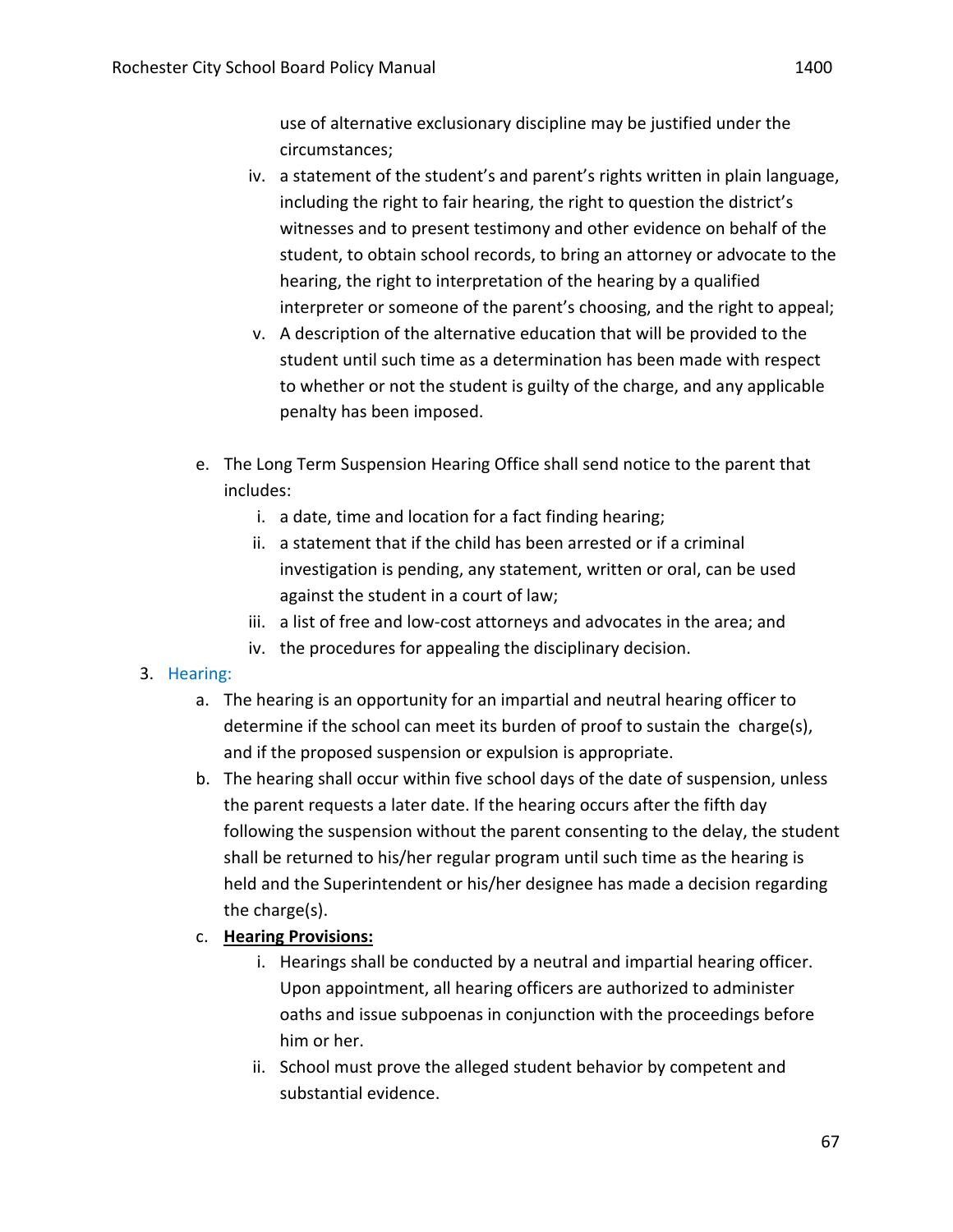- iii. School cannot rely exclusively on hearsay evidence to meet its burden of proof.
- iv. Student and parent have the right to call witnesses and present documentary evidence including, but not limited to, witness statements, incident reports, and audio and video recordings; and question persons with information related to the incident.
- v. Student and parent have the right to request and, upon request, the school district must require, the presence and testimony of witnesses who are school employees.
- vi. Student and parent have the right to request the presence and testimony of witnesses who are safety or law enforcement personnel on campus, and the school shall take all reasonable steps to ensure their presence.
- vii. Student and parent have the right to request the presence and testimony of other students or witnesses to the event, and the school shall take all reasonable steps to ensure their presence.
- viii. Student and parent have the right to representation by an attorney or an advocate.
- ix. The hearing officer shall consider only the evidence presented at the hearing and shall make findings of fact and recommendations to the superintendent or his/her designee as to the appropriate measure of discipline. The proposed suspension or expulsion may be dismissed, reduced, or upheld.
- x. The hearing officer must dismiss the proposed suspension if he or she determines:
	- 1. The suspension was imposed for a behavior for which suspension is prohibited under Code of Conduct.
	- 2. The school did not present sufficient evidence to meet its burden of proof.
	- 3. The suspension was not appropriate considering the factors listed in this Code.
- xi. The hearing officer or superintendent's designee may dismiss or reduce the proposed suspension if he or she determines:
	- 1. The school did not impose graduated and proportionate discipline, unless the conduct that resulted in the suspension was sufficiently serious that graduated discipline would not have been appropriate.
	- 2. The suspension was not appropriate given the facts as presented at the hearing.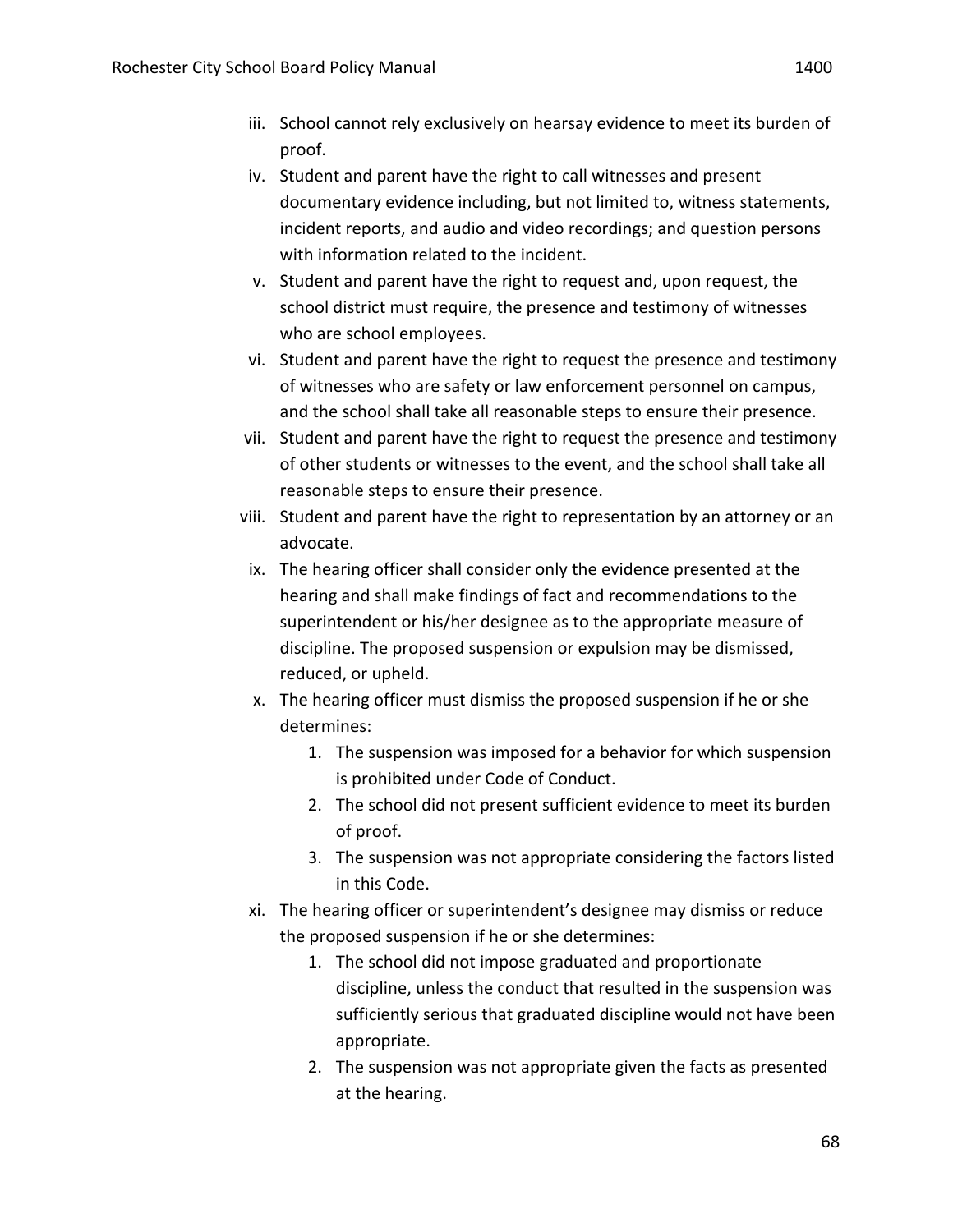- 3. The school did not follow the due process procedures in this subsection.
- xii. Upon request of the parent or student, the school shall provide interpretation services in the parent's native language.
- xiii. Student and parent have the right to receive written notification of the determination of guilt or lack thereof and penalty, if guilt is determined. If the Superintendent or his/her designee determines a long term suspension or expulsion is warranted, the written decision shall include the length of suspension, the conduct for which the student has been found guilty, and procedures for appealing the decision, including the date by which the appeal must be submitted.
- xiv. The written decision shall be sent to the student/parent within three school days after the Superintendent's designee receives the penalty determination.
- xy. An accurate and complete record of the hearing shall be maintained by the school, but no stenographic record shall be required and an audio or video recording shall be deemed a satisfactory record. Student and parent shall have a right to request and receive this record at no cost.

#### 4. Appeal Provisions:

- a. Parent or student can appeal the decision to suspend or expel within 20 school days from the date the parent receives the decision;
- b. A written decision on appeal, including the rationale for the decision, will be issued within fifteen school days of the filing of the appeal;
- c. The appeal will consider whether the record demonstrates that the student's rights were violated during the investigation, hearing, or appeal process;
- d. The decision on appeal must be based solely on the hearing record;
- e. The suspension or expulsion can be upheld, overturned or reduced; and
- f. The Board of Education must overturn the suspension if it determines:
	- i. The record does not contain sufficient evidence to support the finding.
	- ii. The suspension was imposed for a behavior for which suspension is prohibited in the school's Code of Conduct.
	- iii. The record demonstrates that the school did not follow the due process procedures in this subsection.
	- iv. The suspension was not appropriate considering the factors listed under the Levels of Intervention and Disciplinary Responses.
- g. The Board of Education may overturn or reduce the suspension if it determines: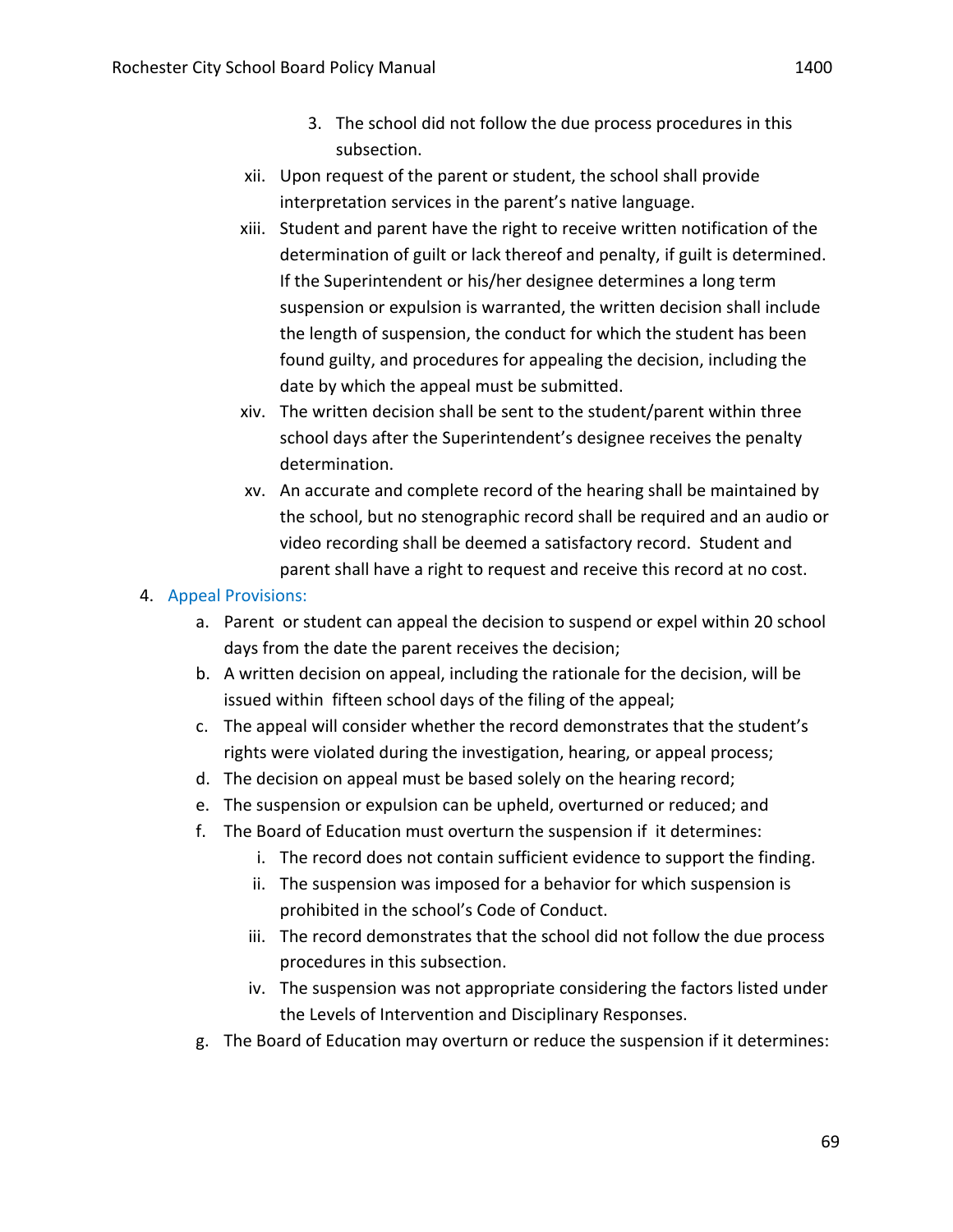- i. The school did not impose graduated and proportionate discipline, unless the conduct which resulted in the suspension was sufficiently serious that graduated discipline would not have been appropriate.
- ii. The suspension was not appropriate given the facts as presented at the hearing.

Ref.: Education Law §3214(c)

#### **Access to Schools**

Except in cases of emergency, if a Principal desires to restrict a family member's access to the school, the Principal's supervisor must first authorize such action. The Principal must specify the duration and conditions of any restriction (e.g., must make advance appointment or be escorted within the building).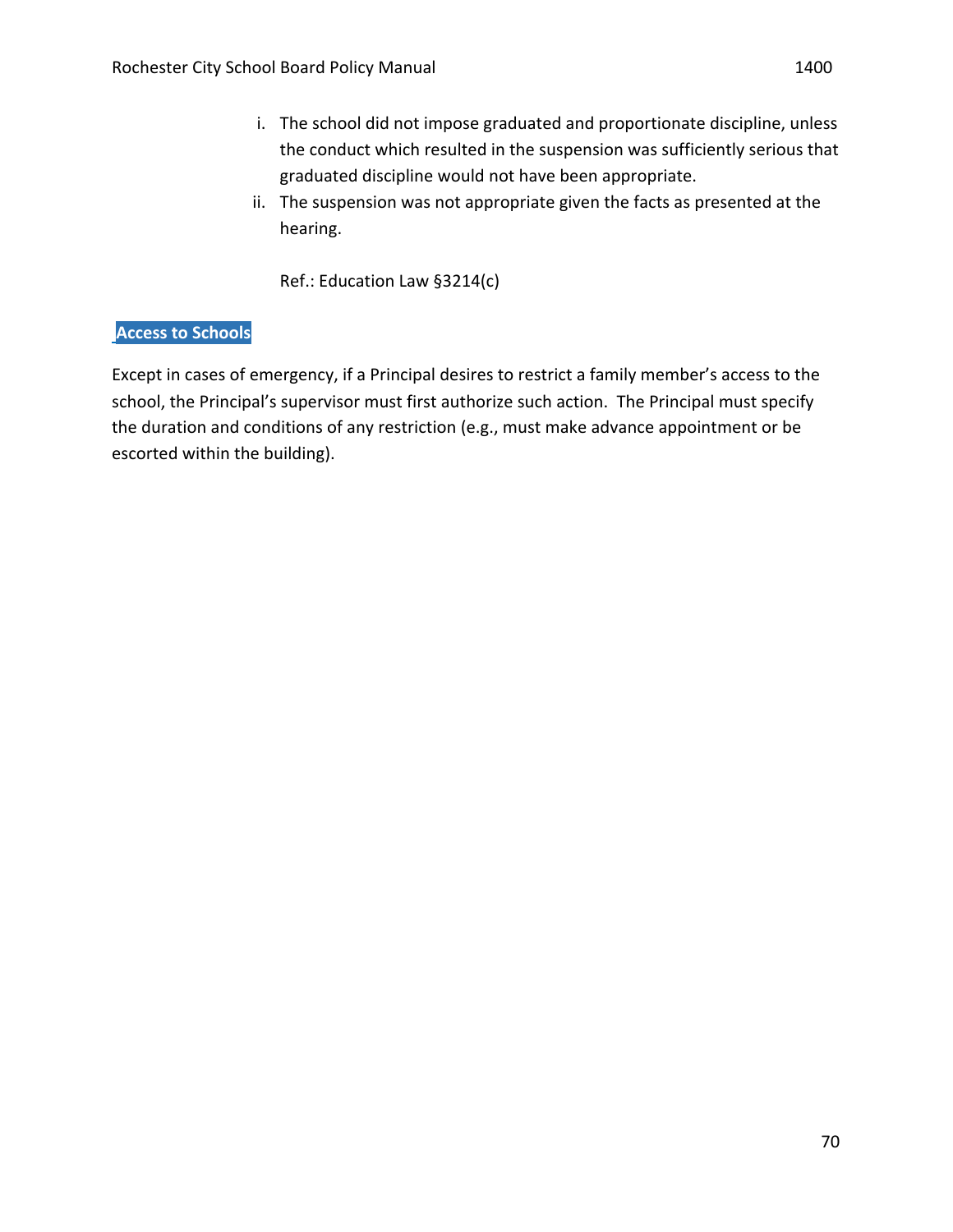# **APPENDIX D**

# **Students with Disabilities**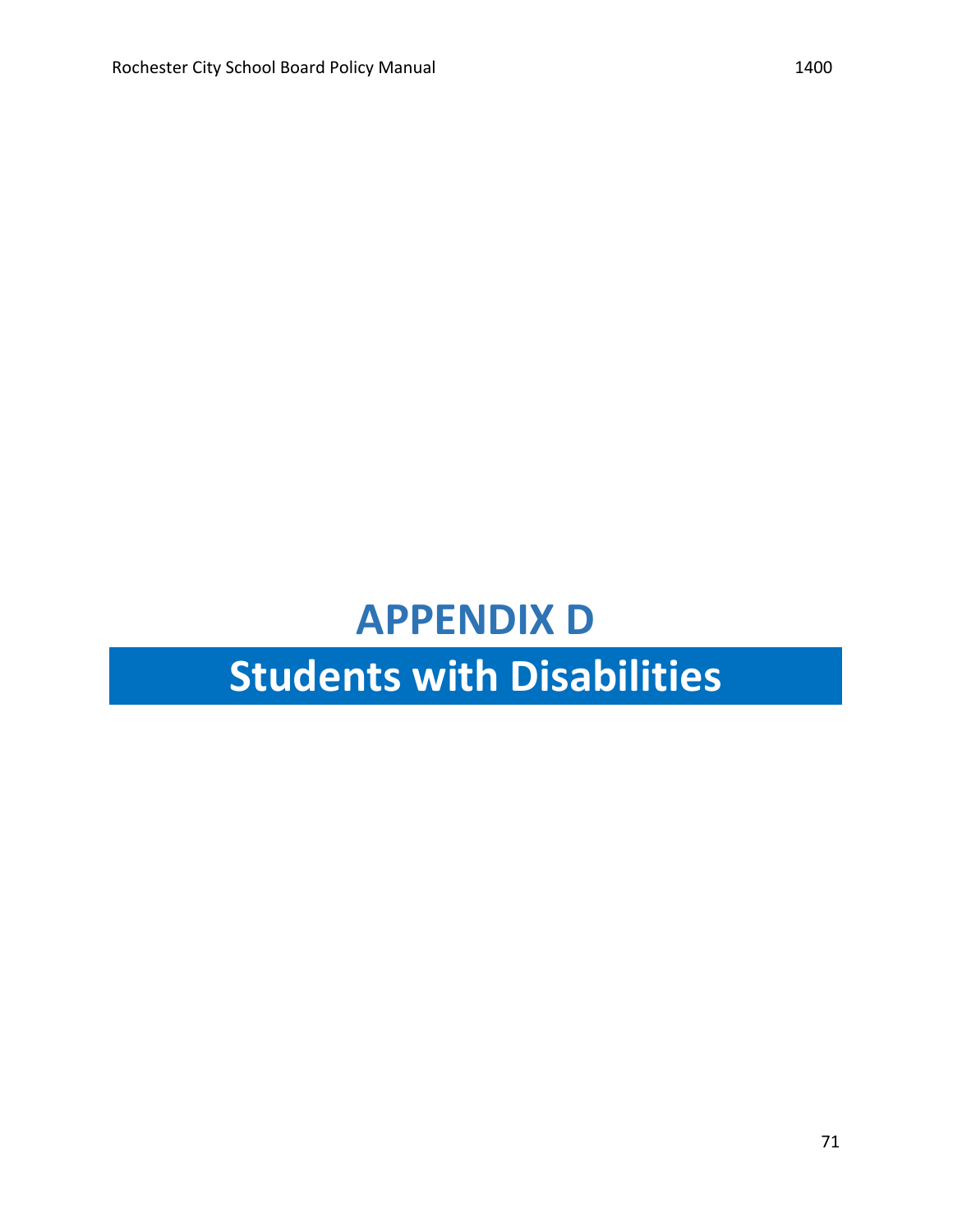The Board of Education is committed to a policy of inclusion of students with disabilities within the full range of programs offered to students of the District generally, to the fullest extent consistent with the specific needs of individuals. Consistent with the principle of inclusion, to the fullest extent provided by federal or state law, the policy of the District regarding student discipline for students shall be uniform for all students, both with reference to disciplinary proceedings and reporting crimes to appropriate authorities.

The Board recognizes that it may be necessary to suspend, remove or otherwise discipline students with disabilities to address disruptive or problem behavior. The Board also recognizes that students with disabilities enjoy certain procedural protections by virtue of statute, regulation and/or court order when school authorities intend to impose discipline upon them. The Board is committed to ensuring that the procedures followed for suspending, removing or otherwise disciplining students with disabilities are consistent with the procedural safeguards required by applicable laws and regulations.

This Code of Conduct affords students with disabilities subject to disciplinary action no greater or lesser rights than those expressly afforded by applicable federal and state requirements. In the event of any change or amendment to such federal and state law and regulations, or to any order of a court of competent jurisdiction impacting District students with disabilities, the Superintendent is authorized to issue regulations designed to maintain coordination of our program with such legal requirements; and, where such requirements may affect or override provisions of any consent decree, to apply to the appropriate court for such relief as the Superintendent deems appropriate.

It is the policy of the Board of Education to implement the provisions of the federal "Individuals with Disabilities Education Improvement Act of 2004" P.L. 108-446 (effective July 1, 2005), which defines the current law for addressing discipline for students with disabilities. Students with disabilities who are suspended for not more than ten school days shall be afforded the same rights as their non-disabled peers. When a removal will result in the student accumulating more than ten school days of removals for the school year, a parent and necessary District employees shall review the student's file to determine whether the conduct was caused by or had a direct and substantial relationship to the disability, or was a direct result of a failure to implement the IEP. If the behavior was a manifestation of the student's disability, the CSE shall conduct a functional behavioral assessment and create or modify and implement a behavior plan, and the student shall return to his/her prior (or otherwise agreed-upon) placement, except when the student's behavior involves serious bodily injury, weapons, illegal drugs or controlled substances, the student may be disciplined in accordance with Part 201.7(e) of the Commissioner's Regulations. If the behavior was not a manifestation of the student's disability,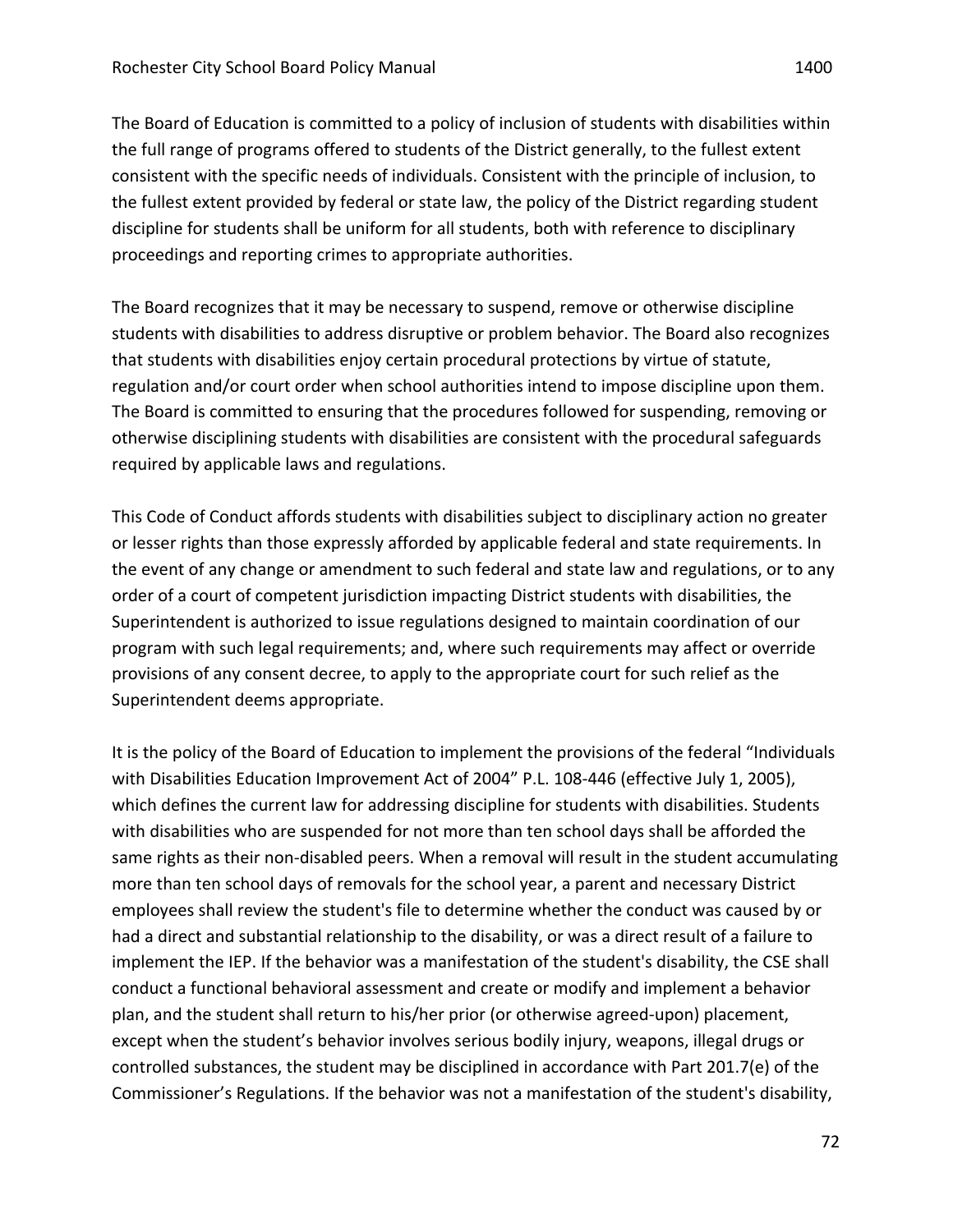then a student with a disability will be treated in the same manner as the student's nondisabled peers, and the District shall continue to implement the student's IEP. In all instances, the District shall consider any unique circumstances when determining whether to change the placement of students with disabilities who violate this Code.

Ref.: P.L. 108-446 "Individuals with Disabilities Education Improvement Act of 2004" Education Law  $\S 3214(3)(g)$ 8 NYCRR Part 201 Cross-ref: Policy 4202 "Students with Disabilities"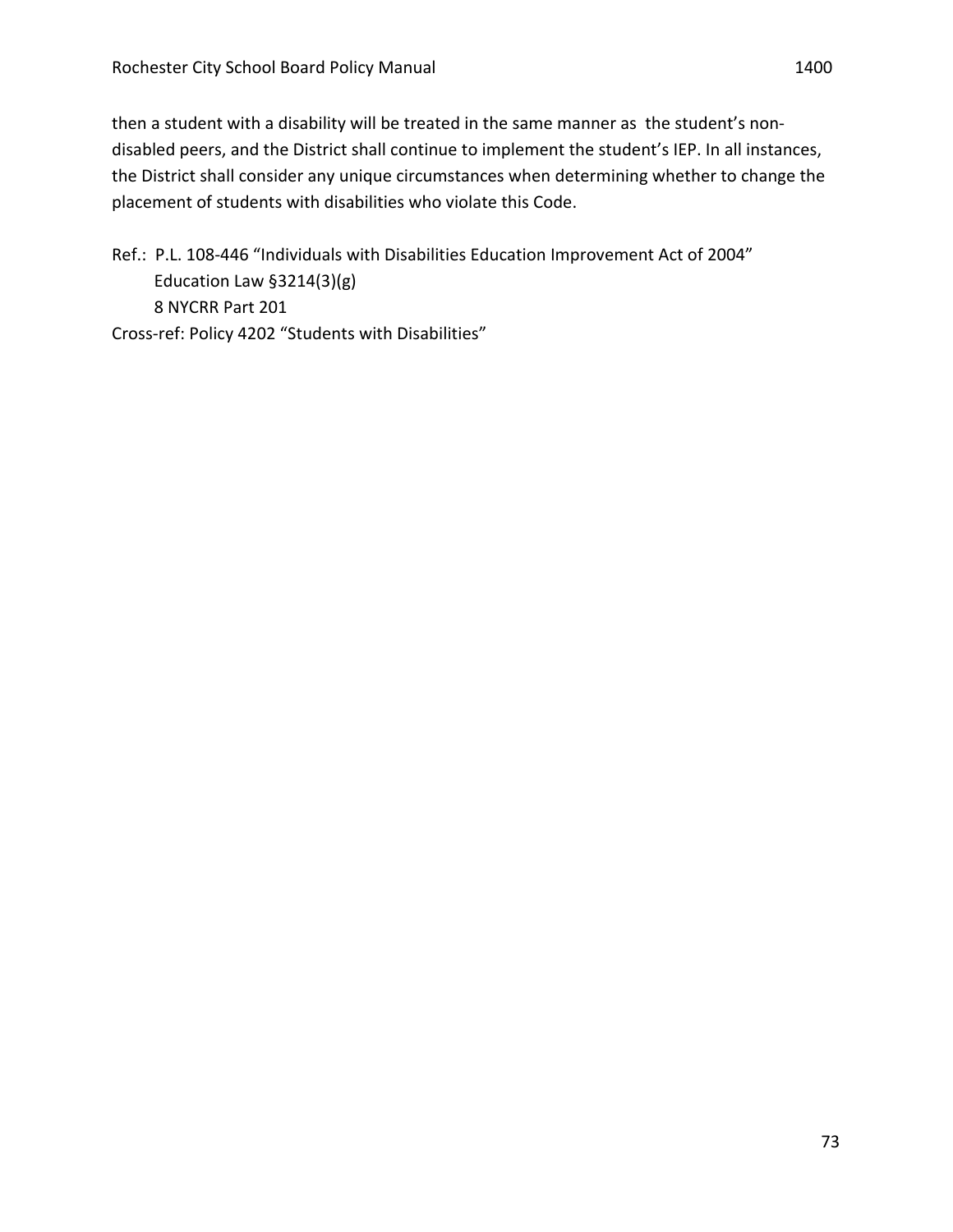### **APPENDIX E**

# Law Enforcement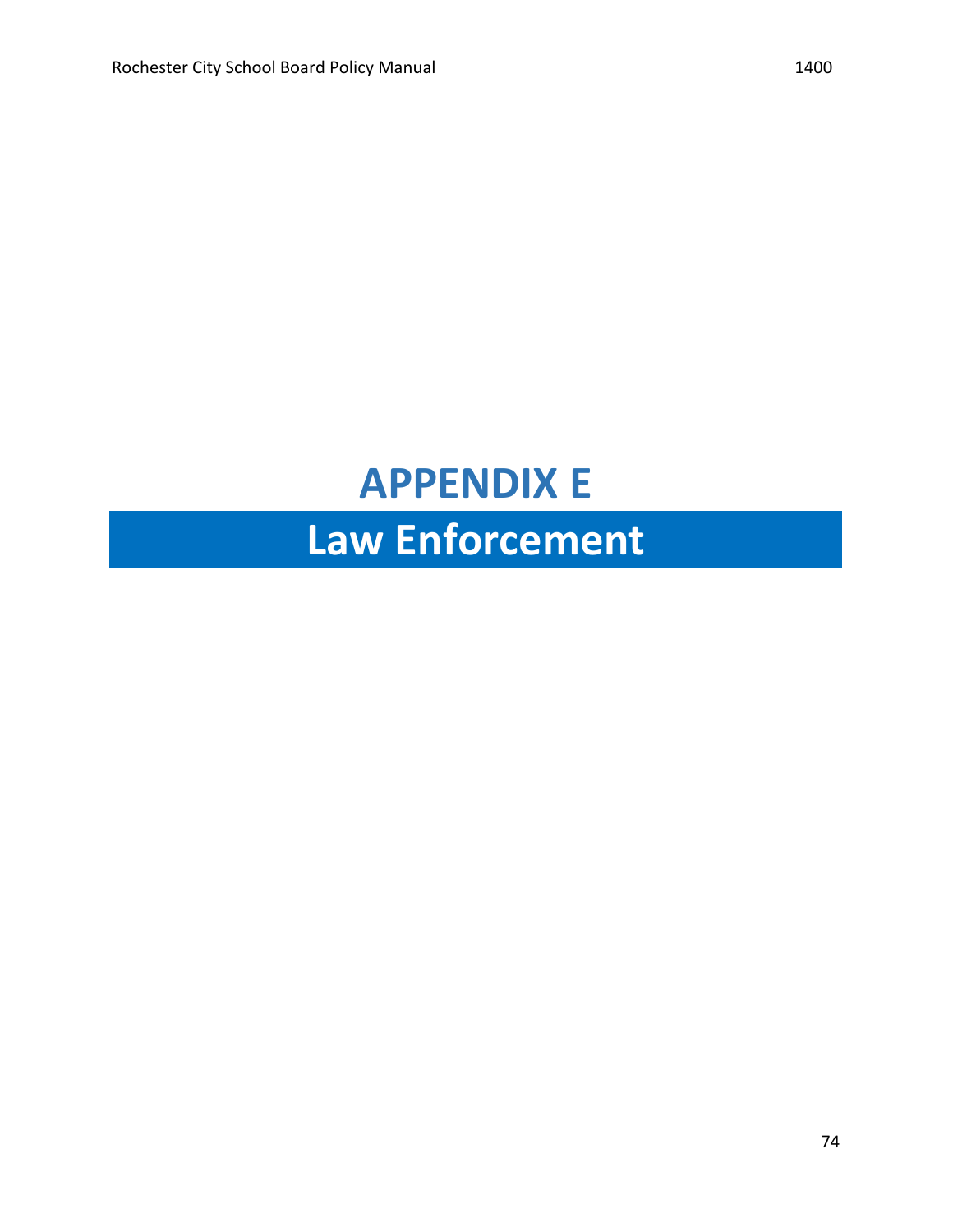### **Roles of School Resource Officers, Law Enforcement and Criminal Investigations**

The Board of Education acknowledges the role of law enforcement in contributing to safe and secure schools, and in particular has engaged School Resource Officers, who are officers in the Rochester Police Department, in a number of schools in recent years. SROs and other law enforcement officers who interact with students on school grounds and at school activities are partners in advancing the vision and objectives of the Code of Conduct, and each SRO contract will be aligned with Code policy content. The goal of partnering with law enforcement is to enhance the school environment by assisting staff and students with problems before they negatively affect safety and security or the learning climate and to contribute broadly to our students' education. As such, SROs should be considered valued members of the school security and leadership teams and proactively involved in building a positive school culture.

#### **School District and School Administrators**

1. The District will work collaboratively with the City in defining the responsibilities and expectations of SROs.

2. The District will provide training and review where necessary to ensure alignment between Code of Conduct requirements and the responsibilities of SROs and building administrators.

3. The District will provide feedback regarding SRO performance and work cooperatively with the City in the placement of SROs.

4. The school principal or designee will collaborate with the SRO in order to differentiate between disciplinary issues and crimes, and respond accordingly, recognizing that not all incidents that prompt police assistance to ensure safety require classification as crimes. In a non-emergency or post-emergency situation, the principal and SRO should consult to determine whether each student was involved in a disciplinary issue or a crime. If there is disagreement, the SRO supervisor should be consulted for a determination.

5. The school principal, or designee, will immediately contact the parent/guardian of any student arrested or involved in a criminal investigation on school grounds in all non-emergency situations, or as soon as practicable in emergency situations.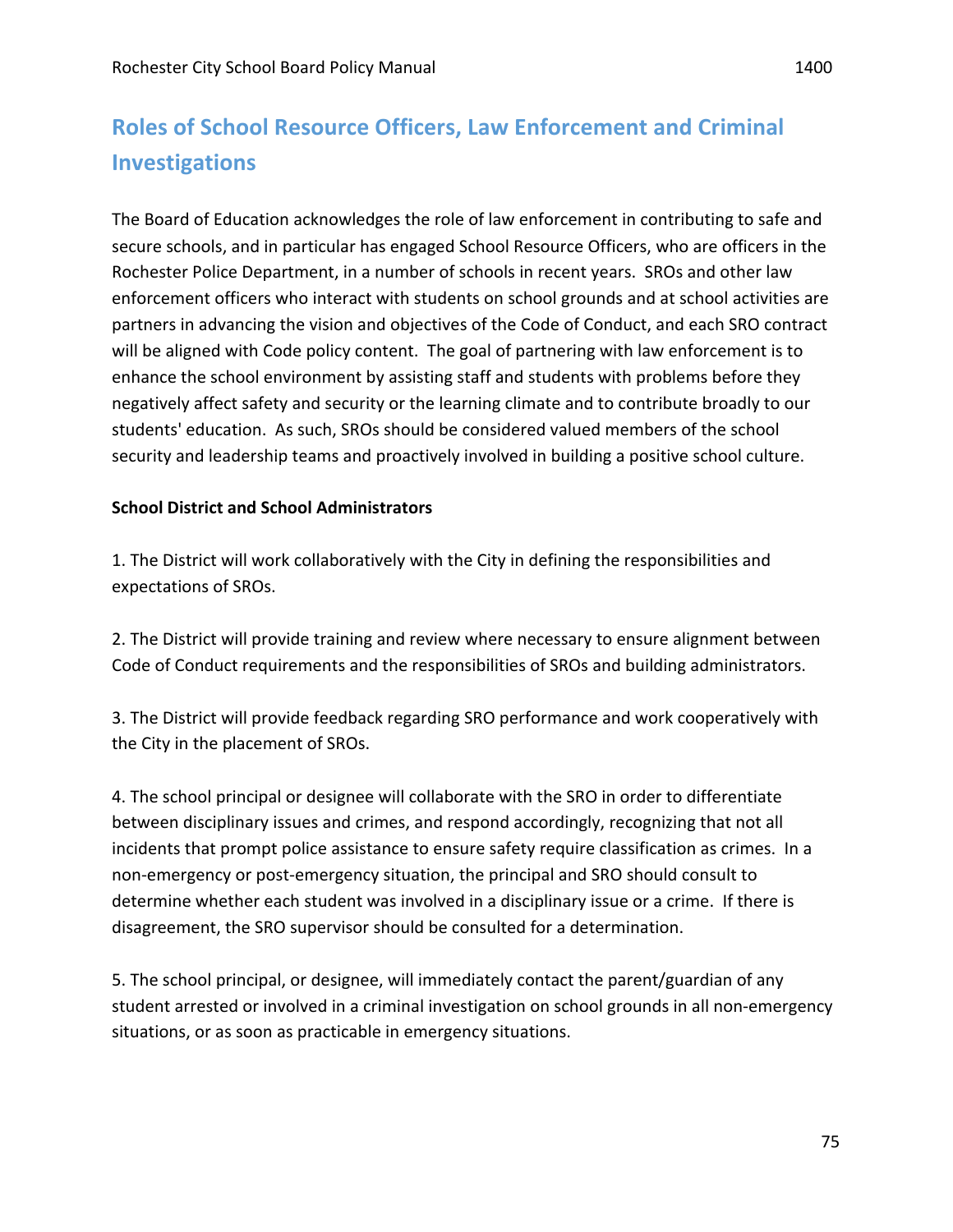6. The school principal, or designee, will immediately notify SROs and other law enforcement agents involved in an arrest or criminal investigation if a student who possesses a disability may require special treatment or accommodations.

#### **School Resource Officers**

1. The City of Rochester will manage SROs, who are employed as uniformed Rochester Police Department officers.

2. SROs will appear before Parent Teacher Associations, School Based Planning Teams and other school groups and are encouraged to attend school meetings and training sessions.

3. The City will provide information and reports regarding: students arrested; physical force used on students; issuance of appearance tickets; mental health arrests with police involvement; and SRO/police initiated diversion from court system not reported elsewhere (e.g. not resulting in arrest or referral to family court); or as otherwise required by agreement between the City and School District.

4. The District will support or provide training to SROs in restorative practices and disciplinary responses designed to minimize arrests.

5. SROs will move freely in their assigned building, to develop rapport with students, and in locations requested by the District or school.

6. SROs will collaborate with school principals in order to differentiate between disciplinary issues and crimes, and respond accordingly. Without a warrant or parent/guardian permission, SROs and other law enforcement agents must have reasonable cause to believe that a crime has been committed on school grounds, at a school activity, or while a student is traveling to or from school, prior to involving any student in a crime investigation related to that crime.

7. SROs and other law enforcement agents will immediately inform the Principal or designee prior to involving any student in a crime investigation on school grounds (or at a school activity) in non-emergency situations, or as soon as practicable in emergency situations.

8. SROs will be enabled to participate in a wide range of instructional and supportive activities. They will coordinate activities with the District and school administrators and staff.

9. SROs will ensure that efforts are made to educate and communicate with students who are arrested regarding the criminal charges and Miranda rights, if applicable.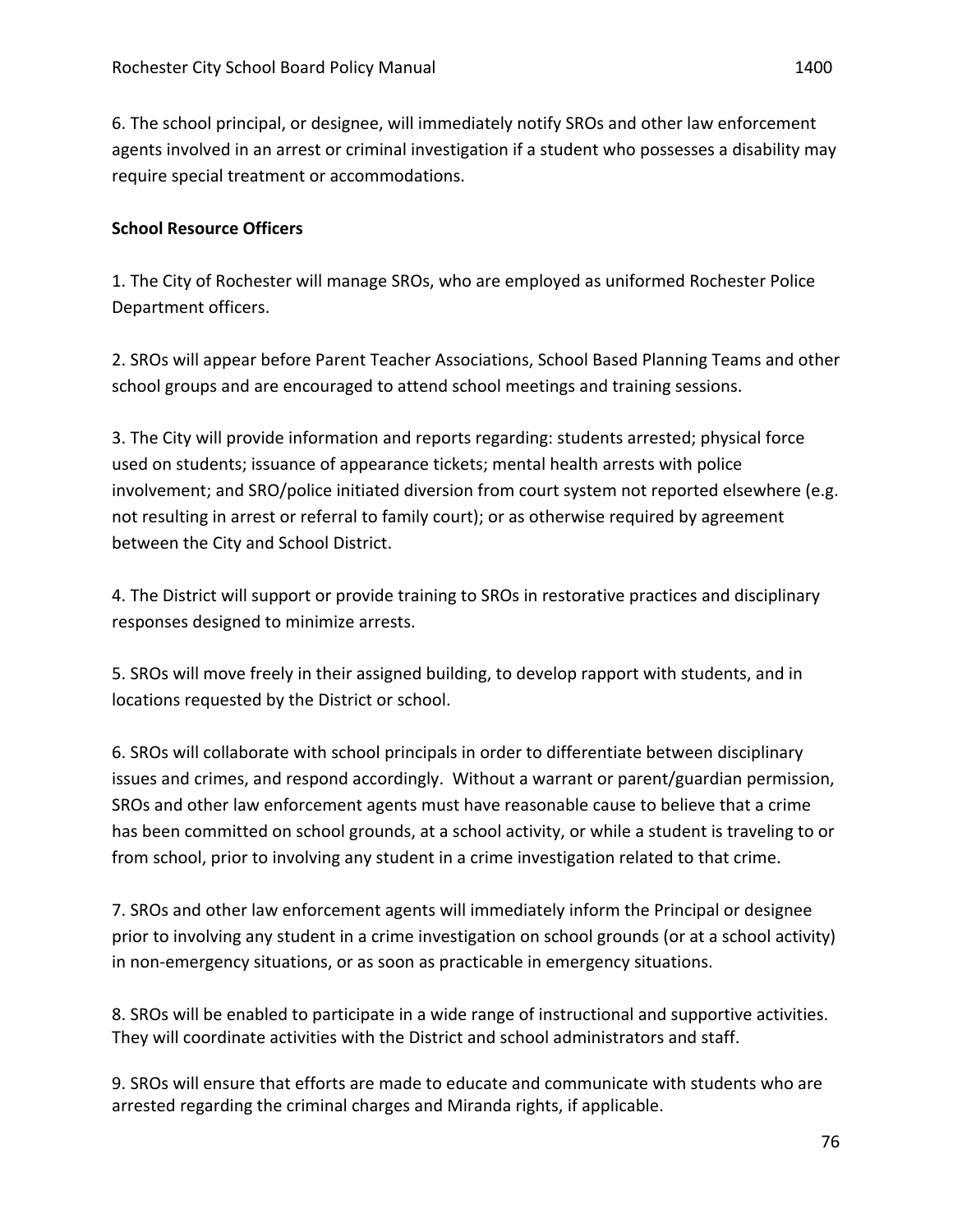10. SRO competencies should include, but not be limited to: knowledge of District discipline approach and Code of Conduct; cultural competence; age-appropriate interventions, communication and policing techniques; the existence of exclusionary discipline disparities according to race and disability, and the District's legal obligation to eliminate them; and school-specific approaches to restorative and differentiated behavioral responses.

#### **Police Involvement in Searches and Interviews of Students**

District officials will cooperate with police officials and other law enforcement authorities, and in particular with the School Resource Officers provided by the Rochester Police Department to many District schools in order to maintain a safe school environment. Police officials, however, have limited authority to interview or search students in schools or at school functions, or to use school facilities in connection with criminal investigations. Police officials may enter school property or a school function to question or search a student or to conduct a criminal investigation involving students only if they have:

- 1. A search or an arrest warrant;
- 2. Probable cause to believe a crime has been committed on school property or at a school function; or
- 3. Been invited by school officials.

If a police officer questions or searches a student on school property in the context of an official criminal investigation, the Principal or designee shall attempt to notify the student's parent. Whenever possible, the Principal or designee will also be present during any police questioning or search of a student on school property or at a school function.

#### Abuse/Neglect Investigations by Child Protective Services (CPS) and Law Enforcement

Consistent with the District's commitment to keep students safe from harm and the obligation of school officials to report to Child Protective Services (CPS) when they have reasonable cause to suspect that a student has been neglected, abused or maltreated, the District will cooperate with local CPS workers and law enforcement officers who wish to conduct interviews of students on school property relating to allegations of suspected child abuse, and/or neglect, or custody investigations. School District administrators should not contact parents/guardians unless specifically advised to do so by CPS and/or law enforcement officers involved in the investigation.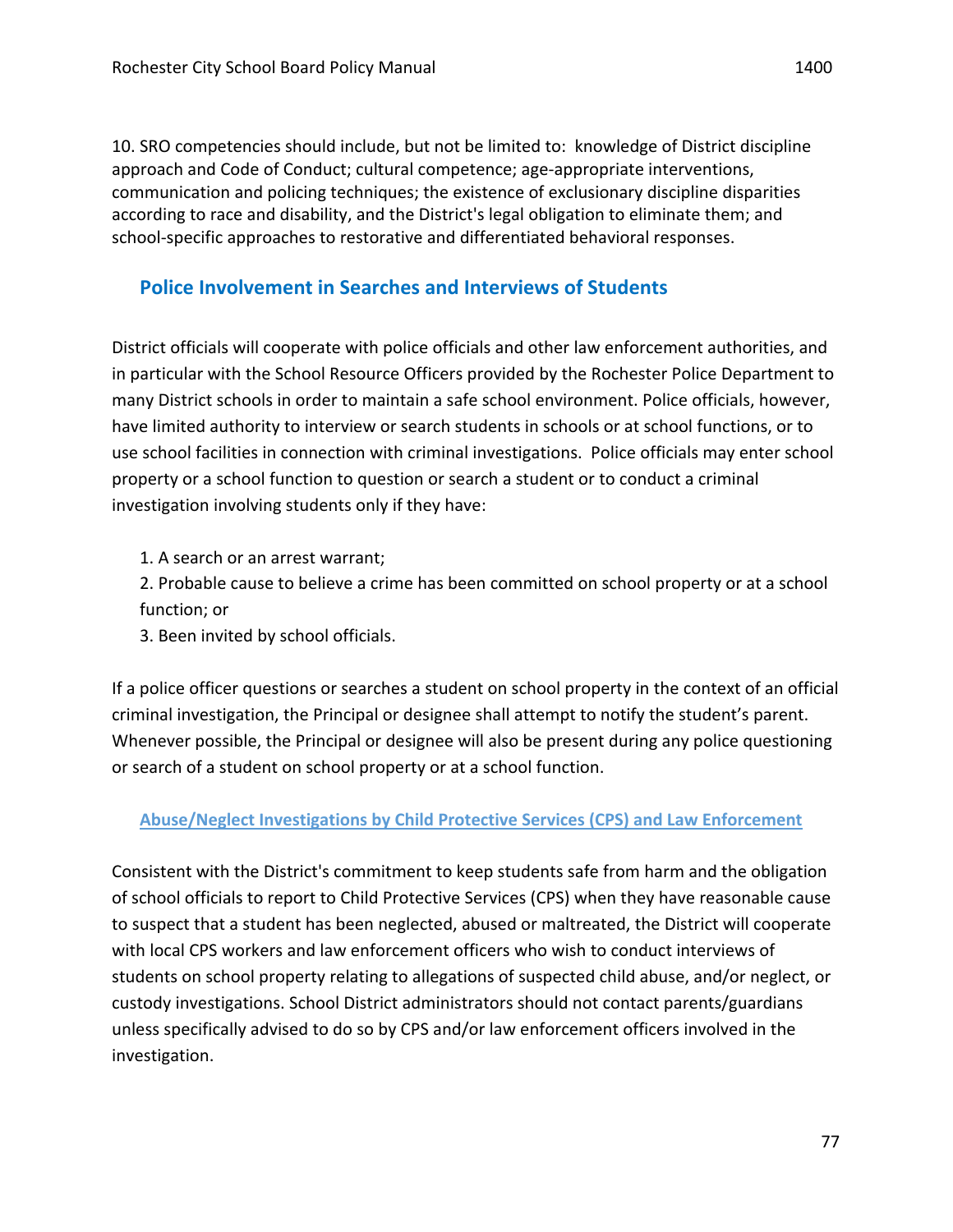All requests by CPS and law enforcement to interview a student on school property shall be made directly to the Principal or his/her designee. The Principal or designee shall set the time and place of the interview. All reasonable efforts should be made to assure that such interviews are conducted at the earliest time mutually convenient to the school and to CPS/law enforcement, and are conducted in a place that offers as much privacy and as few interruptions as is feasible, given the physical limitations of individual buildings.

The Principal or his/her designee should reassure the student that he/she (or other appropriate staff member selected by them) is available nearby if the student should decide to have him/her present in the interview. If the student requests a specific staff member's presence, then every effort should be made to secure that person's attendance at the interview. Anyone attending a CPS/law enforcement interview of a student is present solely to support the student emotionally and should not attempt to participate in or influence the interview.

If, after being informed of the availability of staff support, the student does not request a staff member's presence at the interview, the CPS/law enforcement official shall be permitted to interview the child alone.

If the nature of the allegations is such that it may be necessary for the student to remove any of his or her clothing in order for the CPS worker to verify the allegations, the school nurse or other District medical personnel must be present during that portion of the interview. No student may be required to remove his or her clothing in front of a CPS worker or School District official of the opposite sex.

A CPS worker may remove a student from school property without a court order only if the worker reasonably believes that the student would be subject to danger of abuse if he or she were not removed from school before a court order can reasonably be obtained. If the CPS worker believes the student would be subject to danger of abuse, the worker may remove the student without a court order and without the parent's consent.

District staff are encouraged to contact the Law Department for clarification of any questions related to the foregoing process.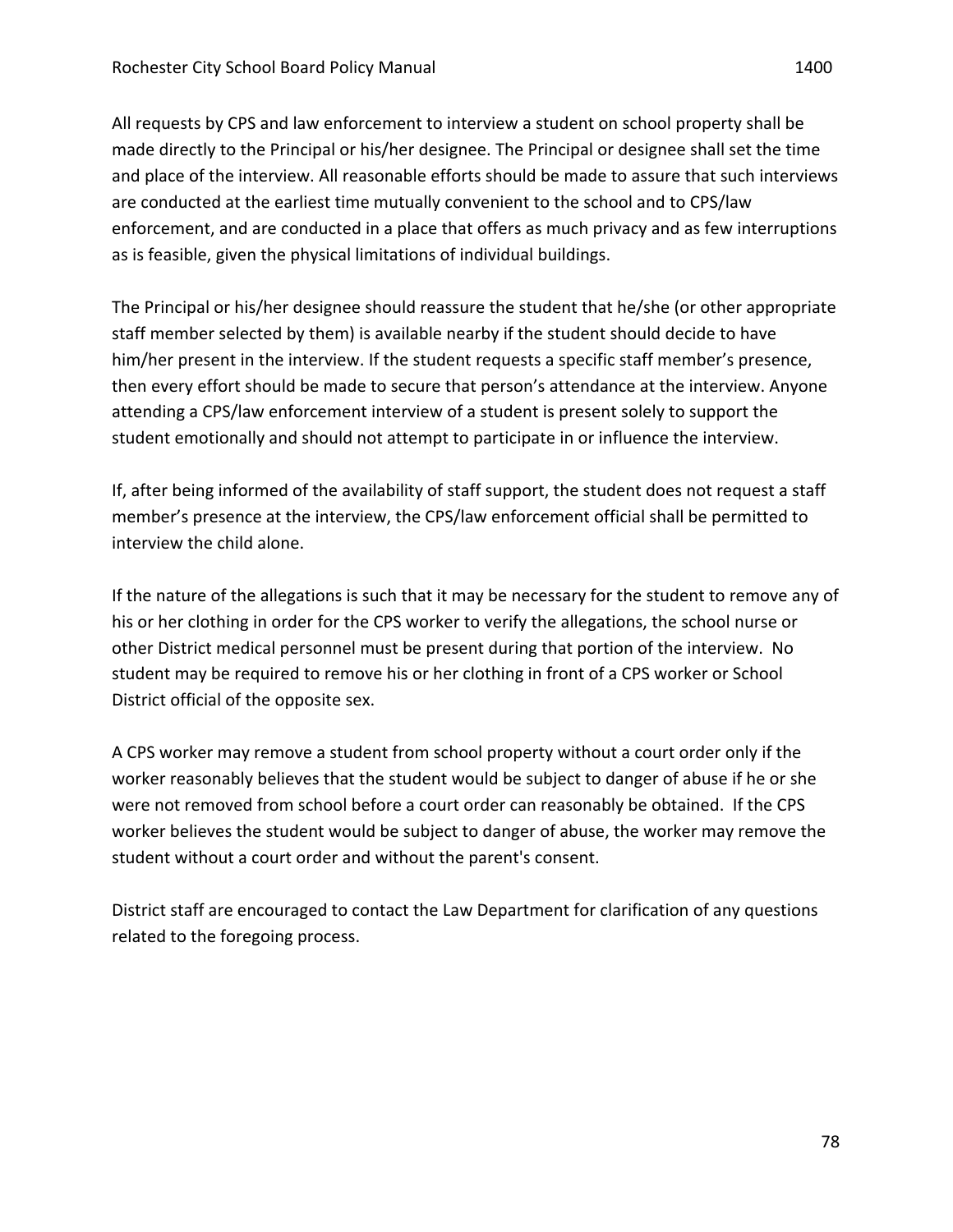## **APPENDIX F Glossary**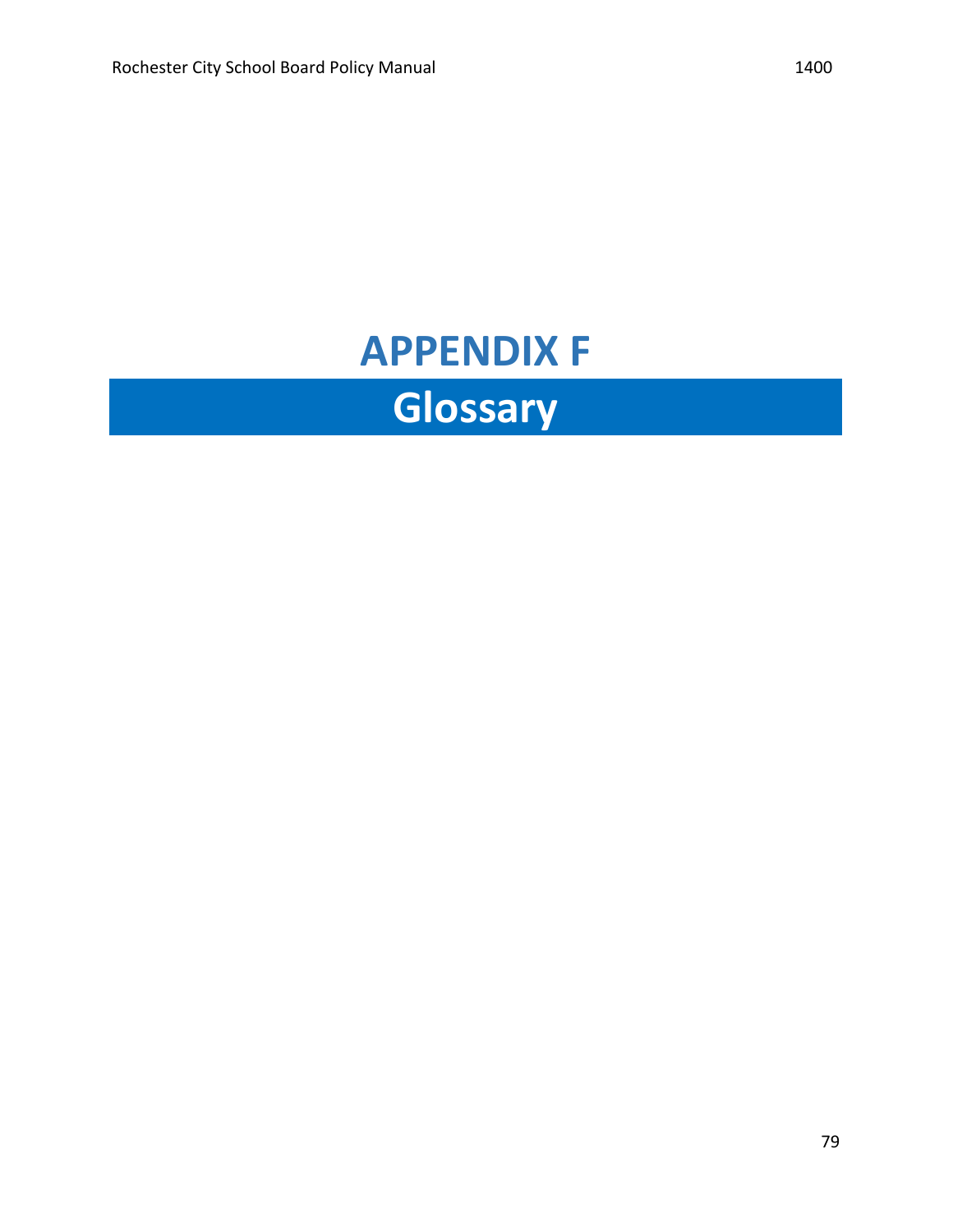**Academic Dishonesty: Providing, receiving or viewing answers to quiz or test items or** independent assignments; having out or using books, notes or notebooks during a test without permission from a staff member.

Administrator: the building/program administrators (such as principals, vice-principals, assistant principals, house administrators, program administrators, and athletic directors), District-wide administrators, the Director of Transportation and security supervisors. When reference is made to a Principal, the term shall be deemed to include a Program Administrator..

Alcohol/Drugs/Controlled Substances: any illegal, intoxicating, addictive, mood altering, or potentially harmful substance including, but not limited to, alcohol, inhalants, controlled substances, marijuana, cocaine/crack, LSD, PCP, "ecstasy," amphetamines, heroin, steroids, look-alikes, and any of those substances commonly referred to as "designer drugs." For purposes of this definition there is also included prescription and over-the-counter drugs when used inappropriately or, in the case of prescription medications, when possessed or used by anyone other than the individual for whom they have been prescribed by a licensed physician. Neither prescription medications nor over the counter medications may be possessed by elementary school students. Parents of elementary school students requiring such medication must personally deliver such medication to the school nurse, for administration to the student in the manner prescribed.

Attack on Student: A student or students set upon another student in a forceful, hostile or aggressive way without warning or provocation; this includes behavior commonly referred to as "banking."

**Behavior Intervention Plan:** A proactive plan designed by school staff to correct inappropriate or disruptive student behavior through positive behavioral interventions, strategies, and supports. This plan is appropriate for both students with and without disabilities.

**Bodily Injury:** Any physical or corporeal injury.

**Bomb Threat:** The making of threats or providing false information about the presence of explosive materials or devices on school property without cause in writing, in person or by phone, text or other electronic means.

**Bullying**: Any intentional act done willfully, knowingly and with deliberation, by individuals or an individual which harms another person physically or emotionally. Bullying includes intentional conduct (including verbal, physical or written conduct) or electronic communication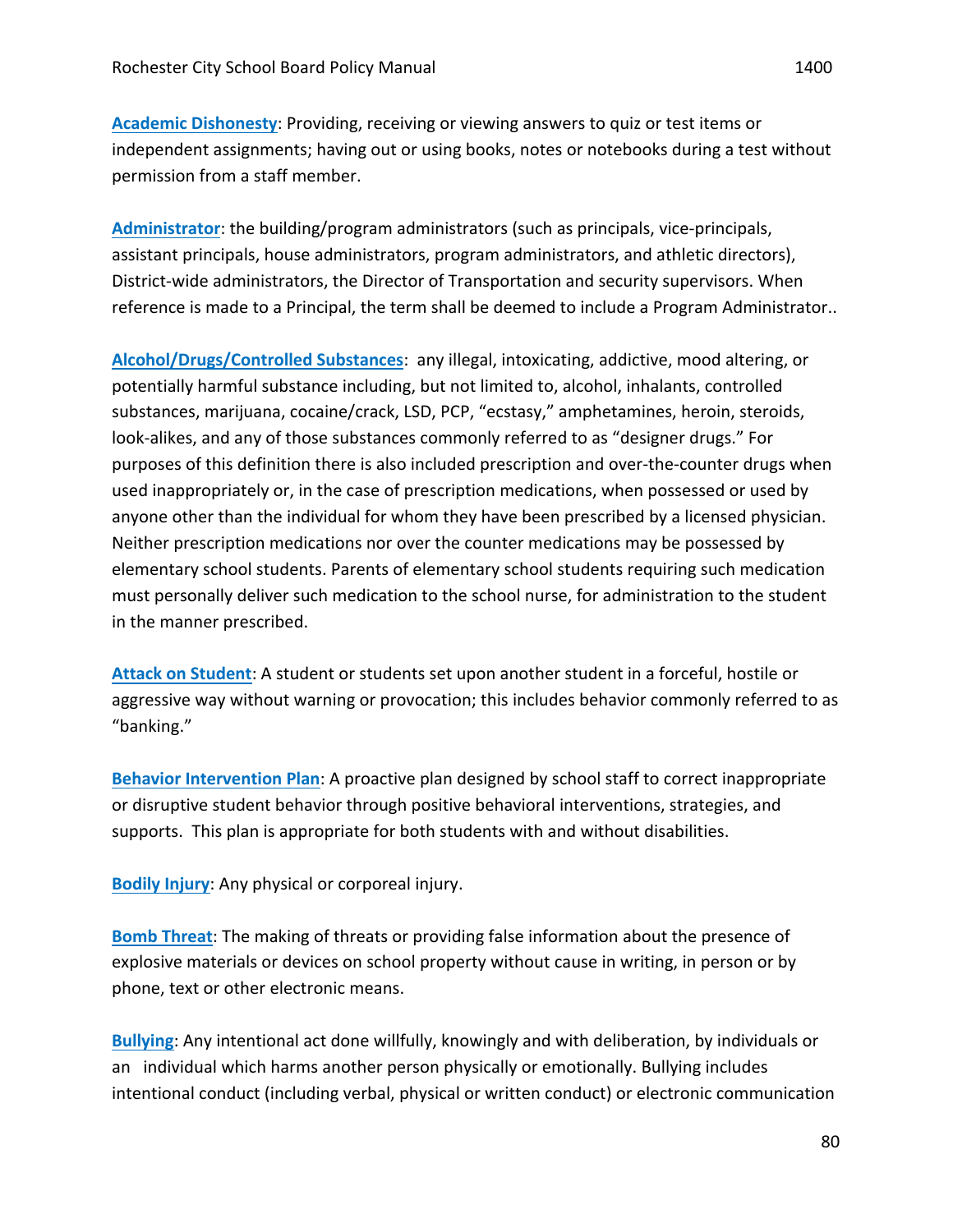that is threatening or seriously intimidating and substantially disrupts the orderly operation of a school. Bullying is characterized by an imbalance of power between two students. If two students are equally engaged in an altercation, this is not a bullying situation, but instead considered a "conflict" between the two students. When an imbalance of power is present; it can be seen in small ways over a long period of time or in a large way all at one time.

**Community Service:** An unpaid service for the benefit of the public that is performed as part (or all) of the consequence for committing an infraction. Allows the student to participate in some sort of activity to serve and benefit the community. Examples include working at a soup kitchen, cleaning up litter, helping at a facility for the aged, etc.

**Conference:** A communication that takes place face to face or by telephone. Conferences can involve students, teachers, administrators, and parents/ guardians in discussion about student misbehavior and potential solutions that address social, academic, and personal issues related to the behavior.

**Consequence:** A result that follows from an action or condition.

**Class Cutting:** Unlawful absence from a class or school activity.

**Cyber-bullying:** The use of information and communication technologies -- e-mail, cell phones, pagers, text messages, instant message, personal website or blogs, personal pulling sites or a combination of these – to support deliberate, repeated and hostile behavior by an individual or group with the intention of physically or psychologically intimidating others.

**District Personnel:** all individuals, wherever assigned, who are employed by the District, or are under contract or assignment to the District, or who volunteer to assist the District in the operation of its programs and/or the delivery of its services. The term "District personnel" includes transportation personnel whether employed by the District or by a contractor. For purposes of this Code, "District personnel" and "school personnel" are synonymous.

**Disruptive Student:** An elementary or secondary student under the age of 21 who is substantially disruptive of the educational process or substantially interferes with the teacher's authority over the classroom.

Ref.: Education Law  $\S$ 3214(2-a)(b)

**ELL:** English language learner.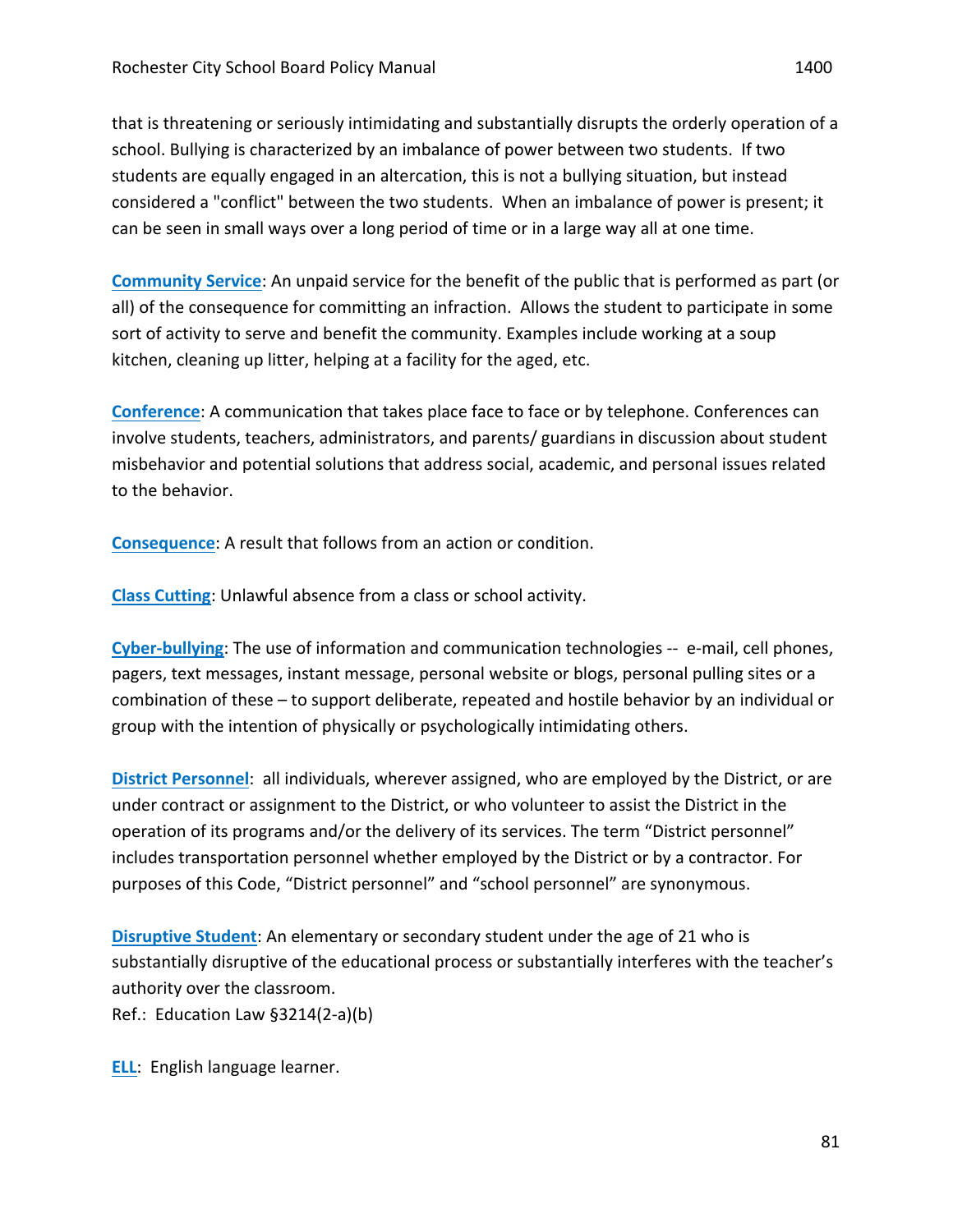**Emergency Situation:** A circumstance in, or in close proximity to, a school or school event in which there is a serious, active and/or immediate threat of injury to a person or persons. An emergency usually requires an immediate competently executed response to dissipate or remove the threat.

**Functional Behavior Assessment:** Involves gathering information about a student's inappropriate or disruptive behavior and determining approaches school staff should take to correct or manage the student's behavior.

#### **Harassment**:

- Ethnicity or National Origin Disability Harassment: : A negative act or verbal expression toward an individual or group based on an individual's disabling mental or physical condition and includes any unwelcome conduct directed at eh characteristics of an individual's disabling condition, such as imitating manner of speech or movement, or interference with necessary equipment.
- **Ethnicity or National Origin Harassment**: A negative act or verbal expression toward an individual or group of the same race or national origin who share common or similar traits, languages, customs and traditions, based upon race, national origin, customs and traditions.
- Marital Status: A negative act or verbal expression toward an individual directed at the characteristics of an individual's marital status, such as derogatory comments regarding being single, divorced, or being a single parent.
- Racial Harassment: A negative act or verbal expression toward an individual or group of persons who possess common physical characteristics (i.e., color of skin, eyes, hair and facial feature genetically transmitted by descent and heredity) that distinguish them as a distinct division of human kind, based on these physical characteristics.
- **Religious Harassment:** A negative act or verbal expression toward an individual or group of persons, who possess common religious beliefs regarding the origin and purpose of the universe and the existence or nonexistence of a supreme being, based on religious beliefs.
- Sex/Gender Harassment: A negative act or verbal expression toward an individual's sex/gender, such as derogatory comments regarding pregnancy or individual's participation in a non-traditional job or activity.
- **Sexual Harassment:** Unwelcome sexual advances, requests for sexual favors or other inappropriate verbal, written or physical conduct of a sexual nature, directed toward others.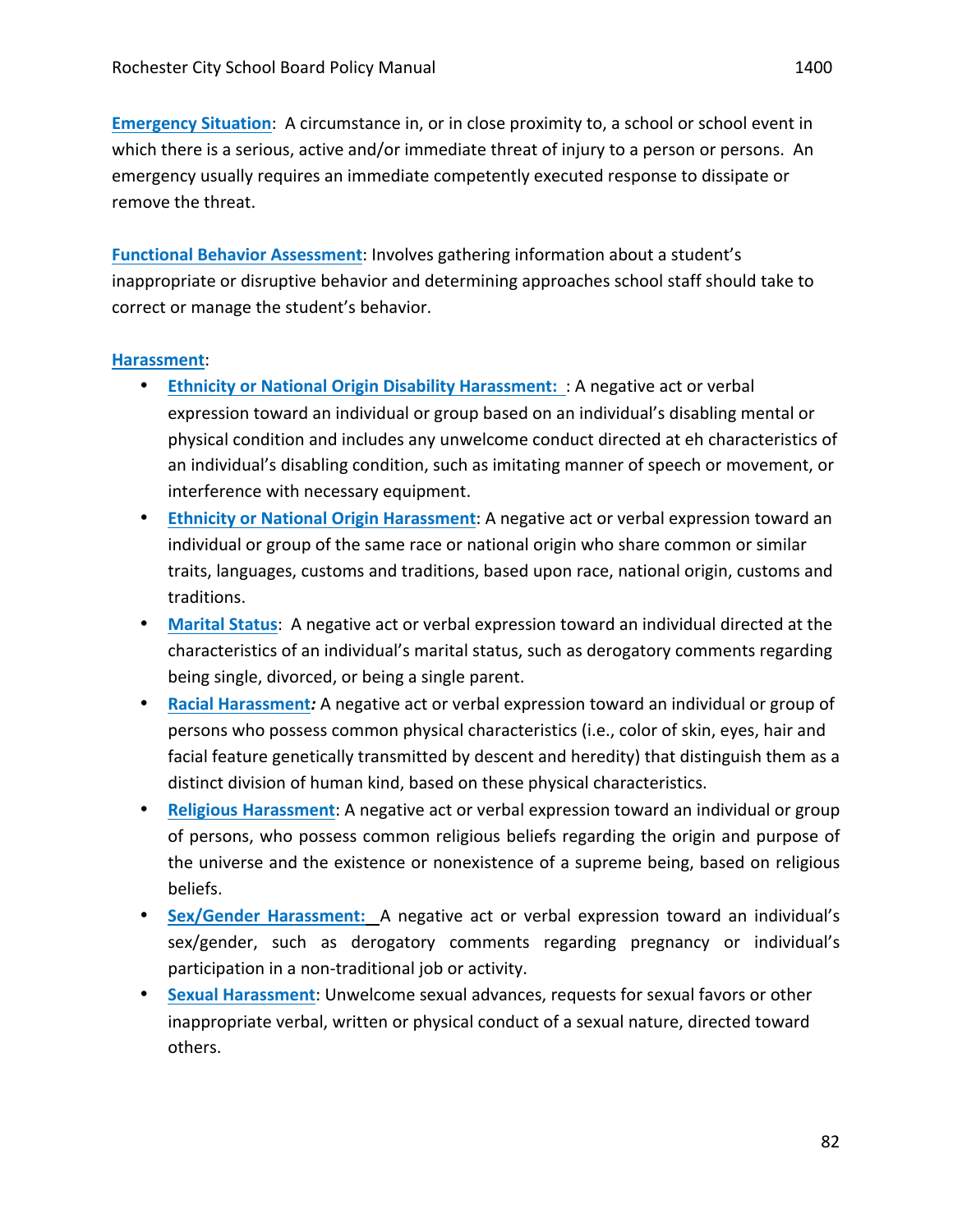#### **Ref: Policy #0100 District Policy Prohibiting Discrimination or Harassment of Students or Employees**

**LGBTQ:** Lesbian, Gay, Bisexual, Transgender, or Questioning.

to members of the opposite or same sex

**Loss of Privileges:** As a consequence of a violation of the Code of Conduct, a student can lose the right to participate in school events and activities, including participation in graduation and senior activities (if the behavior warrants this consequence, only monies paid as senior dues for the missed activity will be refunded).

**Makeup Work:** When students are removed from class because of inappropriate or disruptive behavior, school staff must provide students with missed assignments and the opportunity to make up these assignments without penalty. Students with Individualized Education Plans (IEPs) and 504 plans have additional protections that may require full IEP implementation, not just homework packets. School staff should refer to their Student Discipline Handbook and Special Education Compliance Manual for more information.

**Mentoring Program:** A student is paired with a mentor (a counselor, teacher, student, or community member) who helps the student in personal, academic, and social development.

**Parent:** Parent, guardian or person in parental relation to a student.

**Parent Outreach:** Parent outreach requires school staff to inform parents of their child's behavior and seek the parents' assistance with correcting inappropriate or disruptive behavior.

**Peer Mediation:** Peer mediation is a form of conflict resolution in which students help other students deal with, and develop solutions to conflicts. See Appendix B: Restorative Practices.

**Possession of Alcohol, Drugs and/or Inhalants: Possession of alcohol, drugs and/or inhalants** means to have physical possession or otherwise or exercise dominion or control over.

**Pro-Social:** Relating to or denoting behavior that is positive, helpful, and intended to promote social acceptance and friendship.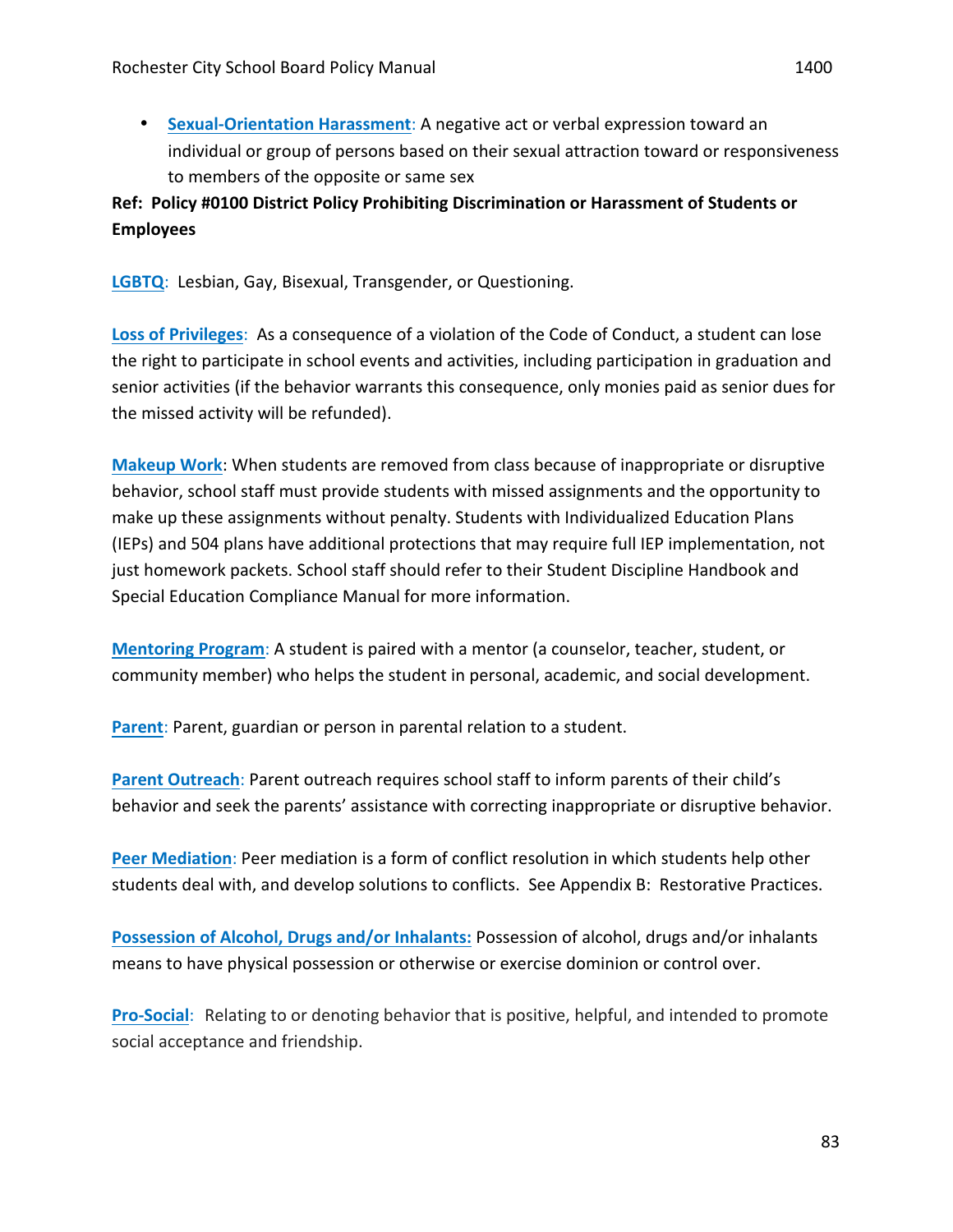**Referral to Substance Abuse Treatment Services:** Students with behavior related to substance abuse, and/or when there is reason to believe substance abuse counseling is needed, may be referred to school-based or community-based services.

**Referral to Community-Based Organizations:** Students can be referred to community-based organizations for a variety of services, including after-school programming, individual or group counseling, leadership development, conflict resolution, and/or tutoring.

**Referral to School-Based Health and Mental Health Clinics: These services provide counseling** and assessments to students who are in need. Students are allowed to privately share issues or concerns that lead to inappropriate or disruptive behavior or negatively affect academic success. 

**Restitution**: Replacing item(s) that were stolen or damaged by providing fair market value by way of compensation or service.

**Restorative Approaches:** See Appendix B: Restorative Approaches.

**School Day:** Any day of required pupil attendance, unless preceded by the word "calendar." "Day" means a school day.

**School Function**: Any school-sponsored event or activity, including but not limited to extracurricular and athletic events, meetings, conferences, or hearings. Ref.: Education Law §2801(1)

**School Personnel:** all individuals, wherever assigned, who are employed by the District, or are under contract or assignment to the District, or who volunteer to assist the District in the operation of its programs and/or the delivery of its services. The term "District personnel" includes transportation personnel whether employed by the District or by a contractor. For purposes of this Code, "District personnel" and "school personnel" are synonymous.

**School Property:** In or within any building, structure, athletic playing field, playground, parking lot or land contained within the real property boundary line of a public elementary, secondary, adult education or post-secondary school or any other property owned or leased by the District, or in or on a school bus, as defined in Vehicle and Traffic Law §142, or other transportation vehicle adopted by/for the District.

**Ref.: Education Law §2801(1)**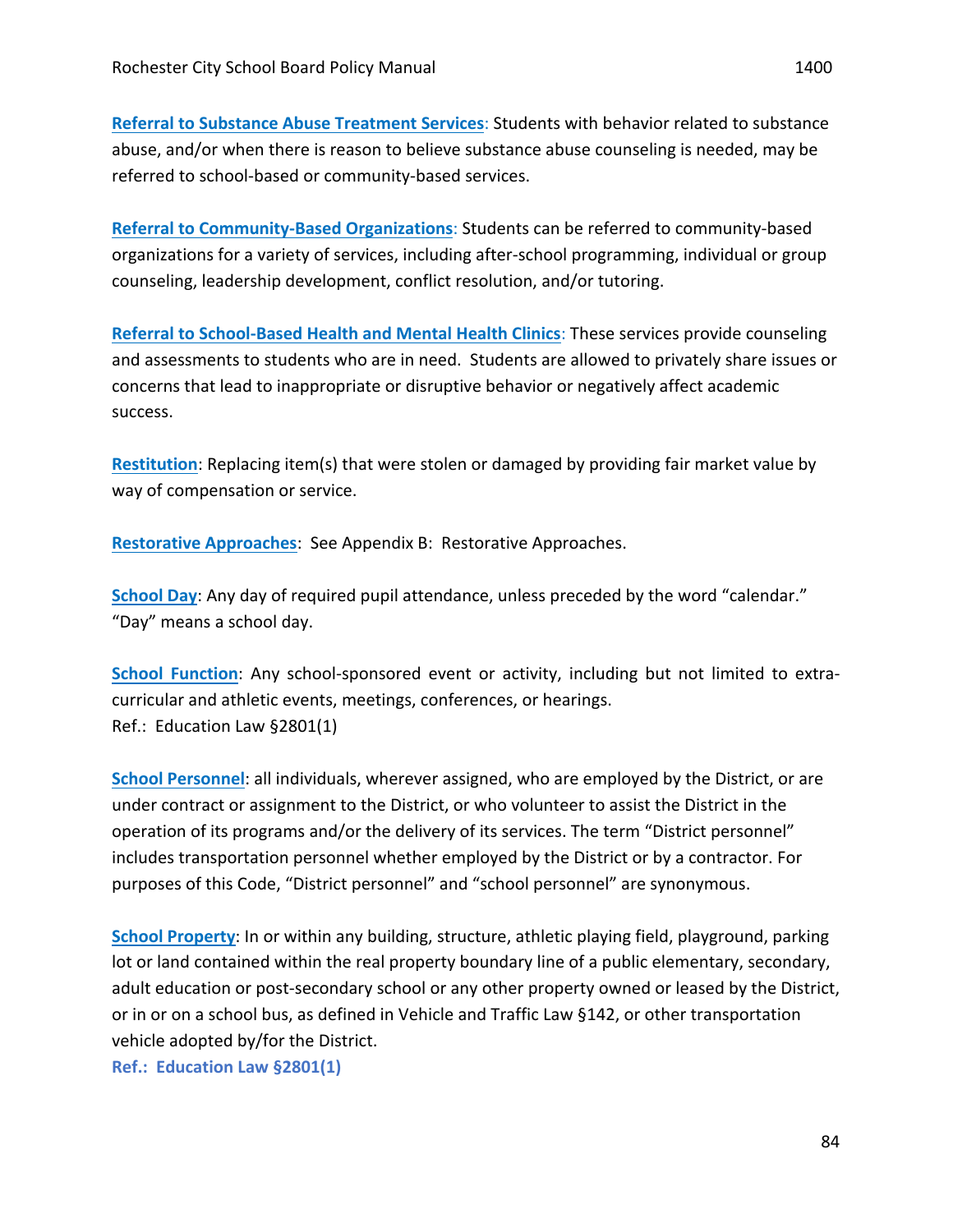**Serious Bodily Injury:** Bodily injury which involves a substantial risk of death, extreme physical pain, protracted and obvious disfigurement or protracted loss or impairment of the function of a bodily member, organ or mental faculty.

**Sexual Activity:** Inappropriate behavior of a sexual nature while on school grounds or during school-sponsored activities, including but not limited to indecent exposure, consensual sexual contact, sexual intercourse, oral sex or possession of sexually explicit material.

**Sexual Assault or Offense:** unwanted sexual contact or sexual act or sexual contact by force or threat of force or harm against a staff member or another student, including inappropriate touching.

**Tardiness:** Arriving late to school or class.

**Theft:** Taking or attempting to take property of another person or institution without permission or knowledge of the owner, with the intent to deprive the owner of its use.

**Trespassing:** Being on school property without permission, including while suspended or expelled.

#### **Violent Student:**

An elementary or secondary student under the age of 21 who:

- 1. Commits an act of violence, such as intentionally hitting, kicking, punching and/or scratching upon a school employee, or attempts to do so;
- 2. Commits, while on school property or at a school function, an act of violence, such as intentionally hitting, kicking, punching and/or scratching, upon another student or any other person lawfully on school property or at the school function, or attempts to do so;
- 3. Possesses, while on school property or at a school function, a weapon;
- 4. Displays, while on school property or at a school function, what appears to be a weapon;
- 5. Threatens, while on school property or at a school function, to use a weapon;
- 6. Knowingly and intentionally damages or destroys the personal property of any school employee or any person lawfully on school property or at a school function; or
- 7. Knowingly and intentionally damages or destroys school District property

Ref.: Education Law  $§3214(2-a)$  (a)